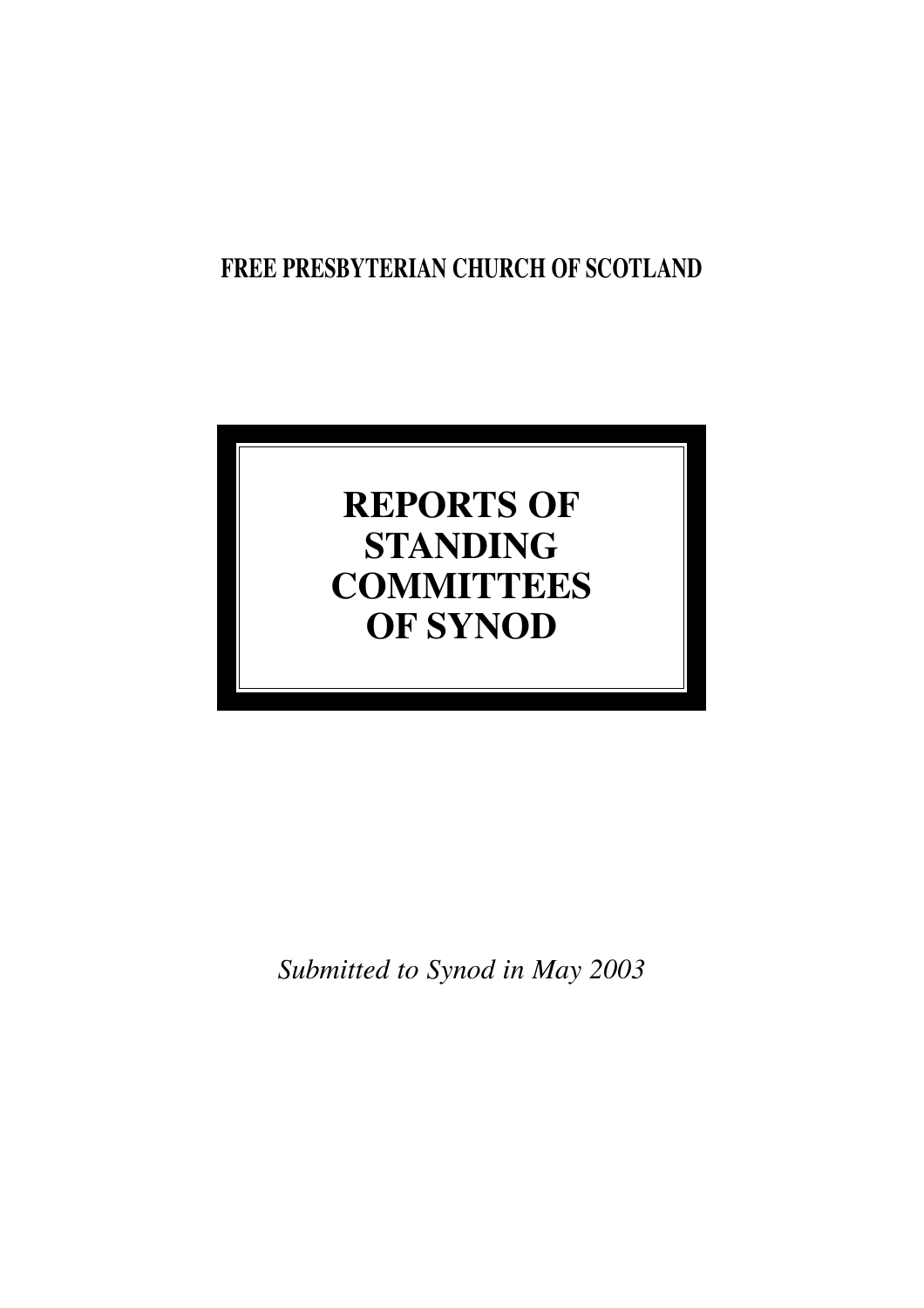## **CONTENTS**

| Report of Deputy to the Richmond, Texas, Congregation - Rev. N. M. Ross59    |  |
|------------------------------------------------------------------------------|--|
|                                                                              |  |
|                                                                              |  |
|                                                                              |  |
|                                                                              |  |
|                                                                              |  |
|                                                                              |  |
|                                                                              |  |
|                                                                              |  |
|                                                                              |  |
|                                                                              |  |
|                                                                              |  |
|                                                                              |  |
|                                                                              |  |
|                                                                              |  |
|                                                                              |  |
| Report of Deputy to Singapore, Australia and New Zealand - Rev. N. M. Ross82 |  |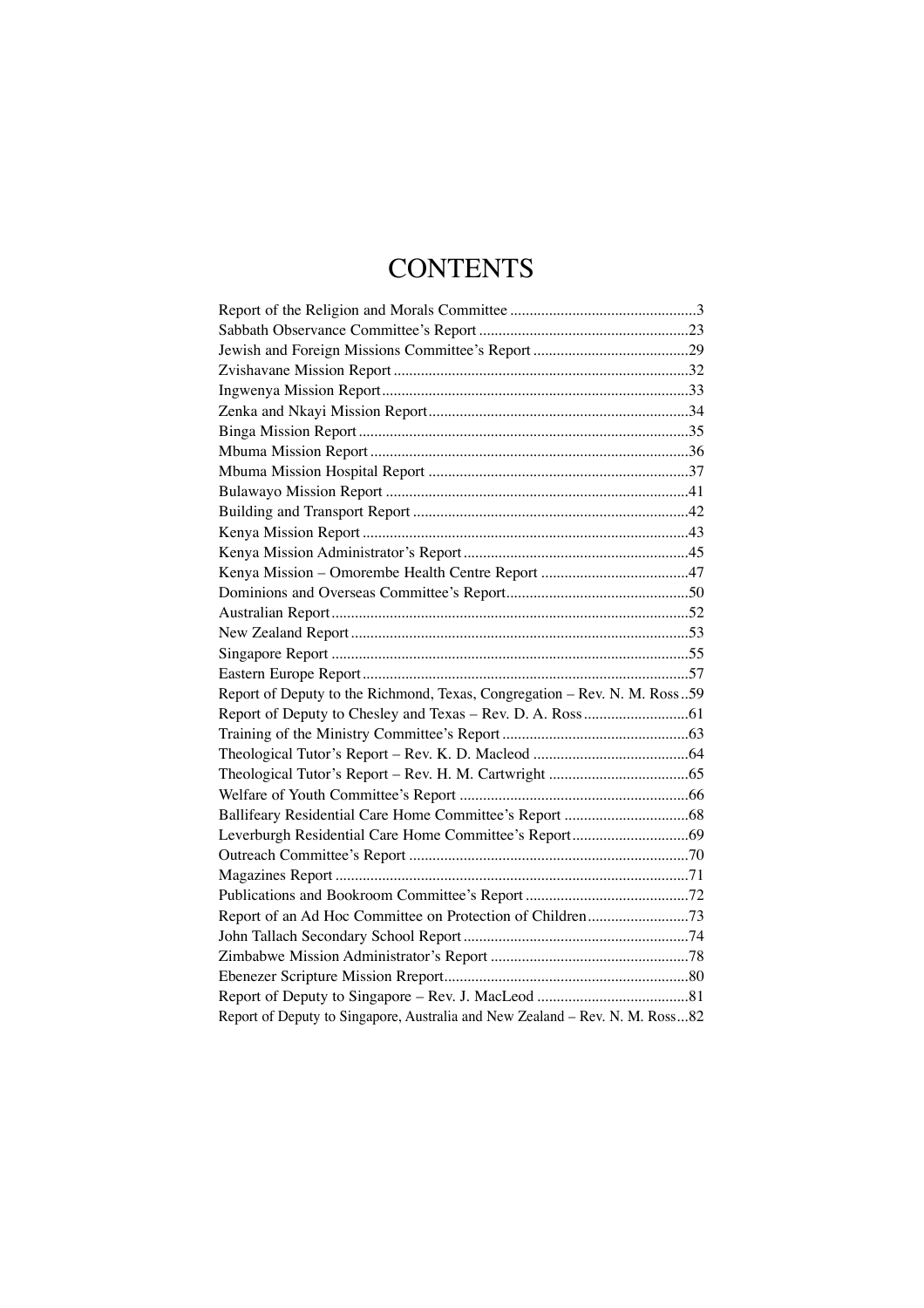## **REPORT OF THE RELIGION AND MORALS COMMITTEE Convener: Rev. G. G. Hutton**

#### **RELIGION**

#### *Romanism and Paedophilia*

The Roman Catholic Church is reeling worldwide as allegations concerning sexual abuse keep coming into the public domain. The greatest focus is on America where Cardinal Bernard Law in 1984, just before being ordained Cardinal of Boston, this making him the most powerful Roman Catholic in America, said, "After Boston, there's only heaven". Just weeks after Law's ordination John Geoghan, a priest, was accused of sexual misdemeanours. After counselling, Geoghan was then transferred to another parish where he reoffended, then to another parish. He was eventually convicted for molesting a total of 130 boys. Eighty-six victims sued the archdiocese, and Law was eager to settle, but when in March 2002 another 150 people filed similar suits, his financial committee advised him to withdraw agreement to settle with the others. When forced to testify in a civil action his lack of sympathy for the victims compared badly with the indulgence and forgiveness he offered to criminal priests. The arrest of Paul Shanley, one of the Cardinal's associates, for the rape of ten boys, however, proved the final straw, for it was revealed that despite Shanley's public pronouncements in favour of paedophilia, the Cardinal approved of his transfer to a New York student hostel in 1995.

The *Evangelical Times* of June 2002 states, "The suits for damages have begun to affect the Roman Catholic Church in America where it really hurts – in its wallet. It is estimated that since 1985 it has paid out in excess of \$1 million in financial settlements. . . . What the Vatican tried to dismiss as 'the American problem' is likely to cost it dear." The Boston archdiocese has let it be known that it is prepared to declare bankruptcy rather than agree to the \$1 million damages claimed by victims of sexual abuse. It seems that in such circumstances the Vatican claims to be a sovereign State, and therefore cannot be sued despite the church money which flows into her. The truth, of course, is that the Vatican is really a political entity, which uses religion, with the consequent destruction of countless souls, to further a political agenda, in which the whole world will be ruled by the Papacy, and her enemies destroyed. Many Roman Catholics have stopped contributing to their church, figures showing a drop of \$800,000 for one month. Fifty-eight priests from Law's diocese asked him to resign. The backlash against the Roman Church reached new heights in the acquittal by the court of a man charged with shooting a priest, and wounding him. He had been abused by the priest as a boy. He was cleared of attempted murder, and the jury asked for leniency.

Among cases made public in a dossier was a priest who destroyed young girls training to be nuns and by making them his "brides". Law merely sent him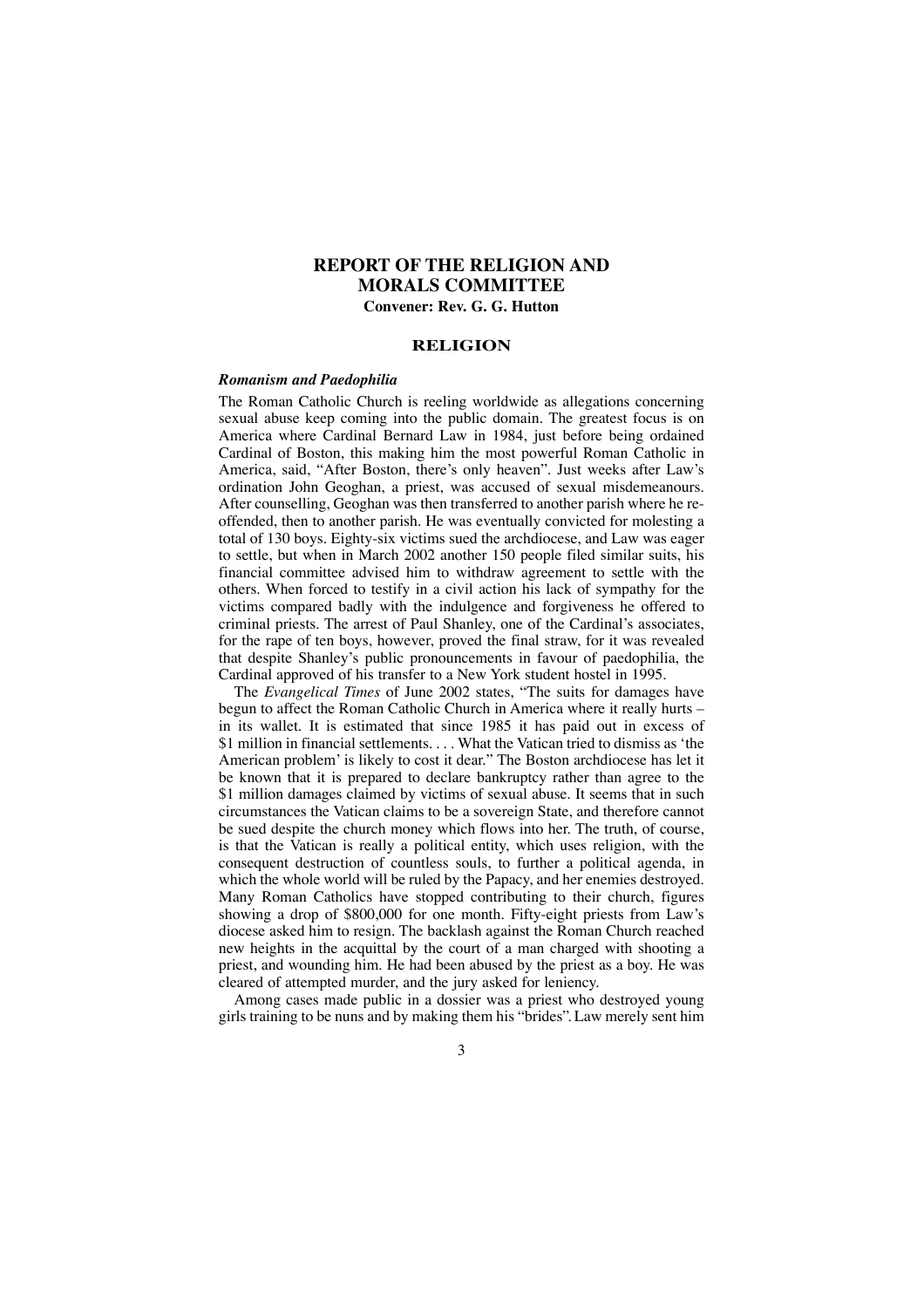to another parish. Another traded cocaine for sex with choirboys, and when found out he too was transferred. Many victims were in the fearful situation of having their abuser as their confessor. There was a total unwillingness to laicise these men or to take away their church privileges. No one underestimates the seriousness of this scandal, in particular, the revelations of the Church's role in covering up for priests who raped and molested children. "It is undoubtedly the greatest crisis in the modern Catholic Church since Henry VIII split from Rome," says Father Richard O'Brien of the Catholic University of Notre Dame in Indiana. There is a call for an end to celibacy, and this is also prompted by the huge decline in the number of priests. Since 1970 the men studying to be priests in the USA has fallen from 18,000 to 3,500 at present.

"Law's snivelling letter to the diocese, addressing the scandal, was neither one of explanation, nor one of apology. While the bodies and minds of hundreds of children were being sacrificed, through his inaction, he was moving his wily wolves between one hen coop and the next," says Nicholas Wapshott in the *Times* of 7th December 2002. A convocation of Roman Catholic clergy was called in Houston to address the epidemic of paedophilia in their midst, and the startling conclusion they came to was to notify the authorities only for the second offence, the first to go unreported. Zero tolerance, which had been widely mooted, was forgotten, the priests thinking they could now draw a line under it all. What trust can people have in such men? The Vatican went further than the convocation, rejecting its conclusion as it inadequately preserved the rights of the accused priests. The USA Roman Catholic Church leaders in a later meeting in Philadelphia, representing 25,000 Roman Catholic priests, said they would not seek to have paedophile priests unfrocked, but rather supervised.

Since the mid 1970s about 100 American priests have been convicted out of about 500 or so accused. In his book, *Religious Life Without Integrity: The Sexual Abuse Crisis Within the Catholic Church,* Dr. Barry Coldrey, an Australian Christian Brother, claims that at least ten per cent of priests in Australia have sexually abused children, with the figure rising to  $15$  per cent in America. "As many as two-thirds of all US bishops have allowed priests accused of molesting minors to continue working," says the *Dallas Morning News* of 13th June. Four American bishops have lost their positions. At a conference of 300 Roman Catholic bishops in Dallas in June it did not appear that the bishops intended to take any substantial responsibility for the scandal. This decision may have been influenced by the fact that five out of eight bishops on the Conference's Ad Hoc Committee on Sexual Abuse have been tainted by the scandal. They seek to bury the most squalid scandal in the history of their church. It stretches from Ireland to Australia, but is more pervasive in the USA. Only 97 of the 178 dioceses agreed to give information to groups such as SNAP (the Survivors' Network of those Abused by Priests).

Cardinal Law's resignation as archbishop has now been accepted by the Pope, but he remains a cardinal with voting rights in the next conclave. It is

 $\Delta$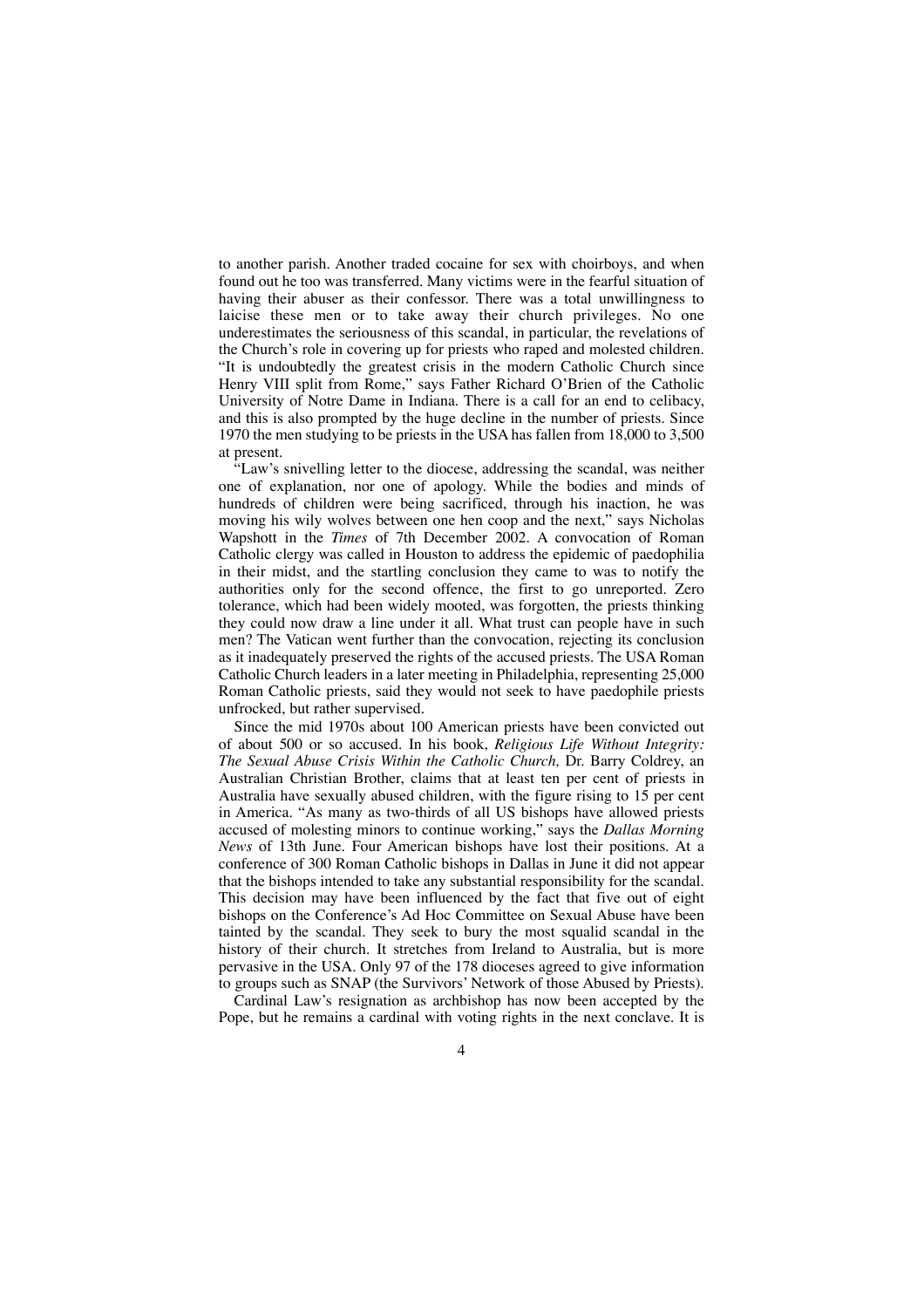widely thought that he will keep a low profile in a monastery for a few years, and then be given a senior post in the Vatican. The Pope holds him in high esteem and he helped to formulate the new Roman Catholic Catechism. It is a rare occurrence, but in 1995 Cardinal Hermann Groer, the Archbishop of Vienna, had to go as he was accused of sexual abuse. The Vatican thinks that the scandal will eventually disappear from the headlines, as the paedophilia affair is merely secondary to more important things it faces, and after all in Renaissance times Alexander VI, the Borgia Pope, got away with murder, intrigue and incest without giving a moment's thought to public opinion. In January a study by St. Louis University, Missouri, based on a survey returned by 1,164 nuns, concludes that 34,000 Roman Catholic nuns out of a total of 85,000 may have been abused by priests or nuns. It is doubtful if this can ever be made public to the extent of other scandals mentioned, nuns risking a lot in speaking of such matters, as their church is their home, their family, their everything.

Many noted that the Pope took an inordinate time in acting, that his statements stopped short of using the word paedophilia, and that they were considered not to be strong enough.

#### *The Roman Catholic Church in Britain and Paedophilia*

The leader of the Roman Catholic Church in England and Wales, Cardinal Cormac Murphy-O'Conner, has been struggling to explain why he gave the paedophile priest Michael Hill the job as a chaplain at Gatwick Airport, despite warnings from parents that he was a danger to children. The Police are investigating. Hill is currently serving his second five-year sentence for abusing nine boys. Another priest, Father Timothy Garratt, convicted of indecency previously, was also given a return to pastoral duties by the Cardinal, and this again raises questions. The Cardinal also faces accusations that he covered up the activities of paedophile priests during his 22-year tenure as Bishop of Arundel and Brighton. Meanwhile there is talk of suing the church, and Cardinal Murphy-O'Conner sent a letter to be read in all 214 churches in the diocese of Westminster speaking of a mistaken decision. He neglected to ask prayers for the victims, and Margaret Kennedy, founder of "Minister and Sexual Abuse Survivors", said that his letter was further proof that the Roman Catholic Church considered themselves, rather than those abused, to be the victims. She states that he castigates the media rather than the perpetrators, and that his letter is full of self pity. The Cardinal quoted from his own version of the Bible: "Let not your hearts be troubled. Trust in God still, and trust in me."

On 20th November of last year it was revealed through the media that the Roman Catholics were paying hush money to people abused by priests. Cardinal Cormac Murphy-O'Conner denied this, but the *Times* newspaper on 22nd November, stated that it had obtained a copy of the agreement that victims had to sign before they were compensated, and a leading lawyer called it "a gagging clause". Some of these people refused to be quiet. The Cardinal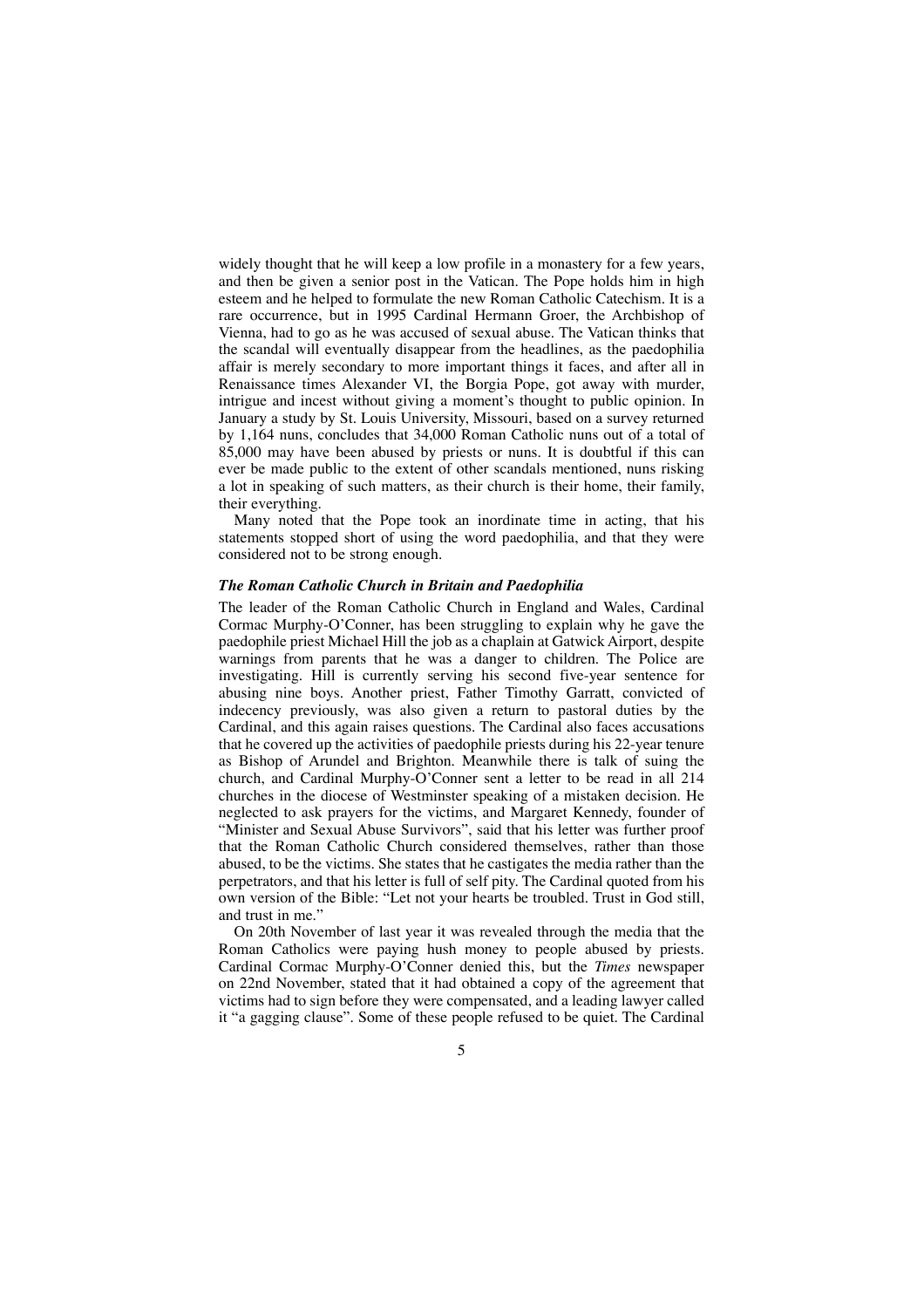went on the TV to be interviewed, and excused himself on the grounds of being "naive" and "ignorant" regarding paedophile behaviour in the 1980s – which is incredible. There is no body of people in the world who know more about sexual filth than the RC priests, as they probe pruriently into the lives of their people through the confessional. According to H. W. Crittenden in *Behind the Black Curtain:* "A major part of moral theology, in the Roman Catholic misconception of the meaning of both words, is devoted to sexuality; it covers all the normal relationships between male and female humans which are 'sinful' in respect to adulteries, fornications, and even as between husband and wife. It extends over the entire range of sexual perversions in homosexual relationships in disgusting details. Bestialities, such as few normal minds could even conceive of, are dealt with in the form of page after page of questions which the unwed bachelor 'father' has to memorise, so that he can pursue his enquiries further still into the deepest sewers and cesspits of the human mind." If Crittenden is speaking the truth, and if those who warned the Cardinal are telling the truth, then Cardinal Murphy-O'Conner cannot possibly be naive nor ignorant regarding these moral improprieties. The teaching given to priests, added to what takes place in the confessional, plus again the fact that the priests are unmarried, must contribute, not only to the terrible scandal in the RC Church, but also to the vile state, morally, to which our nation has come. Cynically Cardinal Murphy-O'Conner refuses to resign, and continues to lecture the rest of us about morality and humility.

*The Times* newspaper, on 20th January 2003, reported that the convicted serial paedophile Michael Hill, who was first imprisoned in 1997, has not yet been unfrocked by the RC Church. At the beginning of year 2003 no moves had yet been made to unfrock Joseph Jordan, a priest in Cardiff who was jailed for sexual abuse in 2000.

Father Christopher Maxwell-Stewart is another against whom allegations have been made, and who has now disappeared into hiding. At one time he was sent to the States for treatment for paedophilia. His superior? Murphy-O'Conner. The Roman Catholic authorities in Birmingham, Arundel and Brighton, Cardiff, Salford and Northampton, are investigating cases of sexual abuse in their midst. The former Archbishop of Birmingham is to be investigated, over allegations that he protected paedophiles in the West Midlands. A former resident of Father Hudson's Children's Homes claimed that Monsignor Maurice Couve de Murville failed to report allegations of child sex abuse which took place over twenty years. Suspicions of a paedophile ring at the home have surfaced, and two priests were jailed for seven years. Maurice Couve de Murville has resigned. *The Scotsman,* of 17th February 2003, tells of Michael McConville, a former Roman Catholic priest, who was found guilty of abusing a position of responsibility at the St. Mary's Home in Gravesend through sex with children, and also David Murphy convicted of indecent assaults in the same home. The RC Archbishop of Wales too, has resigned, following child abuse scandals in his area.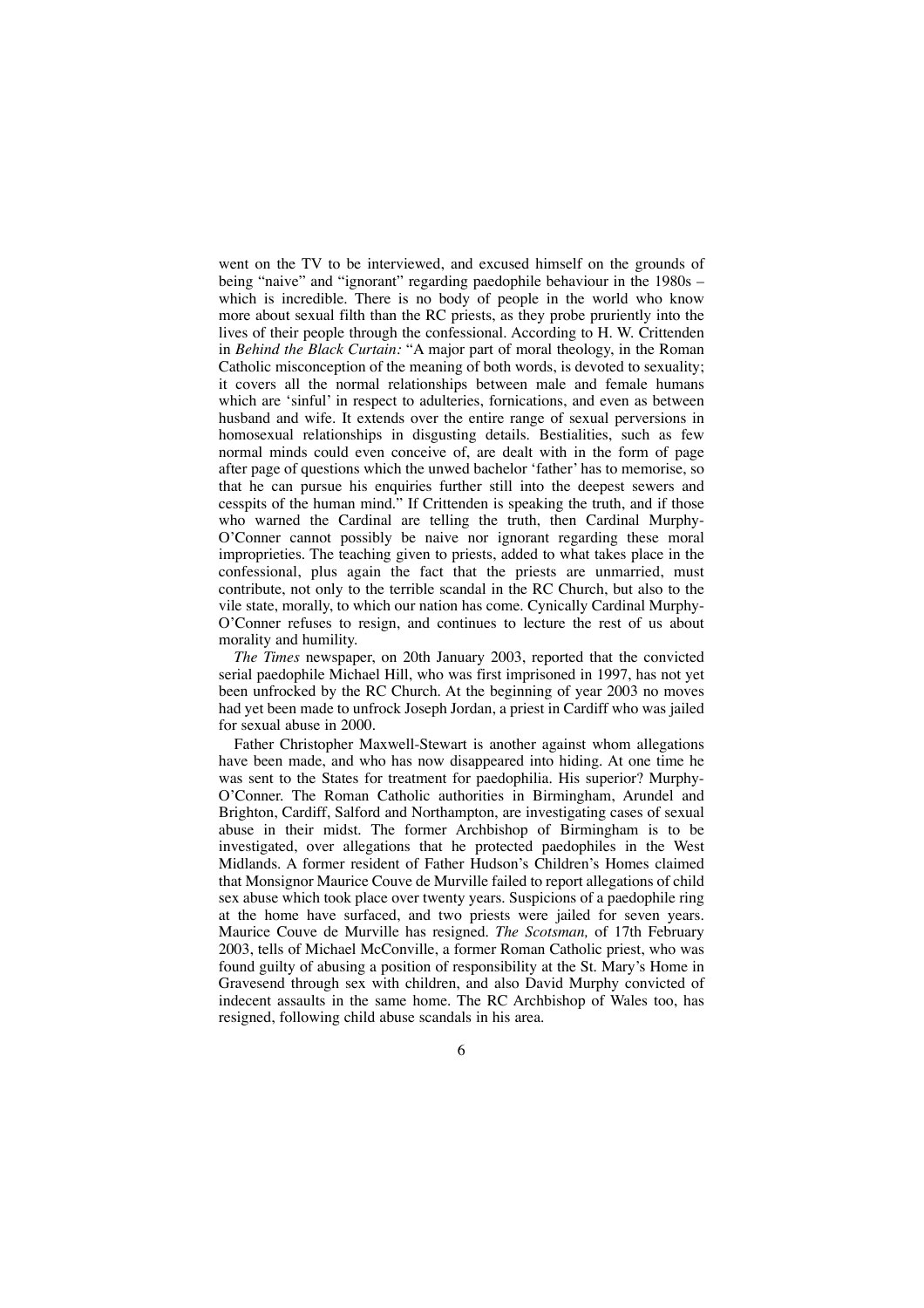The problem is world-wide. The Pope has already accepted the resignation of Ireland's Bishop of Ferns after allegations that he protected a paedophile priest. Bishop Brendan Comiskey had kept quiet until exposed by a BBC documentary. The priest, Sean Fortune, committed suicide before his trial on 29 charges came up. Dublin too has its troubles. Father Brendan Smyth was known to have terrorised Roman Catholic children for thirty years, and was imprisoned, but now allegations of cover-ups of abuse are appearing. Cardinal Desmond Connell is under severe pressure to answer questions about concealment of sex-abuse cases, and was forced to make a courtroom apology to an altar boy molested by a priest. The Cardinal is the most senior Roman Catholic in Ireland. A huge sum was given to the altar boy in damages. A Roman Catholic Canon law expert, Tom Doyle, when interviewed for an Irish television programme, dubbed Dublin one of the worst cities in the world for covering up clerical child abuse. He said that the 450 separate civil cases pending put Dublin at the top of the heap compared to other places and countries. Recently 150 people staged a demonstration against sex abuse as Cardinal Desmond Connell celebrated Mass.

In Sydney, Australia, the Roman Catholic Archbishop has stepped down temporarily while he is investigated for the abuse of a boy years ago. He has given money to prevent a priest being sued for abuse. The appalling treatment of young people in church-run orphanages in Australia is well documented, and in June 2002 Archbishop George Pell said that up to 90 priests and religious brothers had been convicted of sexual abuse in the past six years, and the Church has paid out about one million pounds in compensation to sexual abuse victims in the state of Victoria alone since 1996.

Fears have been raised of widespread paedophilia in Germany's priesthood as there are 300 cases in the Essen bishopric. The Bishop of Mainz thinks the situation is as serious as in the USA. This virus has spread throughout the whole RC Church. It will do great damage to them just as the charge of gross immorality did during the Reformation in Europe, but the problem is that we are not really dealing with a church, but rather with an evil political entity which uses a religious disguise to hide its true nature, which disguise can change to absorb any religion which exists if it will further the political ends.

Entrants for the Roman Catholic priesthood have fallen dramatically since 1978, by 26 per cent in Britain and 65 per cent in Ireland. The total number of priests in England and Wales has now fallen to 5,600, its lowest level for 60 years. It used to be regarded as an honour to have a son who was a priest, but the number of applicants is now affected by the sex scandals throughout the English-speaking world. The average age of student priests has gone up to 33 and many are not "cradle Catholics". Some of the seminaries for student priests seem doomed to closure. Scotland has three colleges, at Glasgow, Rome and Salmanca in Spain, with only 35 seminarians training for the priesthood between them.

Church attendance too has gone down in the Roman community. The muchheralded decade of evangelisation in England and Wales was a failure. Those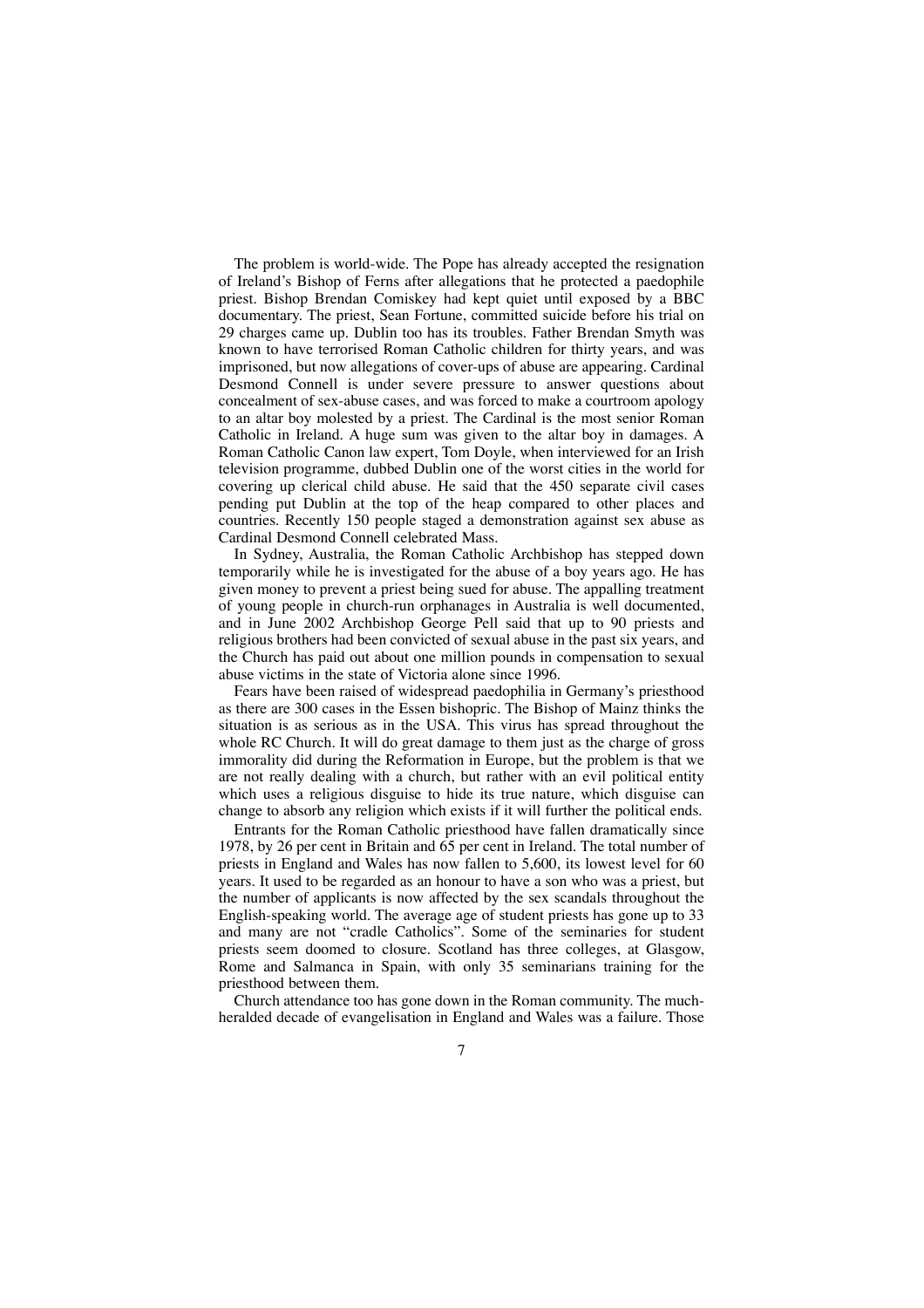attending Mass in England and Wales fell from 1.3 million in 1990 to one million in 2000. A spokesman for the RC Church in Scotland says that the number attending was stable, about one third out of 750,000.

By October 2002 the Pope had managed the canonisation of saint number 468, namely, Josemaria Escriva de Balaguer, the founder of the organisation Opus Dei (God's work). Escriva, a monk, founded it in 1928. RC critics call it a secretive sect which binds its members through rules based on coercion and brainwashing. It seeks to infiltrate and control the financial and political world, especially in Latin America. Pope John Paul has now made more saints than all his predecessors put together, so it is evidently a matter of change in political policy. He also canonised Padre Pio, who was one of the 300-odd persons in the Roman Church said to have had stigmata, or the wounds of Christ, which were purported to bleed at times. He was said to lose a cupful of blood a day. Some Roman Catholics believed he was able to levitate, and to practise bilocation (being in two places at the same time). He was said to have ascended into the skies during the war to foil allied bombers. His shrine will draw more than Lourdes, it is said, and the sale of Pio souvenirs will develop wealth in the area.

Mother Teresa is on the fast track to sainthood as well, having the requisite qualifications according to the RC church. Another is an Aztec Indian who was said to have a vision of a dark skinned Mary in 1531, Mary leaving her own image on the man's garment. Four leading Church theologians openly question the man's existence, but what does that matter if millions visit the shrine? The saints are increased in number as are the chains tying the hearts of poor blinded Romanists. The utter paganism and idolatry of the RC system is seen in the thousands of pilgrims who recently went to see the image of Christ on a burnt piece of bread at the Renewal Retreat Centre at Bangalore, India. A mother charred it by mistake, the daughter would not eat it, then the mother recognised the image of Christ on the burnt bread. It was recognised as a miracle, and even Hindus and Moslems went to gaze on it. That is one way of promoting unity, but how did they recognise Christ's face when nobody knows what he looked like? Father Mychal Judge, the New York Fire Department chaplain, who was killed by falling debris during the World Trade Centre attacks, has those who push for his elevation to sainthood, as a boy who prayed to the dead priest was "miraculously" cured of speaking difficulties. The chaplain's grave has been made a shrine and his white fireman's helmet has been presented to the Pope. Other so-called healing miracles have since been reported. Father Mychal was a reformed alcoholic, and was said to swear like a trooper while alive.

The present Pope has done a great deal of service for the Roman Harlot Church, and it is expected, the *Times* of 14th October 2002 reveals that he will be granted the title John Paul the Great after his death. Cardinal Thomas Winning after his death is having an area in Glasgow named Cardinal Winning Square. Meanwhile, in contrast, before his death, Cardinal Cormac Murphy-O'Conner, the head of the RC Church in England and Wales, despite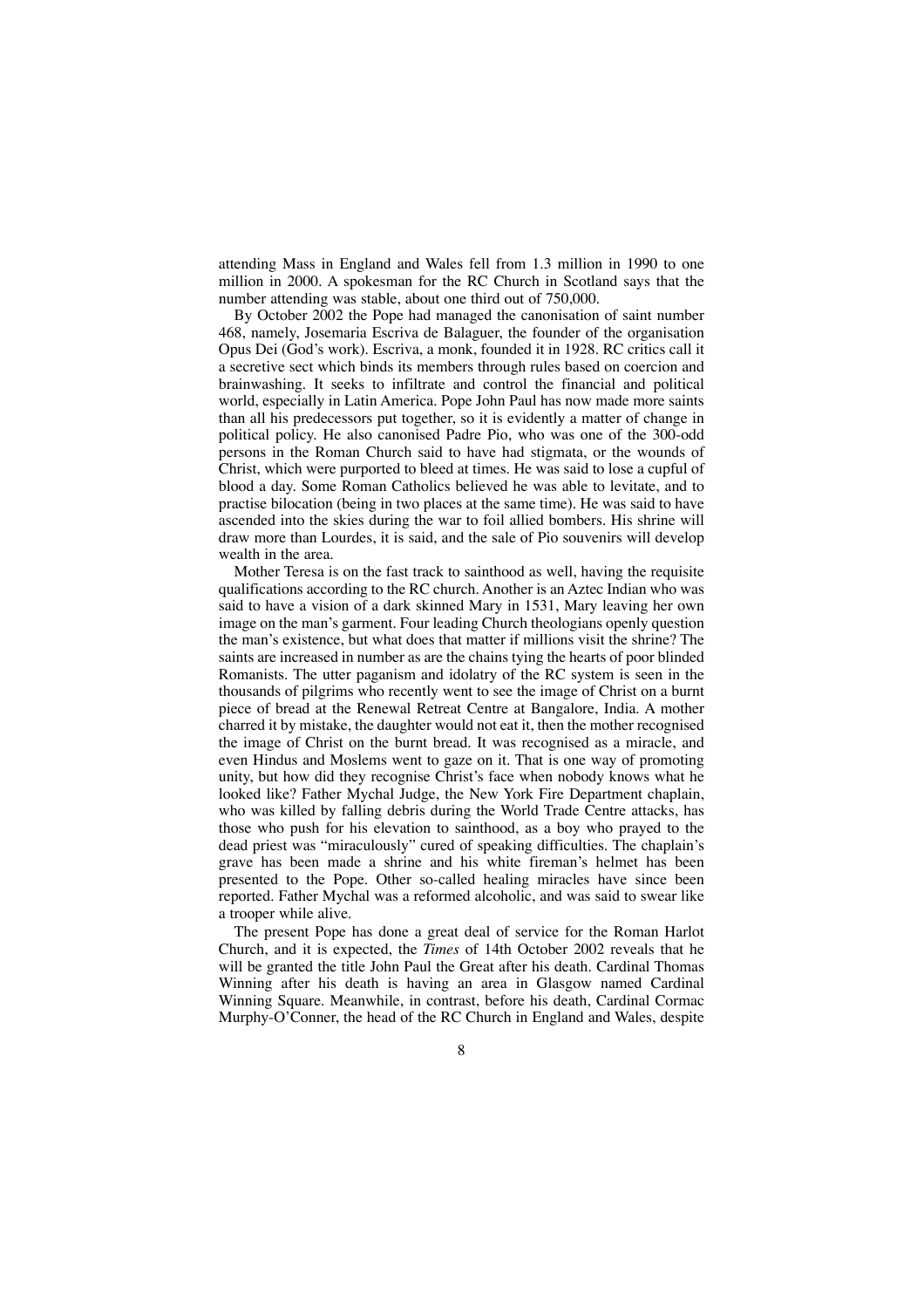centuries of hostility to cremation in the RC Church, has become vice president of the Cremation Society. The ban was lifted in 1966. What has changed? Ironically Myra Hindley was cremated last November, although young Keith Bennett she had helped murder was left to moulder on Saddleworth Moor. Father Michael Teader said she believed she was going to heaven. The Roman Church only sends special saints to heaven. Did he not tell her that at best she was only going to purgatory, for that is RC teaching, when he took her last confession and absolved her from her sins (although that is blasphemy)? The tabloids seemed to believe she went to hell. The *Daily Mail* of 21st November says a mass was said for the repose of her soul for £340 of her savings. We know from Scripture that the blackest of sinners can be saved who trusts in Christ alone for salvation. Sadly she seemed to depend on a sinful priest.

#### *The Roman Catholic Church, the Bible and the Free Church of Scotland*

It is sad reading that in July the United Bible Societies (UBS) opened a major exhibition in Rome in co-operation with the Vatican Library, tracing the impact and culture of the printed Bible. We read in the *Quarterly Record* of the Trinitarian Bible Society that more than 100 guests attended the formal grand opening, which featured greetings from the RC Director of the Apostolic Library of the Vatican, and also Rev. Fergus Macdonald, the UBS General Secretary who was ordained in the Free Church of Scotland, and was its Moderator of Assembly in 1987. Mr. Macdonald said that "it was a privilege and an honour for UBS to co-sponsor the exhibition with the Vatican Museum". We note that one of the reasons why the Trinitarian Bible Society was formed in 1831 was to oppose the inclusion of the Apocrypha in the Bible.

*The English Churchman* of May 2002 notes that a Bull was issued against the Bible Societies by Pope Pius VII in 1816 in which he speaks of "a pestilence which must be remedied and abolished; a defilement of the faith, eminently dangerous to souls". A Trinitarian Bible Society pamphlet, *Ecumenism and the Bible Societies,* shows how Roman Catholic translators have been taken in to help in the translation and production of Bibles, so that now the Pope praises the work of these societies as an ecumenical project.

#### *The Church of England*

The Church of England is taken up with Rowan Williams, the 104th Archbishop of Canterbury, "enthroned" in February 2003. The *Times* newspaper on 25th February stated that Cardinal Walter Kasper, from the Vatican, and Cardinal Cormac Murphy-O'Connor would participate. His views on women bishops, homosexual priests and remarriage of divorcees in church are liberal. In a BBC2 documentary, regarding homosexuality, he said, "My own personal conclusion is that I can see a case for acknowledging faithful same-sex relationships". "Conservative" evangelicals have called on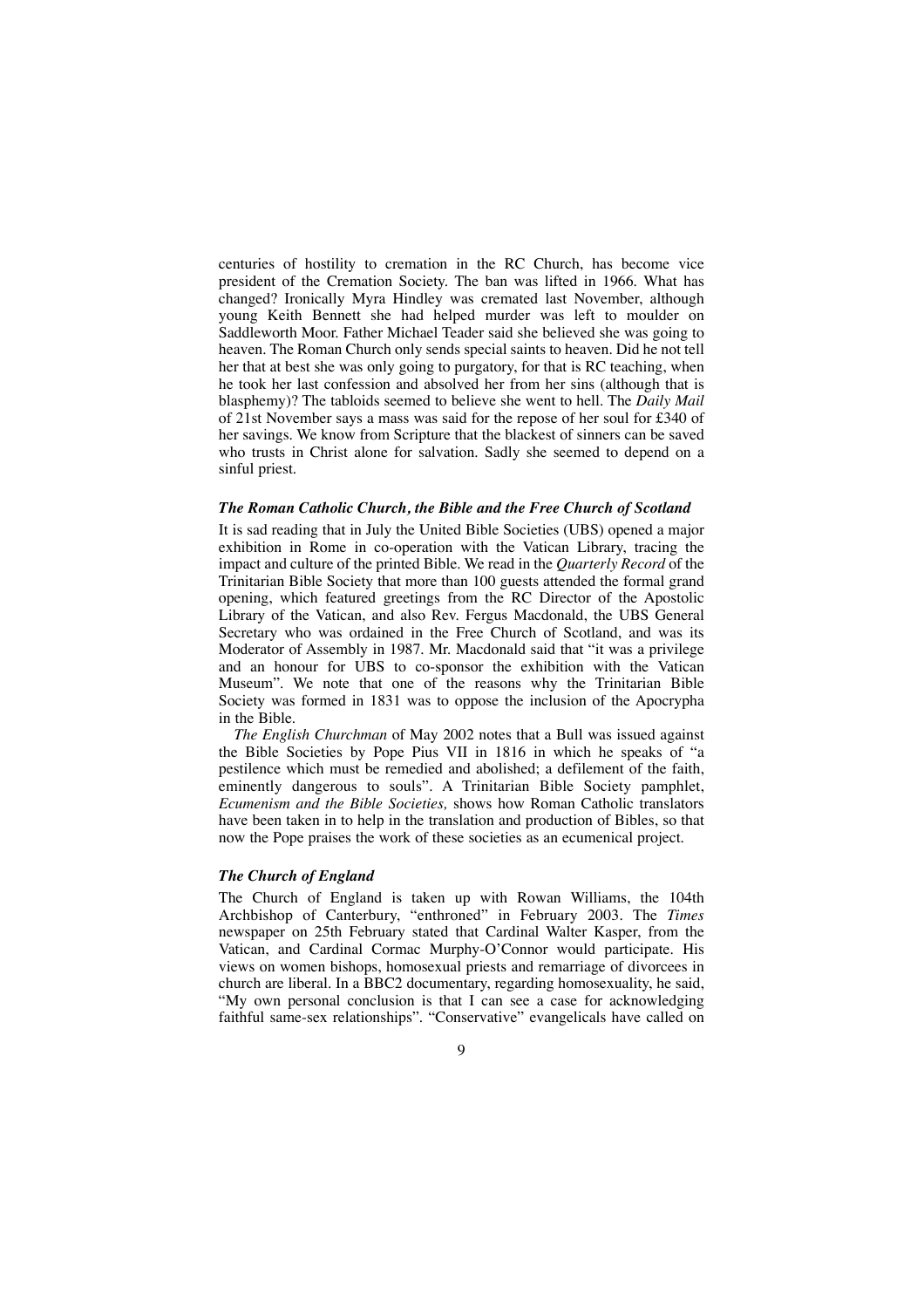him to resign, or recant, owing to his view that passages in the Bible on the issue of homosexual relationships are open to re-interpretation. One such body of conservatives, "Reform", has called him "a false teacher". Another body called "Church Society", asked him to resign, saying: "It is clear that he prefers his private judgment to the voice of Scripture." The "Church of England Evangelical Council", too, is fighting his liberal homosexual agenda, pointing out that the Anglican Church in America, has reached the point where homosexual rights are overtaking the rights of women and blacks. A fourth body opposing him is "The Oxford Centre for Mission Studies".

*The Times* on 3rd December 2002, gave the view that the new Archbishop will go along with the draft report as set forth by the Constitution Unit. The Bill of Rights of 1688 prevents a monarch from marrying a Roman Catholic. The Coronation Oath of that same year requires the monarch on his or her accession to make a declaration before Parliament rejecting Roman Catholicism. The Act of Succession of 1701 was designed to ensure a Protestant succession. Prince Charles, if he ever becomes king, would prefer to be the "Defender of Faiths" rather than of "The Faith". The Constitution Unit says: "There has been disquiet over the form of the next coronation . . . it is possible that legislation may be required to omit some of the contentious oaths." However, whatever the synod may do, Parliament has the right to introduce its own church legislation or reject synod measures. Rowan Williams was not of the Church of England but of the Anglican Church of Wales. As his church in Wales is disestablished, his thoughts may be going along these lines for the Church of England, and this may have dire effects for the constitution. Recently a spokesman for Cardinal Murphy-O'Conner said of the Act of Settlement: " This legislation is a historical relic which has no place in plural Britain of the 21st. century." Let people examine the oaths taken by Cardinal Murphy during his ordination and they will find that hatred of Protestantism is still very much alive in the RC Church.

The Anglican Church seems to be in "meltdown", with thousands of churches closing and many dioceses disappearing, it is thought, by 2030, if Ruth Gledhill is correct in her article in the *Times* of 30th October 2002. At the present rate of decline, attendance in 2030 will be about 500,000, which is less than two-thirds of those attending now. Child attendance fell by 28 per cent in the 1990s.

#### *The Church in Scotland*

In Scotland we have the same trend as in England. Forty years ago almost forty per cent went to church every week, but now only 18 per cent do so. The Kirk is 200 ministers short of its needs as well. The Church of Scotland turned its back on the Calvinistic Sabbath many years ago, and passed a "Brighter Sundays Act", to win people to church. The ministers too have turned away from the demand of preaching to the souls of men and women about salvation through Christ, and mostly favour the easy option of indulging in politics and social issues. Steve Bruce, a researcher from Aberdeen University, in making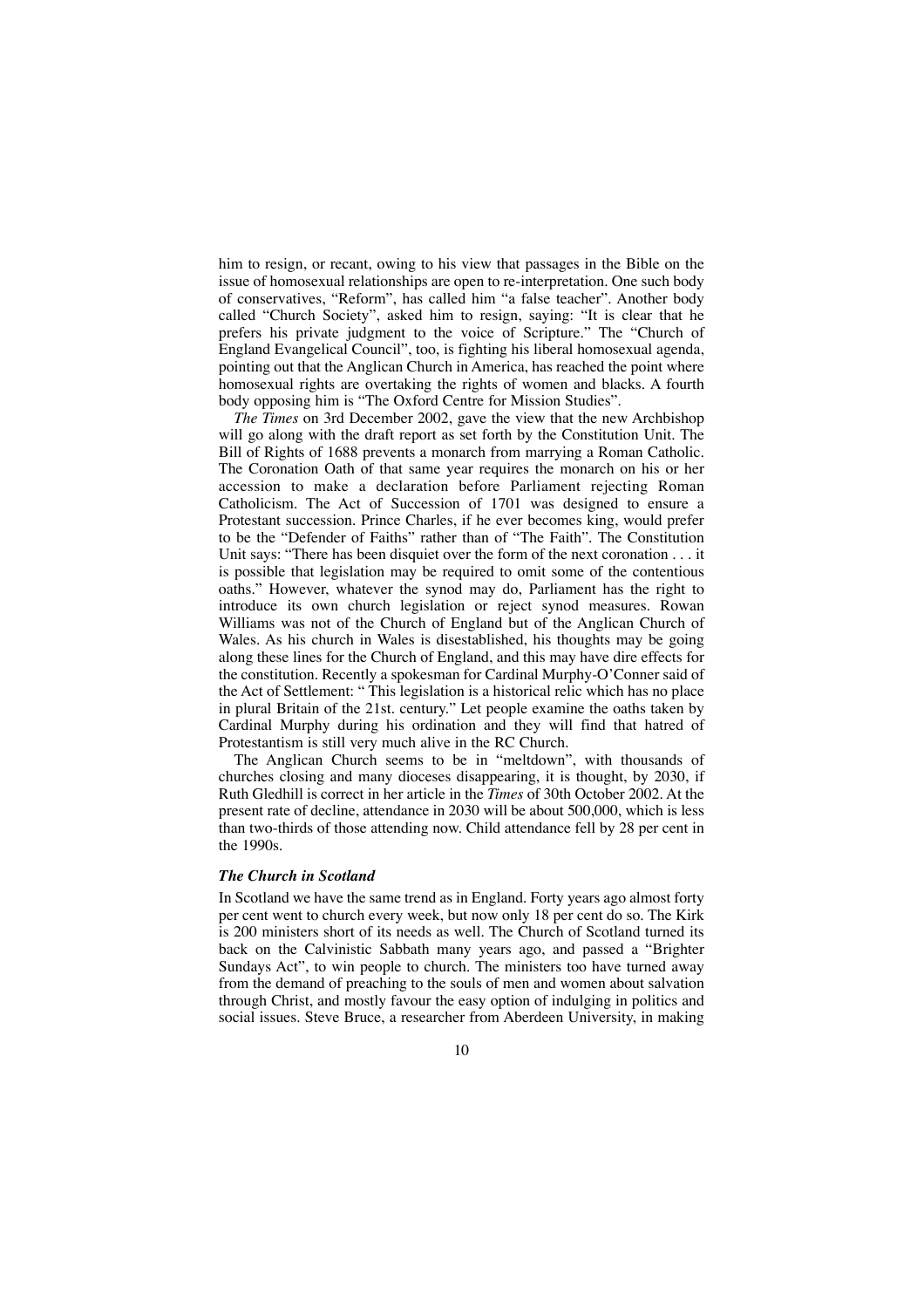a survey of churchgoing and belief in God, concluded that "Scotland is no longer a Christian country".

The change in the Church of Scotland is seen clearly in how it has given up on the Roman Catholic issue. Last year it passed an overwhelming vote admitting religious bigotry, particularly against Irish Catholics, saying that "it regrets any part played in sectarianism by our church in the past, and affirm our support for future moves towards a more tolerant society". It forgets that it came into being because our Reformation Fathers came out of the evil quagmire of Romanism, which quagmire remains, as the world wide sexual abuse by priests and the physical abuse by nuns, and others, of children in their homes has brought to light in these days. The truth is that the 416 publicly funded Roman Catholic schools in Scotland are harbouring sectarianism and teaching their pupils that Protestantism is evil. Despite this, however, twentynine per cent of RCs in Scotland believe that single-faith schools should go, and the figure is even higher among the young.

The curse of "political correctness" too affects the National Kirk as well as others. Some Psalms and hymns have been ditched as not politically correct, such as Psalm 23 and the hymn "There is a green hill" is deemed irrelevant to modern life. One third of old hymns were got rid of last year, and people will be expected to learn new ones which will be "green", dealing with environmental damage, the careless use of water, ore and soil. That is how Kate Sherry reports matters in the *Daily Mail* of 25th March 2002. Rev. Charles Watson condemned the old hymnal for not having "liberation theology, feminism and the peace movement".

Singing at funerals too has changed, as many now prefer pop tunes to hymns. The *Times* newspaper of 5th August tells us of the results of information gathered by the Co-operative Group's funeral service. Pop tunes are gaining as the solemnity of death and eternity lessens in the eyes of people. We have all this because of Christless men preaching a Christless Gospel, producing a Christless generation. The result is not mourning but celebration at funerals, in a lifestyle full of strong drink, drugs, pop, and immorality.

#### *Feminism in the Church*

Rev. Professor Iain Torrance was chosen to be Moderator of the Church of Scotland. He was up against Rev. Margaret Forrester, darling of the liberal wing, and a campaigner for women, who blessed a lesbian relationship ten years ago. A letter signed by 140 women expressed disappointment at the Church's failure to appoint a female moderator in the 30 years women were eligible for consideration.

In the Scottish Episcopal Church women were open to ordination as priests since 1994, two years after the Church of England. The push is now on for women to be bishops. At their Synod last May only 15 voted against a move towards the making of woman bishops, and at the Synod in 2003 it is expected that the final vote for women bishops will be a mere formality. At the moment only the Anglican churches in the US, Canada, Polynesia and New Zealand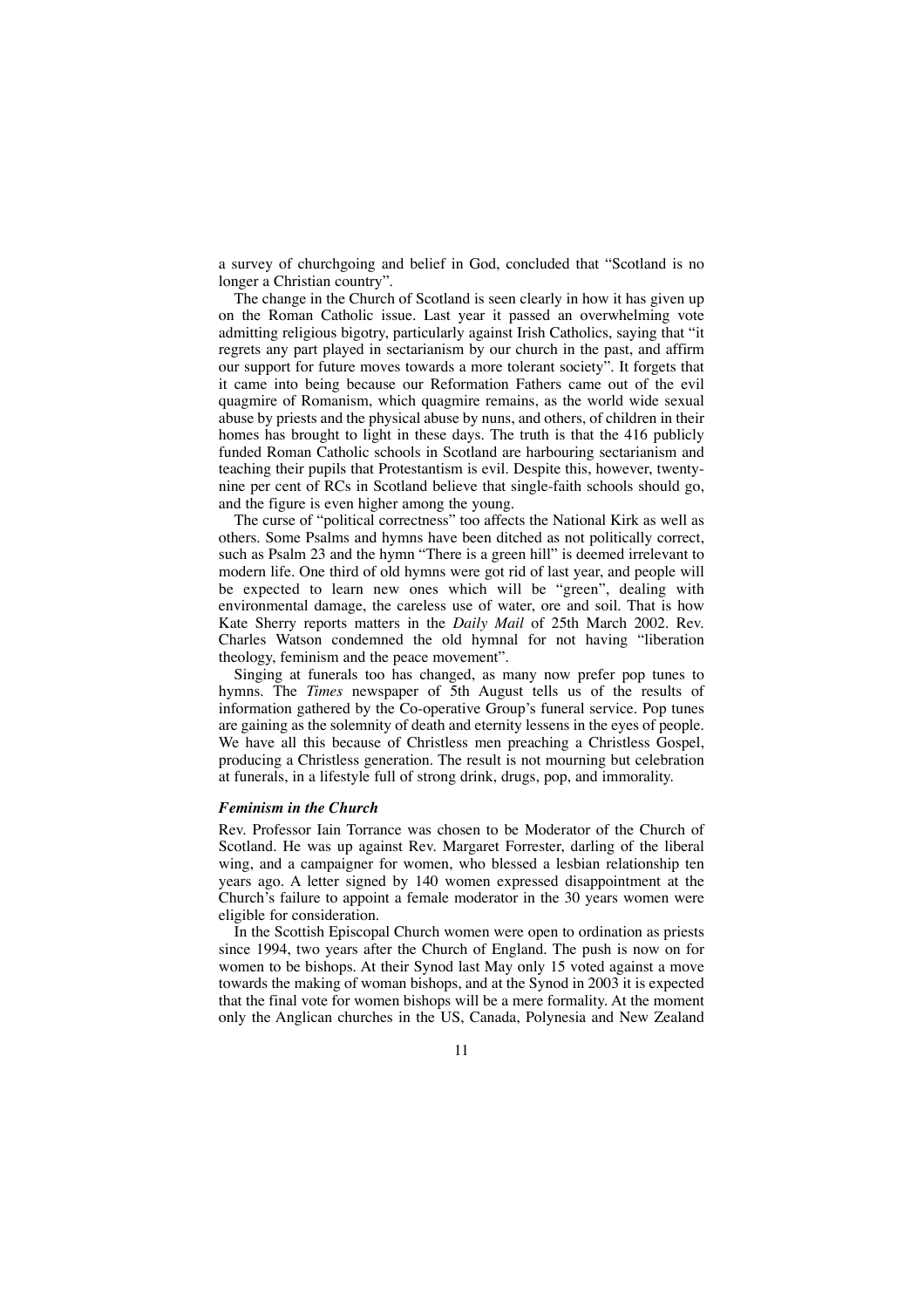have women bishops. In Scotland all seven bishops support the move. Churches are being paganised and the creation order turned upside down, namely the headship of the man over the woman. Society as a consequence can only be downgraded. Women will become rulers of men in the churches if the present pattern continues. The cohesion of family life must suffer, and the imbalance must affect families growing up. The Godhead will be replaced by a super goddess figure, perhaps Mary the mother of Christ.

A pamphlet distributed in the Church of England says God should be referred to as a woman, saying that it is offensive to some to think of God as exclusively male. The proposal was that they should pray that "the Holy Spirit will move amongst us and that we may recognise Her presence and co-operate with Her work". The fate of the word "Chairman" will be decided by the General Synod of the Church of England this year. Critics say that failure to use "gender-neutral language" will prevent young people from turning to Christianity. They obviously think they are wiser than God who spoke in His holy Word and fixed its genders. If they accepted the authority of God's Word we would not have such blasphemous nonsense.

A carefully conducted survey by "Cost of Conscience and Christian Research", published on 30th July 2002, shows 51% of the clergy in favour of women bishops. On every item of the creed the women clergy were lower than their male counterparts in the survey of nearly 2,000. 78% of the males believe in the Trinity compared to 70% of females. 76% males believed Jesus died to take away the sins of the world, and 65% females. Christ as the only way of salvation was believed by 53% of males and 39% of females. The virgin birth was accepted by 58% and 33%.

#### *The Superkirk*

Various bodies all over the world are working towards the megachurch. Various modes of communication have made the world smaller, and various nations and bodies can work together more readily. The Conference of European Churches (CEC) Assembly will be held in Norway this year. It is a fellowship of 127 Orthodox, Anglican, Protestant and Old Catholic Churches from all over Europe, with offices in Geneva, Brussels and Strasbourg. It speaks of the "there is no alternative syndrome", and makes the correct noises about working in unison. The Russian Orthodox Church is interested, but Patriarch Alexei is at present involved in a deep quarrel with Rome which has dared to set up four dioceses in Russia. Cardinal Kasper, the head of the Vatican Pontifical Council on Christian Unity, has spoken of the ecumenical movement as being in crisis. He says the positive signs were the joint declaration between the RC Church and the Lutherans on justification, the ecumenical events of the papal jubilee year, and the inter-faith gathering to pray for world peace at Assisi. He complains of there being no real response to the Pope's call for a renewed "Petrine primacy", which could be shared by all. Other churches dream of shared compromises, whereas Rome aims at total submission to Rome.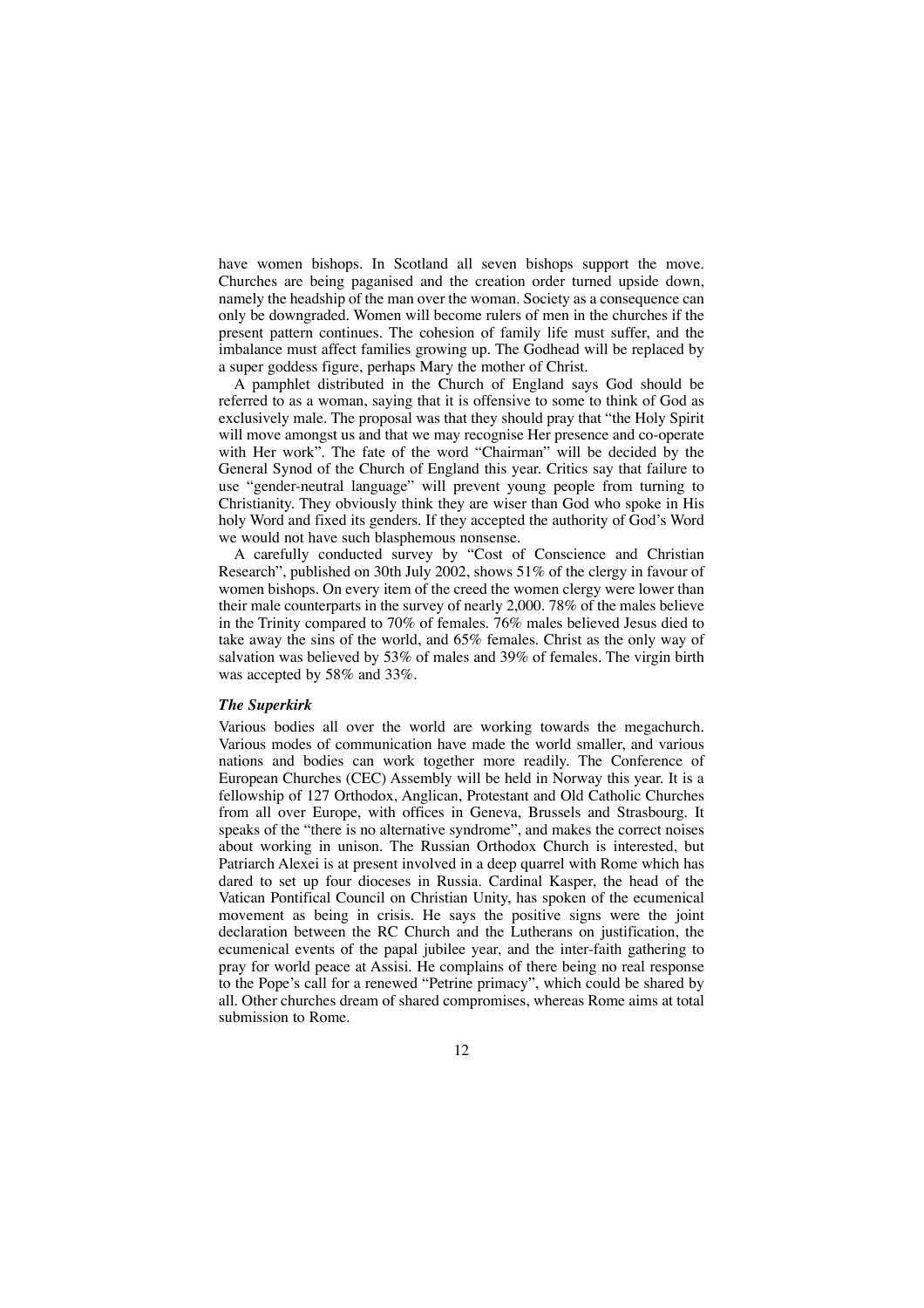In England, Dr. Carey, former archbishop of Canterbury, stated that one day Britain would have a single united church. At Windsor, in front of the queen, he joined leaders of other mainstream churches in signing a covenant committed to that very end. For forty years "Christian Unity" has been prayed for. The Church of England and the Methodists are interested in each other. Cardinal Murphy-O'Conner, leader of RCs in England and Wales, preached at Sandringham at the invitation of the Queen.

The RC Archbishop of Edinburgh spoke to the General Assembly of the Church of Scotland last year stating, "You were talking to us, and we were not even nodding our heads in reply". The blueprint for a united superchurch, merging the various branches of Protestantism in Scotland, has been unveiled. The Church of Scotland, the Scottish Episcopal Church, the Methodist Church and the United Reformed Church, think of forming a single institution, with maxi-parishes and bishops. The convener of the discussion group is the Right Rev. Michael Henley, Episcopalian bishop of St. Andrews, Dunkeld and Dunblane. It is thought that falling attendance and finance may have something to do with it. It comes before the General Assembly of the Church of Scotland in May. Opposition centres, the *Scotsman* tells us, on the fact that bishops are inconsistent with the presbyterian principle that the authority of elders is on a par with clergy. Bishops are essential to ecumenical progress because of the Roman belief in Apostolic succession. We have the old saying: "No bishop, no priest. No priest, no sacrament. No sacrament, no church. No church, no salvation." Ecumenism is not a grass roots movement, but a priestly movement, which depends upon the acquiescence of the ignorant and the gullible.

Professor Donald Macleod, of the Free Church of Scotland, writing in the *West Highland Free Press* of 26th July, states: "In a few weeks time the Scottish churches will hold their first ever Ecumenical Assembly. . . . My own instant reaction on hearing of such an Assembly was regret and shame that my own church would not be part of it." In speaking of his desire for ecumenical union he says: "If it would help, I would happily reduce the basis of faith to the Apostle's Creed; and I would equally happily tolerate episcopacy (provided the church herself freely appointed the bishops), women ministers and even guitars, if these were the stated will of Scottish Christians." Enough said!

Alan Bookbinder was made head of religion by the BBC less than two years ago. The son of a Jewish father and a Roman Catholic mother, he himself is an agnostic. More than 100 eminent writers and academics have written to the BBC's governors complaining that the *Thought For The Day* slot on Radio 4 Today Programme discriminates against atheists. Religious programmes have declined enormously in volume, and what is left is usually bland. There are few people more dogmatic than militant atheists, and they colour so many programmes with their unproved beliefs, and now they demand that they be allowed to make use of this tiny slot as well to further propagate their godlessness.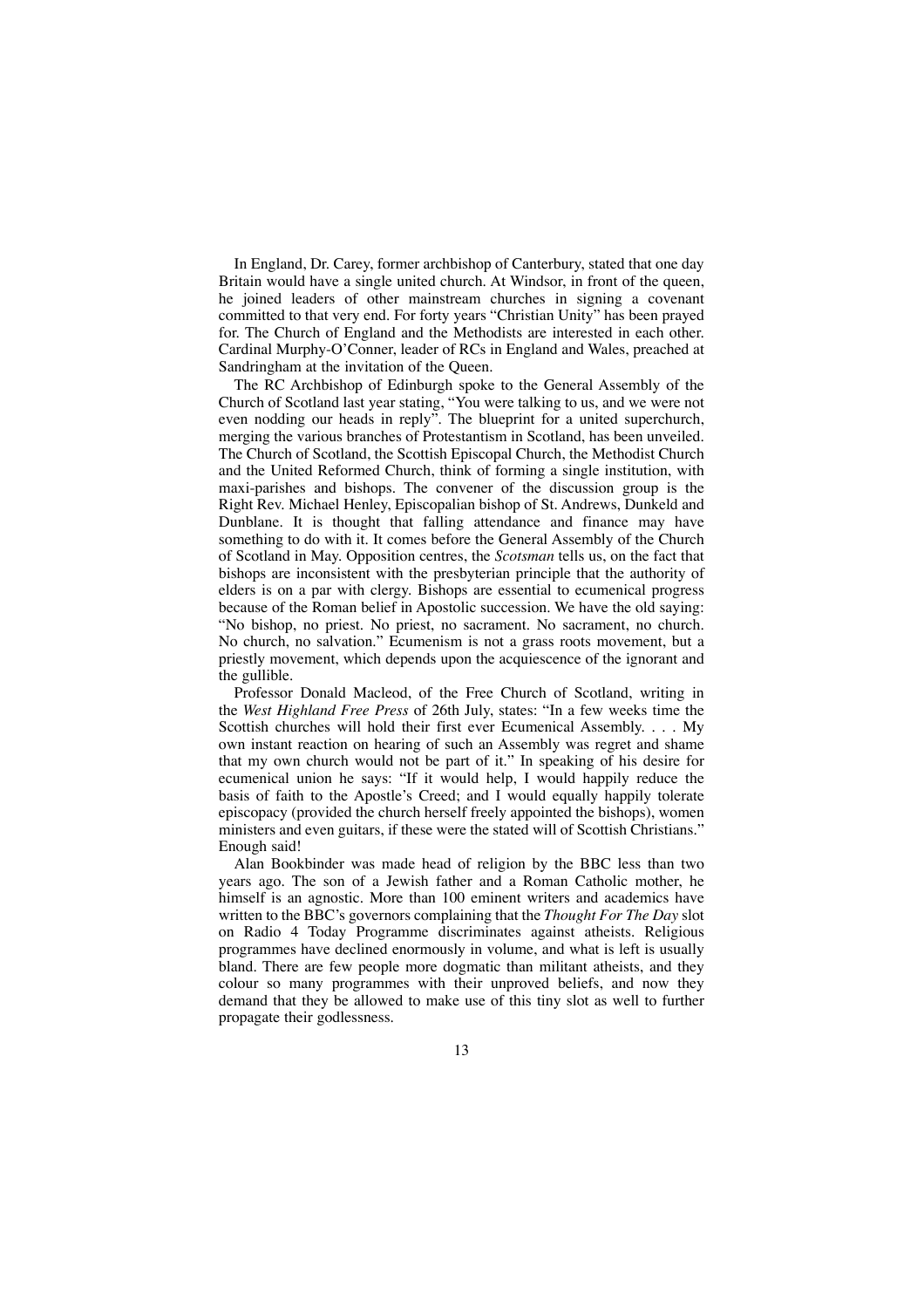#### *Islam*

According to the Central Institute Islam Archives in Soest, Germany, the number of Muslims in Europe has mushroomed to 51.8 million. In Belgium, France, Italy, Austria and Spain they have overtaken Protestantism. The breakdown given of religion in Europe out of 750 million is: 269 million Roman Catholic, 171 million Orthodox, 79 million Protestant, 28 million Anglican, Others 203 millions. Islam is growing at an annual rate of 6.5%. If this trend continues, Muslims will be the second largest religious grouping behind Roman Catholics by the year 2014. This is the reason behind the opposition in Europe to Turkey joining the EU. The Holy Roman Empire concept is threatened. The Vatican dreams of uniting Islam to itself, and then when it dominates politics in the USA it will control the world. Their word, however, will not be the last word in this matter, for Christ is the Ruler of heaven and earth.

Support for Islam is part of Rome's long-term strategy which generally is to weaken national governments, and then to make political parties it supports beholden to itself. We see that Rome, in following such strategy, is not behind President Bush but speaks of peace and reconciliation as it eyes Islam. It intends sending a mission of peace to Baghdad, stating that war with Iraq would be "a defeat for humanity". The Pope meets Tariq Aziz, the Iraqi foreign minister, but yet strangely enough, a Nestorian Catholic in a Muslim country. Rome knows that the *Koran* teaches the subjugation of all other creeds under Islam. In its early days Islam was spread by the sword, and today in Indonesia at least 8,000 have been forcibly converted to Islam. Those refusing were put to death, and these number about 10,000. In Nigeria too thousands of Christians have been killed, their homes and churches destroyed. In Sudan the Arab Islamic government wars against the African people of the South in the name of Islam, to wipe out and conquer. The Pope is wary of condemning this slaughter for the political agenda is uppermost in Roman Catholic eyes. Roman Catholic bishops warn the British government against ill treating immigrants for there too Rome is playing the Islamic card.

It is no wonder then that Romanising bodies, such as the WCC are blatantly anti Semitic, and inflame the Middle-East situation while they talk of peace and reconciliation. They too want to have dialogue with Islam. Dr. Carey, when in office, at a dinner at Lambeth palace, with senior Arab and Middle-East representatives present said, "At a time when many Muslims in this country are living in fear, I want to say loud and clear that as a Christian leader I deeply respect your faith".

In East Renfrewshire, the Council is demanding that the Scottish Executive act to make Christian assemblies in non-denominational schools part of national policy. The *Daily Mail* of 23rd January reports that the Council maintains that multi-faith assemblies are confusing. Inspectors of schools say that two out of every three non-denominational schools in Scotland have abandoned old-style Christian assemblies amid fears of causing discrimination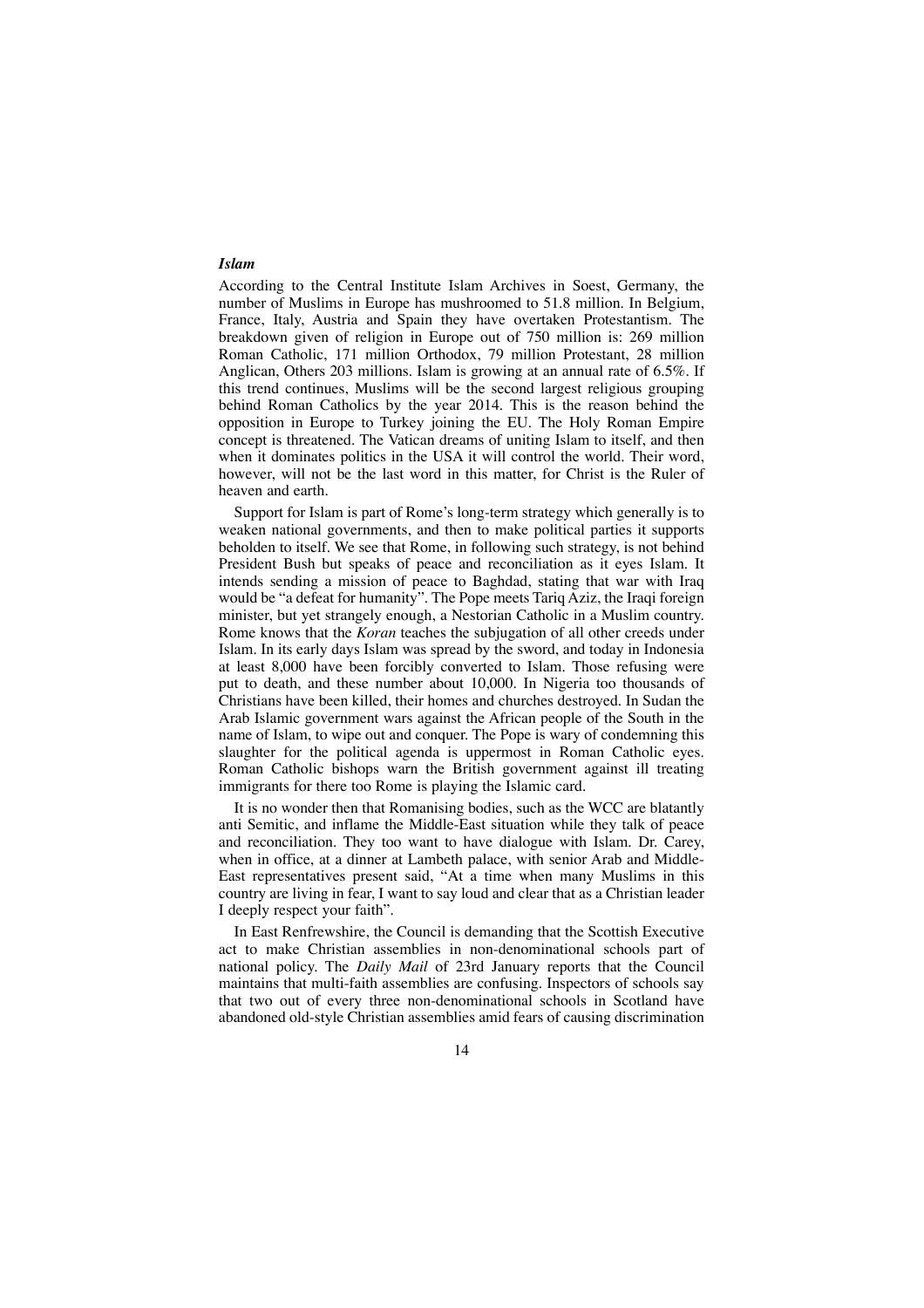and disharmony. Obviously now paranoia about religious correctness has invaded our schools. What are we doing to our children whom we should be preparing for eternity? We now read in the *Daily Mail* of 22nd February that the Church of Scotland is seeking to downgrade the tradition of daily school assemblies, and would support the Scottish Executive religious observance review group which says that religious assemblies should be replaced by sessions where current affairs are discussed with soothing music in the background. Kirk officials are reported as saying, "There has to be a way to promote mutual understanding among faith groups that can celebrate diversity as well as shared values".

#### **MORALS**

The Free Presbyterian Church of Scotland has always believed that it is the duty of the visible Church to preach the Gospel of the free and sovereign grace of God. It has desired to be an instrument in the hand of God for the gathering in of the elect, and the building up of God's people, in holiness and comfort through faith, unto the consummation of that salvation wrought on the behalf of His people by Jesus Christ, and applied by the Holy Spirit, through the ministry of the Word of God: "*And he said unto them, Go ye into all the world, and preach the gospel to every creature"* (Mark 16:15). Furthermore, this branch of the Church of Christ on the earth has acted on the principle that the Church ought to speak on moral issues within the nation, "*Declare unto Jacob his transgression, and to Israel his sin"* (Micah 3:8). Though we live in an age when moral absolutes are resisted, it is not the Church's business to follow philosophical fashions but to speak as God would require His servants to speak, "*To the law and to the testimony: if they speak not according to this word, it is because there is no light in them"* (Isaiah 8:20). We are firmly persuaded that the moral decline in the last 150 years (to go no further), is mainly due to the uncertain sound coming from the more influential churches in our land. That solemn charge lies heavily upon the ministers of the visible Church: "*If any man speak, let him speak as the oracles of God . . . that God in all things may be glorified through Jesus Christ, to whom be praise and dominion for ever and ever. Amen"* (1 Peter 4:11).

#### *A time of Judgements*

Judgements come on a nation because of its sins against God. We state with great sadness and with much foreboding, yet without reservation, that the scourge of terror threatens our shores with a new impetus because our nation has forgotten its obligation to God and His law, *"For the nation and kingdom that will not serve thee shall perish; yea, those nations shall be utterly wasted"* (Isaiah 60:12).

That nation is ripe for judgements that forgets God, or that says that there is no God. The government that legislates contrary to the revealed will of God is, to all intents and purposes, an atheistic government. It might not state a theory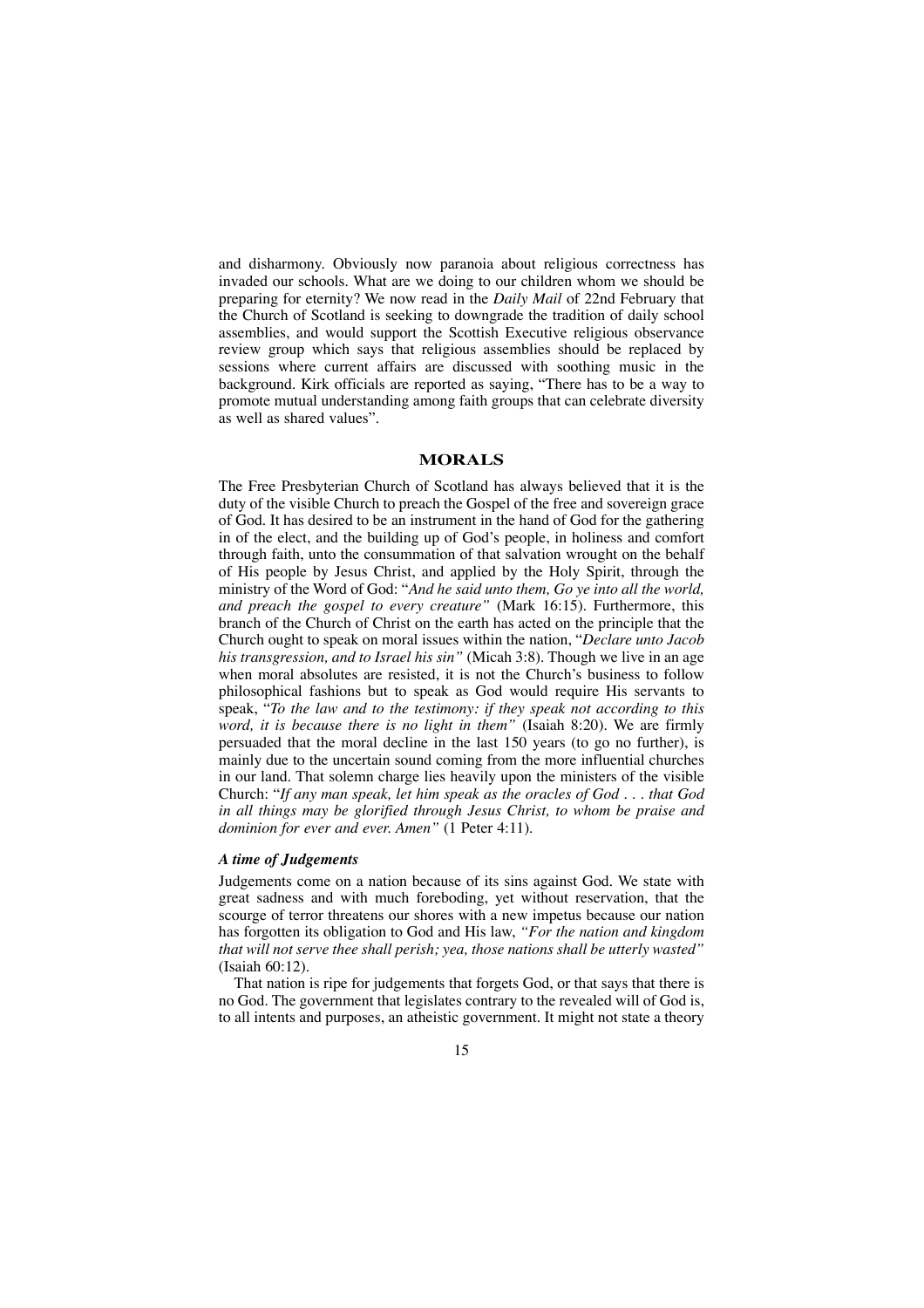of atheism with respect to the essence of God but acts on a principle of atheism with respect to the will of God. The visible church might not officially agree with those who hold unbiblical and atheistic views within its ranks, yet by not exercising its divinely given powers of discipline against them, it makes an open question of the being of God, biblical doctrine and biblical morality. The testimony of God regarding atheism, in all its forms, is that it is folly: *"The fool hath said in his heart, There is no God. They are corrupt, they have done abominable works, there is none that doeth good"* (Psalms 14:1).

On account of the evidence of our national forsaking of God we fear that God is preparing more scourges for the United Kingdom, to teach us that it is an evil and a bitter thing to sin against the Lord.

1. The place that is given to false religion is growing increasingly prominent. In the devolved Scottish Parliament the devotions do not follow the pattern of the Westminster Parliament, where prayer is made to the Father in the name of the Son. In the devolved parliament in Scotland place is given to all faiths to lead the periodic devotions of the chamber. The King of kings is Christ. Scotland now repudiates Him; tramples her once renowned glory under her feet, and disowns Her once loved King. Fools may say that that is not a matter to tremble at, to disown the government and tutory of God's anointed King. But the Word of God says it is a great dishonour to Him, evidence of crass spiritual ignorance, and a matter with grave and cataclysmic consequences: "*Why do the heathen rage, and the people imagine a vain thing?* [saying] *Let us break their bands asunder, and cast away their cords from us. He that sitteth in the heavens shall laugh: the Lord shall have them in derision. Then shall he speak unto them in his wrath, and vex them in his sore displeasure. . . . Be wise now therefore, O ye kings: be instructed, ye judges of the earth. Serve the Lord with fear, and rejoice with trembling. Kiss the Son, lest he be angry, and ye perish from the way, when his wrath is kindled but a little. Blessed are all they that put their trust in him"* (Psalm 2:1-5; 11, 12).

2. By practice and by statute we have desecrated the Lord's Day. The moral degeneracy of our nation must be largely attributed to the profanation of the Lord's Day, the Christian Sabbath. Rulers and people actuated by a principle of practical atheism see no benefit in keeping the Sabbath. The church today ought not to be silent regarding the desecration of the day set apart by God for the worship of His name and the instruction of the people in matters moral and spiritual. Godly Nehemiah was not silent: "*Then I contended with the nobles of Judah, and said unto them, What evil thing is this that ye do, and profane the sabbath day? Did not your fathers thus, and did not our God bring all this evil upon us, and upon this city? yet ye bring more wrath upon Israel by profaning the sabbath"* (Nehemiah 13:17, 18).

3. The lives of millions are terminated in the womb, the vast majority of them without legitimate reason. Is this to be viewed with a pragmatic shrug, as is fashionable, or do we view it with the horror, which our troubled consciences suggest? Let the Word of God be the judge: "*These . . . are an abomination unto God: A proud look, a lying tongue, and hands that shed*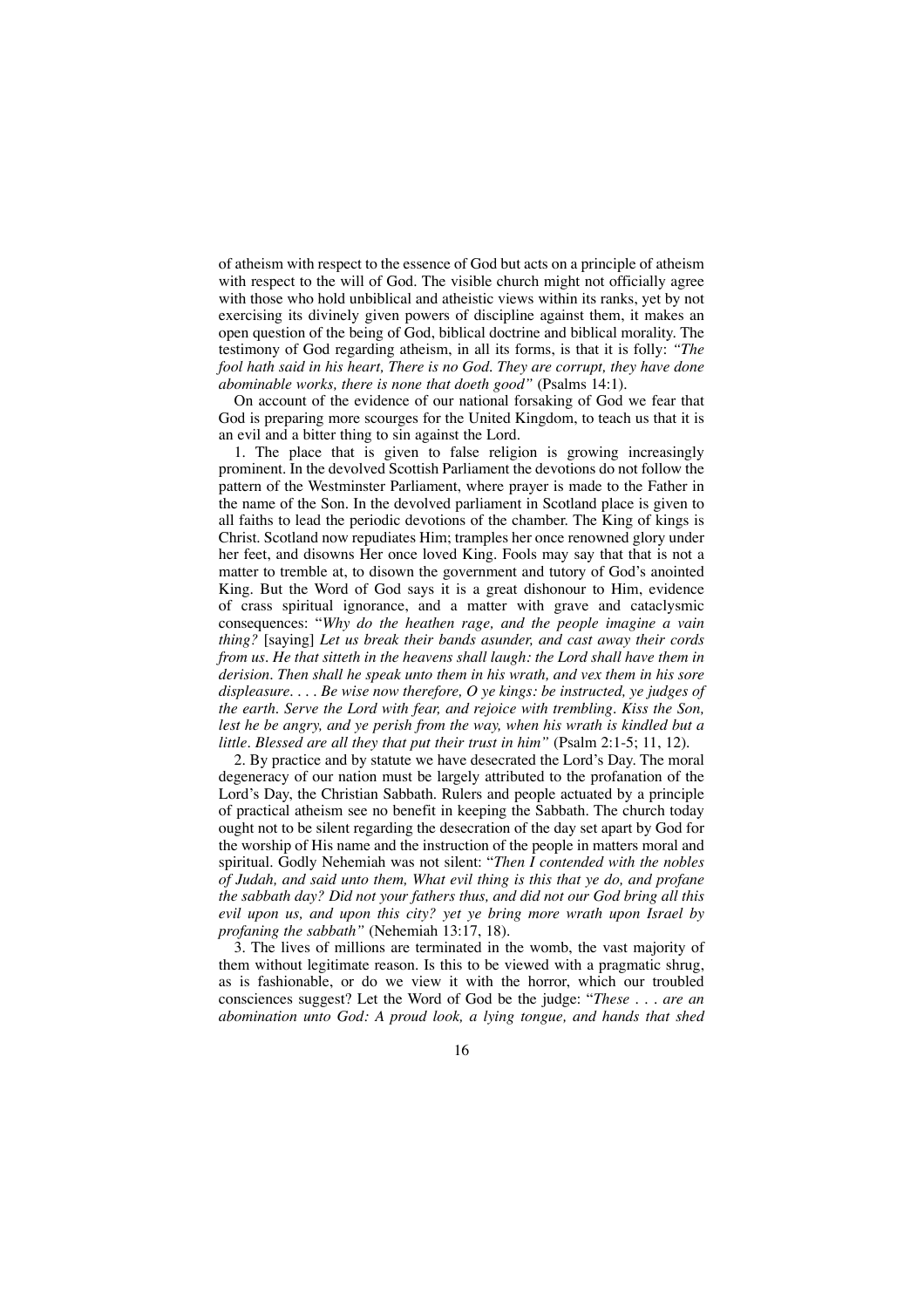*innocent blood"* (Proverbs 6:16,17). *"And when ye spread forth your hands, I will hide mine eyes from you: yea, when ye make many prayers, I will not hear: your hands are full of blood"* (Isaiah 1:15). Our hands, as a nation, are filled with innocent blood. We must give heed to the Word of God: *"Open thy mouth for the dumb in the cause of all such as are appointed to destruction"* (Proverbs 31:8).

4. The name of God is blasphemed without fear of retribution. But the responsibility of rulers and people to the name of God is, *"Thou shalt not take the name of the Lord thy God in vain; for the Lord will not hold him guiltless that taketh his name in vain"* (Exodus 20:7).

The laws of our land sometimes seem to be enforced with more rigour for the defence of sin than for the defence of righteousness.

5. The church and state condone and seem to actively encourage homosexuality by immoral laws, which normalise the homosexual relationship, to the extent that rights to adopt children are now granted to homosexual couples. While not only the state, but the church condones homosexuality, the Word of God abominates it: *"And there were also sodomites in the land: and they did according to all the abominations of the nations which the Lord cast out before the children of Israel"* (1 Kings 14:24). *"And he took away the sodomites out of the land, and removed all the idols that his fathers had made"* (1 Kings 15:12). *"And the remnant of the sodomites, which remained in the days of his father Asa, he took out of the land"* (1 Kings 22:46). *"And he brake down the houses of the sodomites, that were by the house of the Lord, where the women wove hangings for the grove"* (1 Kings 22:46 – see also Romans 1:26- 32).

6. There is a national moral consensus that seems not only to allow, but to require, immoral and violent scenes in television, film, books, magazines and billboards, encouraging all manner of uncleanness, violence and crime. How many judgements must visit our land before we realise that the charge against a sinful Judah is equally appropriate to our own national character, and that the deliverance of that nation to the sword and captivity for their sins is a warning to our own people: "*Ah sinful nation, a people laden with iniquity, a seed of evildoers, children that are corrupters: they have forsaken the Lord, they have provoked the Holy One of Israel unto anger, they are gone away backward"* (Isaiah 1:4). *"They are all grievous revolters, walking with slanders: they are brass and iron; they are all corrupters"* (Jeremiah 6:28).

#### *A Time to Repent*

Great is the burden of guilt on our nation. But greater yet is the mercy of the Lord which, on the basis of the infinite merits of the blood of Jesus Christ, God's Son, pardons sin upon repentance, and returning to the Lord. The nation seems to be bracing itself at the time of the writing of this report for the scourge of war and the renewed menace of terrorism. The only way for a guilty nation to turn away the holy wrath of God is by forsaking our sins and returning to God.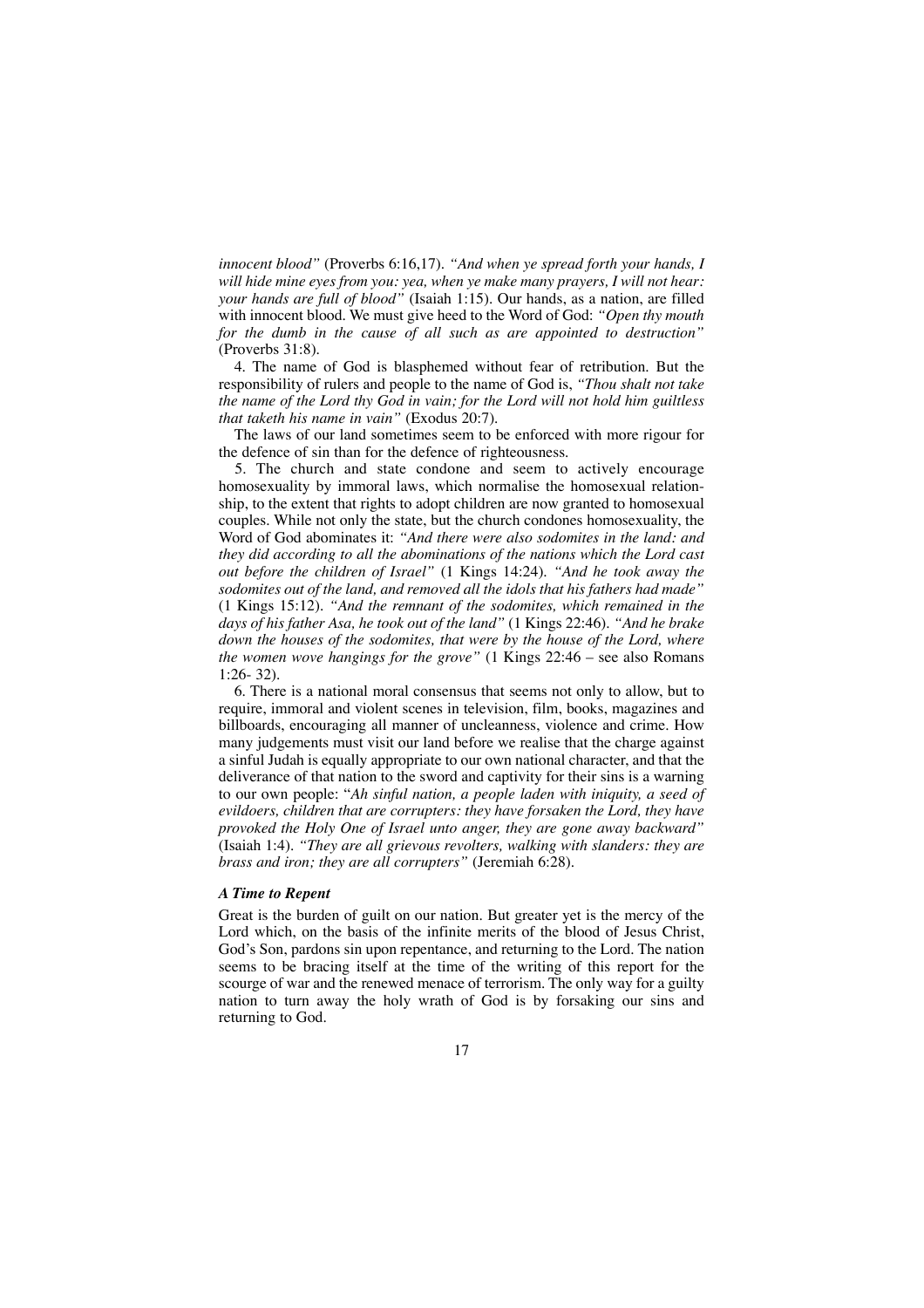#### *Some hindrances to repentance*

*1. The national forsaking of the Christian Sabbath and the Christian ministry is a hindrance to repentance.*

Only a small percentage of our people go to any church on the Lord's Day. Furthermore from many of our pulpits preachers preach neither that which will convince a man that he is in need of repentance, nor that which will commend the remedy in Jesus Christ. How can we expect a people to see their sins and be alarmed at God's wrath, when church and state leaders are blind leaders of the blind? Those in influence do not speak as the oracles of God, and so there is no light in them. What we presently hear from leaders is talk of moral superiority, without any realisation, much less a confession, of our being a nation that is wringing judgements from God's hand. It would be well for those who think they stand on the high moral ground to remember that the Pharisees had a mistaken sense of their own moral worth. One flaw made their moralising obnoxious to scorn, and their religion to be rejected of the Lord Jesus Christ. While they sought to remove the mote from their brother's eye, they did not see that there was a beam in their own eye.

*2. Intolerance of those who seek to speak according to the Oracles of God is a hindrance to repentance.* [This subsection is a modified form of a letter intended to be a response to an article in the *Daily Telegraph,* at the end of last year. All expressions in inverted commas are from that article.]

When Dr. Williams was elected to be the 104th Archbishop of Canterbury, there was great opposition amongst those who are regarded as evangelicals within the Church of England. This is not at all surprising for Dr. Williams has liberal views on the matter of homosexuality, he has written a book which admires Mariolatry, and has received a form of honour or recognition from the pagan religion of the Druids.

Those who cannot endure the voice of biblical ethics saw this opposition to the archbishop-elect, as an unwelcome, menacing power that had been unleashed upon the Church. The editor of one influential broad sheet feared that conservative evangelicals had "acquired an ominous momentum" in their opposition to the practice of homosexuality. This is most deceptive considering that the Christian Church, historically, has, until very recent times, held that the homosexual lifestyle is immoral. It is the clamorous voice of the homosexual lobby that has gained momentum.

When the church speaks plainly about the truly "ominous momentum" of immorality in our society and the necessity to debar people with an immoral lifestyle from church privileges, the liberals accuse her of exclusiveness, and that her "sense of church unity is defective". One wonders whom their liberal idea of inclusiveness could exclude.

Though it seems perfectly obvious that a house can be no broader than its foundation, and that the Christian Church has no foundation but the Bible, nor any authority for its existence, nor any warrant for its statements, but the Holy Scripture, yet the liberals incriminate her for having a "concept of authority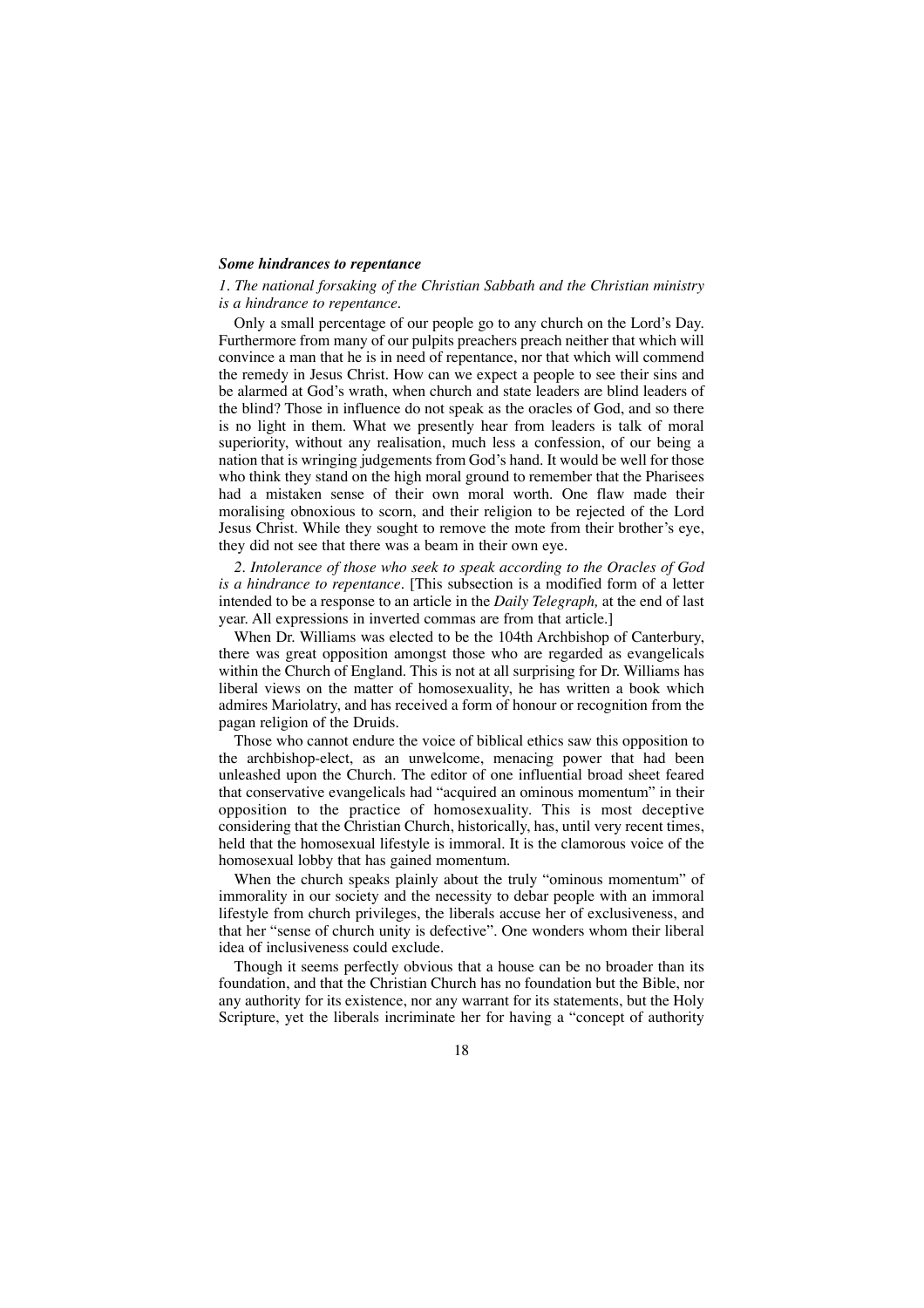narrowly based on the Scriptures". Again, one wonders what sources they would recommend for the Christian Church – to take their authority from – to speak on moral issues.

The church must speak about morality (how can it justify its existence if it doesn't?), yet the liberals identify its opposition to immorality with sectarianism. What is truly ominous, as far as the freedom of the church to speak is concerned, is, that persons in places of great influence are unable, or unwilling, to differentiate between the virtue of strongly held biblical principles and the vice of religious hatred or sectarianism.

Though the liberals (quite rightly) abominate sectarianism, the menacing accent of sectarianism is thinly disguised in their own opposition to the Word of God. Those who oppose immorality are called a "small group of ultras", by which we understand them to be besmeared as fanatics.

#### *3. Insensitivity to present judgements is a hindrance to repentance.*

The threat of war, terrorism, the famine of Gospel preaching, the rise of false religion and the occult, the plagues of cancer and AIDS and other diseases; drugs and drug related crimes and deaths, rail disasters, ruin of our fishing and agriculture industries, are some of the thunderings with which God has spoken to our nation in the recent past.

One particular judgement we wish to mention particularly, being topical at the time of writing, is the judicial blindness to the identity of the enemies of our civil and religious liberties.

The British people are engrossed in the issues of war with the President of Iraq. We are told that he is a murdering tyrant, and that he is a danger to our nation. If that is so, then our leaders must be supported in wielding the sword, for the defence of our religious and civil liberties. However, while our people run about throwing their hands in the air about the danger to lives, liberty and prosperity, because of a distant tyrant, a very serious danger to the liberty, peace and prosperity of our nation is going on within Europe, almost unheeded. In the *Daily Telegraph* (7th February 2003) in a piece entitled "Brussels elite accused over 'federalist coup'", Ambrose Evans-Pritchard writes:

"Britain will lose control of foreign policy and defence and will be stripped of its sovereign power to legislate in almost all areas of national life, under the draft text of the European constitution released yesterday. Sweeping aside British objections, the document establishes the European Union on a 'federal basis', enjoying primacy over the law of the member states."

The writer is referring to a draft constitution for a United States of Europe produced earlier this year. Another writer from the same source wrote a piece entitled "The superstate is here":

"The Treaty Establishing a Constitution for Europe, a draft of which has just emerged from the constitutional convention in Brussels, would, if adopted by the Council of Ministers, be the coup de grace for the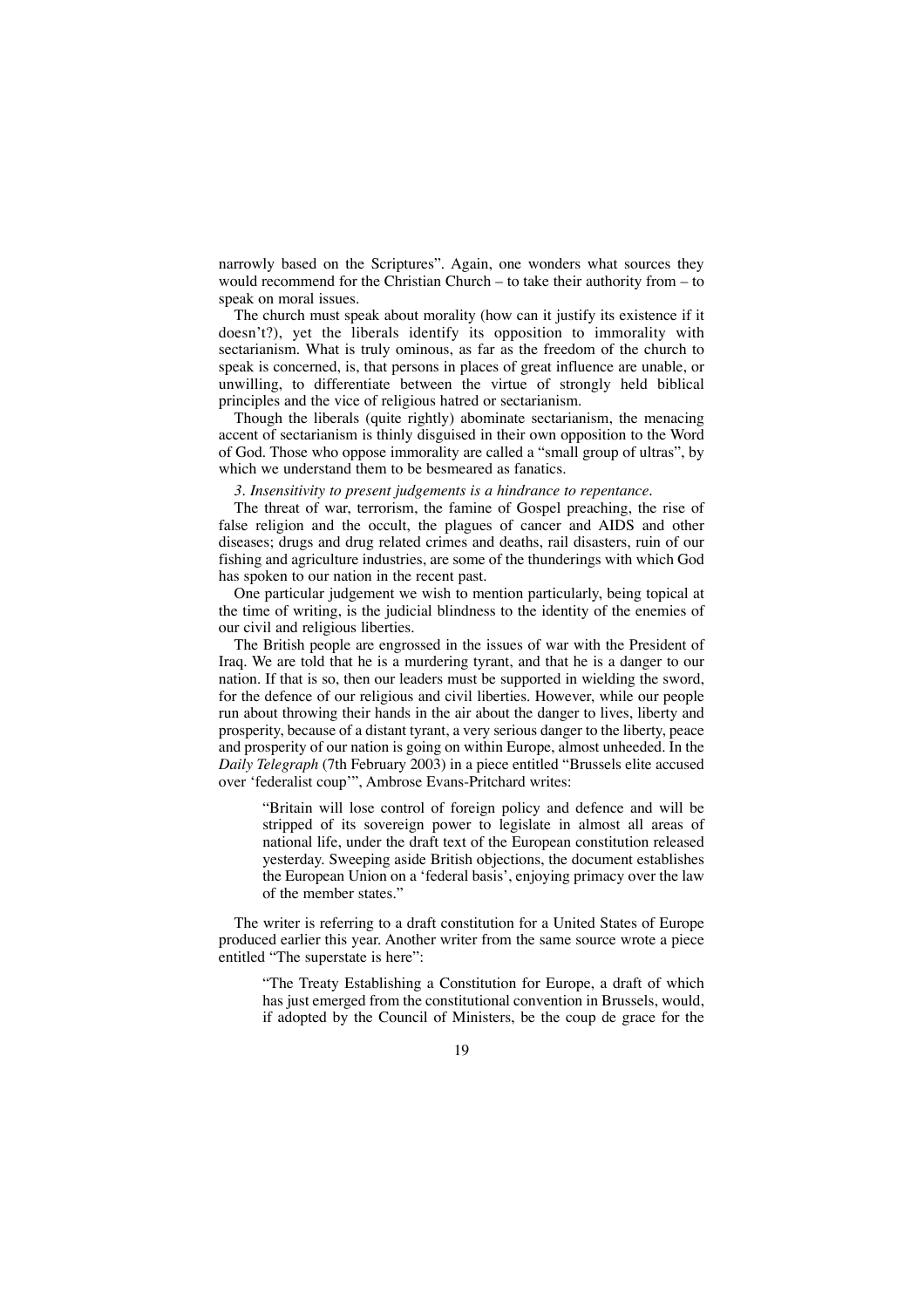European nation states. If the Government were to submit to such a constitution, it would be acquiescing in the abolition of our parliamentary democracy and the creation of a European superstate. The moment of truth, long feared by Labour and Conservative governments, when Britain might have to choose between EU membership and national independence, may soon arrive."

What is additionally alarming is that the Pope was and is personally involved. He "interceded personally with M. Giscard [chairman of the committee drafting the constitution] not to forget the 'cement of that extraordinary religious, cultural and civic heritage that has made Europe great down the centuries' . . . the Vatican said it was appalled by the humanist text . . . deeming it 'completely unsatisfactory' since it 'went against the explicit desire of a great part of Europe's peoples'" [*Daily Telegraph,* 8th February 2003].

The dangers we fear are a curtailing of the liberties, and an eventual outlawing of the Protestant Church and Gospel preaching. We anticipate the grooming of our people and Parliament, luring them to the perversions of idolatry, Mariolatry, the blasphemous Mass, the unscriptural and unclean priesthood and the tyranny of the blood-shedding antichrist. Our fears are founded on such documents as an Encyclical called *Constitution of States* by Pope Leo XIII, promulgated on 1st. November 1885, which uses such ominous language as "The State"... is clearly bound to act up to the manifold and weighty duties linking it to God, by the public profession of religion. . . . Since, then, no one is allowed to be remiss in the service due to God, and since the chief duty of all men is to cling to religion in both its teaching and practice – not such religion as they may have a preference for, but the religion which God enjoins, and which certain and most clear marks show to be the only one true religion – it is a public crime to act as though there were no God.  $\ldots$  All who rule, therefore, would hold in honour the holy name of God, and one of their chief duties must be to favour religion, to protect it, to shield it under the credit and sanction of the laws, and neither to organise nor enact any measure that may compromise its safety." Needless to say the compulsory religion referred to is the Roman apostasy.

Though we do not wish to underestimate the danger posed by terrorism and rogue states, yet we are equally wary of the dangers to our liberties from a Romanist superstate. The British flag is an ensign which stands for religious and civil liberties. Our forefathers learned that the nation could not be free until the Papacy had been barred from political influences. Inscribed in the Act of Settlement is a statement which at the same time speaks of the bitter experience of our forefathers, and is a warning to succeeding generations regarding the rule of Romanism: "It hath been found by experience that it is inconsistent with the safety and welfare of this Protestant Kingdom to be governed by a Popish Prince." If this constitution is accepted it will be our misery to have been ruled by a company of perfidious and perjured persons.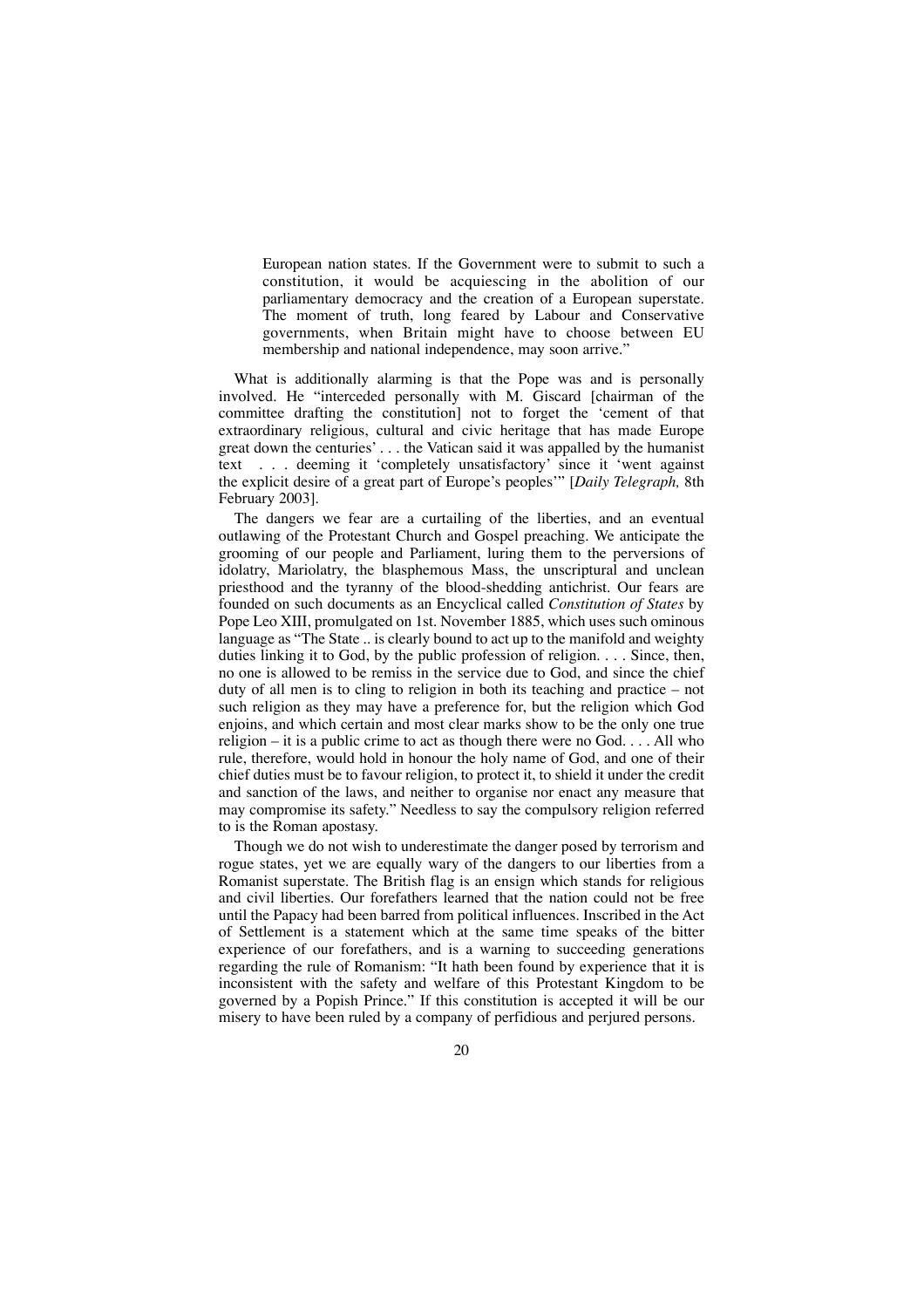#### *4. Continued countenancing of the antichrist, and other false religions is a hindrance to repentance.*

The idolatrous Roman antichrist is countenanced by our civil and religious leaders. The National press doffed its cap to the Archbishop of Canterbury for his vision that one day Britain should, and would, have a single, united Church. The words were spoken in the context of an ecumenical agreement. "At Windsor in front of the Queen he joined the leaders of Britain's other mainstream Christian churches in signing a covenant that committed them to achieving precisely that unity" (*Daily Telegraph,* 13th June 2002).

Our Prime Minister gave countenance to the head of the antichristian system by seeking an audience with him. Our Queen honoured the highest ranking officer of the kingdom of the antichrist in our land by asking him to preach to the Royal Family at Sandringham. If the church were speaking as the oracles of God, she would be as the prophet of old who warned his king of the evil of conniving with idolaters: "*Jehu the son of Hanani the seer went out to meet . . . king Jehoshaphat, Shouldest thou help the ungodly, and love them that hate the Lord? therefore is wrath upon thee from before the Lord" (2 Chronicles 19:2).*

But far from speaking out, both the retired and the newly "enthroned" archbishop of Canterbury are silent. It would be difficult for the new incumbent of that unwarranted throne, Dr. Williams, to speak against idolatrous Rome. He is the author of a book entitled, *Ponder These things: Praying with Icons of the Virgin, wherein* "he argues that the images of  $\ldots$ . Mary portrayed in medieval icons are holy because they stand on the boundary between the spiritual and the everyday" (*Daily Telegraph,* 25th July 2002). The same reasoning might have justified the idolatrous calves of Aaron or of Jeroboam. But both were rejected, God saying of the former that by it Israel had corrupted themselves and of the latter that they were allied more to the worship of devils than of God: *"And he ordained him priests for the high places, and for the devils, and for the calves which he had made* (2 Chronicles 11:15). See also 2 Chronicles 13:8: "*There are with you golden calves, which Jeroboam made you for gods."*

The Word of God forbids dallying with idolaters: *"And what agreement hath the temple of God with idols? for ye are the temple of the living God; as God hath said, I will dwell in them, and walk in them; and I will be their God, and they shall be my people. Wherefore come out from among them, and be ye separate, saith the Lord, and touch not the unclean thing; and I will receive you"* (2 Corinthians 6:16, 17).

Furthermore the Word of God identifies the pope as the antichrist that should be manifested upon the decline of the Roman Empire (2 Thessalonians 2:7).

"*Little children, it is the last time: and as ye have heard that antichrist shall come, even now are there many antichrists; whereby we know that it is the last time"* (1 John 2:18).

*"Let no man deceive you by any means: for that day shall not come, except there come a falling away first, and that man of sin be revealed, the son of*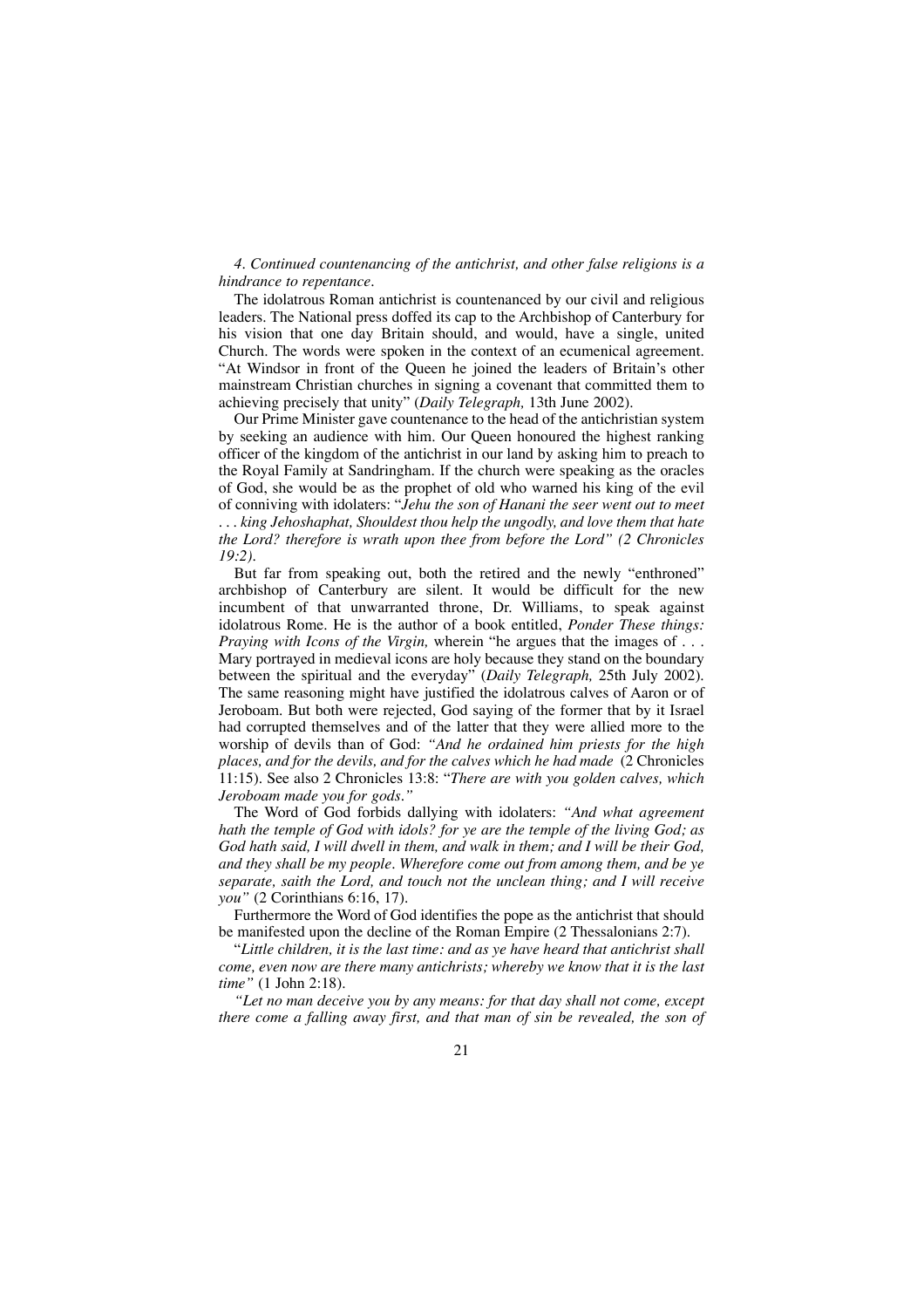*perdition; Who opposeth and exalteth himself above all that is called God, or that is worshipped; so that he as God sitteth in the temple of God, shewing himself that he is God. Remember ye not, that, when I was yet with you, I told you these things? And now ye know what withholdeth that he might be revealed in his time. For the mystery of iniquity doth already work: only he who now letteth will let, until he be taken out of the way. And then shall that Wicked be revealed, whom the Lord shall consume with the spirit of his mouth, and shall destroy with the brightness of his coming: Even him, whose coming is after the working of Satan with all power and signs and lying wonders, And with all deceivableness of unrighteousness in them that perish; because they received not the love of the truth, that they might be saved"* (2 Thessalonians 2:3-10).

*"Now the Spirit speaketh expressly, that in the latter times some shall depart from the faith, giving heed to seducing spirits, and doctrines of devils; Speaking lies in hypocrisy; having their conscience seared with a hot iron; Forbidding to marry, and commanding to abstain from meats, which God hath created to be received with thanksgiving of them which believe and know the truth"* (1 Timothy 4:1-3).

#### *Conclusion*

The Free Presbyterian Church has from its inception held an optimistic general eschatology: that though we have now a long night of spiritual bondage in our land, there will be better days, and the Sun of Righteousness will arise upon the world. The Lord Jesus Christ will raise up His spiritual kingdom in the hearts of men, the world throughout. We believe God has promised better days, when the Jewish people will recognise their Deliverer and Messiah in the Lord Jesus Christ, and when the Gentile nations will turn unto the Lord.

"That God in his appointed time will bring forth the kingdom of the Lord Christ unto more glory and power than in former days, I presume you are persuaded. Whatever will be more, these six things are clearly promised: —

1st. Fulness of peace unto the gospel and the professors thereof, Isaiah 11:6, 7, 54:13, 33:20, 21; Revelation 21:25.

2dly. Purity and beauty of ordinances and gospel worship, Revelation 11:2, 21:3. The tabernacle was wholly made by appointment, Malachi 3:3,4; Zechariah 14:16; Revelation 21:27; Zechariah 14:20; Isaiah 35:8. 3dly. Multitudes of converts, many persons, yea, nations, Isaiah 9:7, 8, 66:8, 49:18-22; Revelation 7:9.

4thly. The full casting out and rejecting of all will-worship, and their attendant abominations, Revelation 11:2.

5thly. Professed subjection of the nations throughout the whole world unto the Lord Christ, Daniel 2:44, 7:26,27; Isaiah 60:6-9 – the kingdoms become the kingdoms of our Lord and his Christ [Revelation 11:15], amongst whom his appearance shall be so glorious, that David himself shall be said to reign.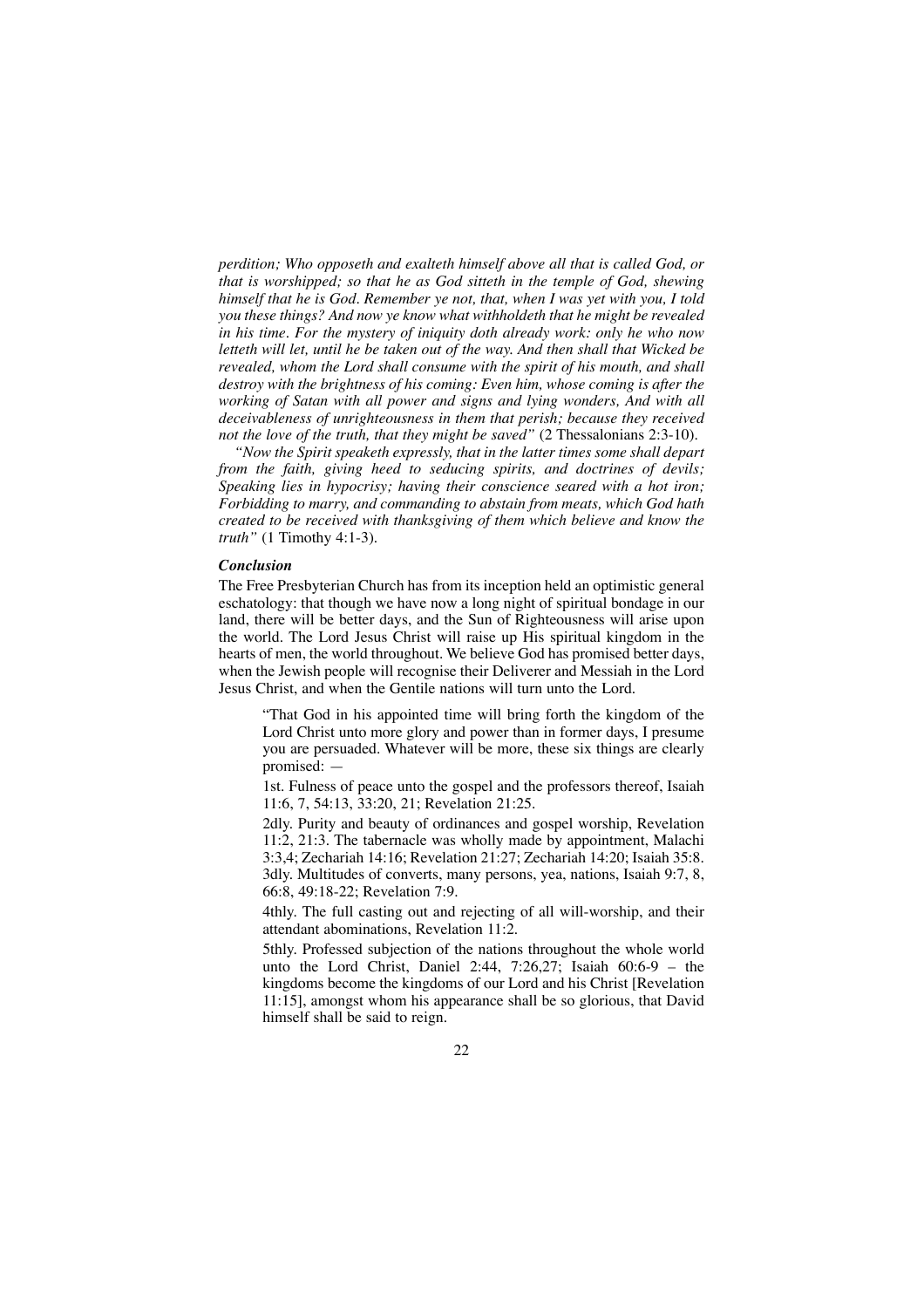6thly. A most glorious and dreadful breaking of all that rise in opposition unto him, Isaiah 60:12 – never such desolations, Revelation 16:17-19.

[John Owen Volume 8, Sermon 7.]

As the godly Isaiah recognised the justness of God's judgements against Israel, and sought to justify God in His judgements rather than to justify Israel in its sins, so we desire to do also: *"Yea, in the way of thy judgments, O Lord, have we waited for thee; the desire of our soul is to thy name, and to the remembrance of thee*" (Isaiah 26:8).

## **SABBATH OBSERVANCE COMMITTEE'S REPORT Convener: Rev. D. J. MacDonald**

OUR Report this year is on familiar lines. Sabbath breaking is rife on every level of society and it is not in our power to protest against every profanation that comes to our notice. Our nation has turned away from God and His Law and the Fourth Commandment has been an obvious casualty in this process. We can only report this with sadness of heart as, if there is no repentance and turning from sin, God will assuredly judge us as a nation for our Sabbath breaking. Never was there greater need of the apostle's exhortation to believers, "Wherefore come out from among them and be ye separate, saith the Lord, and touch not the unclean thing". The spirit of the age is summed up in this extract from a national newspaper: "Sunday shopping has become an essential part of the nation's weekend." "Of the major 100 cities and towns 97 have more than 10% of their shops open. Twenty-two out of the top twentyfive shopping centres are open." This is affecting family life as the newspaper report states: "Shopping has overtaken more traditional pastimes on the 'day of rest'. Only one in eight Britons now sit down to family lunch."

It is strange to note that when EU regulations stipulate that the twenty-four hours of rest to which all workers have a need should no longer be on the Sabbath, the strongest protest about it has come from Roman Catholic Italy. In fact they are facing fines now for noncompliance with this directive. A spokesman for a leading Italian trade union is quoted as saying: "Sunday is not like any other day – it is untouchable. It is the day of the Lord." Shame on Protestant Britain when they are silent at such a time. As often mentioned, sport has become a cause of much Sabbath breaking. In view of the proliferation of football matches played on Sabbath, the Committee agreed to send a standard letter to clubs in the SPL. These were sent to all the clubs once unless there was some unusual circumstances, such as crowd disorder or violence.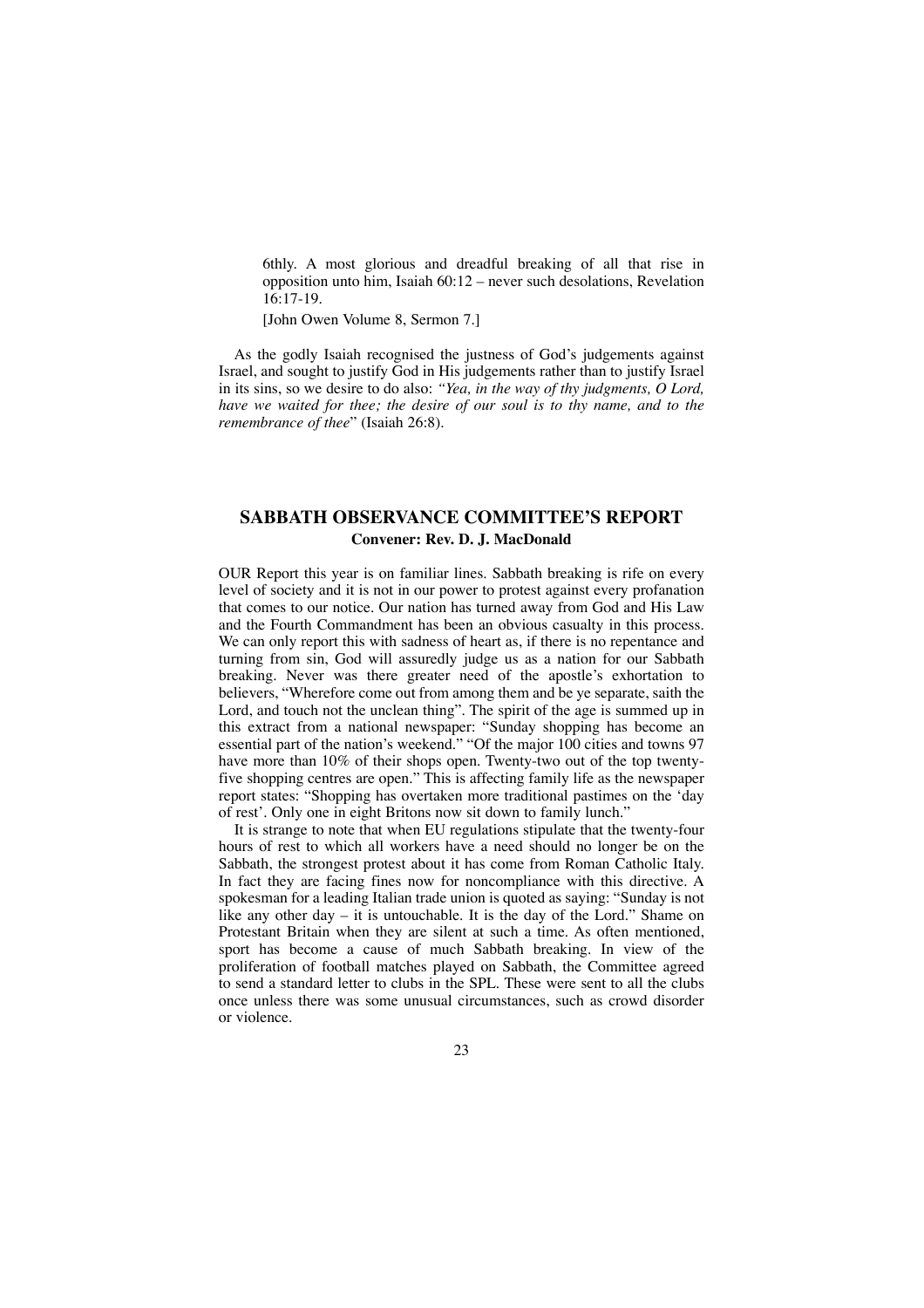During the time covered the Committee wrote upward of forty letters, the following of which are a cross-section arranged in chronological order. Some are given in full.

1. To Safeway plc re opening of store at Portree, 6th June 2002 – this letter was not acknowledged.

2. To Argos Stores re dismissal of staff who refused to work on Sabbath – 14th August 2002:

*I write on behalf of the Committee to express our strong disapproval of your decision to dismiss employees who refuse to work on the Sabbath day.*

*Christians everywhere regard the Sabbath, the first day of the week as the Christian Sabbath. It is a day bound by all the strictures of the Law of God, which commands, "Remember the Sabbath day to keep it holy. Six days shalt thou labour and do all thy work" (Exodus 20:8, 9). Trading, buying and selling on the Sabbath is against God's Law and those who break it will be answerable to Him.*

*To dismiss workers because they wish to honour God rather than men is an oppression. This is persecution of sincere Christians, which is also against God's Law. Even if you are not breaking any human law in general terms your cynical disregard of those who have sincerely held views is far from the Scriptural principle, "Thou shalt love thy neighbour as thyself."*

*We implore you on Scriptural and humanitarian grounds to change your policy. No good can come to your business by the use of such schemes.*

This letter was not acknowledged.

3. To Skibo Castle re holding "Open Day" on Sabbath, 14th August 2002 – Acknowledged in Replies section.

4. To House of Aigas, Beauly, re Charity Fair on Sabbath, 14th August 2002.

5. To Loganair re proposed Sabbath flights to Stornoway – 28th August 2002:

*I am writing on behalf of the Committee, which is representative of the Church throughout the UK. We would like to voice our protest at your firm's plans to have passenger flights in and out of Stornoway airport on the Sabbath.*

*Our first objection is based on the Bible. The Lord's Day, the first day of the week is the Christian Sabbath. This being so it is bound by the Fourth Commandment, which commands, "Remember the sabbath day to keep it holy, six days shalt thou labour and do all thy work". By running this service you are breaking God's Law and it is our duty to point out to you that you are responsible to God for your actions.*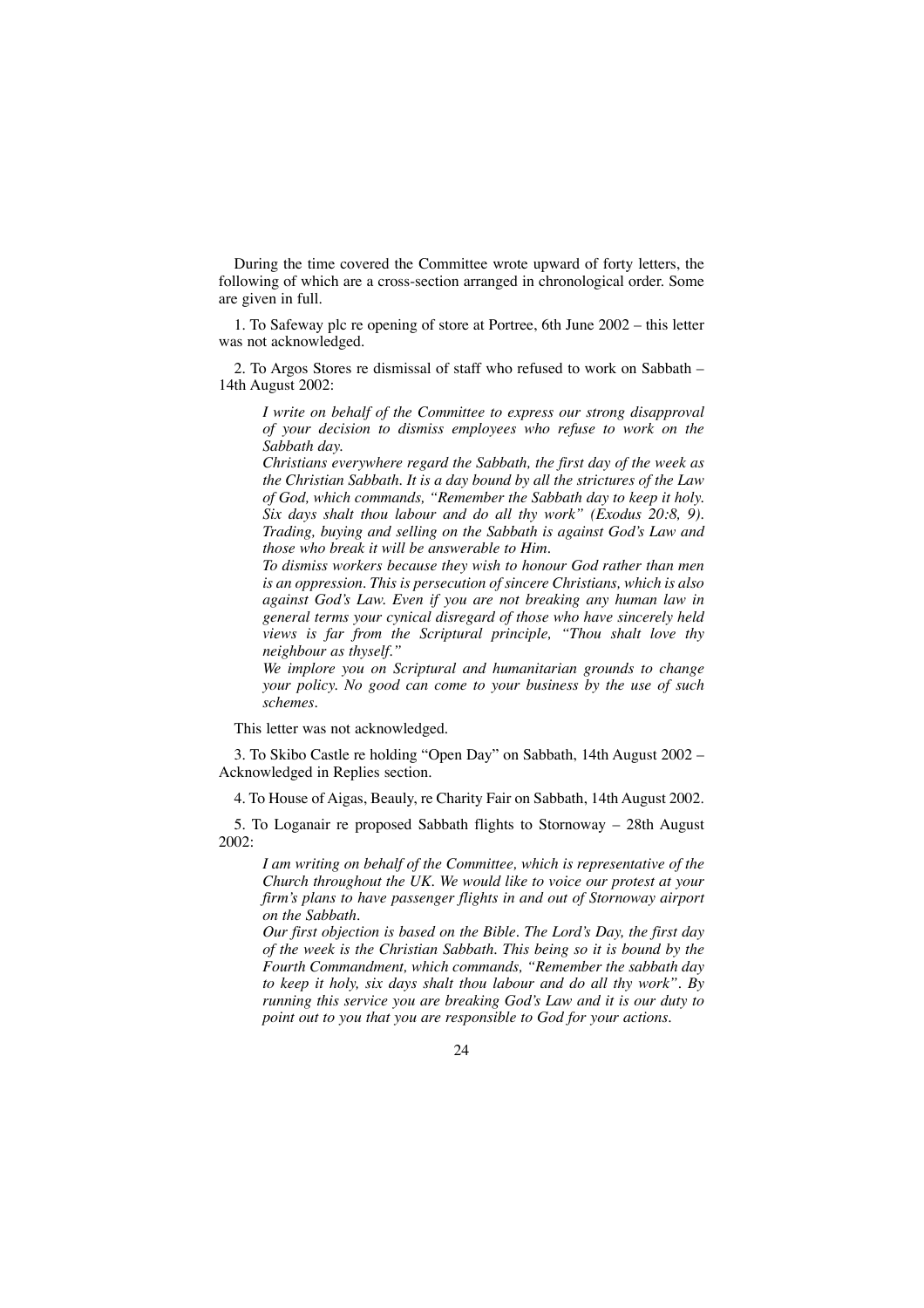*It must be obvious to you that the arrival of large numbers of passengers in Stornoway on the Sabbath will cause unnecessary work for many others apart from the aircraft crew and airport staff. It will involve catering and transport on a scale never seen in Lewis on the Sabbath.*

*We would also point out to you that the vast majority of the population are against it and that many who support it would not do so if they were assured of adequate services on Saturday and Monday. You are in danger of destroying a way of life, which is precious to the majority of the people on the island, a way of life which draws many visitors because of the unique way of life and quality of life to be found in our islands. We urge you most strongly to reconsider your plans and to draw back from engaging in further profanation of the Lord's Day.*

*We implore you, do not further erode the Sabbath Day in Lewis. It will bring no permanent profit to your company and you are leaving yourselves open to the just displeasure of God. We do so on the authority of the One whose day it is.*

Letter not acknowledged.

6. Scottish Rugby Union re match played on 24th November – 25th November 2002 – see Replies section.

7. To House of Bruar, Blair Athol, re continuation of sale over Sabbath – 29th November 2002.

8. To Johnson of Elgin re introduction of Sabbath trading – 2nd December 2002.

9. Letter to Cairngorm Funicular railways re running of railway on Sabbath over festive season – 23rd December 2002.

10. Strathspey Railway Company Ltd. As above – 26th December 2002. See Replies section.

11. Linton Country Furniture, North Berwick, re Sabbath opening – 21st. January 2003 – Replies section.

12. Royal Scottish Academy of Music and Dancing re holding of auditions on Sabbath. – 23rd January 2003.

13. Manager, Stornoway Airport, re obtaining of drinks sale licence – 20th January 2003:

*I am writing on behalf of the Committee to protest at your selling alcohol on the Lord's Day. We are aware that it is legal as far as the law of the land is concerned but we would respectfully remind you that there is a higher law than this. The Law of God says, "Remember the sabbath day to keep it holy. Six days shalt thou labour and do all thy work." We are, each one, bound by this*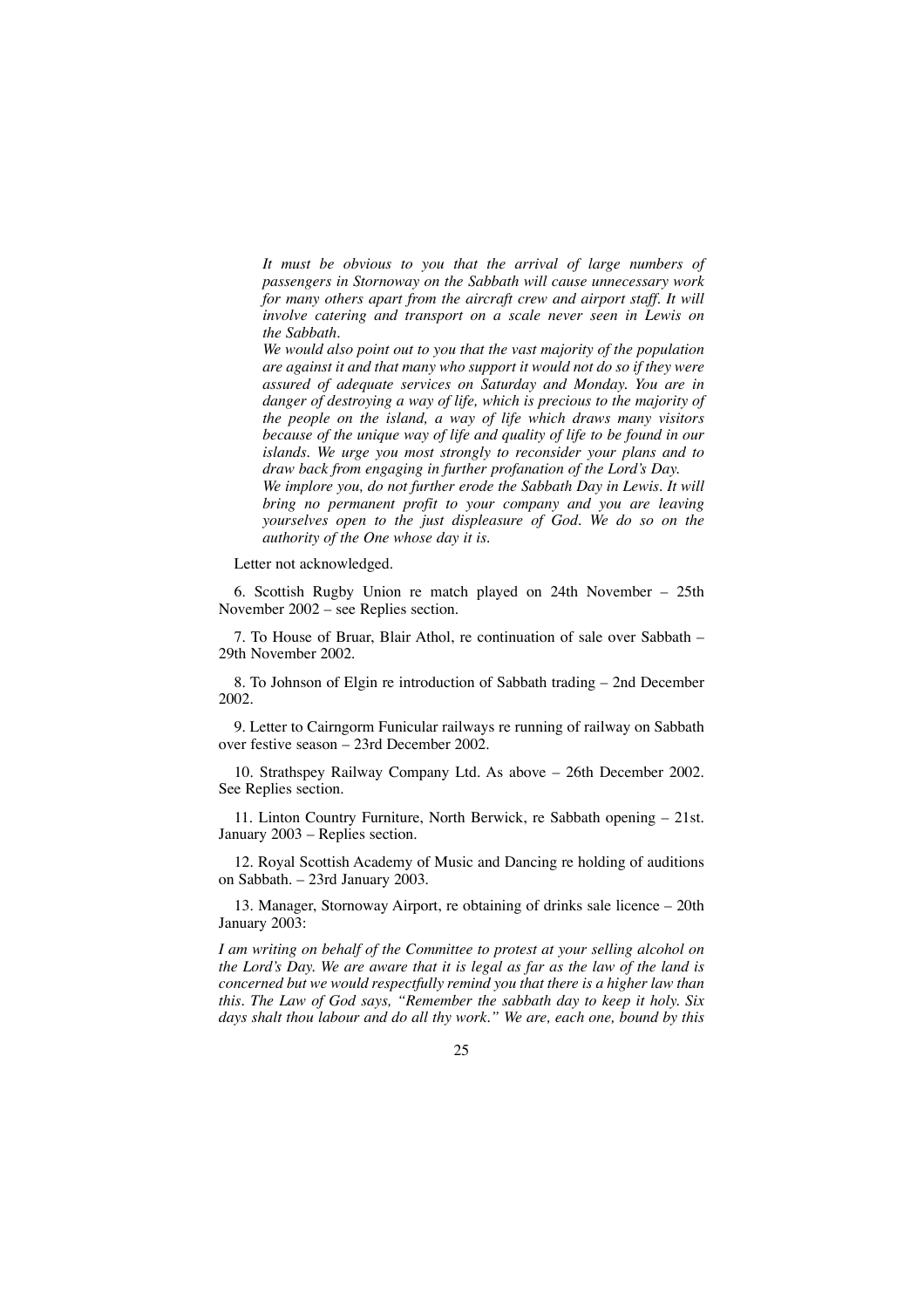*law and responsible for breaking it. We ask you to confine your working on Sabbath to works of necessity and mercy.*

Not acknowledged.

14. Western Isles Licensing Board – 20th January 2003:

*I am writing on behalf of the Committee to express our disappointment at the Licensing Board's decision to grant a seven-day licence at Stornoway Airport.*

*In your defence of this on the radio you said the law of the land bound you. Have you forgotten the Law of God? This we feel is one case where you should have applied Scriptural principles. "We ought to obey God rather than man" (Acts 5:29). We hope that your Committee will look again at this matter, remembering God's Word, "them that honour me I shall honour".*

Not acknowledged.

15. Letter to a Mr. Stephen Copsly, Norfolk, encouraging him in his refusal to work on Sabbath as such working was against his religious belief. He was quoted in the National Press as saying: "Hindus, Jews and Moslems claim religious rights under the Race Relations Act but Christians are not afforded the same concessions." He went on to say: "Sunday is not a normal working day, it is the Sabbath day. It is a requirement of the Fourth commandment." His firm's defence is: "There is no legislation allowing him not to work on Sundays."

16. Letter to Rt. Hon. Tony Blair, Prime Minister – 5th March 2002:

*I write on behalf of the Committee, which represents the Church in Scotland, England and Northern Ireland to protest strongly against the Government's plan to stage the exercise of a mock "catastrophic incident" in London on the Lord's Day, March 23rd.*

*We feel it is our duty to point out to you that this action is a breach of God's Commandment, which says, "Remember the sabbath day to keep it holy". The Lord's Day, the first day of the week, is the Christian Sabbath and is bound by all the strictures of the Fourth Commandment. While we appreciate something of the danger we are in as a nation from terrorism, and strongly support you in your unflinching position on Iraq, we must respectfully point out to you that every man's duty is firstly to God. The Bible tells us that "Every one of us shall give an account of himself to God".*

*We continue to pray for you and your Government in this time of national and international danger. We point you to God's promise, "Them that honour me I will honour". We feel it is dishonouring to God to use His day for this exercise and beseech you to find some other day of the week for carrying it out. You would surely not wish to commit the*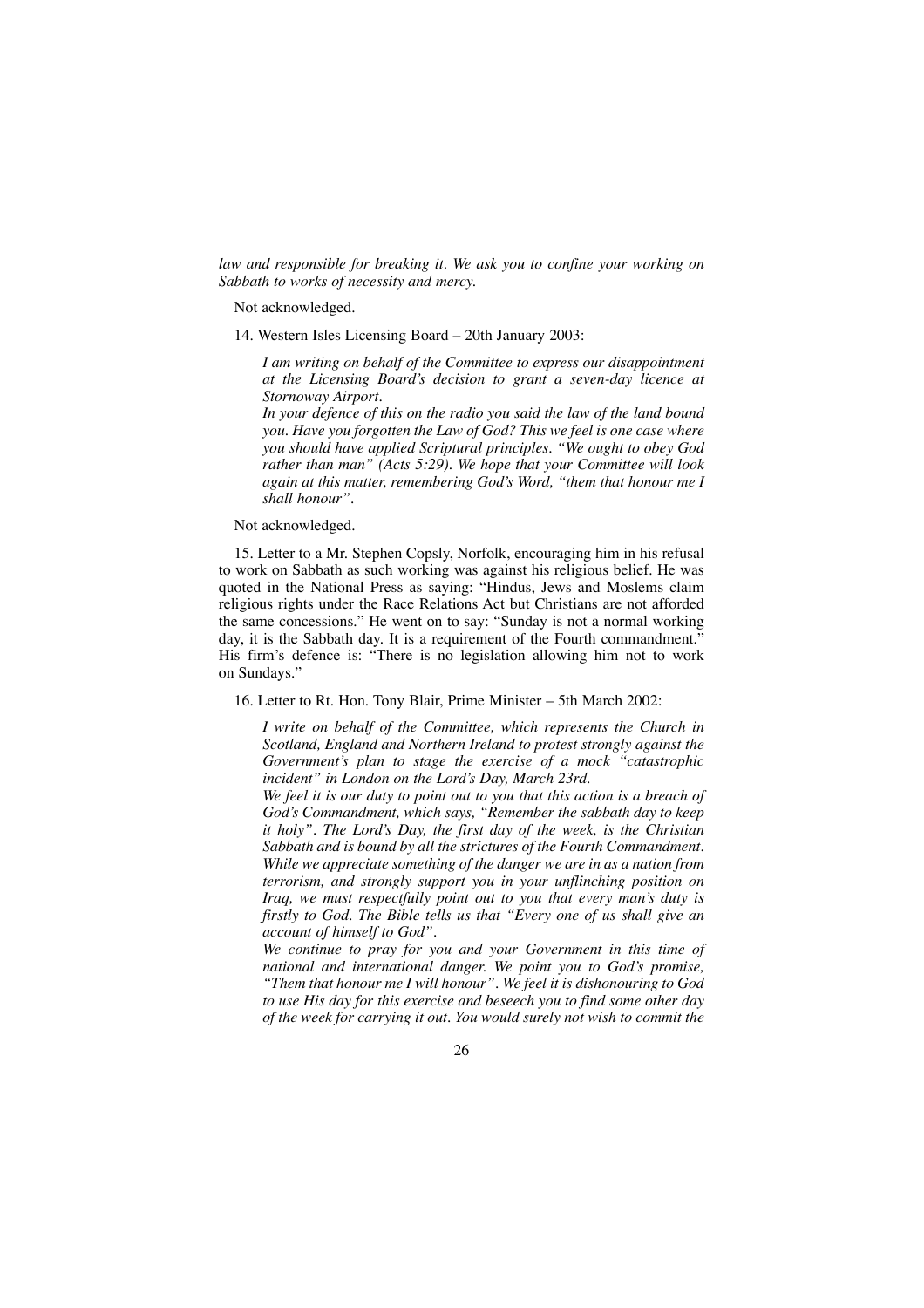*nation to a war with unknown consequences knowing that you have grieved God by Sabbath breaking.*

No reply so far.

#### *Replies*

Approximately half the letters written are not acknowledged. Most replies are merely bland acknowledgements but the Committee thought this selection would be of general interest.

#### *Skibo Castle*

*Thankyou for your letter dated 14th August 2002 and I reply with the greatest respect and tolerance towards your beliefs.*

*Unfortunately I am unable to provide the assurance that you seek. The Open Day at Skibo has been successful for many years and I plan to continue this in the same vein. The reasons for this are two-fold.*

*Firstly, the money raised for local charities was of a substantial nature and in this local area it would be very hard to replace this source of income.*

*Secondly, any entertainment that occurred was wholesome in nature. This entertainment consisted of the pipe band and the ice cream van. Compared with the ills that face our society at present I suggest that these should be of little importance to your Committee.*

*I believe that religion has an important part to play in maintaining the moral code that societies require to change and develop. Changing the Open Day at Skibo is not going to ensure the worship of the Christian religion. This can only be achieved through the ability of the church leaders to re-connect with the public.*

*I will bear your request in mind when setting the date for next year. I also ask that your Committee focus on updating many of the traditions that are needlessly preventing our Christian leaders from becoming the true leaders they should be.*

## *Scotland v Fiji*

*I thank you for your letter of 25th November in regard to the playing of the above game on a Sunday. I recall that we have been in correspondence before on this issue, when I pointed out that not only Rugby Union but also many other sports are nowadays played on a Sunday, not only in Scotland but also throughout the British Isles. So far as Rugby Union is concerned at international level, with a concentrated programme such as in the autumn window and indeed in the 6N Championship in the spring, it is inevitable that a Union will have a Sunday game, although perhaps not every season at each time – last season we had Sunday play in the autumn but not in the spring, other Unions had different patterns, while this season we have Sunday*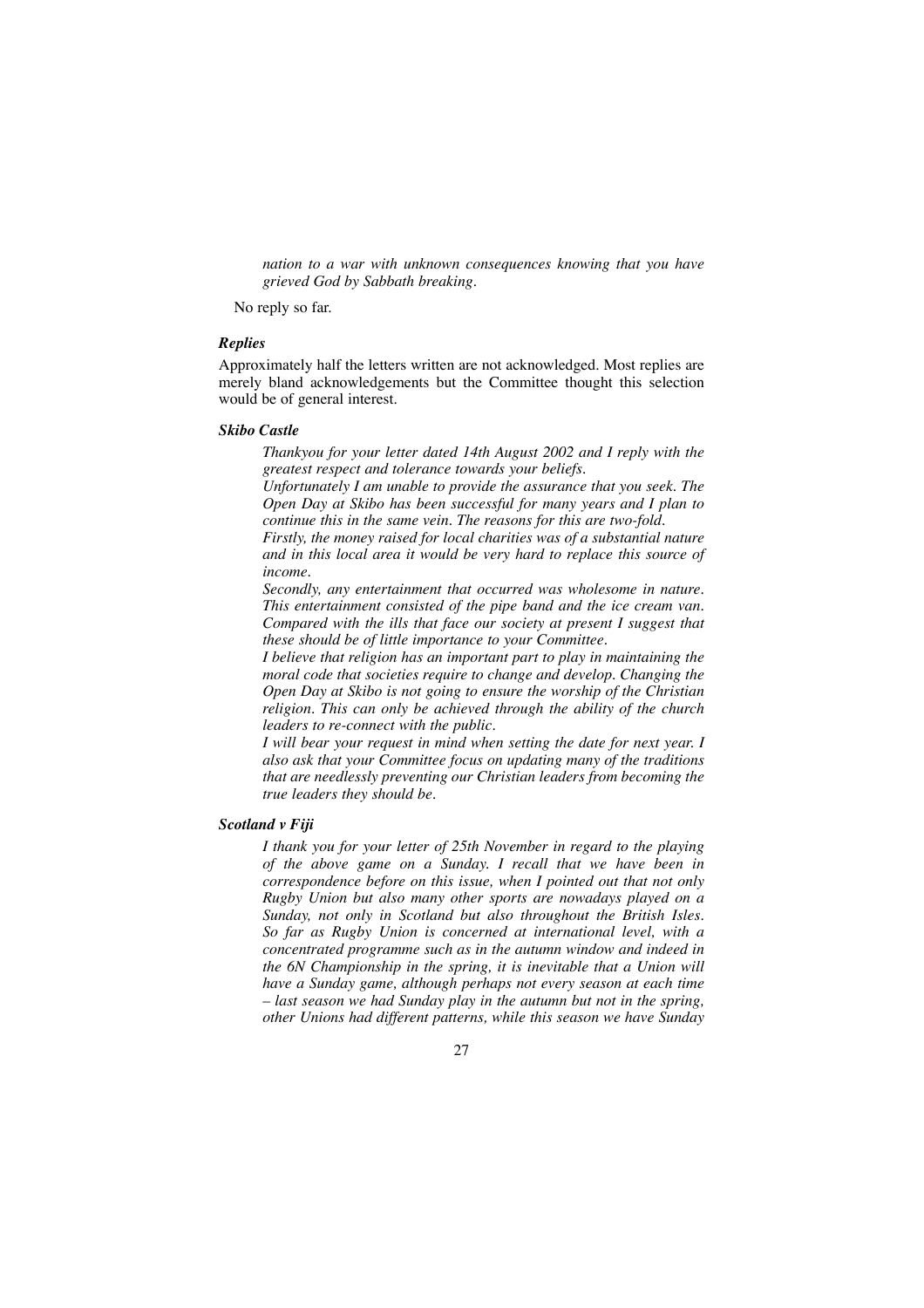*play in both the autumn and in the spring – the days must be shared round in equity amongst the Unions.*

*I would thank you for writing to me, I fully accept the point which you are making, but hopefully you and your colleagues can accept our views and the necessity for Sunday play when required.*

## *Strathspey Railway Company Ltd.*

*Thank you for your letter of December 26th. The Management of the railway has noted your comments and respects your religious views. When planning future railway services we will bear in mind the issue you have raised.*

#### *Linton Country Furniture*

*I was quite taken aback by your letter about Sunday trading, and can only wonder that you have no better way to help your own congregation.*

*I feel that if there is a God, about which I remain unconvinced, I am perfectly prepared to account to him about why we open on Sundays. I would also expect to be fairly far down the queue on the day of judgement.*

We have been often criticised for comparing the present unfavourably to the past but the following extract from a Committee Report of 1950 should be an answer to all such criticism:

*We would warn against the widespread evil of profaning the Sabbath by worldly or common conversation. Those who trifle away the sacred hours of the Sabbath in this manner are guilty before God. . . . The most able and judicious theologians agree with the standards of our church, in affirming that sins committed more immediately against God are more heinous in their own nature than sins committed more immediately against man. All sin is committed against God, but Sabbath profanation is more directly against Him than robbery. . . . No rational hope of salvation can be entertained by one who voluntarily and presumptuously persists in violating any statute of God's law. He who pollutes the Sabbath by habitually employing any part of it as a common day is chargeable with self destruction. In the light of the above, how terribly guilty before God of polluting the Sabbath, and of destroying their own souls for eternity are the sellers and readers of the Sunday newspapers. . . . As the Monday newspapers involve Sabbath labour, we would warn our people from buying the Monday papers. . . .*

This Report does not take long to read and maybe does not reflect as adequately as we would like the extent of the Committee's endeavour to witness on the side of God's holy law. We have no doubt that many scoffers are speaking of our work in the spirit of those who said, "What do those feeble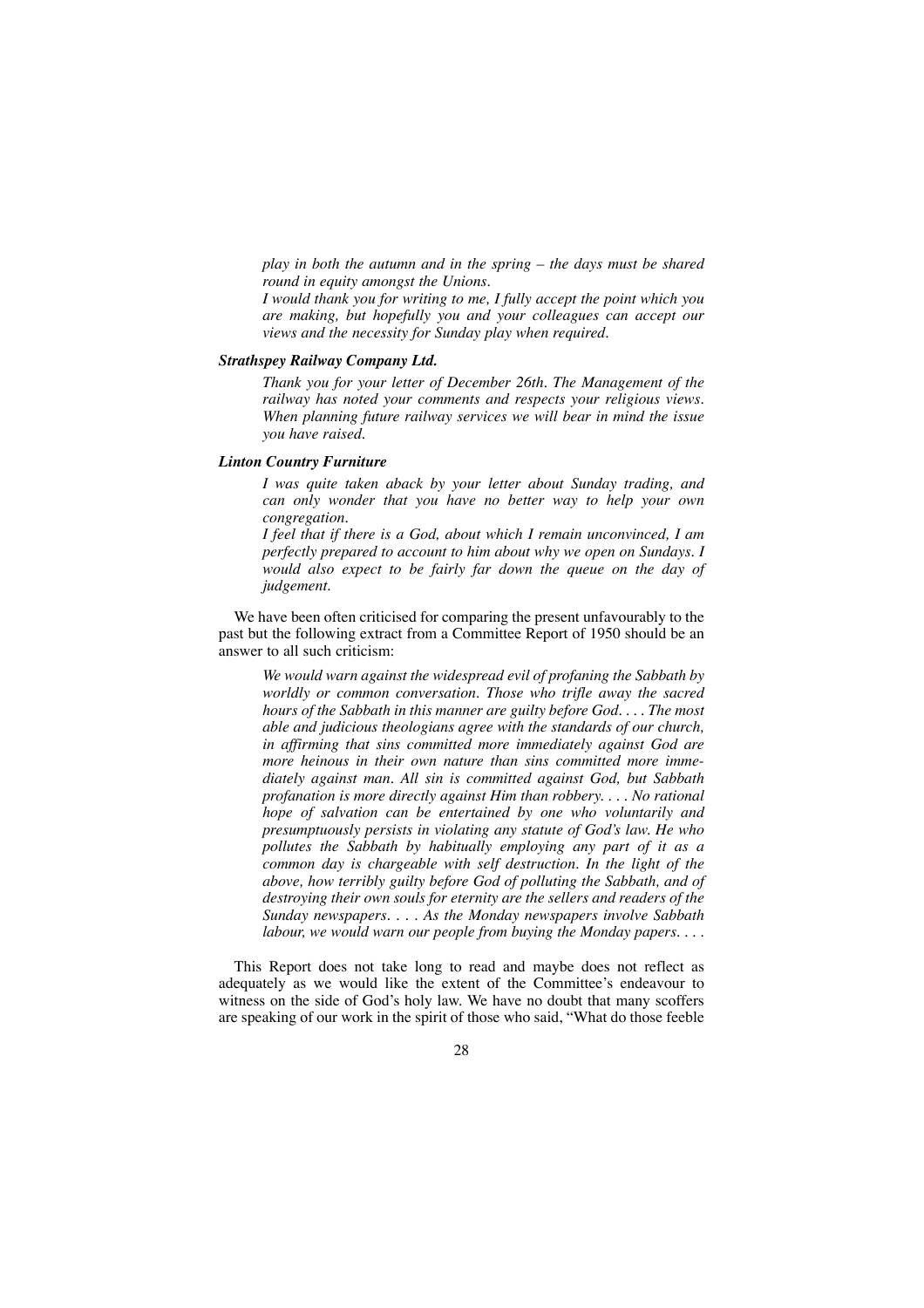Jews?". However, it is our duty to adhere faithfully to God's Word and it is the function of the Committee to defend the Lord's Day against the multitude of inroads made upon it. It is also our duty to keep before our own people what the witness of this church on behalf of the Sabbath is.

## **JEWISH AND FOREIGN MISSIONS COMMITTEE'S REPORT Convener: Rev. John MacLeod**

#### *General*

It is a matter of general knowledge and universal comment that the political situation in Zimbabwe has been both tense and unstable for some time now. However, we are thankful to report that the "powers that be" in that troubled land have not passed any laws which have restricted or prevented us from continuing with our missionary activities there. Those engaged in the work have had to contend with many additional difficulties – as the various Reports submitted to the Synod will show – and they are to be commended for their courage, diligence, perseverance and faithfulness. The same applies to those who labour in Kenya, who, also, have had to meet and overcome difficulties incident to their particular situation. The circumstances on the ground may be to a great extent dissimilar, but it is the same "principalities and powers", the same "rulers of the darkness of this world" that we have to contend with in Kenya as in Zimbabwe. In the face of such opposition, we surely have reason to acknowledge that, "Hitherto, the Lord hath helped us".

#### *Zimbabwe*

At the time of writing this report, it would appear that the Rev. Petros Mzamo is not enjoying good health but we hope that he will soon recover and be spared to continue faithfully to serve the Church at Mbuma into the future as he has done for so many years in the past. The Rev. Z. Mazwabo, notwithstanding sight debility, has continued to attend to all the duties laid upon him and these were all the more onerous on account of the vacant pulpits at Bulawayo and Ingwenya. The Rev. A. Ndebele continues to take an interest – and we believe a prayerful interest – in the cause of Christ although regrettably he is not able now to engage in preaching duties. If all goes well, the newly licensed ministers will be ordained and inducted in charges before the Synod meets – the Rev. S. Khumalo is due to be settled at Bulawayo and the Rev. M. Mloyi at Zenka.

Notwithstanding the difficulties which have arisen on account of the shortage of maize and also of vehicle fuel, the John Tallach School has continued to function and the examination results bear testimony to the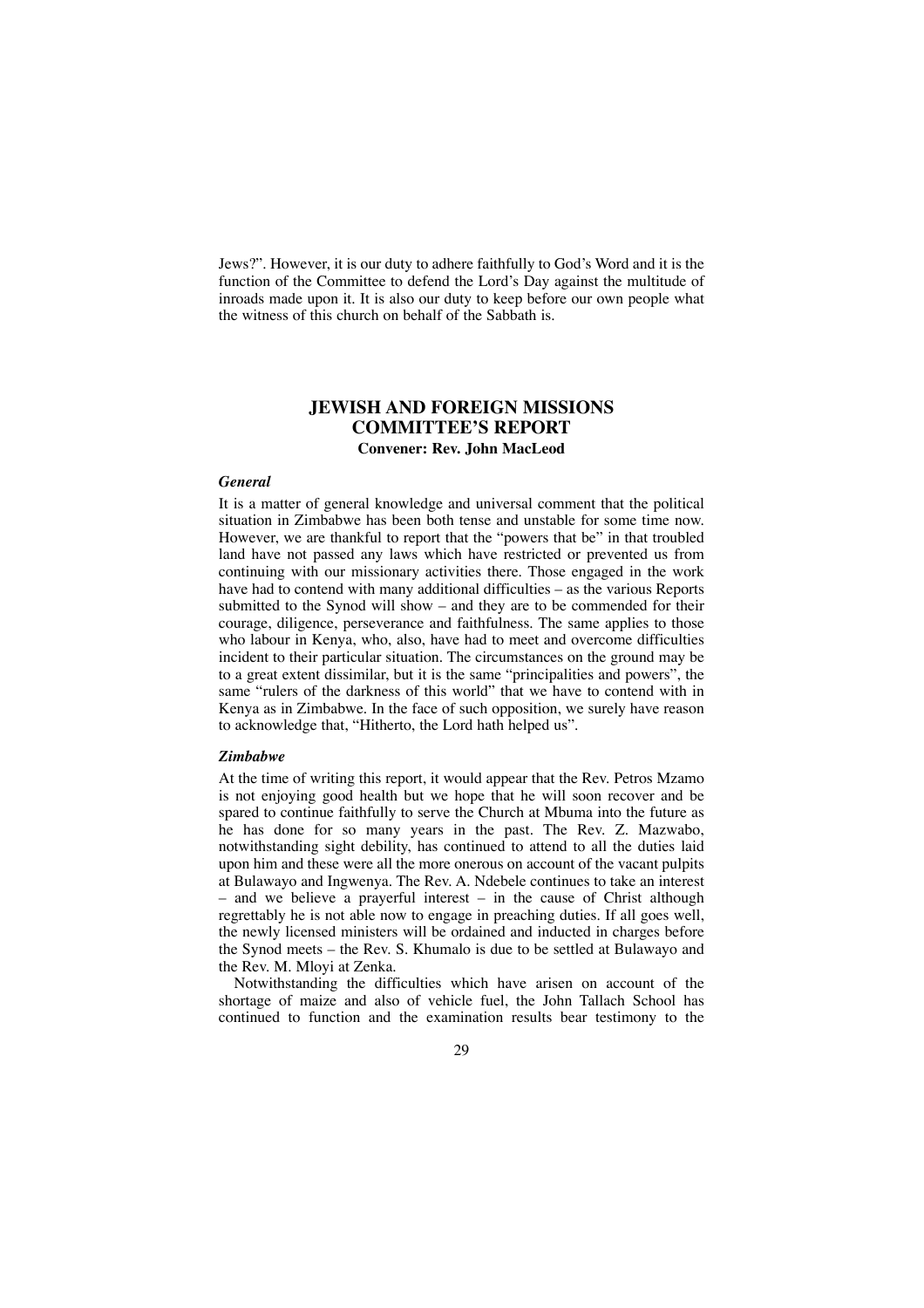expertise and dedication of our staff there. Mr. Bonekele Ncube has attended to matters relating to the day-to-day running of the school with Miss Norma MacLean assisting him and also ably attending to the multifarious and onerous duties which are related to the provision of the boarding facilities. The labours of Miss K. M. MacAulay and Miss R. MacKay as members of staff are invaluable. Miss MacAulay, additionally, continues to play a very important role in the revision of the Ndebele Bible. In August, the Committee responded favourably to an application by Miss Martina van Praag of Sydney, Australia, to serve as a teacher at Ingwenya but, at this point in time, it is not certain that she will take up the appointment. A famine fund for Zimbabwe raised a sum of £12,000 and, in regard to this, the Committee would seek to acknowledge the generosity of our people. A "Day Pupil Educational Fund" has been set up to help day pupils from poverty-stricken homes in attending the Ingwenya School. This is funded by the Catherine Morrison Legacy and its administration and allocation of help is left to the discretion of the Ingwenya teachers.

The revision of the Ndebele Bible has continued over the year and it is hoped that the New Testament will be ready for publication before the end of this year. The Committee is much indebted to Mr. Teus Benschop and Miss K. M. MacAulay for all their work in relation to this project. We regard this work as very important and necessary and it is gratifying that so much has been achieved as a result of the dedicated work of the two people mentioned and also that of others who have made their own contribution.

At Mbuma, the Hospital has continued to provide such medical facilities as lie within the scope of those who labour there. Dr. Janette Benschop, because of complications arising from her pregnancy, returned home to Holland with her husband at the end of the year. Her future as far as returning to Mbuma is very uncertain. We are grateful to her for all her years of faithful service and also to her husband for having served the Mission so well. We hope that he will continue with the work of Ndebele Bible revision.

Miss Louise Leiper departed from Mbuma in August and we would express our gratitude to her for all her loyal, devoted service which extended over many years. On Dr. Benschop's departure, Miss Jessie Coote was left alone as far as expatriate staff was concerned and we greatly appreciate the fact that she valiantly and self-denyingly held the fort there until the recent arrival of Miss Truus Ringleberg, who has, for a period of time, been "seconded" from Kenya.

The projects funded by Oikonomos Foundation are now nearing completion. These were: (a) Staff accommodation at Mbuma Hospital; (b) Teacher cottage at Zenka; (c) Construction of classroom at John Tallach Secondary School; (d) Contribution to the materials needed to finish the already started construction of two classrooms at Lutsha; and (e) Teacher Cottage at Mbuma. We have only praise for the expert and business-like manner in which the Oikonomos Foundation fulfilled their obligations under the agreement. Not only the schools concerned, but the whole Zimbabwean Mission benefited from the presence of Mr. Wifred van der Kooij and his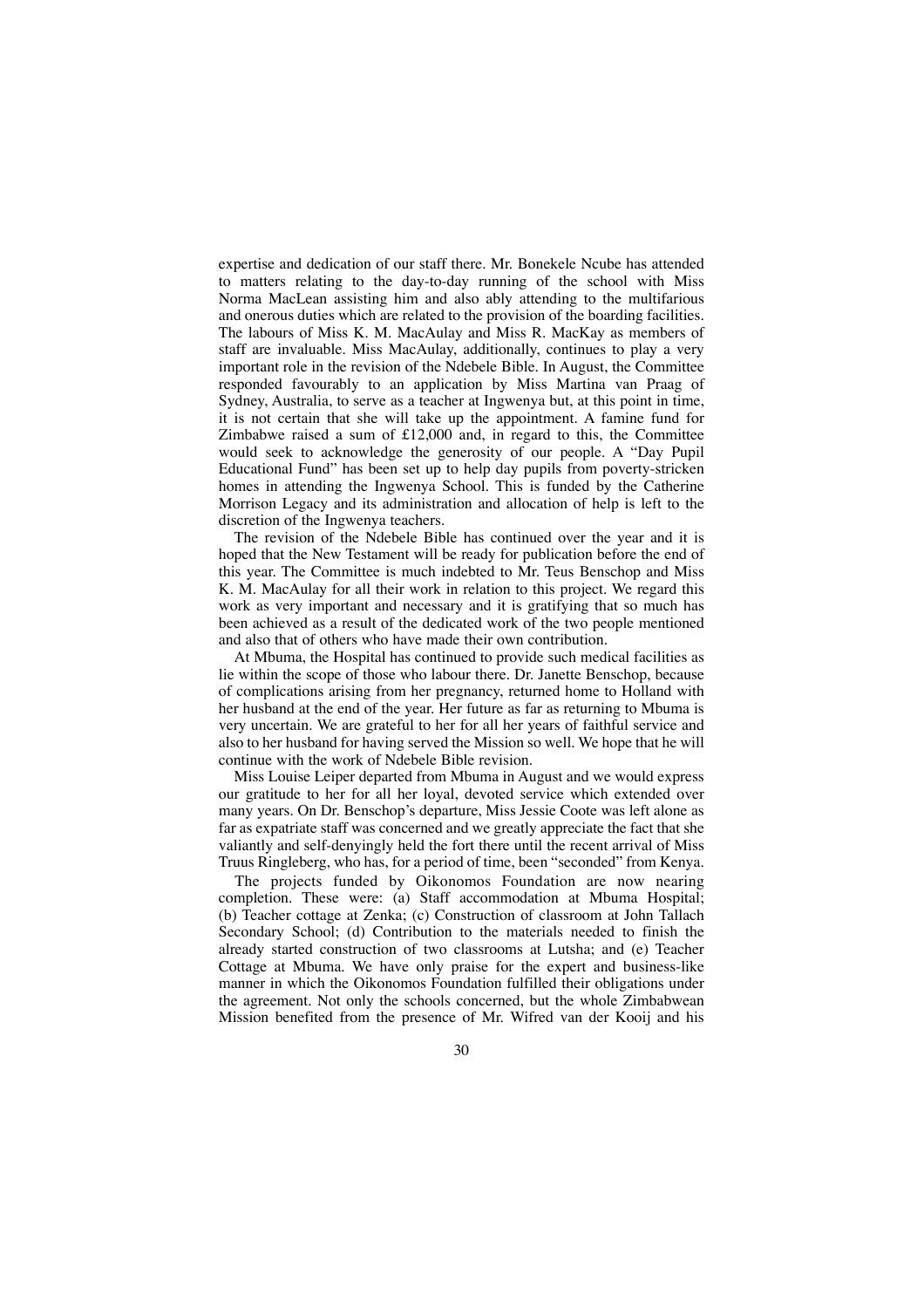willingness to help in situations which called for the exercise of his expertise was much appreciated. The relationship with our staff and the Field Committee was always harmonious. Among other things, he has been endeavouring to bring a lorry load of maize to Zimbabwe to relieve the famine, but so far this has not been successfully accomplished. The Committee expresses its sympathy with Mr. Jan Baan, the Chairman and founder of the Oikonomos Foundation, on the death of his son Jan Peter Baan, a missionary in Nigeria, who was shot and killed by thieves in his home which he occupied with his wife and four children. The Committee's future relationship with the Foundation is, at present, unclear.

#### *Malawi*

Mr. Nedson Banda, the Malawian Divinity Student, is now ready for licensing. The Zimbabwean Presbytery regarded it as something which would be beneficial to himself and the Kenyan mission if he were to spend six months in Sengera under the supervision of the Rev. K. M. Watkins. This period is due to commence in April. The Church still has a Mission house in Blantyre and it is hoped that Mr. Banda, once licensed, might be ordained and inducted to engage in mission work in Malawi.

## *Kenya*

We have to report that our endeavours to bring the Gospel to the ears of as many as possible of our fellow sinners in Kenya continues unabated. Thankfully, the health of the Rev. K. M. Watkins has much improved and he is able to attend to all his duties, not only in Sengera, but also in Zimbabwe, where from time to time it is very necessary for him to be present with his brethren there in order to attend to Presbyterial matters. In recent times these matters included those related to the licensing of students and their subsequent settlement over congregations. Mr. Hugh MacKenzie, the Mission Administrator, having come home in April on well-earned furlough, returned to Kenya in June. The Rev. K. M. Watkins began his furlough in June but his return was delayed as a result of a viral illness and his stay in this country was extended until October. Mrs. MacKenzie was the subject of medical investigation (which, thankfully, did not reveal any serious illness) and also did not return until October. Mrs. Watkins travelled with her husband. Both these women, in their own spheres, labour much in the Gospel and their respective contributions to the work at Sengera is much valued and appreciated.

Revision of the Ekegusii Bible is in hand and the work of translating Psalms to be used in Divine worship continues. A handsomely-produced booklet containing thirteen psalms in metrical form has now been produced. An Ekegusii version of the TBS *Words of Life* calender was widely distributed.

Miss Peta van de Ridder was home on furlough for two months and returned in October. Miss Truus Ringleberg was home in Holland for two months from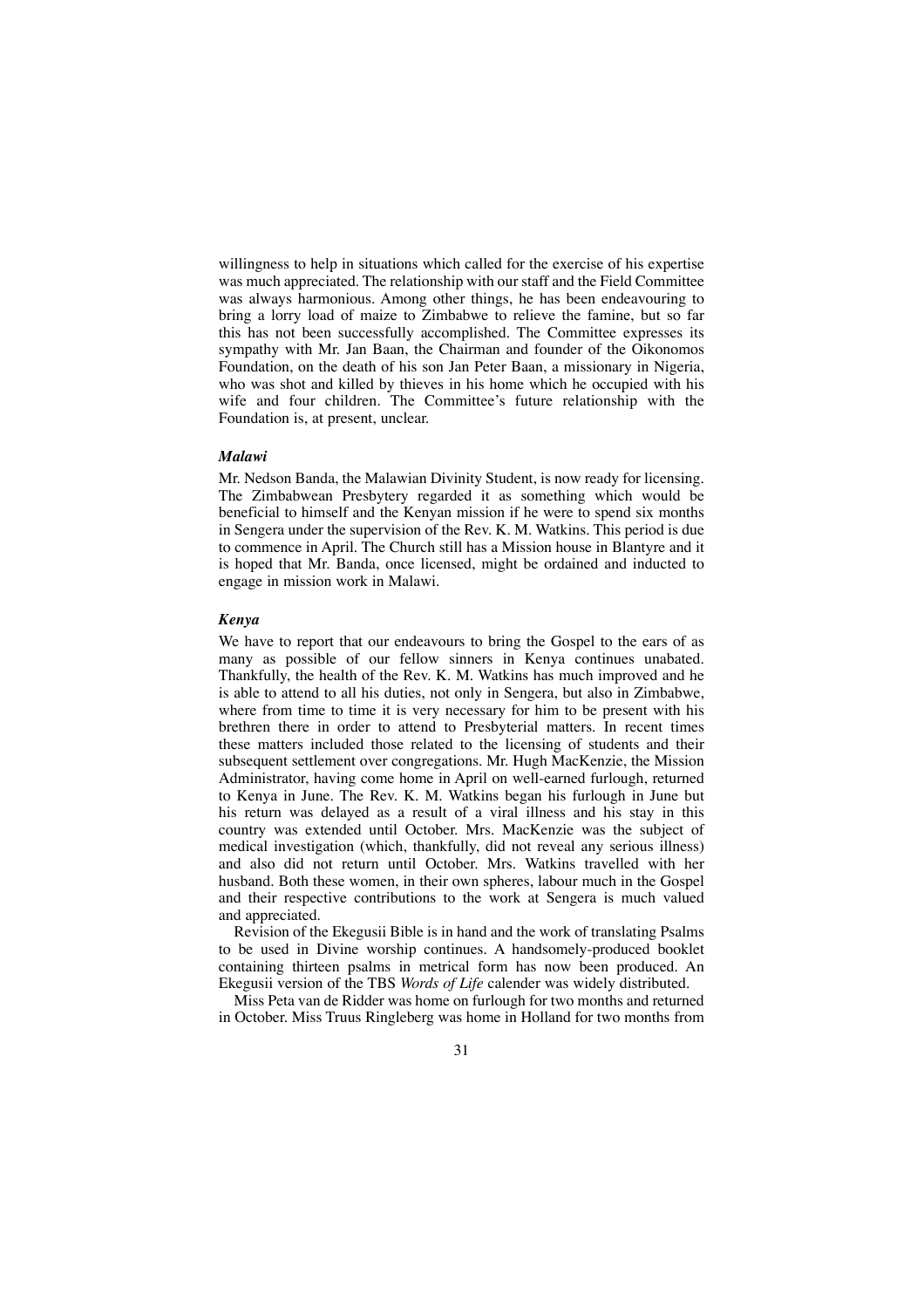December but on her return she agreed to go to Zimbabwe for three months to help Miss Coote at Mbuma Hospital. Miss Gelia Wijngaarden arrived in Kenya with Miss Ringleberg and is now working in the Omorembe Clinic with Miss Celia Renes, the other highly-valued member of our staff there.

#### *Jewish Mission Work*

The Rev. J. Goldby was asked to investigate ways of resuming and furthering our mission work among the Jews. He visited Israel in January with a view to establishing contact and reported back to the Committee. He has now been asked to further investigate the position and consider the possibility of visiting Israel for a 3-6 months period and the feasibility of setting up a web-site with a view to attracting the interest of Jews. It was agreed that £500 be given to the Society for Distribution of Hebrew Scriptures.

#### *Mbuma Zending*

As on past occasions, we have to acknowledge the generosity and support of the Mbuma Zending. This year our Dutch friends have increased substantially their quarterly remittances and we are much indebted to them for that. We desire to acknowledge the warm attachment to the Free Presbyterian Church of Scotland manifested by the members of the Mbuma Zending Board. It is no small evidence of the goodwill of our Dutch friends that so many thousands of them turn up annually on their Mission Day.

#### *Conclusion*

In acknowledging the contribution made by the Mbuma Zending, we are not forgetful of the generosity of our own people at home and abroad who continue to support the Jewish and Foreign Missions Fund. We hope and pray that all who support the work in Africa will discover, in their experience, the truth of what is written: "For God is not unrighteous to forget your work and labour of love, which ye have shewed toward his name, in that ye have ministered to the saints, and do minister."

## **ZVISHAVANE MISSION REPORT Rev. Z. Mazvabo**

THE Zvishavane congregations are made up of New Canaan, Makovere, Ebenezer, Maware, Gwemombe, Ingezi, Chiedza, Akori, Chiwara and Mnaka. These congregations are far apart and in three different districts.

The holy communion is celebrated twice at New Canaan, twice at Chiedza and once at Mnaka every year.

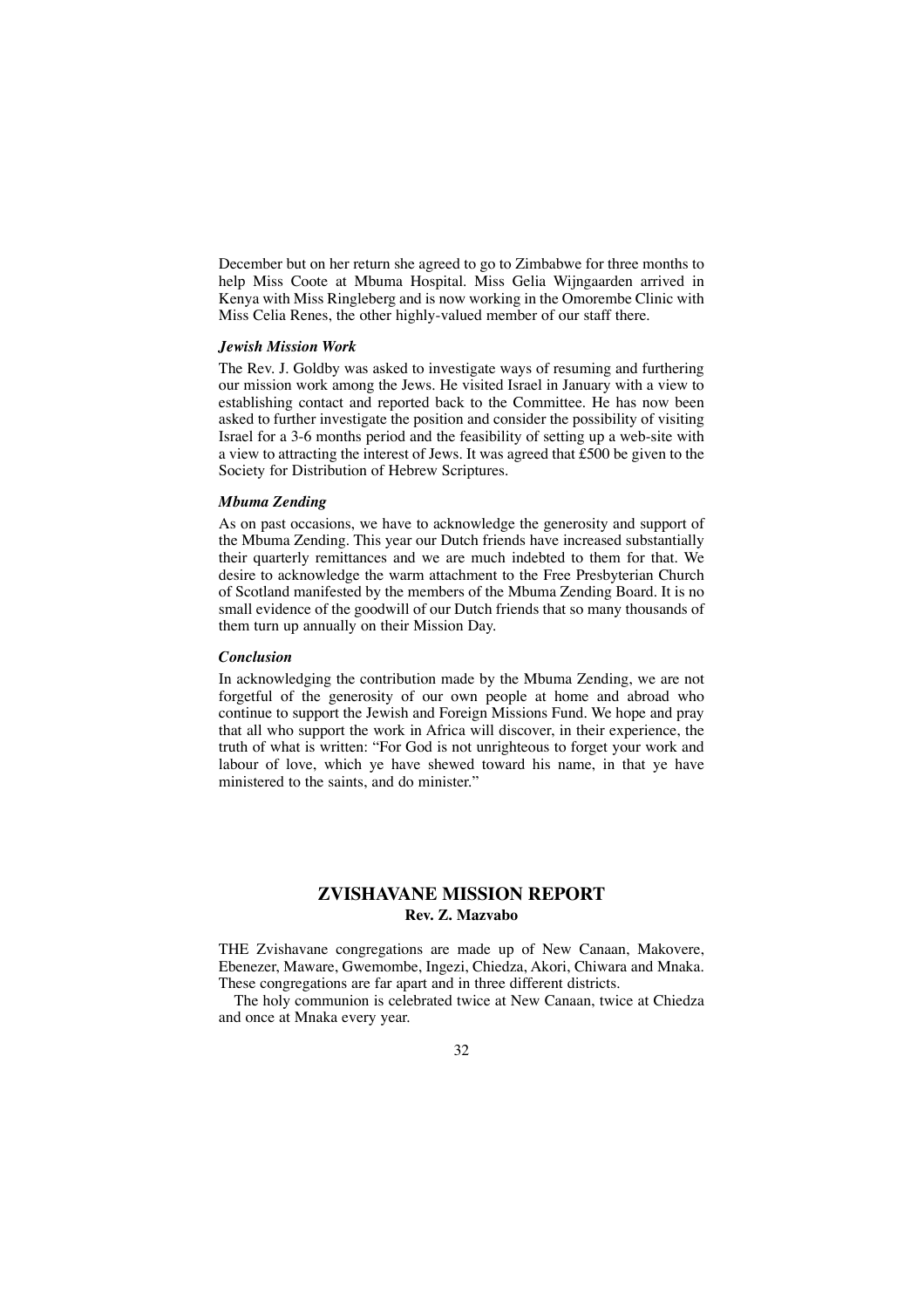Mr. Siziba, whose home is near New Canaan, supplies New Canaan, Makovere and Ebenezer, with the help of three other men. Although we cannot say that these congregations are growing fast, we are pleased that most of the people with whom we started still continue with us. At the communion at New Canaan, which was at the end of January, we were surprised but encouraged that one elderly woman, who seemed to be an enemy of the Church, herself confessed the Lord Jesus. The saying is true indeed: "All that the Father giveth me shall come to me; and him that cometh to me I will in no wise cast out" (John 6:37).

Mr. Josiah Mashavakure, who is now employed as home missionary, the same as Mr. Siziba, has his home near the Ingezi place of worship. He is a great help in supplying and visiting in the surrounding congregations. Also at the communion at New Canaan, we appealed for a special collection to purchase a bicycle for Mr. Mashavakure. The people responded well and \$20,000 was raised. But the cost of bicycles, like everything else in Zimbabwe, has gone high, so instead they are trying to acquire a second-hand machine to be a means of conveyance for Mr. Mashavakure, as he travels from congregation to congregation. Mr. Siziba's motorcycle is still in reasonable condition.

The communion at Mnaka, which used to be in April, has had to be changed to September, because in April the rivers and streams are in flood, making it difficult for people to travel.

We still have adult literacy classes which are conducted by Mr. Smart Zhou. In the congregation where this service has been offered one will find a few who are able to exercise their newly acquired skill in the reading of the Holy Scriptures. Some are so fluent that you will think they went to an ordinary school. The famine is a disturbance, even to such schools, for often they spend their time looking for the maize meal.

The AIDS menace is still doing havoc among us. Although there are many organisations that are trying to warn the population against AIDS and to help those who are ill, there is so much to be done and yet so little has been done. We need the prayers of the Lord's people.

"Let your light so shine before men, that they may see your good works, and glorify your Father which is in heaven" (Matthew 5:16).

## **INGWENYA MISSION REPORT Rev. Z. Mazvabo**

THE congregation of Ingwenya is both at the centre and is the headquarters of our congregations. Here is the boarding school and often the people of the congregation are surrounded and hidden by the schoolchildren, yet there is a sizeable congregation.

This congregation is made up of Ingwenya, Cameron, Inyathi, Kadade and Insiza. The holy communion is celebrated twice a year at Ingwenya and once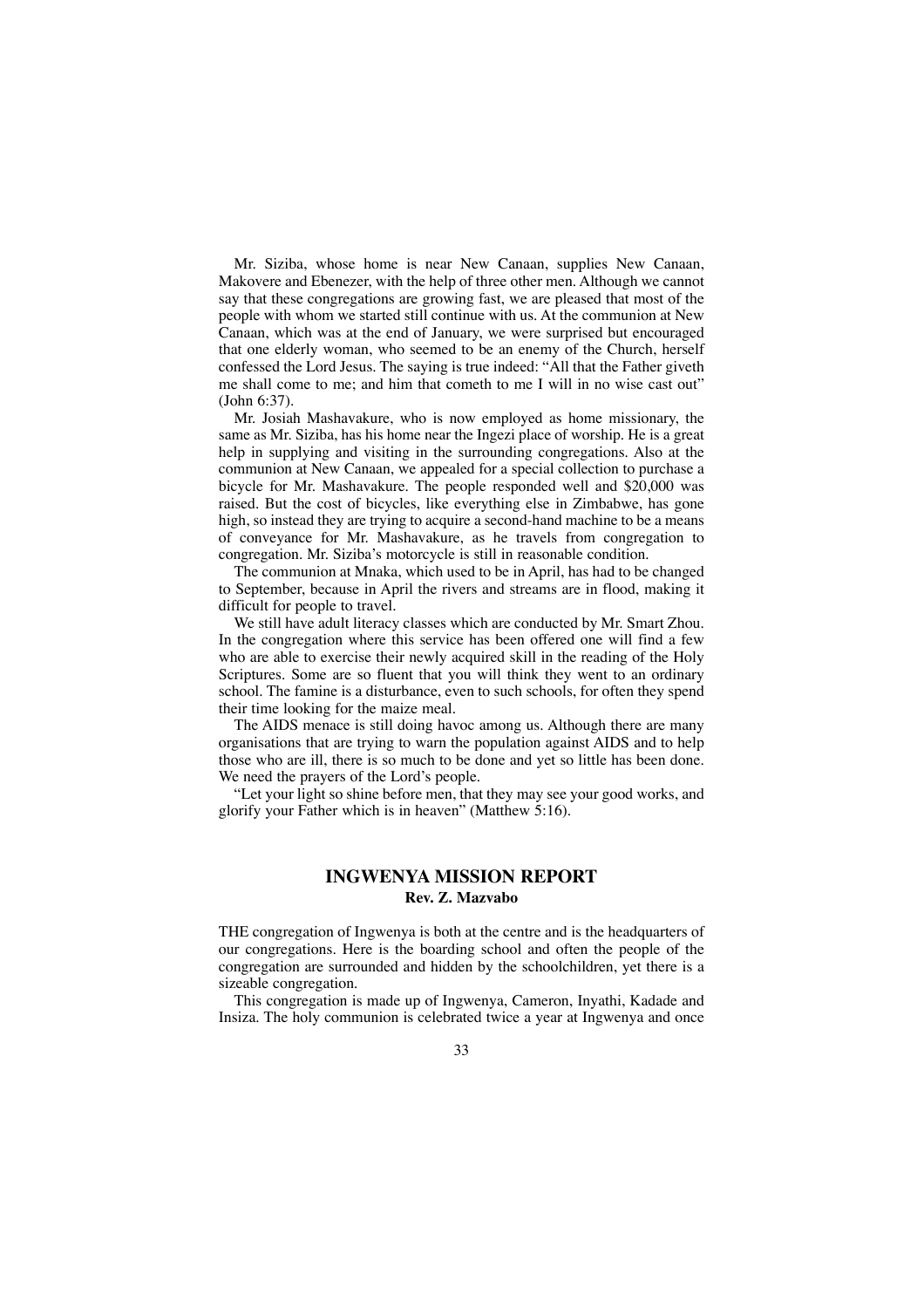a year at both Cameron and Inyathi. The congregations of Inyathi and Insiza are a residue of people moving to new resettlement areas, and the Church following them with the Gospel.

It is expected that if a minister settles at Bulawayo, the same minister will also look after Ingwenya. This is by no means an easy task, but because of shortage of manpower, that is the best arrangement. Both Ingwenya and Bulawayo have many young souls who need constant instruction but this, in the circumstances, cannot be done properly.

The healthy arrangement would be to have one minister settled over Bulawayo and another settled over Ingwenya. However, for the time being and perhaps for a long time to come, until it pleases the Lord to send more labourers into His vineyard, we have to be content with the present arrangement.

Mr. Manzini, Mr. Moyo, Mr. Nxusani and Mr. Philani Mzamo are the ruling elders in these congregations. It is because of their devotion to the work of the Gospel and hard work that the doors of these congregations are kept open. Three services are conducted at Ingwenya every Sabbath Day. Usually the first one is conducted in English and interpreted, the second is usually conducted in Ndebele, and the evening in English.

This evening service is attended mainly by the students in the boarding school and the people that live on the mission. These pupils come from different parts of Zimbabwe. This is our outreach by which we sow the seed of the Gospel to all parts of Zimbabwe as all that dwelt in Asia heard the Word of the Lord Jesus as Paul "separated the disciples, disputing daily in the school of one Tyrannus". Although we do not see much in form of result, we have in the Word of God both encouragement and promise: "Cast thy bread upon the waters: for thou shalt find it after many days"; and again, "In the morning sow thy seed, and in the evening withhold not thine hand: for thou knowest not whether shall prosper, either this or that, or whether they both shall be alike good".

There is great need for missionary teachers on the school to help in the teaching of the Bible, because it is easier for somebody who has a good knowledge of the Bible to follow the preaching from the pulpit, than somebody who has not.

## **ZENKA AND NKAYI MISSION REPORT Rev. P. Mzamo**

AT both these places, church services were held regularly on the Lord's Day, also the weekday prayer meetings, which were mostly conducted by elders. The elders also attended burials of the dead, warned the careless, and comforted the bereaved, as many places are too far apart for me to pay them regular visits.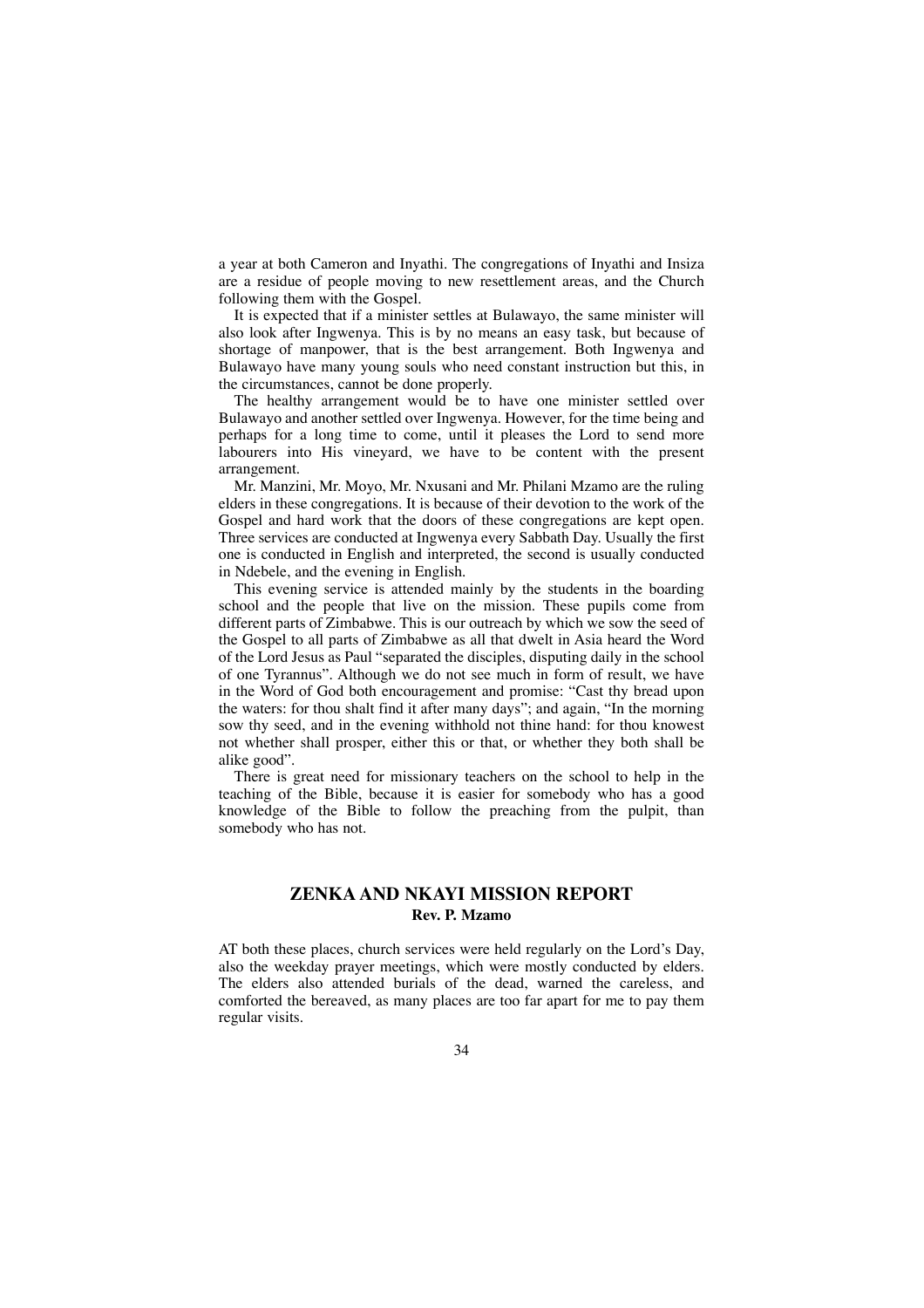The Lord's Supper was dispensed at the appointed times and Baptism administered at these places. A church elder passed away after a very long illness. I managed to attend his funeral on my way to Inyathi Communion.

At Inyathi there were a good number of Fingoes from Bembesi and I had to revise my Xhosa (the Fingo language) in giving my addresses. This congregation is, however, under Ingwenya church. The singing here, unlike in Cameron congregation, is done in Ndebele and not Xhosa.

Both Nkayi and Donsa congregations lost a church member. I was unable to attend either funeral and the elders had to attend to these.

Famine, drought and disease are prevailing upon the nation. The voice of death is heard every day and it is mostly young people and young couples who die of the killer disease of AIDS, often leaving behind young families in the hands of their failing grandmothers.

We are very thankful for the assistance we received towards famine relief. The Grain Marketing Board is selling maize at a very high price and they have limited supplies.

We have a non-governmental organisation called "Christian Care" which is distributing maize meal, beans, nuts, cooking oil and seed maize. The World Food Programme of the United Nations is also distributing maize meal, maize seed, corn seed and beans freely to the local people – the supplies here are in large quantity and are of a better quality.

We look forward to the near future when these congregations will have a residing minister in the kindness of the Most High. "Pray for the peace of Jerusalem: they shall prosper that love thee" (Psalm 122:6).

## **BINGA MISSION REPORT Rev. P. Mzamo**

BINGA was visited once in the year 2002. Two nights were spent there while staying in the church building. On Sabbath morning a service was held at Senga and in the afternoon one was held at Samende. At both places there was a good gathering.

At the end of the service at Samende, questions were asked by the congregation. This was after hearing our preachers speaking often of the need of repentance. The questions were answered and some understood while some did not. On Monday morning, corn mealie, maize seed and clothing were given out. This took a good part of the morning, before we started driving back home.

On 6th October three men came from the Binga congregation – two from Samende and one from Senga. This was time for the communion season at Mbuma and it was pleasing to have them attending all our communion services to observe the dispensing of the Lord's Supper. May the Lord bless to them the Word preached and the Lord's Supper dispensed before them. They are witnesses of this great truth of the everlasting Gospel.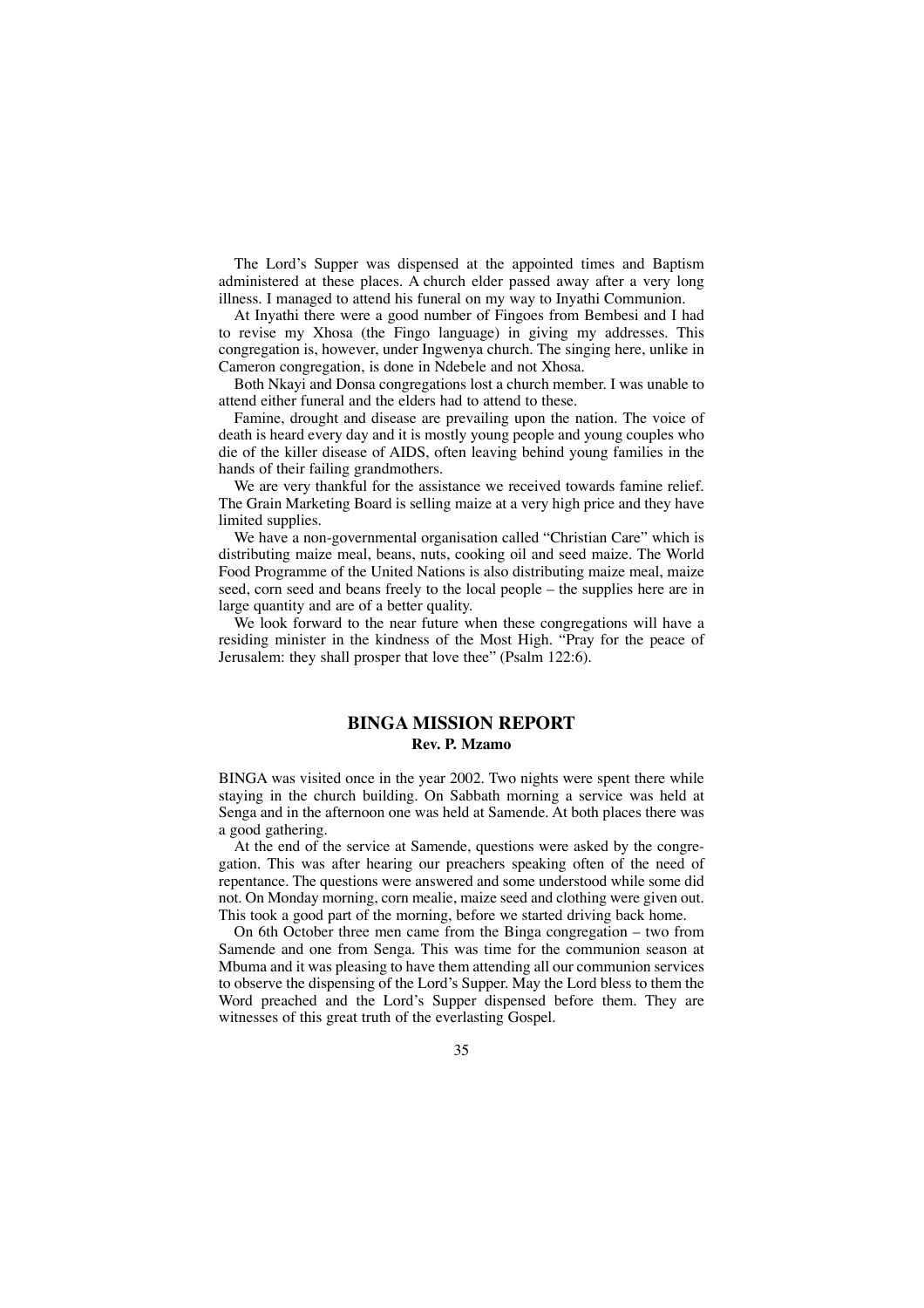## **MBUMA MISSION REPORT Rev. P. Mzamo**

IN the kindness of the Most High we have seen the year pass and another year begin. All have the same message to us all – "Here we have no continuing city". This truth is illustrated by Christian in *Pilgrim's Progress.* The Lord commissioned His disciples to preach the everlasting Gospel to all mankind, in season and out of season. "Lo, I am with you alway, even unto the end of the world ."

By the grace of the Lord this commission is maintained in the Mission field as it was handed down to us by the early fathers of the Church as they bore witness by their life and conversation in the midst of the floods and waves of ungodliness, worldliness and false teaching. However, the Lord of the Church was in the boat on the Sea of Galilee and He calmed the waves and wind. The vessel of the Gospel will not sink as long as the Lord is in it. "Lo, I am with you alway, even unto the end." We need the faith of Peter whose eyes were to the Lord and as long as his eyes were fixed he did not sink.

Throughout the past year, in the midst of all the difficulties and problems, church services were conducted on each Lord's Day. In some of the preaching stations, services were held fortnightly because of an acute shortage of manpower (i.e. places where there are no professing men). People come to our church services each Sabbath and on weekday prayer meetings. There are those who come regularly to hear the message of the Gospel but there are also others who come for material things – more so now that there is much famine in the country. Perhaps there has not been such famine known within living memory. However, it was so even in the days of our Lord's ministry on earth. Large crowds followed Him and He had to say to some: "Ye seek me, not because ye saw the miracles, but because ye did eat of the loaves, and were filled. Labour not for the meat which perisheth, but for that meat which endureth unto everlasting life, which the Son of man shall give unto you."

The church elders and some of the professing men continued to take services and prayer meetings, travelling to different congregations at their own expense. Going to places where there are no professing men is difficult. Travelling on the Nkayi district roads is not easy, either on foot or by bicycle – especially in winter when the sand is quite deep, which makes travelling more difficult. However, the work is done and it continues to be done, but without these men the church would be poorly serviced. Nonetheless, how dependent we are on the guidance and care of the Holy Spirit.

The sacrament of the Lord's Supper was dispensed on the Lord's Day at communion seasons in all the places where these are held. A few were added to the communion roll and the Lord says to such as they came out of darkness into His glorious light: "Let your light so shine before men, that they may see your good works, and glorify your Father which is in heaven." I also assisted at communions held in other parts of the vineyard.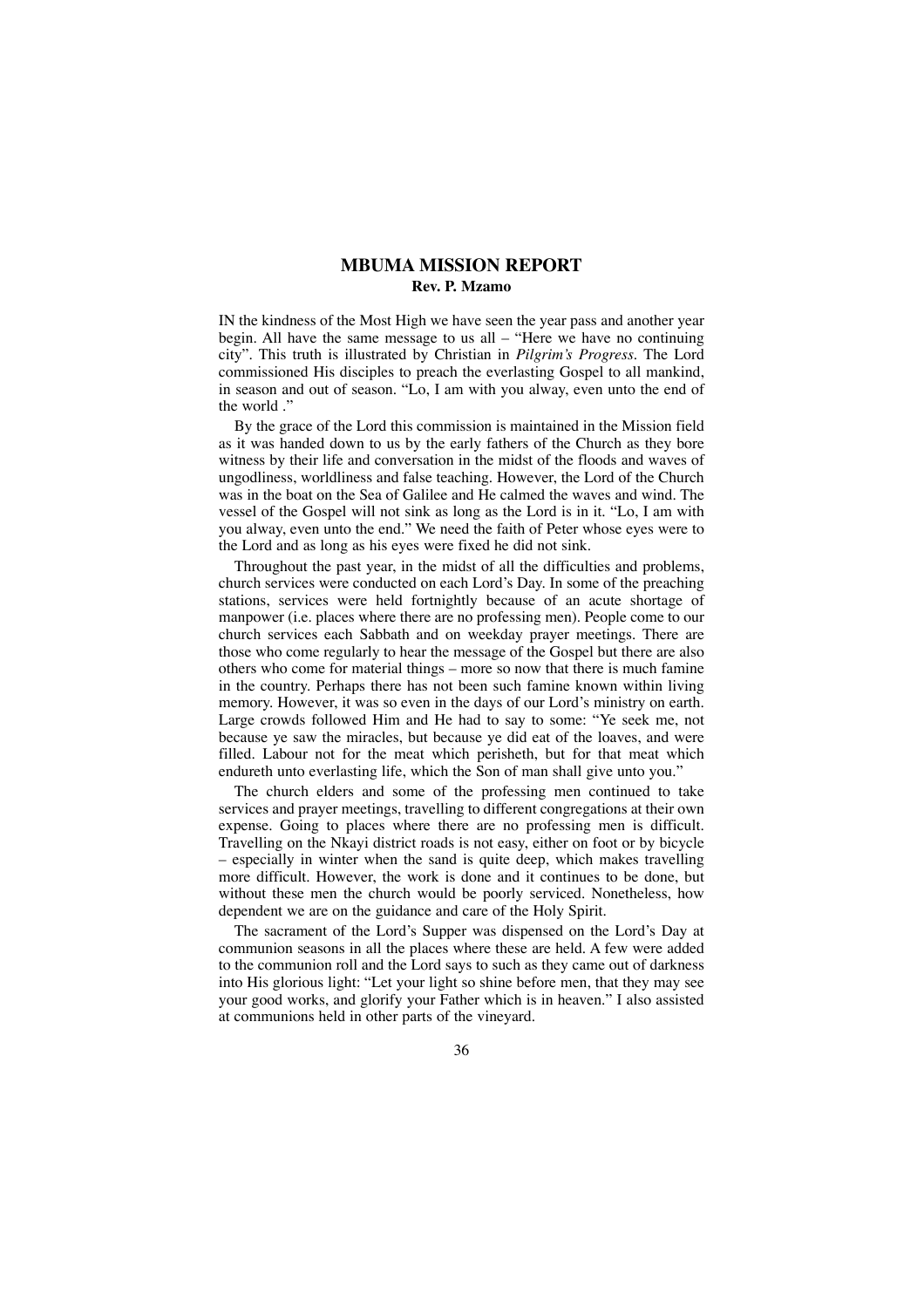There are three judgements upon Zimbabwe from the Lord – famine, disease and unrest. The Lord speaks of these demonstrating His displeasure upon the nation. There is a great famine in the whole country  $-$  such as was never known in living memory of many. There is no food in our land, therefore it has to be obtained from South Africa and is usually sold at very high prices when bought at the Grain Marketing Board (GMB). Two nongovernmental organisations, Christian Care and the World Food Programme (of the United Nations) also give out free food. At the GMB people have to queue for maize, spending nights there waiting for lorries to deliver food from South Africa and other sources. These queues are a common sight for virtually everything – bread, fuel, sugar, paraffin and the like. All basic commodities are in short supply.

I take this opportunity to sincerely thank all our people throughout the Church in Zimbabwe and overseas, as well as all our friends, who have responded so wonderfully to our needs. We now have money to buy a little food for the poor from time to time. There is, however, a great shortage of maize, along with both rice and potatoes – these are very costly too.

I also sincerely thank our friends in Holland who have given large sums of money to us for the purchase of maize seed. The Oikonomos Foundation is also to be thanked for the help they gave us in putting up our large and beautiful buildings for the use of the school and hospital. My sincere thanks go to our dear friends in Mbuma Zending who, for nearly forty years, have wonderfully supported the work in the Mission field. It reminds me of the days of Ezra and Nehemiah who rebuilt the temple and the walls at Jerusalem – the same spirit continues to prevail amongst our friends in the Mbuma Zending.

All is to the glory of the Lord and the salvation of souls, through the mighty working of the Holy Spirit.

### **MBUMA MISSION HOSPITAL REPORT J. A. Coote**

AS I sit down to write this report, there is lovely heavy rain falling for the second day running – the heaviest we have had this rainy season. We hope and pray that it is not too late to save some of the coming harvest. We think of all the problems which drought and famine prices raise (some things have trebled in price) and the lack of basic commodities in the past year, but we have to acknowledge the Lord's goodness in providing all our needs in these very difficult times. We have experienced queueing for bread maize and mealie meal, going to Nkayi (some 53km away) to get maize, only to come back without any and when fuel is also so short one feels the lack of proper communication. If we could only check with the Grain Marketing Board before sending the vehicle, but even when we have been able to do this there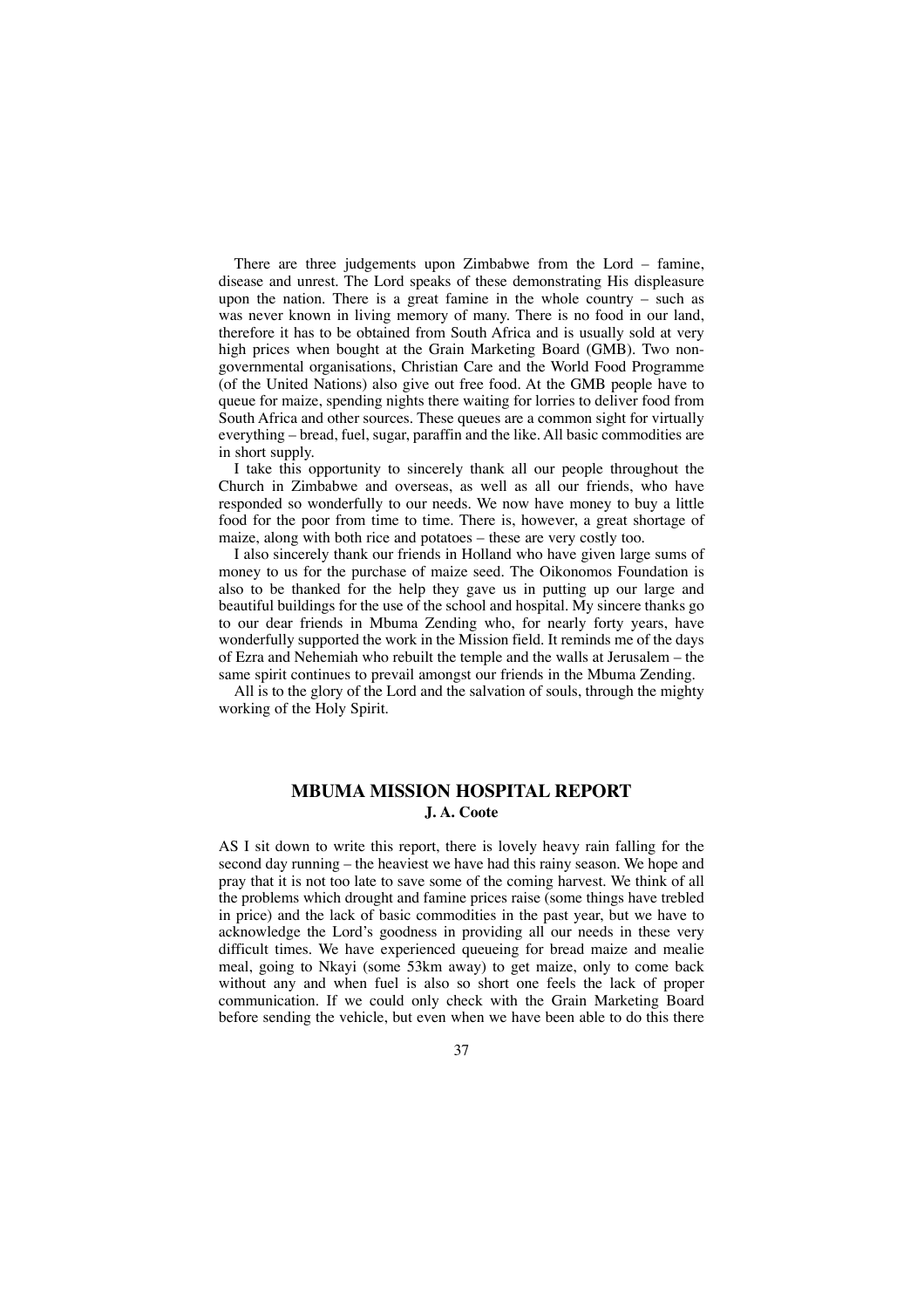have been occasions when we have been promised maize and have received none. The telephone has been very unreliable since the middle of the year when some solar panels were stolen in the area and we went without the telephone for over two months. Even now, if the weather is overcast, there is often not enough power from the sun to charge the batteries. However, despite all the shortages, from staff to commodities and rising prices, we have been carried through and have to say, "hitherto hath the Lord helped us".

#### *Staff*

At the beginning of the year we had Dr. Benschop-Hak, Louise Leiper and myself. We have been waiting all year to hear about two Dutch nurses who applied to come out to Mbuma, but by the end of the year there was no definite word that they had been accepted by the Nurses Council for registration. We employed a Zimbabwean State Certified Midwife/Nurse in February, initially for three months and then on a permanent basis, with a government grant. We are very thankful for this appointment and Ma Dube has proved a very useful member of staff. We also employ Locum staff (those on holiday from other hospitals) but this is a big financial burden on the Mission.

By the end of the year there were only Ma Dube and myself left. Louise Leiper left in August and Dr. Benschop-Hak went home on sick leave in the middle of December, leaving a critical shortage of trained staff, as there was no prospect of Locum staff at that time. But we are thankful to say we have managed and the hospital was not too busy then. During the year we lost two of our faithful workers through death and we believe that it is well with them both and they are now with Christ, which is far better. Both Pauline Tshuma and Fildah Chaminya had been with us since the 1980s and had professed Christ in the church. Sadly another of our Nurse Aids has had to retire through ill health. We employed a senior clerk in July and he is involved in the day-today running of the hospital, proving a useful help, especially when trained staff is so short. He has done accountancy and we would like to use him more, but the problem is getting the time to give him more jobs to do. Then there have been problem cases resulting in dismissal including, sadly, two brothers arrested and charged with growing "mbange" (a kind of hemp) in their fields and involvement with labour relations. Three of those dismissed were involved in the theft of donated blankets and sheets. How sad to think of these, especially when most of those dismissed were long-standing members of staff who had been regularly under the sound of the Gospel.

We are thankful that there are a few professing men on the staff and they all take part in the morning and evening worship. A rearrangement of staff has enabled us to have four of these men working at the gate day and night so that now there is at least one professing man to call upon at any time. When Mr. Mloyi, our Catechist, left us to start his divinity course we lost a very important worker and, as yet, a suitable replacement has not been found.

Because of the shortage of staff we had to cut down on the number of admissions and only admit those urgently needing admission. Some patients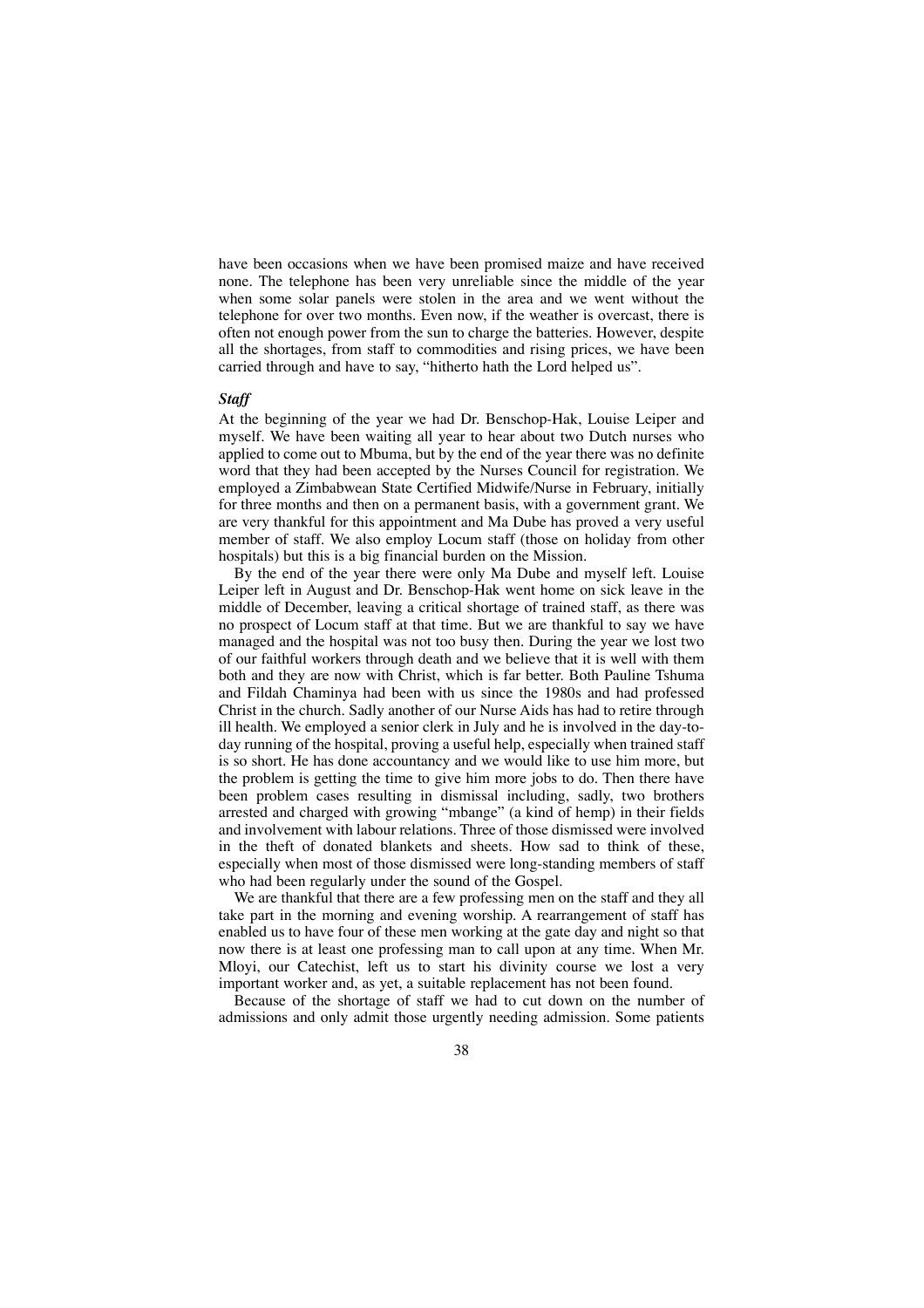were send home early on oral antibiotics and we transferred more to the district hospital, including maternity cases. Thus we were able to temporarily close the Isolation Block and transferred existing patients to the hospital wards. The following are the statistics for the year.

# **STATISTICS**

|                              | 2001           | 2002           |
|------------------------------|----------------|----------------|
| <b>Admissions</b>            |                |                |
|                              | 1,082          | 881            |
|                              | 616            | 424            |
| <b>Discharges</b>            |                |                |
|                              | 977            | 808            |
|                              | 606            | 426            |
| <b>Bed occupancy</b>         |                |                |
|                              |                | 19,237 11,742  |
|                              | 5,167          | 2,692          |
| <b>Deaths, including NND</b> |                |                |
|                              | 110            | 115            |
|                              | $\Omega$       | 0              |
|                              |                |                |
| Outpatients                  |                |                |
|                              |                | 12,750 9,816   |
|                              | 17,378         | 13,619         |
| <b>Confinements</b>          |                |                |
|                              | 605            | 389            |
|                              | 602            | 387            |
|                              | 13             | 5              |
|                              | 12             | 6              |
|                              | 3,485          | 2,112          |
| <b>Major Operations</b>      |                |                |
|                              |                |                |
|                              | $\overline{2}$ | $\overline{1}$ |
| <b>Minor Operations</b>      |                |                |
|                              | 146            | 222            |
|                              | 127            |                |
| X-Rays                       |                |                |
|                              | 459            | 166            |
|                              | 719            | 248            |
|                              |                |                |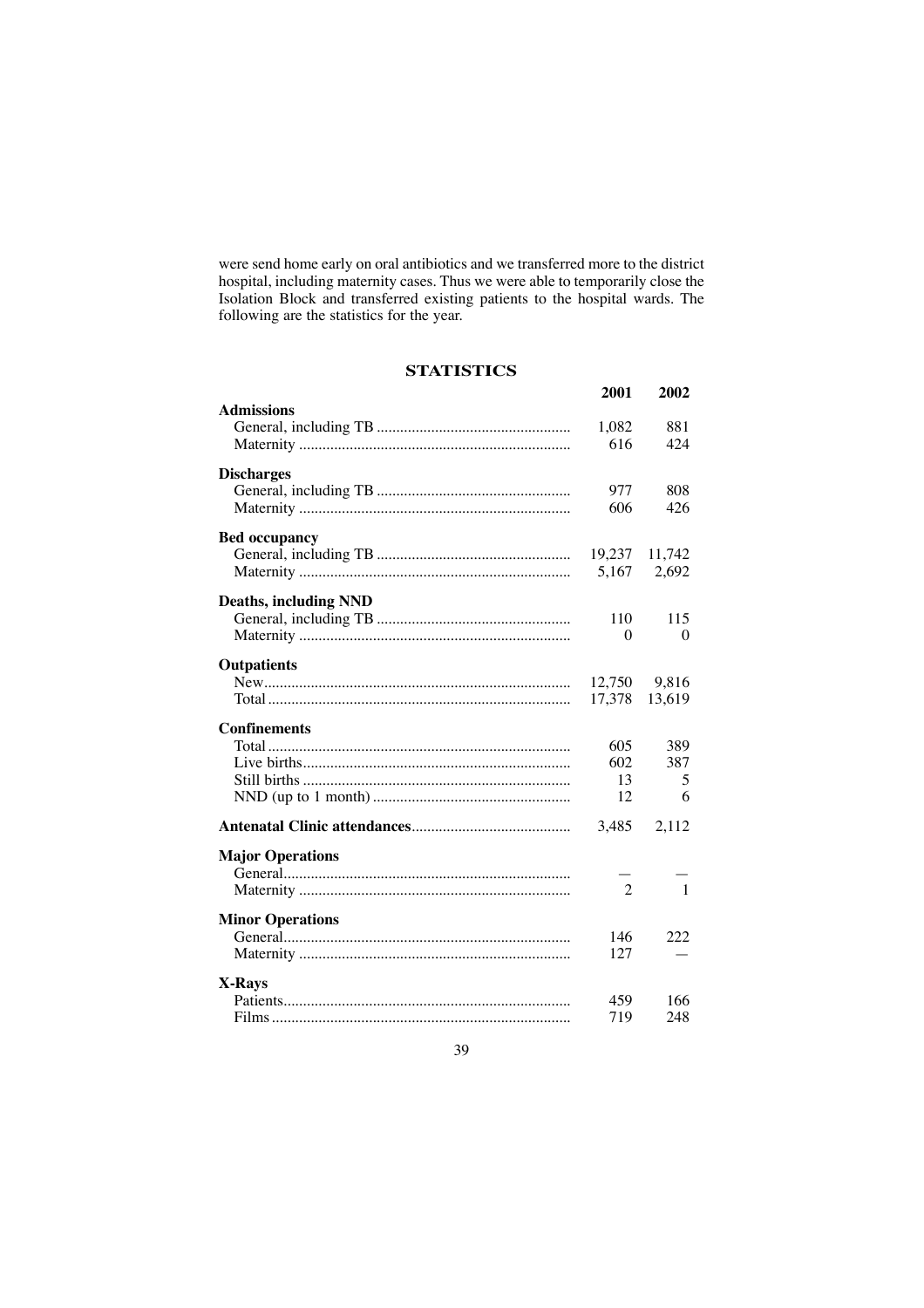#### **Ambulance**

| 150.                    | 107 |
|-------------------------|-----|
| the company's company's | -91 |
|                         |     |

| Five major health problems | 2001                                                                                                                     | 2002                                                                                                                     |
|----------------------------|--------------------------------------------------------------------------------------------------------------------------|--------------------------------------------------------------------------------------------------------------------------|
| Age below 5 years          | 1. Acute respiratory<br>infections<br>2. Skin disease<br>3. Diarrhoea<br>4. Malaria &<br>malnutrition<br>5. Eye disease  | 1. Acute respiratory<br>infections<br>2. Diarrhoea<br>3. Skin disease<br>4. Eye disease<br>5. Malnutrition               |
| Age 5-14 years             | 1. Acute respiratory<br>infections<br>2. Skin disease<br>3. Malaria<br>4. Injuries<br>5. Eye disease                     | 1. Acute respiratory<br>infections<br>2. Injuries<br>3. Skin disease<br>4. Eye disease<br>5. Malaria                     |
| Age 15 and over            | 1. Acute respiratory<br>infections<br>2. Sexually<br>transmitted disease<br>3. Malaria<br>4. Skin disease<br>5. Injuries | 1. Acute respiratory<br>infections<br>2. Sexually<br>transmitted disease<br>3. Malaria<br>4. Skin disease<br>5. Injuries |

A number of factors may be said to account for the fall in the numbers this year, which was more noticeable in the second half of the year – the staff situation, reduction in admissions, and the lack of fuel resulting in a reduction of buses, causing problems for staff getting back to work from days off.

The past year year found us often running out of basic medicines  $-$  a thing that we never saw in the past. A patient would come back from the dispensary with o/s (out of stock) written beside the prescription, something we often saw on the government hospital cards, but this year was the first time I experienced it at Mbuma. However, during the year we sent for one or two drug orders to ECHOUK and that has been a help. The general treasurer also pays our account at home which, although not reflected in our medicine bills, counts as a donation. Still, the cost of essential drugs is high and, although we receive a government grant for all our recurrent expenditure (a big help), we all too often exceed this amount and are, therefore, grateful to the Mission for extra help. Last year the recurrent expenditure grant was \$5,000,000, but with rising costs the actual amount given by the government was over \$6,000,000. We also received a photocopier from a government grant worth \$1,600,000. To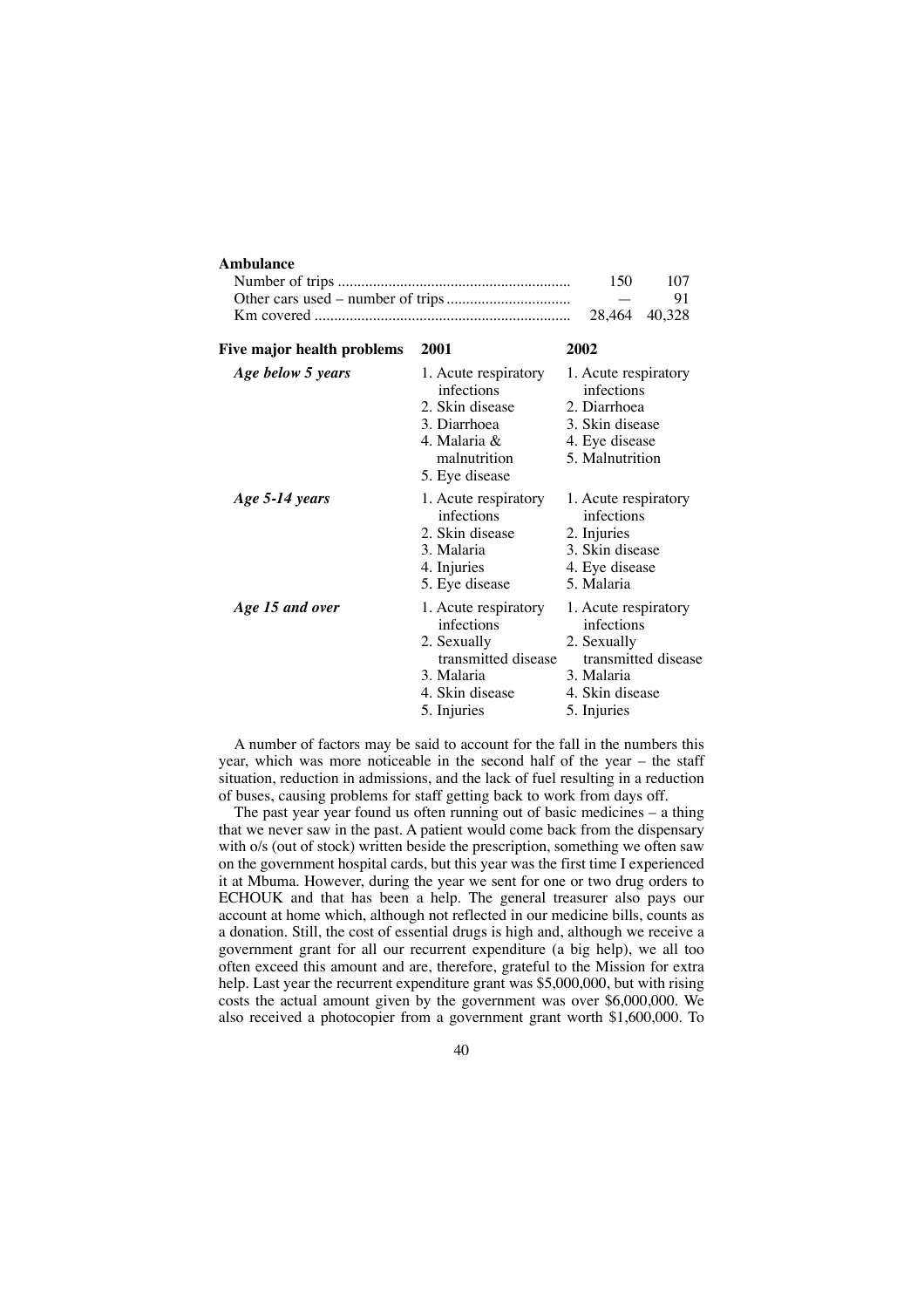give you an idea of how prices have risen in the past year we have been allocated for the year 2003, \$21,392,000 for recurrent expenditure with a further \$1,500,000 for drugs and dressings.

A new staff house with six bedrooms is nearing completion and has been kindly provided by Oikonomos.

We were happy to receive visitors from the home Church, both at Ingwenya and Mbuma and appreciated the help they have given. As there are only a few of us on the Mission who have come back to help after retiring, we felt the benefit of having young people around and would like to encourage the young in the Church to come out, even for two years. "Come over into Macedonia, and help us." There is an open door for the Gospel and, although there are many disappointments there is also a lot of encouragement. We need a doctor, nurses, teachers, and those who could help us with motor mechanics and building, etc. "I must work the works of him that sent me, while it is day: the night cometh, when no man can work."

In conclusion, we would like to thank all who have supported us in prayer and other ways throughout the year and ask that you continue this support and the part you are playing in spreading the good news of the Gospel in our Missions in Africa.

#### **BULAWAYO MISSION REPORT Rev. Z. Mazvabo**

THE Bulawayo congregation is made up of Lobengula and Nkulumane. It is a growing congregation which needs to be looked after, considering that it is in a big town where they meet with many denominations.

At the time of writing they are in the process of calling a probationer to settle among them as a preacher of the everlasting Gospel. This congregation has gone without a minister for a long time, but now in the Lord's providence, two young men have completed their studies for the holy ministry and the Bulawayo congregation, as mentioned, has approached one who has encouraged them to carry on with the call. The people are all very excited about this and many joyful expressions can be read on their faces. This is something the whole congregation has been praying for – a pastor to be settled over them – and they feel that their prayers have been answered.

Mr. Zikhali and Mr. Jubane are the two ruling elders, but due to the expansion of the area there is a need for additional elders.

The manse at Lobengula is being renovated but a more convenient arrangement would be the building of a new one.

The people who live in town are not spared the menace of the devastating famine, caused by lack of rain. Yes, they have a regular income, but there is no food available for purchase. Sometimes those who have are worse off than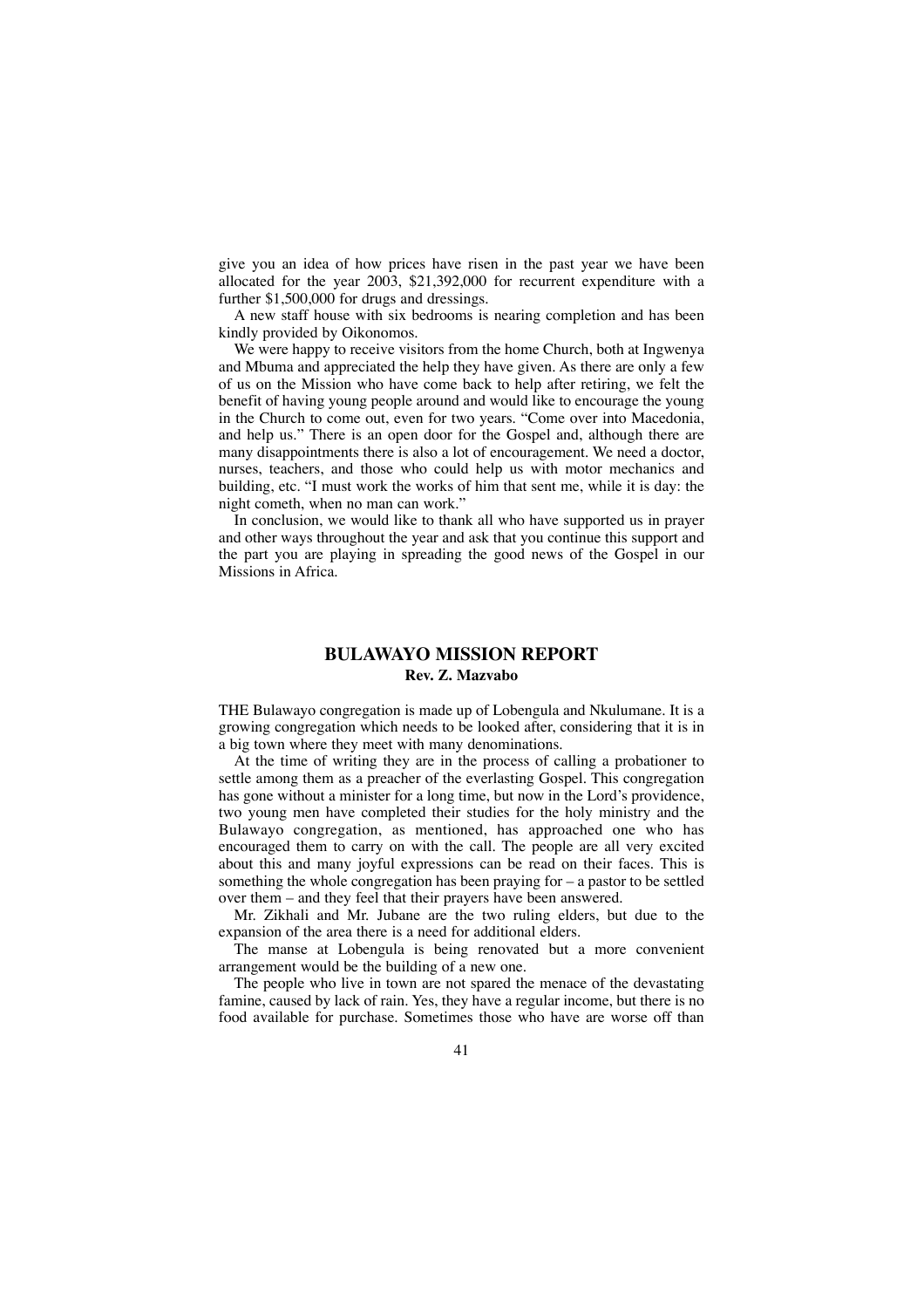those who have not, because to the latter is given, while the former are left to wander hopelessly in search of food. At this point in time we should register our thankfulness to the people of Scotland and the Netherlands and others, who have given of their substance in cash and in kind to help us out of our predicament. May the Lord grant a blessing upon them.

It has been raining heavily during the past week, but these are late and for many the famine continues.

We pray that our new minister will be long with us and that the good seed of the Word will be watered by the Spirit.

# **BUILDING AND TRANSPORT REPORT Mr. J. B. Mpofu**

#### *Building*

IN opening my report I think of the words of the Apostle in 1 Timothy 6:12: "Fight the good fight of faith, lay hold on eternal life, whereunto thou art also called, and hast professed a good profession before many witnesses."

More work has been done on repairs on the Mission stations with repairs of walls, ceilings and floors. We also added verandahs to some old Mission houses which did not have them, using secondhand materials from the demolished dormitory.

We are very thankful to the Oikonomos Foundation for their help in the construction of a staff house at Mbuma Mission, a classroom at Lutsha School and a teacher's cottage at Zenka Mission.

The girls' dormitory at Ingwenya is now at roof level and we hope very soon it will be finished and ready for use.

We also started on the manse at Ingwenya, as previously planned, but because of the lack of cement – a great problem in our country – work has stopped here in order to use the remaining cement to finish the dormitory.

The work is much disturbed by this shortage and if it continues we shall have to cease building work. However, on the whole, the work is continuing very well on the various Mission stations. We were much disturbed on our own Mission when a new water tank fell from its stand and crashed to the ground. We asked the makers of the tank to see what had happened. Apparently there was not much that could be done to help us, which was disappointing as the Mission paid them a lot of money for the tank.

We thank all in Scotland and Holland who have helped us with building and transport, especially our friends in Mbuma Zending.

#### *Transport*

Our transport has remained much the same on the Mission, apart from a few problems. The cost of repairing cars is very high these days and it is, therefore, not easy to keep them running well.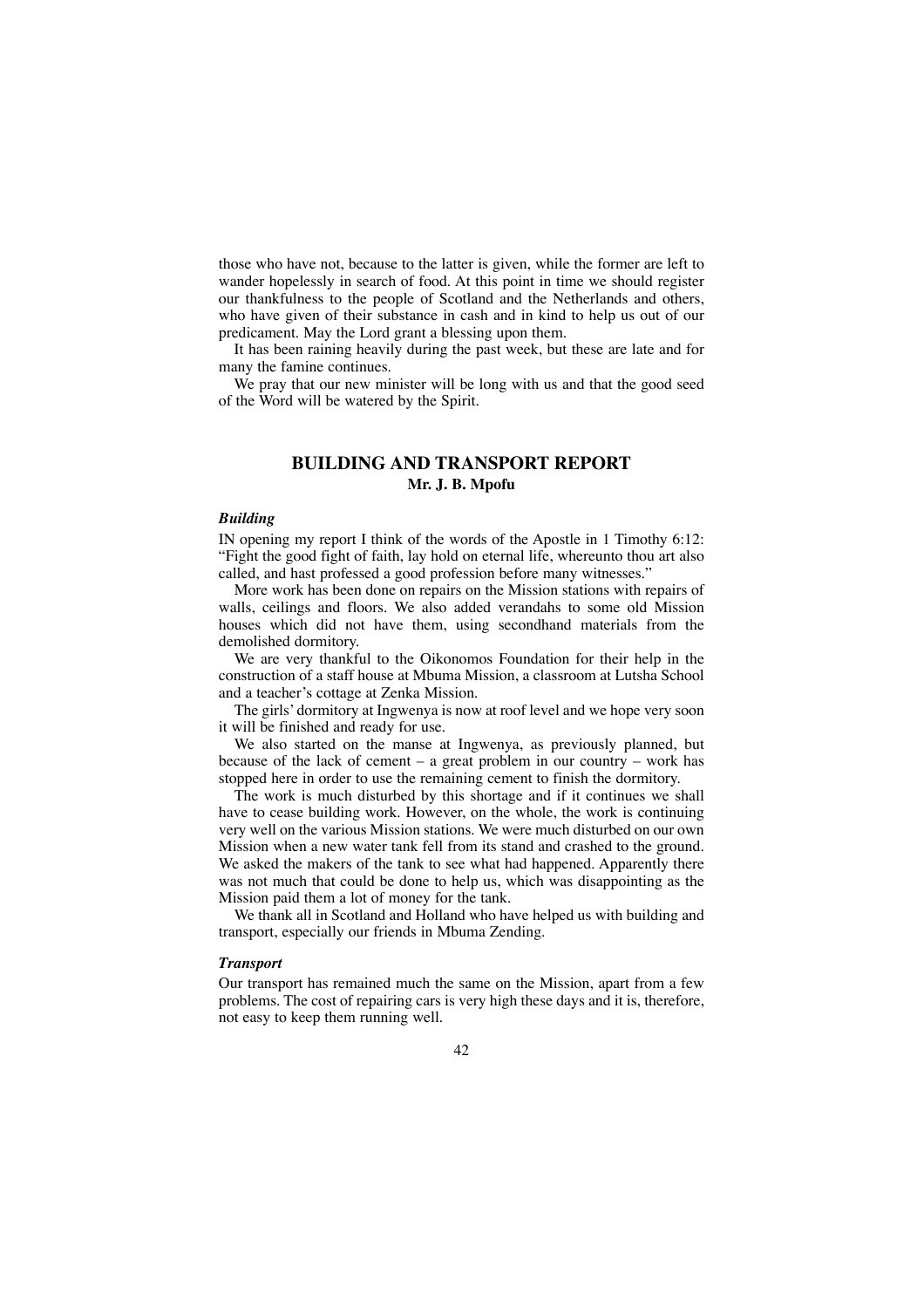We are sorry to report that after employing a mechanic to save on the cost of garage repairs, we found that we were deceived by him and he has been dismissed.

Our transport is as follows. The Mazda, used by Rev. Mzamo, is still in good condition. Dr. Benschop's Mazda has done very well, though it needs replacement if we can get funds. The Mazda Ambulance is still roadworthy. The Jimbie Lorry is in good running order but continues with door problems associated with the handles which are not very strong. They have been repaired time and time again and are still not working properly. The window winders also are not working.

The old Defender Landrover is still much used around the Mission and it has a very good engine in a very old body.

The Mazda used by the Building and Transport manager is still in very good condition. The Venture, used by staff at John Tallach Secondary School, is still giving good service. The Mazda school bus remains in good condition and the Leyland Committee still serves all our Mission Stations very well. The bus donated by the friends at Ingwenya is saving the school funds in its use in trips for the schoolchildren. It is also used for the transport of schoolchildren at the opening and closing days of the school.

The Mazda, used by the Bulawayo office, is still running well and the Ford Corria is still of good use. The Thembiso Combie is in very good condition and the Mazda, used by the superintendent, is still roadworthy. Rev. Mazvabo's roadworthy Mazda continues to provide safe trips. The old school bus, once used to transport people of our Bulawayo congregation to church on Sabbath, can no longer be used.

We have problems with all petrol cars on the Mission because of the lack of fuel and, therefore, cannot make use of them.

"The harvest is past, the summer is ended, and we are not saved" (Jeremiah 8:20).

#### **KENYA MISSION REPORT Rev. K. M. Watkins**

THIS is my second report from the Kenya Mission. We are very conscious that these are still formative years for this work, but we hope that a sound foundation is being laid for a stable and settled Church among the Kisii people.

Sabbath days continue to be an encouragement to us. Numbers can vary, but usually between 50 and 70 people answer each week's Catechism question, some in English and others in Ekegusii. Many in the congregation have little or no English, and we have done everything we can to encourage them to learn in their mother tongue. This has contributed greatly to the increased numbers. Morning and afternoon services continue to be well attended: some 350 on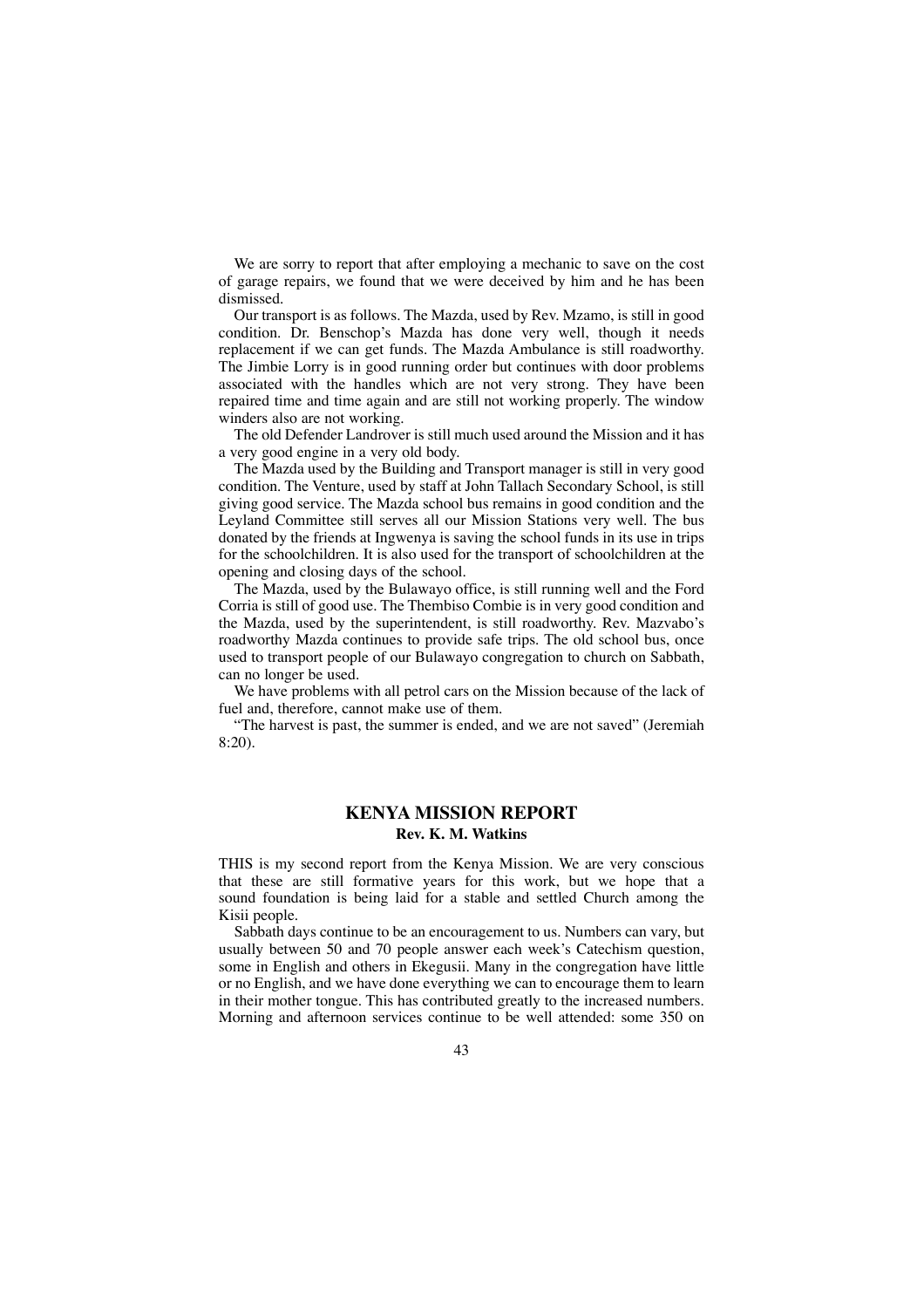average in the morning, and towards 250 in the afternoon. We have added an extra speaker to the public address system. This is placed outside on the verandah, where a number of people sit because there is not enough room inside. On the whole, attention to the Word of God has been maintained, and the people's attitude to the worship of God shows a degree of reverence otherwise unheard of in this part of the world. The five Sabbath school classes are full to overflowing. We cannot meet outside because at that time of the afternoon it often rains, and we have run out of suitable space for additional classes. One feels that this part of the work could expand much more, although it would need suitable teachers as well as space.

The library is well used by a number of mainly younger people. We would like to see an interest in reading among the adults, but redeeming the time in that way is not part of the Kisii way of life. How much they miss! How weak their understanding as a result! On the other hand, a particularly pleasing development has been the increasing numbers doing the Scripture and Catechism exercises published in the *Young People's Magazine*. Recently I was asked for paper for 52 people who wanted to do these. The singing class continues each week. This has proved necessary with the constant introduction of new and revised psalms. A new Ekegusii reading class has begun for women from the congregation who cannot read. A dozen or so women have attended regularly and some of them have made real progress and can now read enough to sing the psalms and follow the Scriptures being read. We continue to teach a catechism class at the local primary school. It is a cause of joy and hope to hear so many young ones reciting these precious truths word perfectly. Home visits are frequently an encouraging experience. Although I am recovering steadily from the heart virus which started at the end of the summer, I am still not able to do as much visiting as I wish.

Last year we said that "translation and publication will form a major focus of the Mission's efforts in the coming years". This has proved to be the case. A translation team has been formed. With two Africans and one European working full time, much good work has been done. They work in close liaison with me and I try to give as much of my time as possible to this most important aspect of the Mission's Gospel efforts. We were very thankful to a local group in Holland connected with Mbuma Zending when they provided us with funds for purchasing an advanced, heavy-duty laser printer. Reliable printing is difficult to find in Kenya, so this has enabled us to do our own printing.

Two editions of the psalm book, with much more accurate translations and an increasing quantity of psalms, have been printed over the year. The first half of the *Shorter Catechism* has been thoroughly revised and corrected. Arriving at suitable theological terms in a very limited language has exercised our minds a great deal. A number of the late Margaret MacLeod's letters to "J" are in the final stages of editing and it is hoped to print these in booklet form in the near future. Other translation projects include parts of Joseph Alleine's *Alarm to the Unconverted,* a book on the right and wrong use of the tongue, and some children's books. A tentative beginning has even been made on the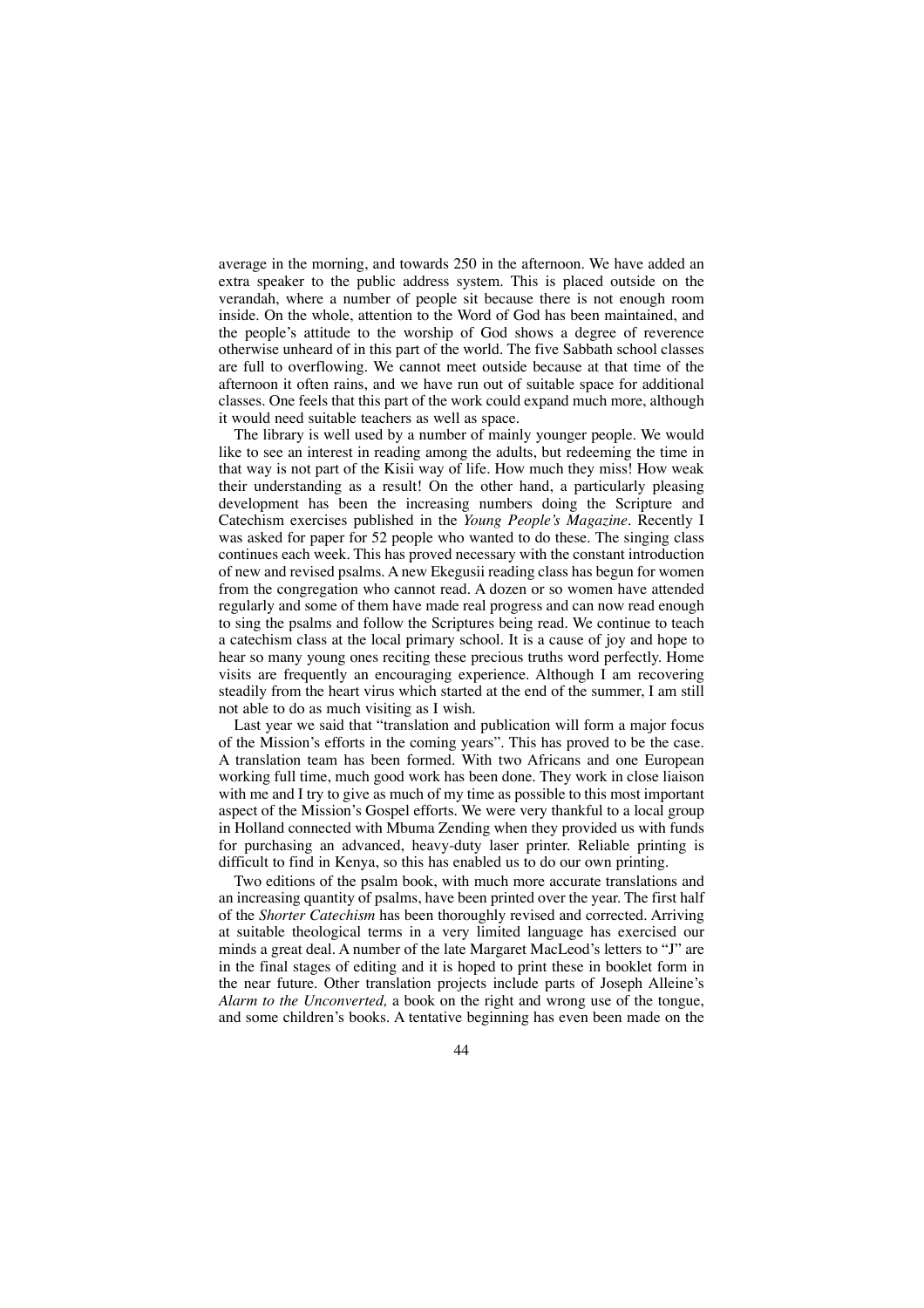Bible itself: the Gospel according to Mark. The Trinitarian Bible Society kindly agreed to print *Words of Life* calendars in Ekegusii. Most of the 2003 verses had to be changed considerably, and we have just found the same with 2004 also. We were able to distribute almost 5,000 calendars, and these were gladly received by the people.

We continue our attempts to learn the Ekegusii language, but it is hard to find the time necessary for real study and it is easy to become discouraged. However, when we consider where we were a year ago, we have to acknowledge that there has been some progress.

I have had a number of trips to Zimbabwe for Presbytery meetings and communion seasons. It has been good to know that in Kenya we are part of the wider Church. As I write this report I am in Zimbabwe, in the midst of various Presbytery meetings for inducting and ordaining two men to the ministry of the Gospel. How thankful we are for this throughout the African mission, and in Kenya how we long for the day when similar things might be happening among us too.

Within the last month we have been pleased to welcome another European nurse to our clinic staff, Miss Gilia van Wijngaarden. We are especially thankful for her coming at this time, as our European nurses are being called on in turn to spend some months in Zimbabwe, to help the hospital at Mbuma until the staff shortage there is relieved.

You will find separate reports from the Administrator about the temporal side of the mission and from the Matron about the clinic. I am thankful to them both, and indeed for all the labours of Europeans and Africans together. In my Gospel work, I am thankful to those who have interpreted for me in and out of the pulpit, and to Mr. Mackenzie who has shouldered the burden of the spiritual work during my absences. We wish to thank all those who contribute to this work by their prayers and gifts. Above all we acknowledge the kindness of the Lord who in His mercy has extended the offer of free grace to the Kisii people for another year. Our desire in this part of the kingdom of Christ is to see the day spoken of in Psalm 102:13: "Thou shalt arise, and have mercy upon Zion: for the time to favour her, yea, the set time, is come."

## **KENYA MISSION ADMINISTRATOR'S REPORT Mr. H. Mackenzie**

IT is with thankful acknowledgement to the Most High that over the past year the Kenya Mission has experienced many tokens for good in the furtherance of the Gospel in Sengera. With the spiritual work continuing apace the supporting role of meeting the temporal needs of the Mission has involved some interesting new developments.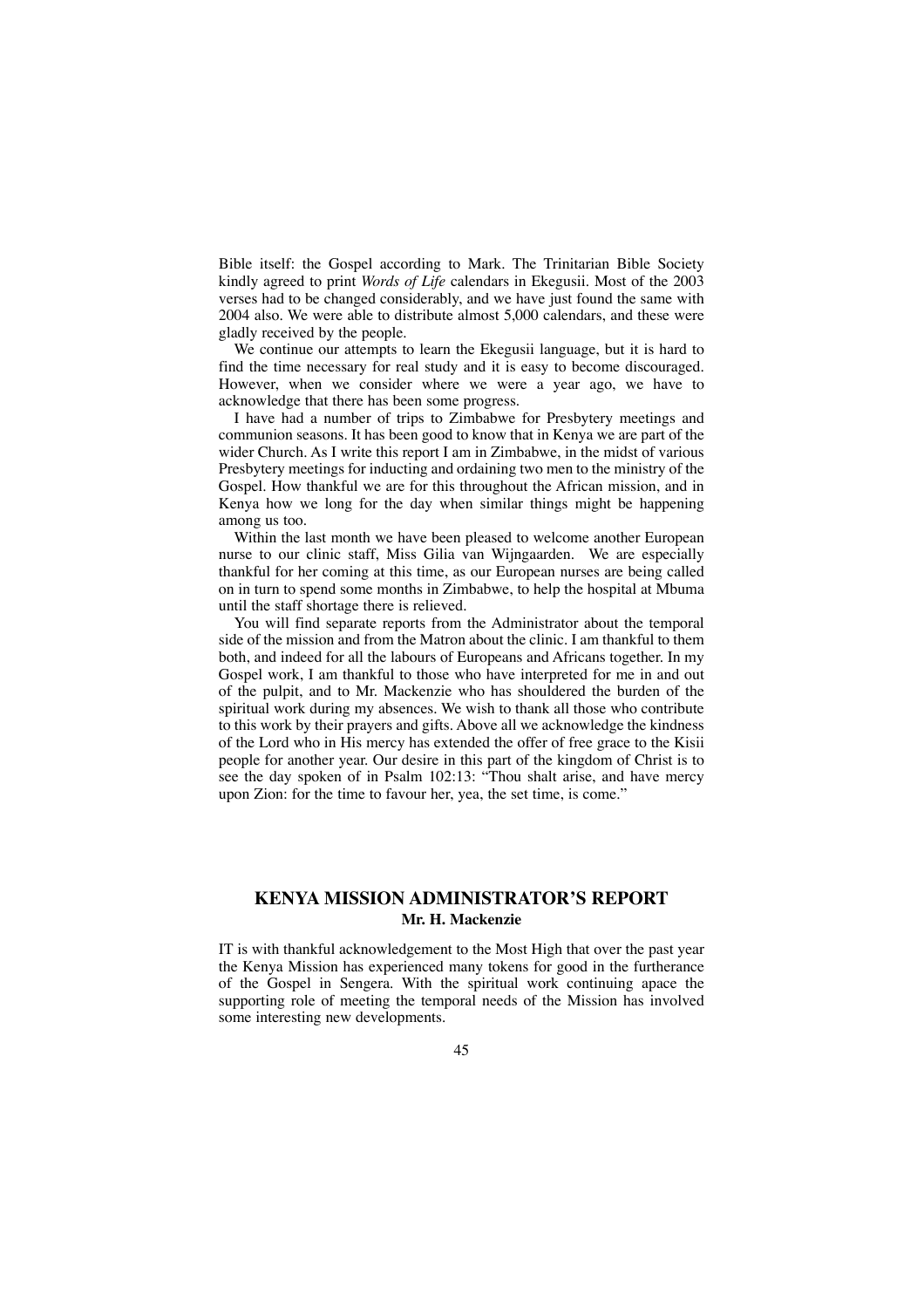A refurbished administration block consisting of four offices to accommodate the minister, the translation team, the office staff and the administrator, has been established above the store and workshops. Each room is equipped with computers linked via a local area network which allows efficient resource sharing and information interchange. A computerised accounting system has been introduced and, now that the members of the office staff are trained in its use, it provides fast and accurate information about all aspects of the Mission finances.

Our staff training programme has continued throughout the year with two carpenters, two vehicle mechanics and one electrician following relevant courses in order to achieve formal qualifications in their particular trade. Other members of staff are undertaking informal work-placed training related to individual and specific needs. It is hoped, in the near future, to extend the Mission training accommodation and facilities so that both European and African staff can have a better learning environment in which to pursue their particular educational needs, such as Language Study (Ekegusii or English), Bible Classes, Health Care, Computer Applications, etc.

A camera surveillance system has been put in place to increase security around the compound. Not long after its inception the internal system recorded a burglar entering the administrator's office at 3 a.m. one morning to steal money. The offender turned out to be a Mission nightshift guard who had been suspected of stealing for some time but it could not be proved until he was caught on camera.

One of the biggest projects undertaken during the year and still ongoing is the introduction of a new water heating system for each residence. The system uses purpose-built wood burning boilers which provide clean hot water to each home within 20 minutes of lighting the fuel. The boilers use much less wood than the previous system, thus saving time and money.

The provision of a mobile telephone network to many parts of Kenya including Kisii has at last enabled us to overcome the greatest source of frustration in our external communications. We are now no longer dependent on unreliable landlines either for voice or email communication. The internal telephone network has been extended to all the essential locations of the Mission, including residences, the canteen and the clinic delivery room, with also a link to the external network.

The past year saw the full implementation of our vehicle replacement programme. We now have a new ambulance, a reconditioned pick-up, a minister's vehicle for pastoral duties and a general purpose double-cab. All four vehicles are diesel variants of the Toyota Hilux which means we have only one model of vehicle to maintain or repair as required. The Mission mechanics are now well trained in this type of vehicle which reduces our dependence on outside agencies which in the past have proved costly or unreliable. The road improvements between the Mission main gate and Sengera market have also reduced the wear and tear on these vehicles, making passage during even the heaviest of rain relatively easy.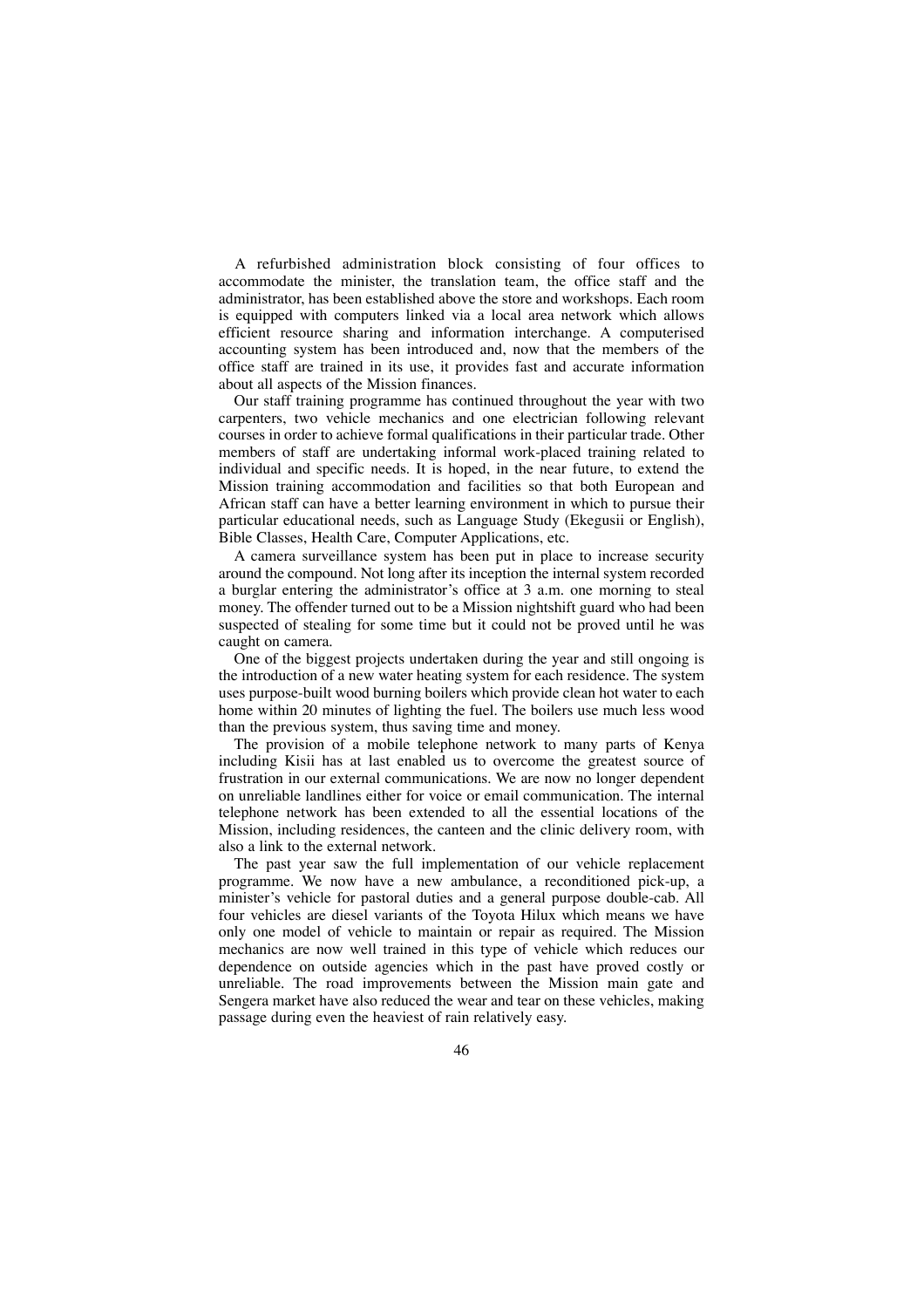The acquisition of the land adjacent to the Mission purchased in November 1997, but never handed over by the seller, is nearing a satisfactory conclusion. With the support of the District Commissioner's office and the local chief we have reached a position where both parties are being formally directed to fulfil their side of the purchase contract.

The Foreign Missions Committee have agreed to a feasibility study being conducted on possible ways forward in supporting the primary school located at the bottom of the Mission compound. Around 300 children attend the school and, apart from paying the wages of one full-time teacher and running a Catechism class every Friday morning, there is no direct contact or involvement with the school. It is to be hoped that the opportunities presented to the Mission in this area will be tempered by learning from past mistakes and building on support which can be met by the limited resources of the Mission. The completion of the feasibility study depends on further investigation and research.

In conclusion, I wish to record my grateful thanks to all the friends of the Kenya Mission, known and unknown to us, at home and abroad, who have over the years faithfully and generously continued to support the Cause of Christ in this remote part of the African continent. 2 Corinthians 9:7.

# **KENYA MISSION OMOREMBE HEALTH CENTRE REPORT Sister P. Van de Ridder**

WE acknowledge, that for another year, the Lord has been mindful of us in our work in and around the Clinic. By now the Clinic is well established. Some of what is to follow may seem repetitive but it is necessary to keep you in the picture of our services.

• **Outpatient Department**

Opening hours: Monday to Saturday 8 a.m. until 5 p.m. After 5 p.m. and on Sabbath there is an "on call service", which is regularly made use of. We have two beds in the O.P.D. They are frequently occupied by patients who need short duration observation and/or treatment. Also patients who come in the evening or night hours, or from a long distance, often make use of this facility.

- **Ambulance Service** available 24 hours.
- **Staff**

*European –* Sister C. Renes Sister G. L. Ringelberg Sister P. Van de Ridder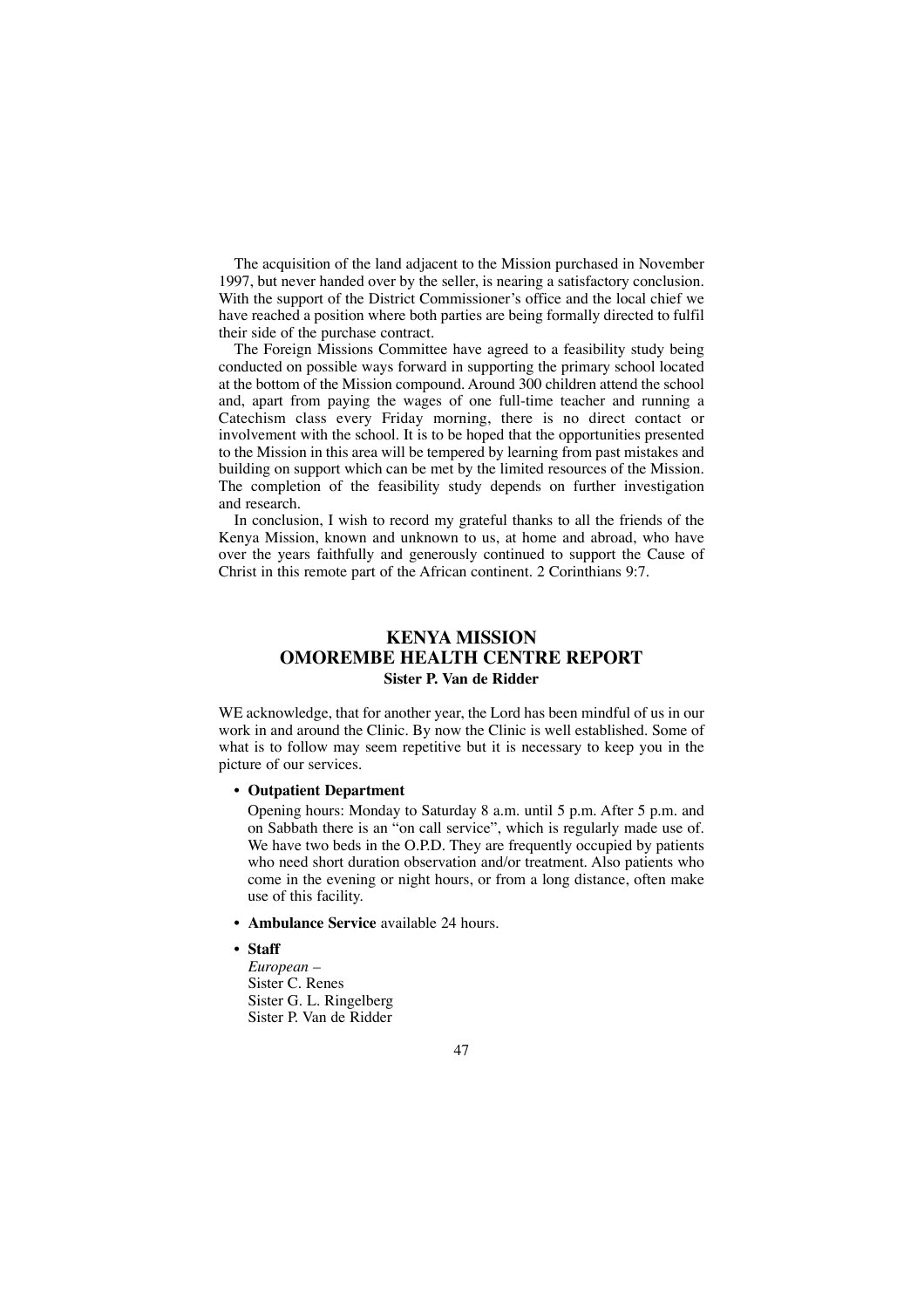*African –*

1 full time Kenyan Staff Nurse/Midwife

1 part time Kenyan Staff Nurse/Midwife

2 qualified Laboratory Staff, both part time

1 full time Clerk

5 full time Supportive Staff

2 Domestic Cleaners, both part time

The part time Staff Nurse/Midwife mainly assists in doing night duties when one of the European Staff is on leave.

We are pleased to report that one of our Support Staff was accepted for the three-and-a-half-year Nurse/Midwife Training. She started last September in the Medical Training College in Kisii, and appreciates it very much that the Mission is sponsoring her. She has accepted the condition that, after finishing her training, D.V., she will work for the Mission for some years.

Attending to our O.P.D. clients mainly involves us in treating:

#### • **Malaria**

We usually see a rise in malaria cases from January to March and again from June to August, depending on the weather. This past year we encountered a real outbreak, especially during the months June and July, as the following statistics show. We improvised on bed space and many nights we were able to accommodate four to five patients. Although it made us very busy, it was gratifying to see so many children and adults recovering well for comparatively little money.

The statistics also show that we had to transfer quite a number to other hospitals. These are cases with complicated malaria and severe anemia. Both conditions are due frequently to waiting too long before coming for treatment, caused by not having money or going to wrong clinics, who care more about money than about the welfare of their patients. Apart from treating, we need much time and patience to instruct the mothers how to look after their children when having fever and malaria. For example, mothers come with children having extremely high fever, all wrapped up in warm clothes or blankets. We explain why we remove their clothes. When we come back to them one hour or so later to check their temperature, we find them all wrapped up again! After this, more instruction follows.

#### • **S.T.D.** (Sexually Transmitted Diseases)

We again attended to quite a number of these patients. Their immoral behaviour costs them quite a lot of money. Husband and wife (sometimes, wives) often need to have repeated treatments with expensive antibiotics. For this sort of costly treatment money is usually available, whereas for minor treatments money often presents a big problem. Recently a 15 year-old unmarried girl delivered in our maternity and was discovered to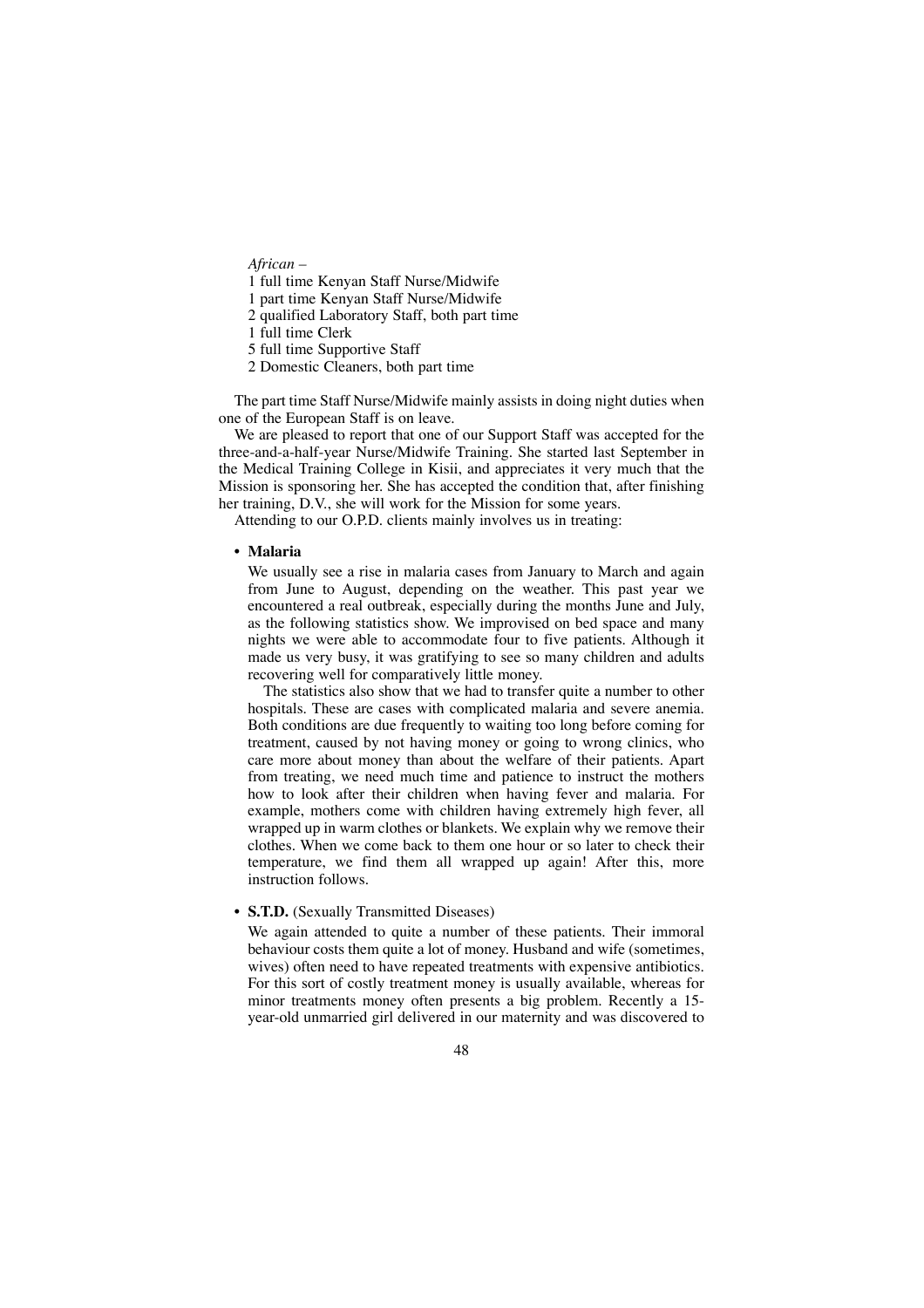have syphilis. This shows the severity of the problem. There are many more cases like that.

#### • **AIDS**

As is known world-wide, there is a lot of AIDS in African countries. We know there are many cases around us and yet comparatively few come to us. The ones who do attend come mostly from far away. It is obvious that they do not want to be known in their own area. Statistics show that there is a high percentage in secondary schools and students.

In view of all this we are in the process of organising an AIDS Teaching Programme. Our community is teeming with Primary and Secondary Schools. To begin with we will aim mainly at Secondary Schools. Our goal is behaviour change based on the Word of God.

#### • **Maternity**

People like our services, especially as mothers get a small present for their baby. Hence our numbers are still showing some increase. We sometimes come across complicated cases which we promptly and successfully transfer with our ambulance to hospitals that are not too far away.

#### • **Deaths**

The number of deaths mainly refer to stillbirths and not to adults or children.

|              | General<br>Outpatients | Malaria<br>Cases | <b>STD</b><br>Cases | Cases | Ante Natal Deliveries |                | Stillbirths/ Referral by<br>Perinatals Ambulance Referrals | Other | Lab<br>Tests |
|--------------|------------------------|------------------|---------------------|-------|-----------------------|----------------|------------------------------------------------------------|-------|--------------|
| Jan          | 369                    | 230              | 47                  | 150   | 49                    | 5              | 5                                                          | 16    | 328          |
| Feb          | 286                    | 159              | 41                  | 123   | 34                    | 0              | 4                                                          | 8     | 273          |
| Mar          | 314                    | 185              | 40                  | 109   | 45                    | $\theta$       | 8                                                          | 4     | 248          |
| Apr          | 306                    | 164              | 38                  | 146   | 24                    | 1              | 23                                                         | 8     | 244          |
| May          | 280                    | 154              | 41                  | 149   | 41                    | 0              | 6                                                          | 11    | 245          |
| Jun          | 564                    | 484              | 20                  | 147   | 40                    | 3              | 16                                                         | 41    | 458          |
| Jul          | 609                    | 495              | 19                  | 163   | 56                    | 3              | 11                                                         | 35    | 472          |
| Aug          | 298                    | 151              | 26                  | 136   | 48                    | 1              | 28                                                         | 7     | 251          |
| Sep          | 231                    | 103              | 28                  | 148   | 53                    | $\overline{c}$ | $\overline{2}$                                             | 9     | 305          |
| Oct          | 237                    | 79               | 27                  | 155   | 36                    | 1              | 2                                                          | 9     | 137          |
| Nov          | 196                    | 91               | 33                  | 128   | 31                    | 1              | 4                                                          | 1     | 132          |
| Dec          | 234                    | 105              | 20                  | 129   | 37                    | $\overline{c}$ | 4                                                          | 9     | 140          |
| <b>Total</b> | 3924                   | 2400             | 380                 | 1683  | 494                   | 19             | 113                                                        | 158   | 3233         |
| 2001         | 4078                   | 2174             | 576                 | 1408  | 362                   | 18             | 113                                                        | 111   | 3278         |

#### **CLINIC STATISTICS FOR 2002**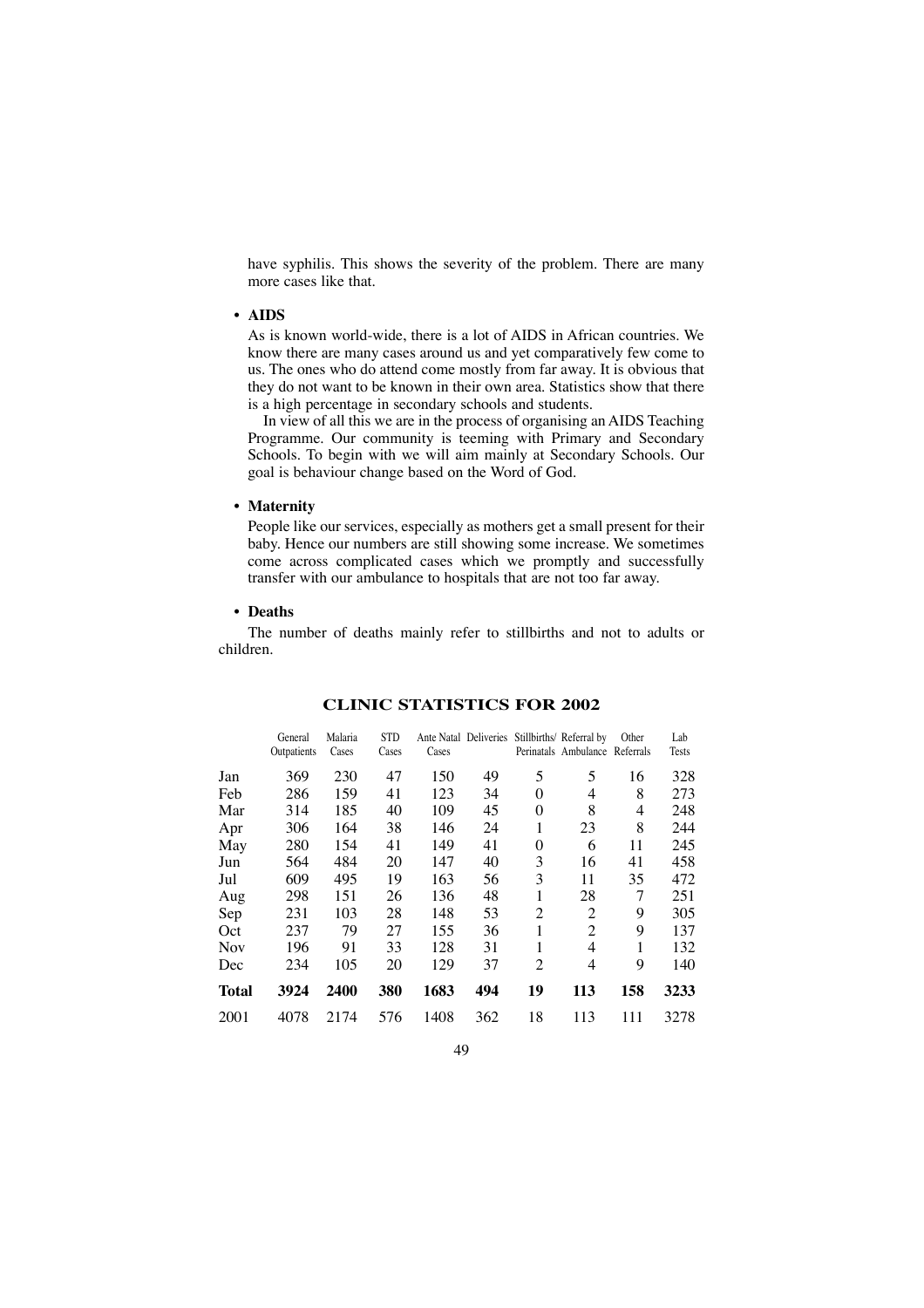#### **Other Activities**

We European sisters are all involved in Sabbath School teaching. Recently a successful Ekegusii reading class, of one hour per week, has started for some of the illiterate woman from the congregation.

In conclusion, we again commend our work among the Kisii people to the praying people at home. "Bear ye one another's burdens, and so fulfil the law of Christ" (Galatians 6:2).

## **DOMINIONS AND OVERSEAS COMMITTEE'S REPORT Convener: Rev. D. A. Ross**

MINISTERIAL supply in the home Church is thin on the ground at best and it is no easy matter for the Committee to obtain supply for our congregations overseas. We are thankful, however, that a number of our ministers were in a position to help most of those congregations. This is no small task for these ministers and we are indebted to them. We believe that our congregations abroad understand our difficulty and that we do our best to keep supply in circulation among them. In the absence of Pastors for most of our congregations abroad we are grateful to the elders and readers who readily help by conducting services. Were it not for their assistance it would be impossible to continue the work of the Gospel in certain parts of the Church. We reiterate the often quoted but heartfelt sentiment: "The harvest truly is plenteous, but the labourers are few; Pray ye therefore the Lord of the harvest, that He will send forth labourers into His harvest" (Matthew 9:37-38).

Rev. John MacLeod was able to supply Singapore for three Sabbaths in July. This was much appreciated by the Singapore congregation and Kirk Session as well as by the Committee. At the Singapore communion in December, when the Rev. J. van Dorp presided, there was one new communicant. Also there was an election and ordination of elders. It is hoped that in the not too distant future the congregation will have sufficient elders from among themselves to make it unnecessary for them to depend on assessor elders being appointed by the Presbytery.

By the time this report comes to the Synod it is expected that the Rev. Neil Ross will have returned from Church deputation work for six weeks in Singapore, Australia and New Zealand, God willing. At the time of writing it is expected that he will assist at two communion seasons as well as conducting the usual Sabbath, weekday and some additional services in several places. His visit is very much looked forward to by our people in those parts.

Rev. D. A. Ross visited Chesley and Texas in October/November and there were communions in both places. There were no new members. However, there was the baptism of the infant of the Ervin family. It is a solemn but happy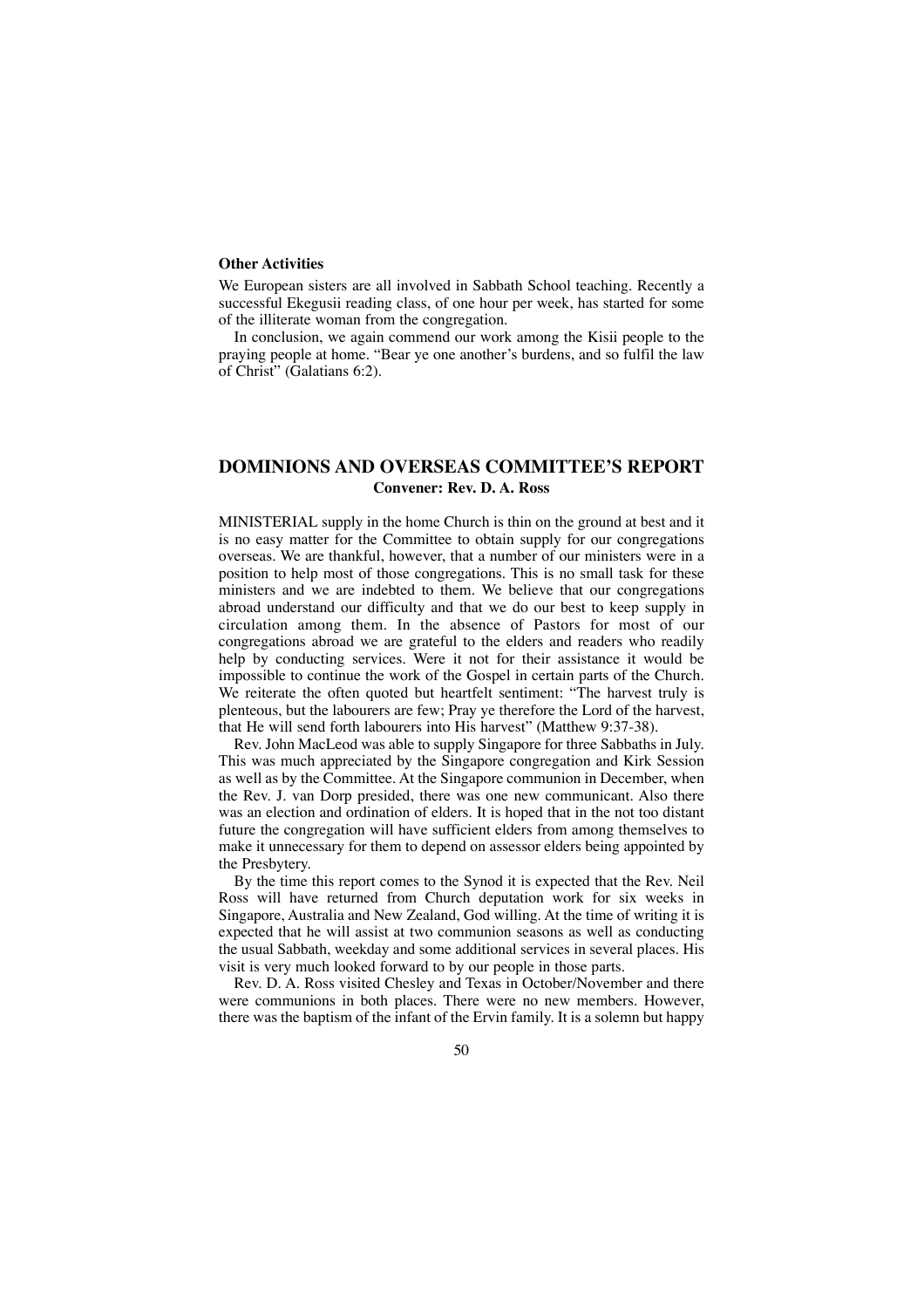occasion when children are received into the visible Church by the sacrament of baptism, and with the promise of God to the parents, " . . . to be a God unto thee, and to thy seed after thee" (Genesis 17:7).

The Interim Moderators of the Kirk Sessions of Chesley and Richmond have visited these congregations as enabled. One such visit was made by the Rev. Neil Ross to the Richmond Congregation in January for almost two weeks, when he preached on Sabbath and weekday, baptised an infant of the Metcalfe family, and visited the homes of the congregation. His visit was well received and much appreciated by the people there. At the time of writing it is intended that the Rev. G. G. Hutton will visit Chesley for three Sabbaths in April when there will be the usual communion season and an election of elders. Mr. Hutton is unable to visit Vancouver. It is necessary at times, when congregations are not in a position to pay the fares of visiting ministers, that the fare be paid from the Dominions and Overseas Fund.

We very much regret that we have not been able to send supply to Vancouver. Those there who remain steadfast in the testimony of the Free Presbyterian Church, continue to worship together. As yet the congregational property is faithfully and well cared for by Mr. John MacLeod to whom the Church is much indebted.

In February and March, Rev. D. A. Ross and Mr. Lucio Strata, once again visited Fornaci di Barga, Italy, for one Sabbath only. As well as the Sabbath services, we conducted a few weekday services. We also visited relations of Mr. Strata in Stabio, Casella, near Genoa, and gave two short addresses from the Word of God, something that was not possible some years ago.

Since about a year ago sermons are being read twice on the Lord's Day to the little group there by one of the Campani family, Mr. Dario Campani. This appears to be very much appreciated by the group. Previous to this, they had only the reading of the Word of God at their meetings. There is, however, difficulty in obtaining suitable sermons, but Mr. Lucio Strata is doing his utmost to keep sermons supplied to them. Some of these are taken from the Internet and where necessary are edited by Mr. Strata. We are much indebted to him for this and other work he does in connection with the mission in Italy. If the work of regular sermon reading is to continue it will be necessary to spend considerable time in translating suitable English sermons into Italian. We hope that in God's providence a way will be opened to do this essential work.

Our friends in Fornaci di Barga continue to be visited by other preachers. While they do appreciate our visits very much, they have received on occasions some who professed to be evangelical, but at the same time they strongly resisted certain wrong teachings from some of those preachers. However, among other things, the group continues to disregard the biblical requirement for headdress in public worship. Nevertheless, their appreciation of our visit was expressed by their liberal donation, of over £1,200 to our Church for the work of the Gospel among them. Our hope and prayer is that the people there will come to be settled once again in the Free Presbyterian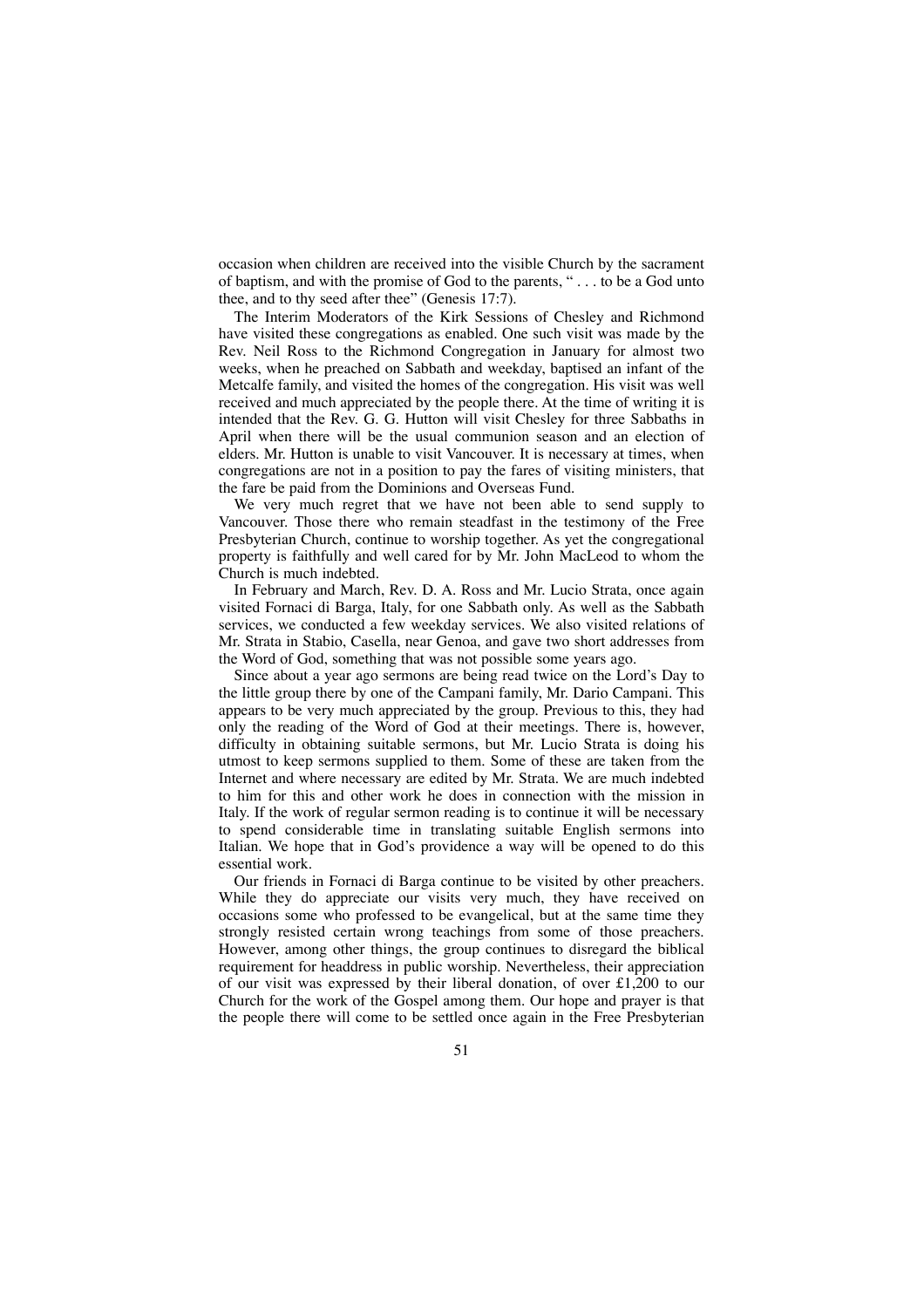Church, endeavouring to follow fully the doctrine, worship and practice required by the Most High.

In the goodness of God, the group in Odessa was received into the Free Presbyterian Church as a congregation at the last Synod, and was given the status of a preaching station under the supervision of the Western Presbytery. It is hoped, God willing, that there will be the first communion season there in May. The work of the Gospel continues among them, but as there is another report about Eastern Europe, there is no need to say more in this report.

In concluding this report, we observe that the great objective in preaching the Word of God is not only to declare that Christ Jesus came into the world to save sinners but also to sound an alarm against false gospels and all crafty devices of the devil to captivate sinners. This we believe is the standard that is being maintained by grace in our congregations abroad. May the Lord give the desired and often prayed for increase.

> "Lord, bless and pity us, Shine on us with Thy face: That th' earth Thy way, and nations all May know Thy saving grace."

(Psalm 67:1)

# **AUSTRALIAN REPORT Rev. E. A. Rayner**

IT was our privilege to be across to the Synod this year and to have contact with the ministers and various congregations we were able to visit. This strengthens our bonds when we are so isolated from the main centre of the Church. I was thankful to be able to assist at two communions and supply some of our congregations, especially in Skye, where I had not been since the 1970s. Our bonds are likewise strengthened when visiting ministers supply us from Scotland. We look forward to Rev. and Mrs. N. Ross coming in the new year, D.V. Little did we know that Mrs. Rayner was suffering from an angina problem when we left for Synod but it became more and more evident that all was not well as we continued our time abroad. On arriving home she was given various tests followed by an angioplasty procedure which has proved successful, for which we are thankful.

As reported last time, the Sydney congregation sold its block of land and has now purchased a very suitable manse not far from the church. It requires the addition of a garage and patio, now in the planning stage, and it is hoped this work will be completed early in the new year. It is providential that we had a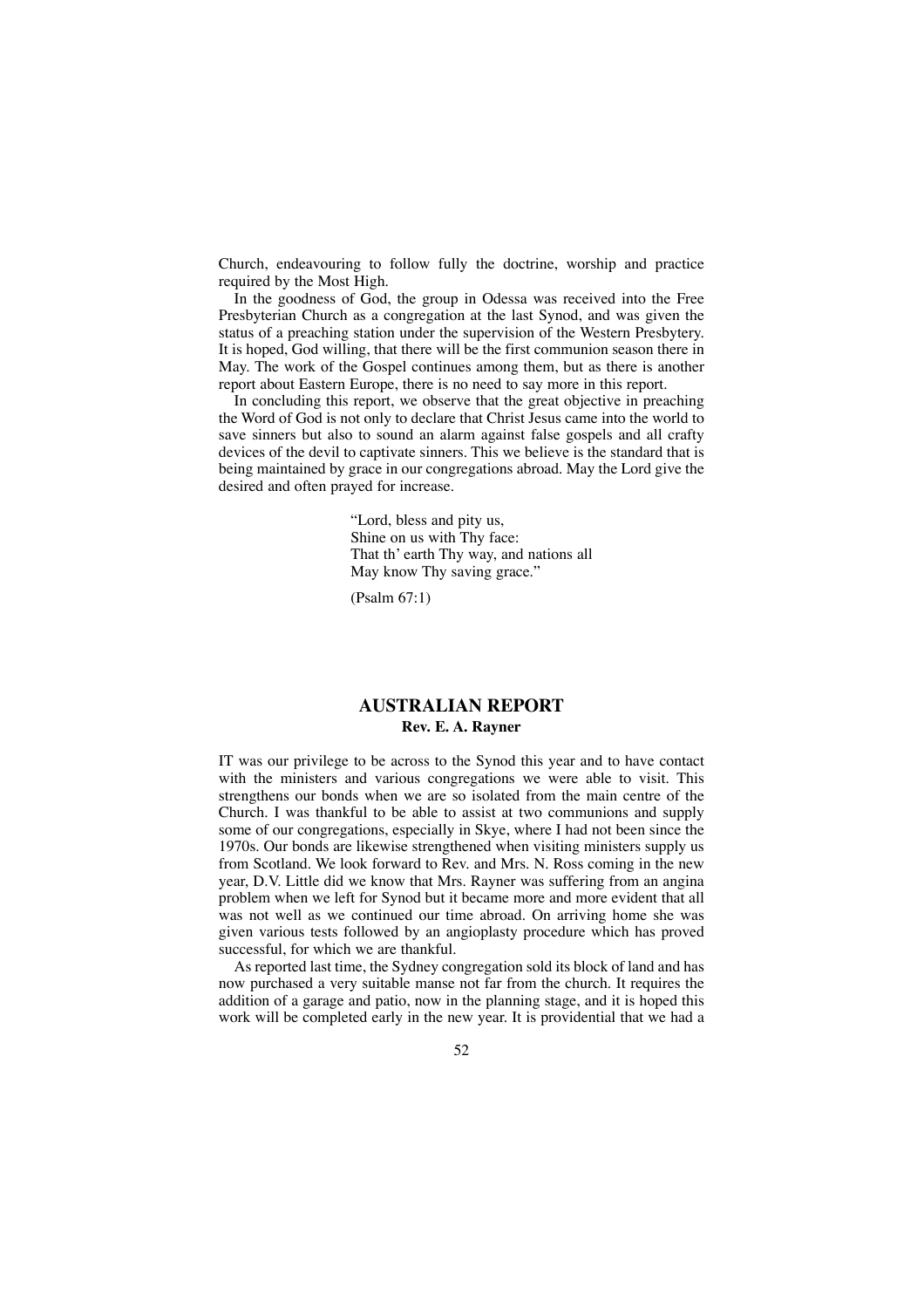block of land which proved a good investment. From the proceeds the congregation was able to purchase the manse. This was done before the prices escalated out of reach. Property prices have dramatically increased all over Australia during the year. There is much to be thankful for regarding these temporal arrangements. However, the funds are now used and since the size of the congregation has diminished, as reported last time, it is no longer possible for Sydney to provide fares for visiting ministers who are not deputies paid by the Dominions and Overseas Committee. I can only emphasise again this year the help needed from supply prepared to spend some time in Sydney. I am sure that if a deputy were available that the new manse would prove most suitable accommodation for himself and his wife.

There was the usual communion season in Sydney during the year which was held early owing to my proposed visit to Scotland. I was thankful for the assistance of the Rev. David Campbell. There were no new communicants. There was one baptism, Aidan van Praag.

This year was the centenary of the Clarence Valley TBS Auxiliary which I understand is the oldest that is still operating since its institution. In better days it was more widely supported by other churches who also provided collectors, a tradition since its inception. Nowadays the society is more or less confined to our own denomination, apart from individuals outside our congregation who still give donations.

The usual communion seasons were held in Grafton with the assistance of Rev. van Dorp. There were no new communicants but one baptism, Cassandra van Praag. Some of our young folk have now left school and will be seeking further education and job training. How we need those raised up from among them who would take the place of the fathers. There are a number in the congregation who are now quite aged, including our elder, Richmond Kidd. This year has been the driest on record with some horrendous bush fires. There were houses destroyed on the outskirts of Grafton. Severe water restrictions are in place in most towns and cities in this part of the country. How needful we are that the Lord would open the windows of heaven to pour out a blessing to supply spiritual as well as temporal needs and that the Lord would revive His work in the midst of the years and in wrath remember mercy.

### **NEW ZEALAND REPORT Rev. J. A. T. van Dorp**

It was a sad day on the 15th January 2002 when Mary Haringa called to collect her grandmother Molly van Dorp from the manse. Molly had lived over 50 years in Gisborne; 55 years to be more exact. Her house at 7 Herbert Road had been a hospitable home for Church deputies and migrants coming to New Zealand and later also for the Lord's people at communion seasons. At first her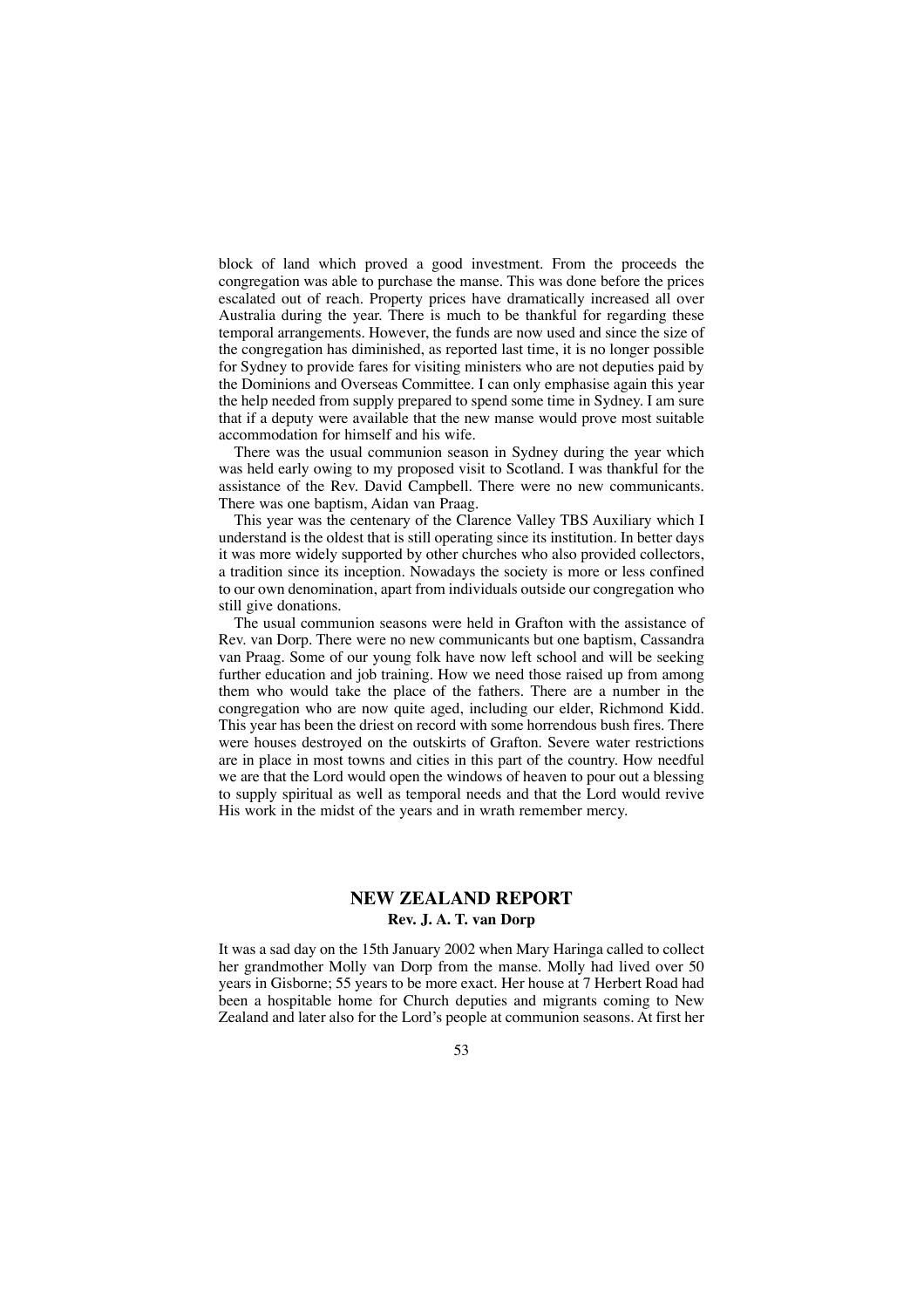house was the church besides being a dwelling place, when she conducted worship there with her children, George and Barbara, and later some others joined her as well. Before a church building was built there were occasions when about 30 people would gather in her lounge for public worship. Now the time had come to shift to Australia at the age of 81 years, so that she could be closer to her daughter in her old age. Considering that Molly was a foundation member of the Free Presbyterian congregation in Gisborne and that she would never miss being in the public means of grace if she could, her departure from here was a sad occasion. Yet, no doubt she will be remembering the Church here every day of the week at the throne of grace.

Another departure here from the Cause of God on earth this past year was Ted Christensen, Elder in Auckland. He passed away, we believe to his eternal inheritance, on Sabbath, 2nd June 2002, at the ripe old age of 86 years. In one sense, he was lost to the public means of grace, sooner than was necessary. This came about through a strange view that he developed. Immediately he entered Elmwood, the old people's home, where he spent his last years, he considered himself an invalid. This deprived the Auckland congregation of his public prayers – not of his private exercises, however, of petitioning the Lord concerning His own Cause. This remained a matter of deep concern to him right to the end.

A relatively young person that passed away in the Auckland congregation, also in the last year, was Mrs. Cathrine Haringa, at the age of 56 years, after a long illness. Her maiden name was MacKenzie and she was a sister of Calvin, Elder in Sydney. She battled with many temptations but a few months before her death she got considerable encouragement from Isaiah 49:16: "Behold I have graven thee upon the palms of my hands: thy walls are continually before me." Her assurance markedly increased the last week of her life when she was overheard at times saying, "wonderful", "precious", and "no condemnation, no matter how many sins". Also evidently with reference to Satan's attacks, "he is evil to the last". The end came on Saturday, 24th August 2002.

It is a matter for thankfulness that there are corresponding additions occurring through natural increase and migration. The Auckland, Wellington and Gisborne congregations have experienced small measures of strengthening in this way. The great need, however, is the blessing we have endeavoured to pray for on the day of humiliation and prayer, i.e. the outpouring of the Holy Spirit. It is then that there will be the desired spiritual fruits of the Spirit of grace and supplications with the corresponding downfall of the kingdom of darkness.

A recent radio interview highlighted the strength and assertiveness of Satan's domain. The person interviewed was Professor Lloyd Geering. The reason for the interview was the launch of his latest book with the title, *Christianity without God.* It is quite clear that this man, who boasts of still being a minister of the Presbyterian Church of NZ, has given up any faith in God as manifested in the Bible. One question the interviewer put was: "Professor Geering, do you pray?" The answer was: "I have given that up long ago." Besides promoting his book in NZ, he spent six weeks in the USA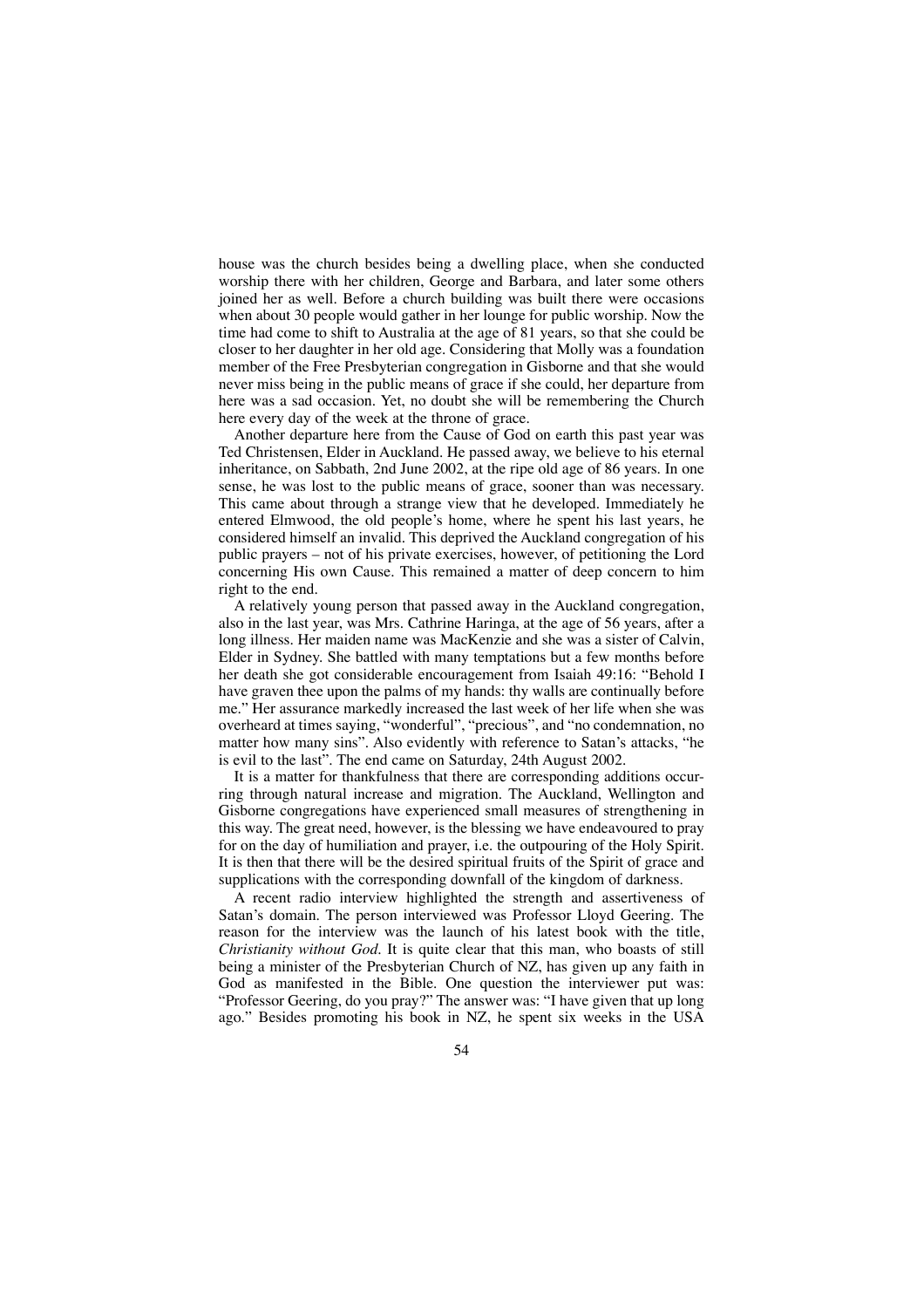personally publicising his work of darkness. The results of this evil activity can be gauged in the de-Christianising effects on some who study his philosophy. Someone invited one of these unfortunate persons to a church service. The invitation was declined because the person had studied under Professor Geering.

The Tauranga congregation continues to meet every Lord's Day. The Lord's Supper was dispensed there for the first time on Sabbath, 3rd February 2002. Ten persons were present at most of the services; four were visitors. The usual services commenced on Thursday. Although there are three male communicant members, a weekly prayer meeting has not yet been established. The eight worshippers that gather here most Sabbaths are mainly elderly persons and if the congregation is to survive it is essential that young families be raised to carry on the witness.

The situation appears more promising in Wellington where the whole congregation of over twenty persons consists of young people. However, our encouragement must come from the Head of the Church who has promised that ,*"A little one shall become a thousand, and a small one a strong nation: I the Lord will hasten it in his time"* (Isaiah 60:22).

# **SINGAPORE REPORT**

## **Rev. J. A. T. van Dorp**

IN Singapore the services are conducted by Mr. Bernard Yong and Mr. Tham Wing Keong. There are two services on the Sabbath and a prayer meeting on the Wednesday evening. The Sabbath morning service is held in a conference room of the Bayview Hotel and the other services in a room of the Bible House. This latter venue has its disadvantages even though its purpose is to provide accommodation for church services. The disadvantages stem from noise factors, which sometimes have their source outside the building but more usually the nuisance comes from the inside of the building. Some groups that profess to worship God may do so in a very noisy manner and this can make it difficult for others in adjacent rooms to concentrate. For that reason some thought has been given to re-locate the Sabbath evening service also to the Bayview Hotel, although the costs will be higher and may prove prohibitive.

The congregation are appreciative of the supply given when deputies stop off in Singapore or when they are sent out to Singapore as happened this past year when the Rev. John MacLeod was sent out for a period of three Sabbaths. Such visits are necessary if they are at all possible for the personal strengthening of the members and also for the opportunity it affords to encourage outsiders to come and hear the Gospel. Whilst the gathering has been stable over the past year our desire is that others also would come to appreciate the pure Gospel. At present we cannot claim growth numerically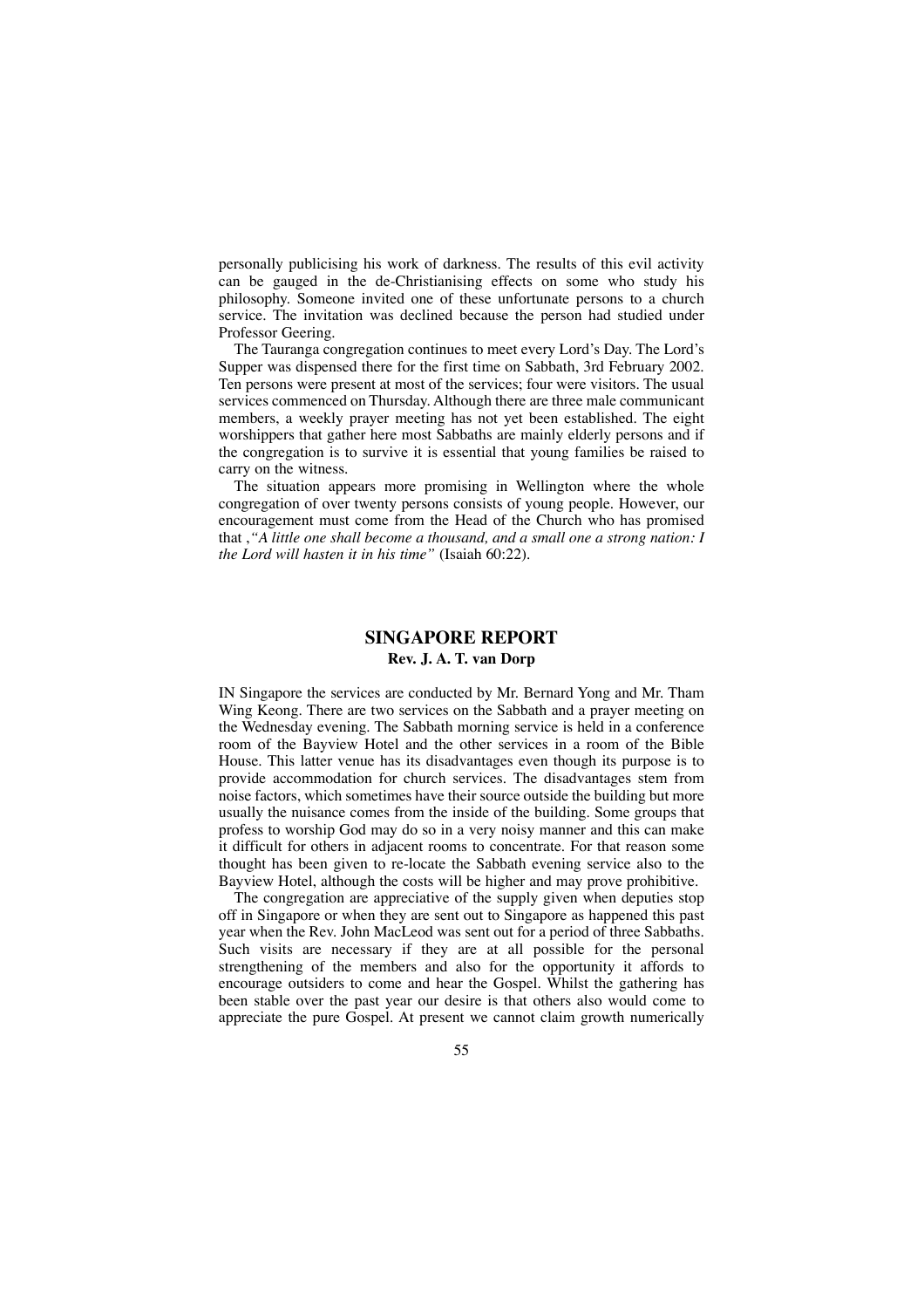but we trust we can lay claim to soundness in the faith. The congregation who previously were an independent church are now thoroughly integrated in the Presbyterian system of this denomination and known as the Free Presbyterian Church of Scotland (Singapore).

The Lord's Supper was dispensed for the third time on the first Sabbath of December. On this occasion, Peter Vermeulen and Cornell van Kralingen attended as assessor Elders. One person sat at the Lord's Table for the first time. The solemn separation of the communicants from the body of the congregation and the use of the communal cup by the participants seated at the Lord's Table, are features almost or completely foreign to other Singaporean worshippers as far as I know. The most usual practice in other denominations is to pass the elements through the pews for those present to partake of which seems to encourage communicating by unworthy communicants.

At any rate, Christianity in this large city republic is at very low ebb in common with the general condition of the world. This is very evident in the low standard of Sabbath observance amongst the professed followers of Christ, most of whom see no inconsistency in making other people work on the Lord's Day unnecessarily when they make use of the public transport facilities or dine out in restaurants. I personally witnessed the unsatisfactory nature of this attitude when I took the services of the Auckland congregation on my way back from the Grafton communion. In the evening service there were two couples from Singapore present in the worship. In conversation after the service I found that one couple are members of the Bible Presbyterian Church and the other couple have their membership in the Pilgrim Covenant Church. The latter congregation are the worshippers who formed themselves into a congregation nearly three years ago under the guidance of Free Church ministers. When I asked where they were worshipping in the morning I found that this Sabbath morning they had booked out of their accommodation in the Bay of Islands and had pursued a journey of over four hours to come to Auckland. The consequence of such lax views is that much of the Sabbath is lost to the purpose for which it is given.

There was a measure of encouragement in that some persons attended some of the services that had not previously been present in the worship of this denomination. What is probably most of a promising nature is the fact that the Singapore congregation is a young community and those who have adhered to the witness of this denomination are fully in agreement with the principles involved.

Following the thanksgiving service on the Monday, the Kirk Session was again constituted and the two men who had been elected to office in April 2002 were ordained to the Eldership in the Singapore congregation. Thus it appears that the interim Kirk Session have gone as far as is possible in the present circumstances to carry into effect the Synod resolution of May 2000, i.e. "to regularize the situation".

What would fully regularize the situation is the settlement of a pastor in their midst and prayer for this ought to be offered up according to the Saviour's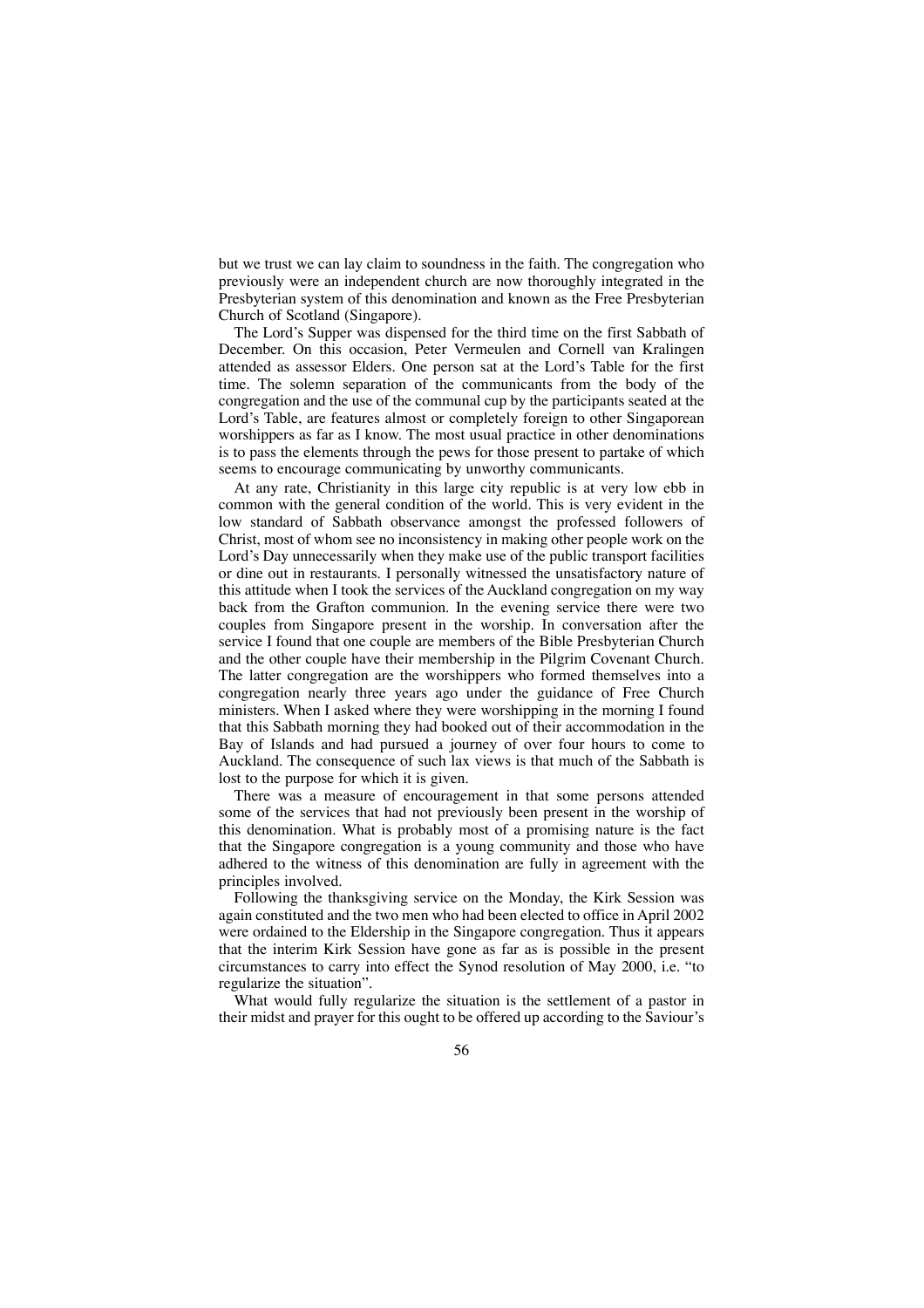directions: "*The harvest truly is plenteous, but the labourers are few; Pray ye therefore the Lord of the harvest, that he will send forth labourers into his* harvest" (Matthew 9:37, 38). Meanwhile it is considered helpful if the Synod would constitute them as a Church Extension Charge. This would open up the channels of assistance should a person be raised up in their midst. May the day be hastened when many labourers will be raised up.

#### **EASTERN EUROPE REPORT Rev. D. A. Ross**

THE Synod decided last year that the Odessa group be given the status of a preaching station under the supervision of the Western Presbytery. The Western Presbytery therefore appointed a Kirk Session to look after the spiritual affairs of the congregation in Odessa.

It was an occasion the Odessa congregation longed and prayed for over a considerable period. It was therefore with much gladness and thankfulness of heart that they returned to Odessa to tell their friends the good news.

Good news it is to the godly when a group of people takes a serious interest in the Reformed faith, wishing heartily to conform to the doctrine, worship and practice stipulated by the Word of God. We hope and pray that by the grace of God they will continue steadfast and unmovable in these teachings of the Word of God.

It had been planned since the last Synod that three visits would have been made to Odessa but because of unexpected circumstances one of these was not possible. At the time of writing this report it is planned, God willing, that there be a visit in April and May, when the Kirk Session will be present to administer the first communion in the congregation.

Bible distribution continues as in the past. The Ukrainian Kulish Bible is mostly distributed. Last year 1,000 copies have been given to those who requested them. Also a considerable amount of Russian Bibles have been distributed, including a number from the Church office in Glasgow. We had to employ Mrs. Catherine King to assist Miss Norma Morrison in this work. New Testaments and Gospels of John were also distributed. Also a large amount of literature has been distributed, including copies of *The Westminster Confession of Faith, The Shorter Catechism, The Mother's Catechism, The Apostolic Church – Which is It?* and a large selection of leaflets and Gospel tracts.

The Bibles and literature are distributed free of charge, but the recipients are told that a donation towards postage would be appreciated. A number of people have responded to this appeal.

It is the mind of the men in Odessa, Mr. Ogor Zadoroshney and Dmytryy Levytskyy, that we continue with the policy of free distribution because most of people are not really in a position to purchase a Bible.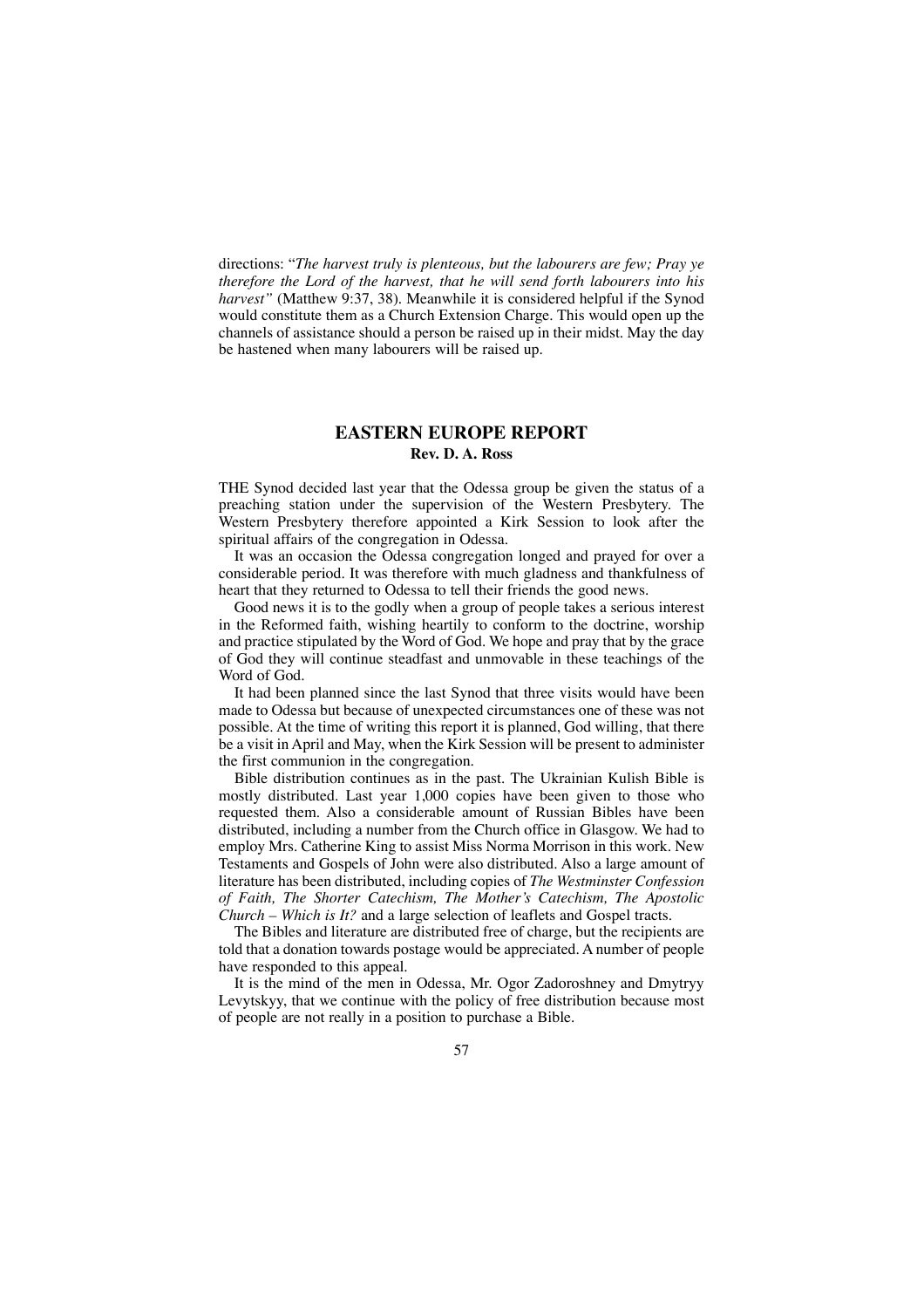Those who request literature are first given a *Shorter Catechism* along with some small leaflets. Then, if an interest is shown, a *Confession of Faith* is given. It is encouraging that a number of people from different parts of the Ukraine take an interest in doctrines that were not previously appreciated.

Our stocks of the Ukrainian Kulish Bible are beginning to run low. This version is greatly appreciated in central Ukraine and there is quite a demand for it, especially from older people. In the eastern part of the Ukraine the request is mainly for Russian Bibles. In the west a large section of the population is Hungarian and the requests are for Hungarian Bibles. We seek to follow this work by pleading to the God of heaven, who alone has power to bless His Word, to the edification of His people and the unconverted.

We continue with the work of translating Rev. R. Shaw's exposition of the *Westminster Confession of Faith.* The translation of the whole book has been done by Mrs. Tanya Ball who resides in England. However, at the moment of writing the report, we are in the midst of editing the translation. This is being done by Mr. Dmytryy Levytskyy, and Miss Margaret Campbell. The cost of this translation so far is £2,280. Over and above this there will be the cost of printing, which is expected to cost in the region of £4,000. It is hoped that the book will be ready for printing by about mid summer. This book is, of course, an excellent exposition of, and companion to, the *Westminster Confession of Faith.*

We have also begun to translate the volume of Rev. Donald MacFarlane's sermons. A Mr. Andre Schaposchnikov, who lives in the Ukraine, is doing this translation. While there is a need for books on doctrine there is also much need for devotional works, so we hope to do more of this kind of translation work in the future.

Sermons are read at public worship in Odessa on Sabbath and at prayer meetings. A book of McCheyne's sermons was gifted by Ds. Taverne, Holland, some time ago and these have been much appreciated. There is a great shortage of suitable sermons for reading and we look forward to Mr. MacFarlane's sermons in Russian being available.

The only visit to Odessa to deliver aid was undertaken in June by Mr. Edward Ross and myself. A large quantity of medicine, nurses uniforms, hospital equipment, furnishings and clothing was distributed to the Odessa Children's Hospital. The medicines were purchased while the other items were donated, mostly from Highland Care Trust, Raigmore Hospital, to which we are much indebted.

We were notified about seven months after delivery that the medicines were impounded by the customs. Had we been notified earlier it is possible that they would have been released by now. In our continuing to do all we can to have the medicines released, the customs have suggested a way this can be done, but since it involved underhand activities we are endeavouring by honest means to obtain the medicines.

We have also visited the Reformed Presbyterian Church of Central and Eastern Europe, Romania, with a load of aid. This consisted of the usual items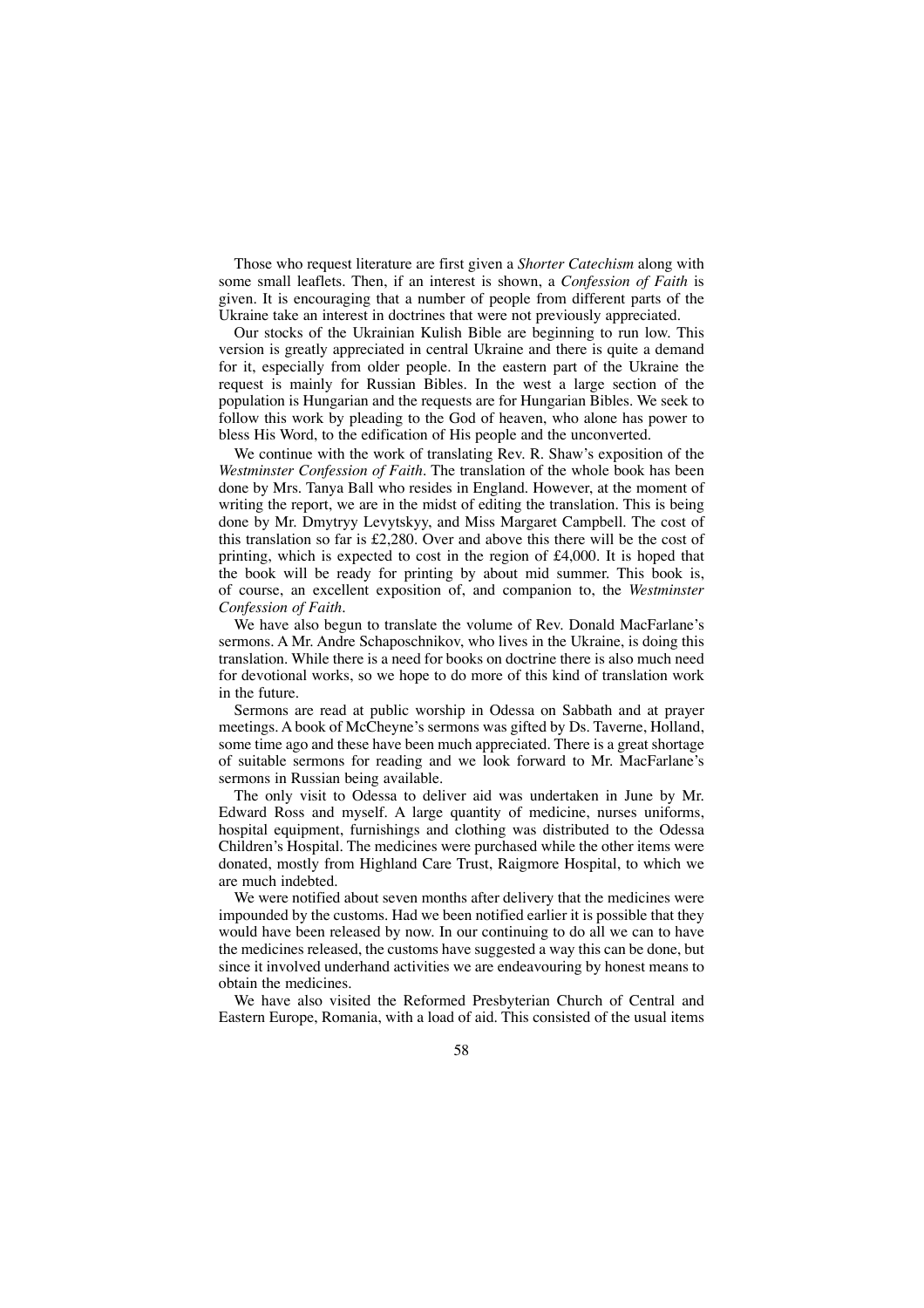of aid, which included quantities of scriptures in the Hungarian and Russian languages, and 15,000 *Words of Life* calendars. We appreciate very much that Messrs. George MacAskill and Alasdair Ross used their holiday time to make this visit.

We usually try to make a visit to this Church once a year, which appreciates obtaining the Word of God and aid for those in difficult circumstances. However, as yet we have not found a group in Romania or any other country as in the Ukraine where they heartily embrace doctrine, worship and practice as based on the Word of God. While saying so we are conscious that there are those whom we meet who have come to deeply appreciate sound doctrine and we hope that they will go on to appreciate the worship and practice required of worshippers by the Most High.

Finally, we have to thank all those who in any way have contributed to the work of the Gospel in the Ukraine. There is the Trinitarian Bible Society which for several years has given much assistance by granting thousands of calendars to the Ukraine, Hungary and Romania. Last year 15,000 *Words of Life* calendars were taken by our truck to Romania and 7,500 were posted to the Congregation in Odessa. We thank the ladies who sort clothing in the Inverness Free Presbyterian Church Hall. As in the past, so in the present, we do appreciate this much needed help, as well as to those who give good clothing and other items for bringing to the hospital in Odessa. Thanks are also extended to Mr. Alistair MacRae and Mr. George MacAskill for giving a lecture in Inverness about their visits to Eastern Europe, Rev. G. G. Hutton for the use of the hall, and not least to those who have over the years continued to give the much-needed money for the continuance of this work.

In all these activities in connection with the work of the Gospel in Ukraine we look to the Most High to give the increase. Truly, as Christ said to His disciples: "Without me ye can do nothing" (John 15:5).

### **REPORT OF DEPUTY TO THE RICHMOND, TEXAS, CONGREGATION Rev. Neil M. Ross**

BOTH the people of our congregation in Richmond, Texas, and I are indebted to the Dominions and Overseas Committee for paying my fare and thus enabling me to visit the congregation during the last two weeks of January 2003. My visit was in my capacity as the Interim Moderator of the Richmond Kirk Session.

I was privileged to preach to up to 35 of our people in the Richmond church on several occasions, and to administer the sacrament of baptism to the infant son of Mr. and Mrs. Kenneth Metcalfe. The congregation was pleased to have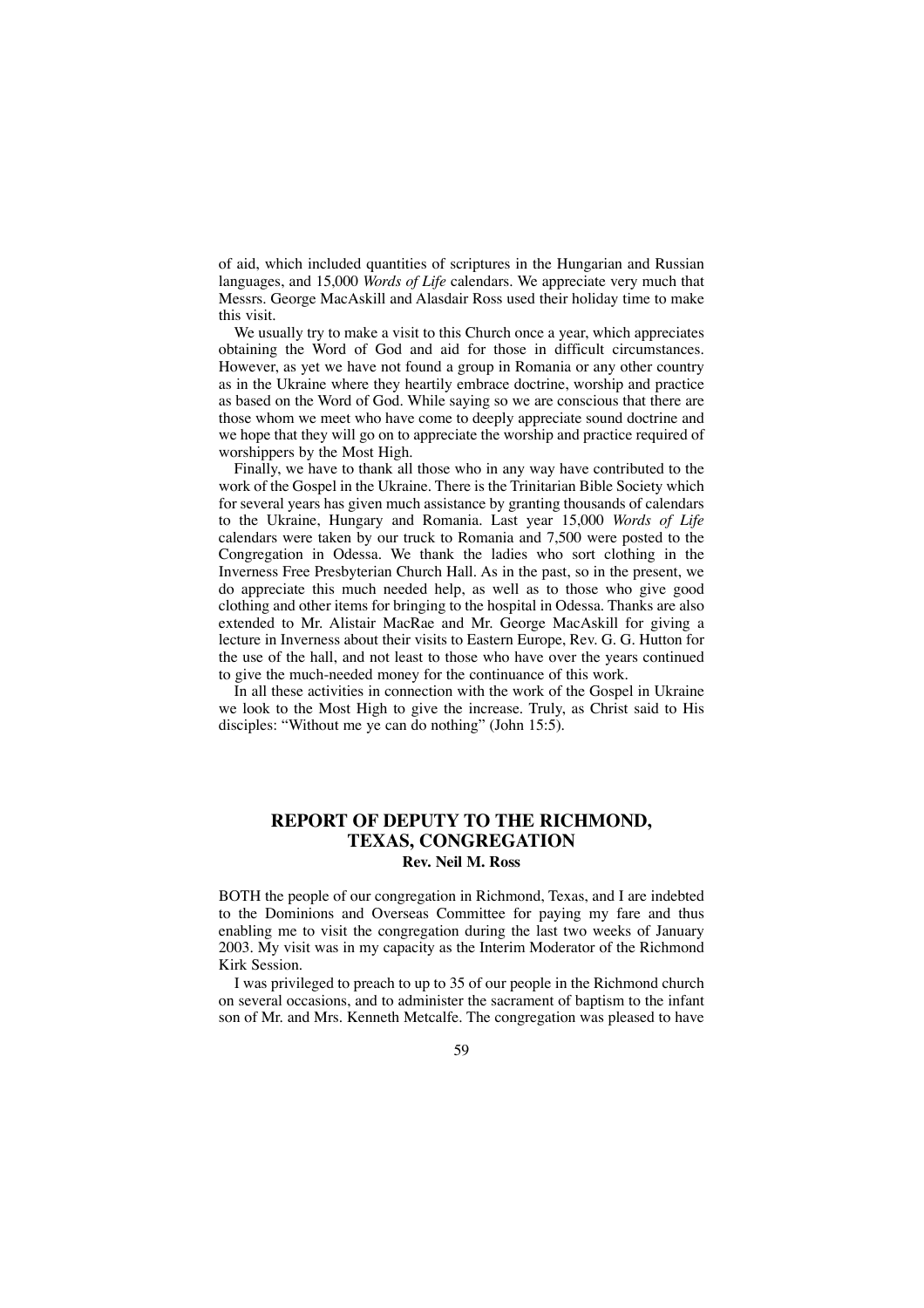with it for one Sabbath another visitor from Scotland in the person of a young lady from Glasgow. I took the opportunity also to conduct a weekday service in a rented hall in Santa Fe (when the number of our local people who gathered was increased by a few visitors who were invited or dropped in).

There are 25 to 30 young people in the Richmond congregation, half of whom are children. It is clearly obvious that the parents there are conscientiously concerned about bringing up their children in the nurture and admonition of the Lord.

I found the people of the congregation to be in good heart on the whole, although, like other congregations, they have their own difficulties. Not least, for example, there is the big problem of the long distances all the families have to travel to the approximately central place of meeting in Richmond. I was pleased that I was able converse with them freely, and I hope profitably, in their own homes, and also to have a useful meeting in the church one evening with the men of the congregation, and thus to gain a better understanding of their peculiar situation.

The congregation rents a pleasant, modern unit of two rooms in a commercial complex to serve as a church, but it is a costly item in their annual budget. It is hoped by some that one day, in the kind providence of the Most High, they will possess a church or churches of their own – and more conveniently located.

I was warmly welcomed and hospitably accommodated in the homes respectively of Mr. and Mrs. James Moline, Brookshire, and Mr. and Mrs. Ernest Smith and Mr. and Mrs. Lyle Smith in Santa Fe. I was able to visit most of the other homes in the congregation, where again I had a warm welcome, generous hospitality, and the opportunity to converse with them. It was a pleasure to meet, in certain of those homes, some whom I could not visit in their own accommodation.

It is a great wonder that the Lord has opened up the way for our Church to have a congregation in the USA. It is something for which our congregation in Chesley, Canada, for example, is thankful, especially when the people of one congregation visit those of the other at communion seasons. Also, there are some isolated professing Christians in the USA who are very pleased to be able, occasionally, to visit those congregations and have fellowship with the Lord's people there.

Our people in Texas, who have been led to heartily espouse the testimony of the Free Presbyterian Church of Scotland, are truly appreciative of being visited occasionally and even briefly by our ministers from Scotland. However, I am convinced that what is needed for this comparatively new congregation, which is still in the process of putting down its roots and is not without its growing pains, is a protracted stay among them by one of our ministers.

It was with regret that I had to part once again from our Texas friends. One could not but desire to remain a while longer to give them as much help as possible in their isolated situation, but duties in other places called for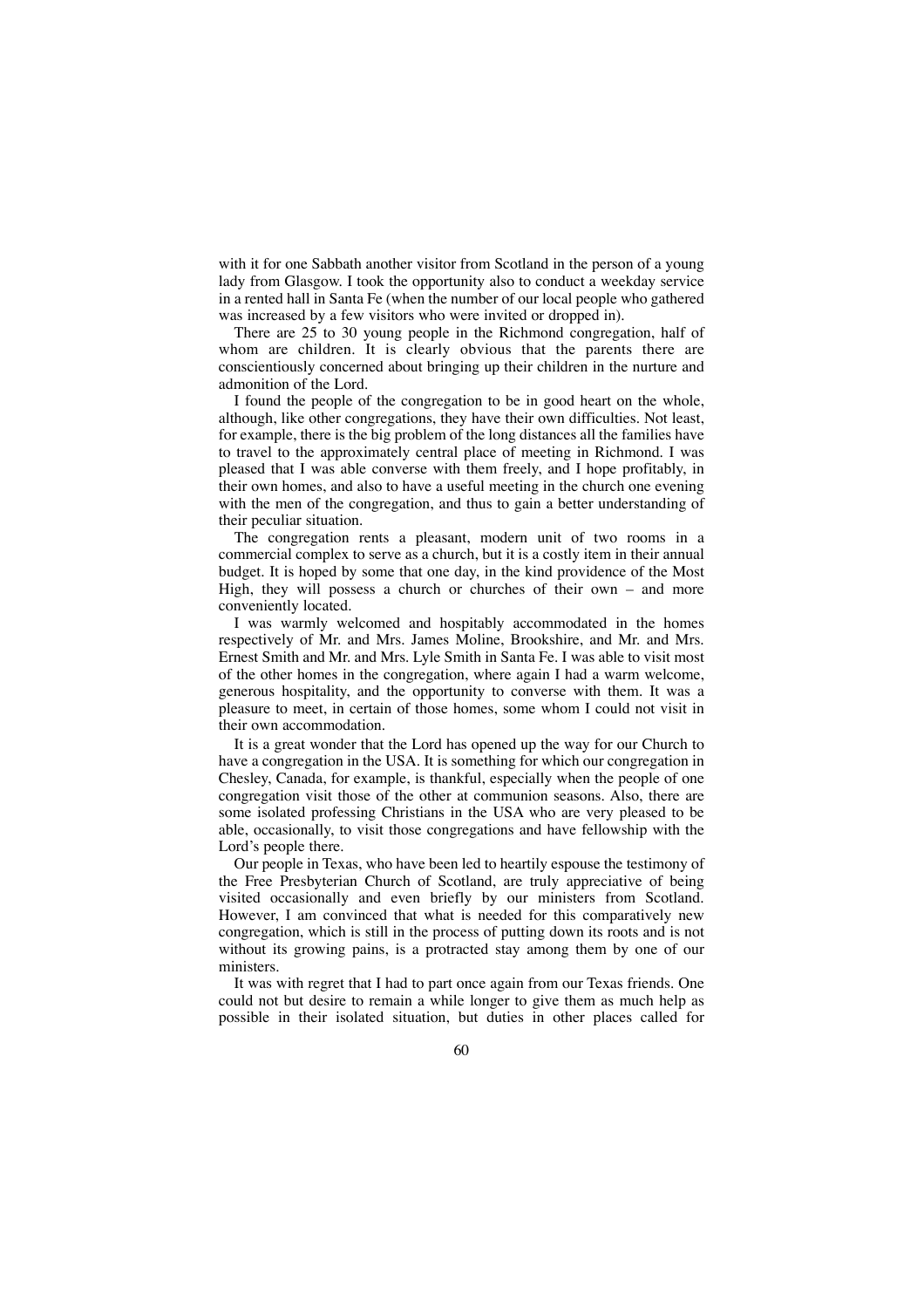attention. It is a comfort to those who are prayerfully concerned about the preservation of the cause of the Lord that He has promised with regard to His church – the vineyard which He Himself has planted – "I the Lord do keep it; I will water it every moment: lest any hurt it, I will keep it night and day" (Isaiah 27:3). As we view the situation of the Richmond and similar congregations we feel constrained to say to ourselves and others:

> "Pray that Jerusalem may have Peace and felicity: Let them that love thee and thy peace Have still prosperity. Therefore I wish that peace may still Within thy walls remain, And ever may thy palaces Prosperity retain.' (Psalm 122:6-7).

I thank my presbytery for giving me leave to go to Texas, my elders for conducting the services in my congregation during my stay away, and my congregation for their prayerful support.

### **REPORT OF DEPUTY TO CHESLEY AND TEXAS Rev. D. A. Ross**

IT has been the practice in the Free Presbyterian Church from early times to send ministers to congregations overseas to preach the gospel, encourage the brethren, and give a report to the Synod about the work of the Gospel in those congregations. To the present time the Church continues this practice. It is with much thankfulness that I am able to bring back a report about our congregations in Canada and Texas, which I visited in October and November.

Chesley Free Presbyterian Congregation has fairly equal numbers of old, middle aged, and young people. When we consider that there are few or no children in many of our congregations in Scotland it is encouraging to see so many children and young people in the Chesley Congregation. Our prayer is that the Lord will raise up the children in the place of the fathers. "But the mercy of the Lord is from everlasting to everlasting upon them that fear him, and his righteousness unto children's children." Indeed, in both congregations there is a considerable proportion of young people. No doubt the prospect of marriages and families, God willing, is one factor which makes the situation hopeful as far as the continuance of the congregations is concerned.

The Chesley Congregation, mostly of Dutch extraction, is a well-established congregation and thoroughly grounded in biblical teaching. They are well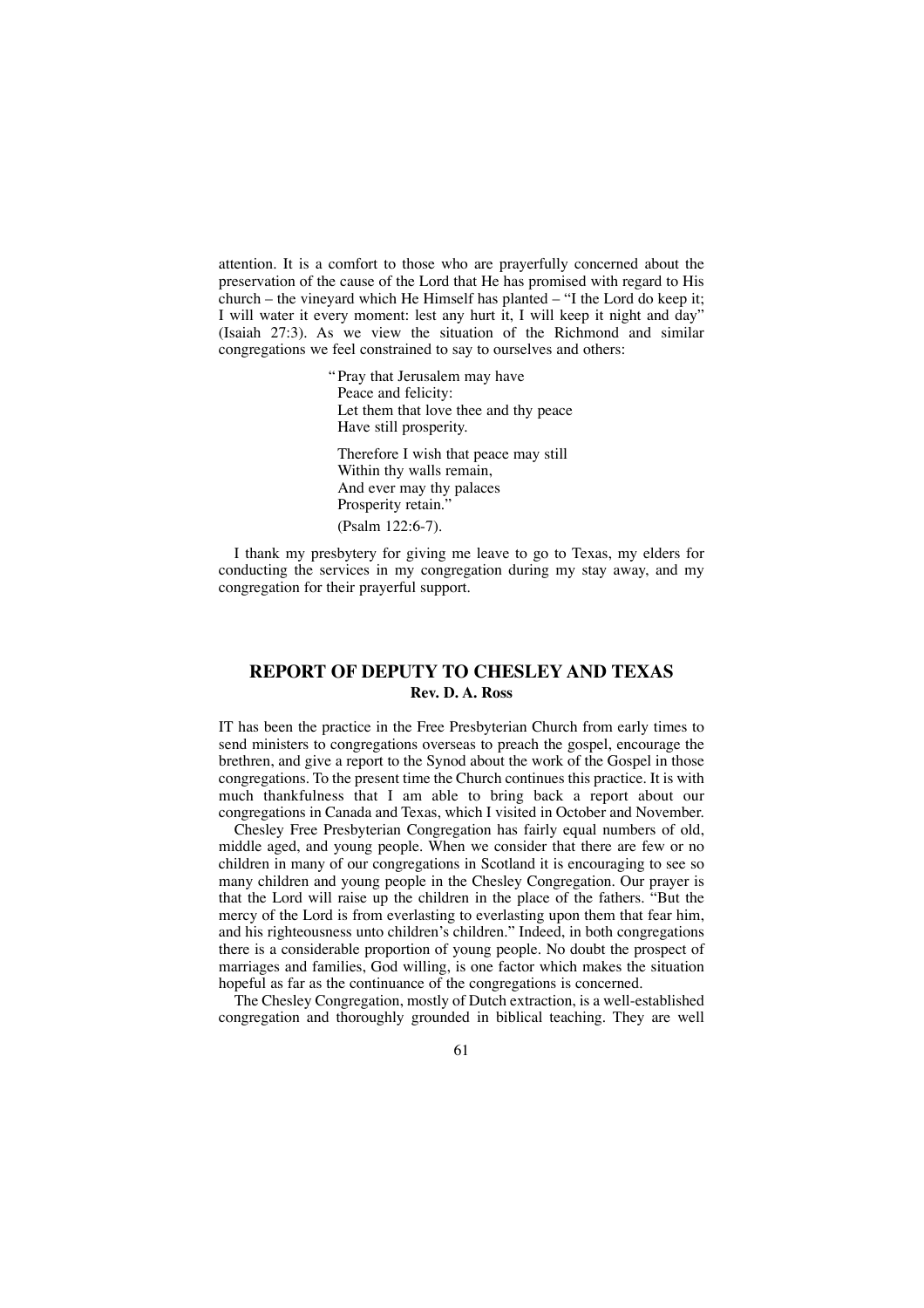aware of the erroneous beliefs and practices in some churches and the dangers connected with these, such as Arminianism and Hyper-Calvinism. While individuals and families have come and gone over the years, as is sometimes the case with our congregations, the Chesley Congregation is thoroughly convinced and appreciative of the principles for which the Free Presbyterian Church stands. They are anxious to hand these down to their children and children's children.

Communion seasons were held in both Chesley and Richmond. On my first Sabbath in each place I conducted the normal services, with two services in Richmond instead of the usual one. My second Sabbath in each place was the communion Sabbath there. The services were well attended with some friends travelling long distances to be present. I believe that we had a measure of the Spirit of Christ in that there was a degree of liberty in preaching and hearing.

It is intended, God willing, that Chesley Congregation will have an election of elders in the not too distant future. Hopefully two or three elders will be added to the roll.

The Richmond congregation in Texas is made up mainly of young families. It is now seven years since they first came in contact with the Free Presbyterian Church and three years since they have been received into the Church. They are thankful to the Lord that, in His providence, He has led them into the Free Presbyterian Church. Having been influenced deeply by the writings of the Puritans and other Reformed writings for many years, these families looked around over a long period for a suitable church to attend, and met with many disappointments. Under the direction of the Most High they have at last found a spiritual home where they are content, and for whose scriptural doctrine, worship and practice they have an undoubted zeal.

One drawback in the Richmond Congregation is the enormous distances which all the families have to travel to the central place of worship in Richmond. The furthermost families have a return journey of more than sixty miles and the others not much less. To travel about 250 miles on the Sabbath would not leave much of the Sabbath for the exercises of that day. Therefore the congregation gathers at Richmond only on Sabbath morning and Wednesday evening, On Sabbath evening the families which are close to each other gather around the Word of God in one of the homes for private worship. One wonders if a solution might be that the families in the vicinity of each other would meet in one of the towns close to them to have public worship and all of them meet together only at communion times. However, we understand that the Texas Kirk Session is addressing this problem.

One of the repeated requests from both congregations was the need for more ministerial supply. At the moment the elders, Messrs. G. Schuit and D. Kuiper in the Chesley Congregation, read sermons from various ministers of the Gospel: the Erskines, Rev. D. MacFarlane, and others. Sometimes Mr. G. Schuit gives an address. In Texas there are no resident elders but sermons are read at the services by one of the older men, Mr. Lyle Smith, and occasionally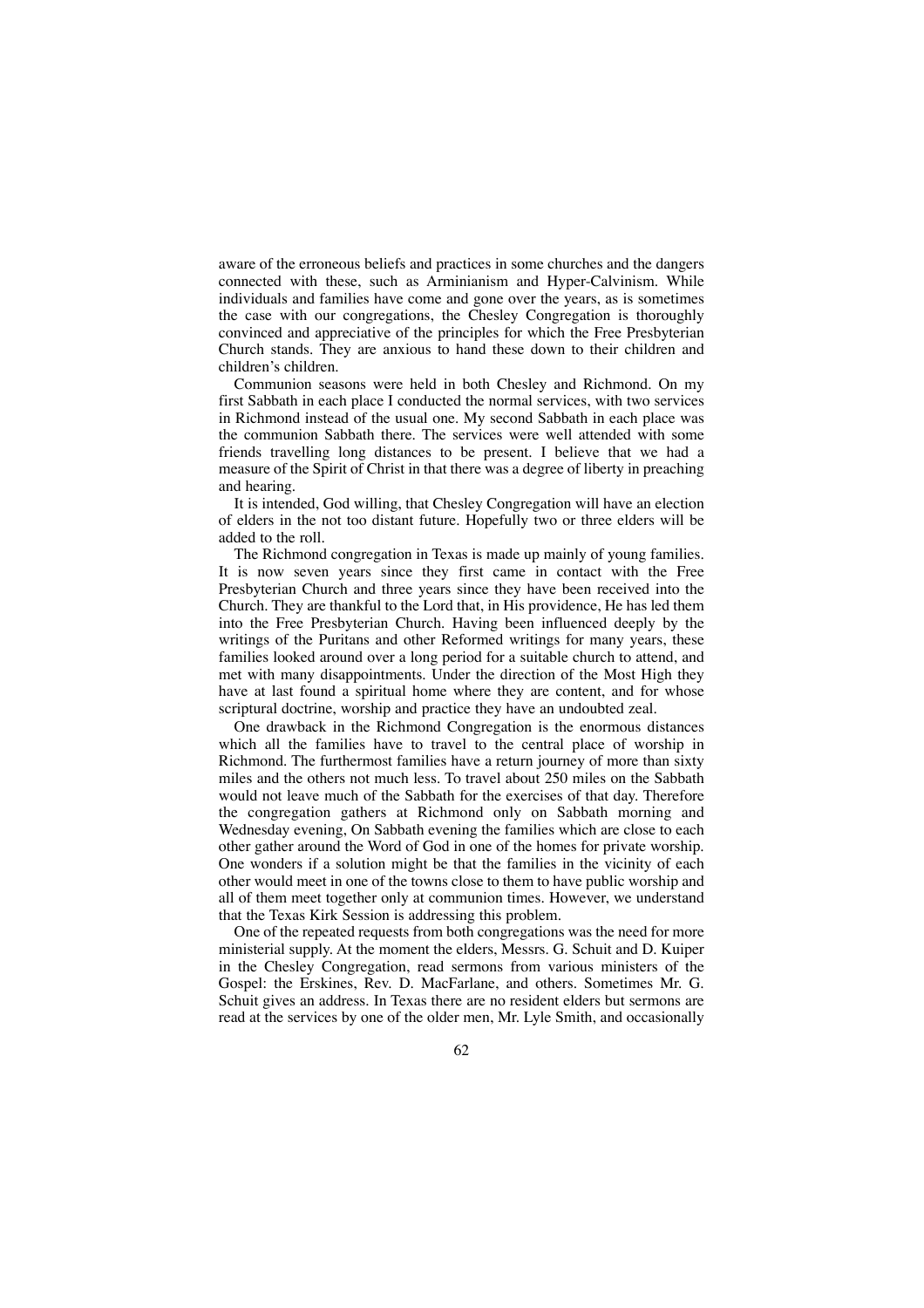by Mr. Steven Ervin, the other appointed reader, who is also the Treasurer of the congregation.

Some of the church members with their families live so far away from either the Chesley or Texas congregation that it is impossible for them to attend Sabbath worship regularly. There is the Hembd family, for example, which attends the services as much as they are able as well as at the communion seasons. Their nearest congregation is Chesley, which is 500 miles away, whereas the Richmond congregation is about 700 miles away. Each Sabbath Mr. Hembd reads a sermon to his family and any others who may wish to join them.

It is a great pleasure to meet with people who have zeal for the stand which the Free Presbyterian Church has endeavoured to maintain over the years. Our people in Canada and the United States are heartily behind this witness.

I also have to acknowledge the unstinting kindness shown me by the members of the families of both congregations, whose names are too numerous to mention. One family kindly gave me the use of their car during my stay in Chesley, which was a tremendous help.

It was heartening to have the assistance of the elders, Messrs. Gerrit Schuit and David Kuiper at both Chesley and Texas, and Mr. Alastair MacPherson at Texas, and I am deeply grateful to them all.

Not least I have to acknowledge the Lord's gracious preservation over the long distances I had to travel. We look to Him to continue His goodness and mercy, especially by giving the increase to this work of the Church in Canada and America. We pray too that He would be pleased to set over these congregations pastors after His own heart, which the people greatly desire and pray for. "And I will give you pastors according to mine heart, which shall feed you with knowledge and understanding" (Jeremiah 3:15).

# **TRAINING OF THE MINISTRY COMMITTEE'S REPORT Convener: Rev. D. J. Macdonald**

THE Committee has to report that at its meeting on 11th March 2003, the Southern Presbytery accepted Mr. Lyle T. Smith as a student studying for the ministry of the Church. It is hoped that Mr. Smith will finish his academic studies soon and that he will take the Entrance to Divinity Examinations in August, D.V.

The African students, Mr. Sipho Khumalo, Mr. Manford Mloyi and Mr. Nedson Banda, have completed their course of training with Rev H. M. Cartwright. The Synod has already granted leave to the Zimbabwe Presbytery to license Messrs. Khumalo and Mloyi. Mr. Banda is now ready to be taken on trials for license by his Presbytery. The other two students, Mr. J. B. Jardine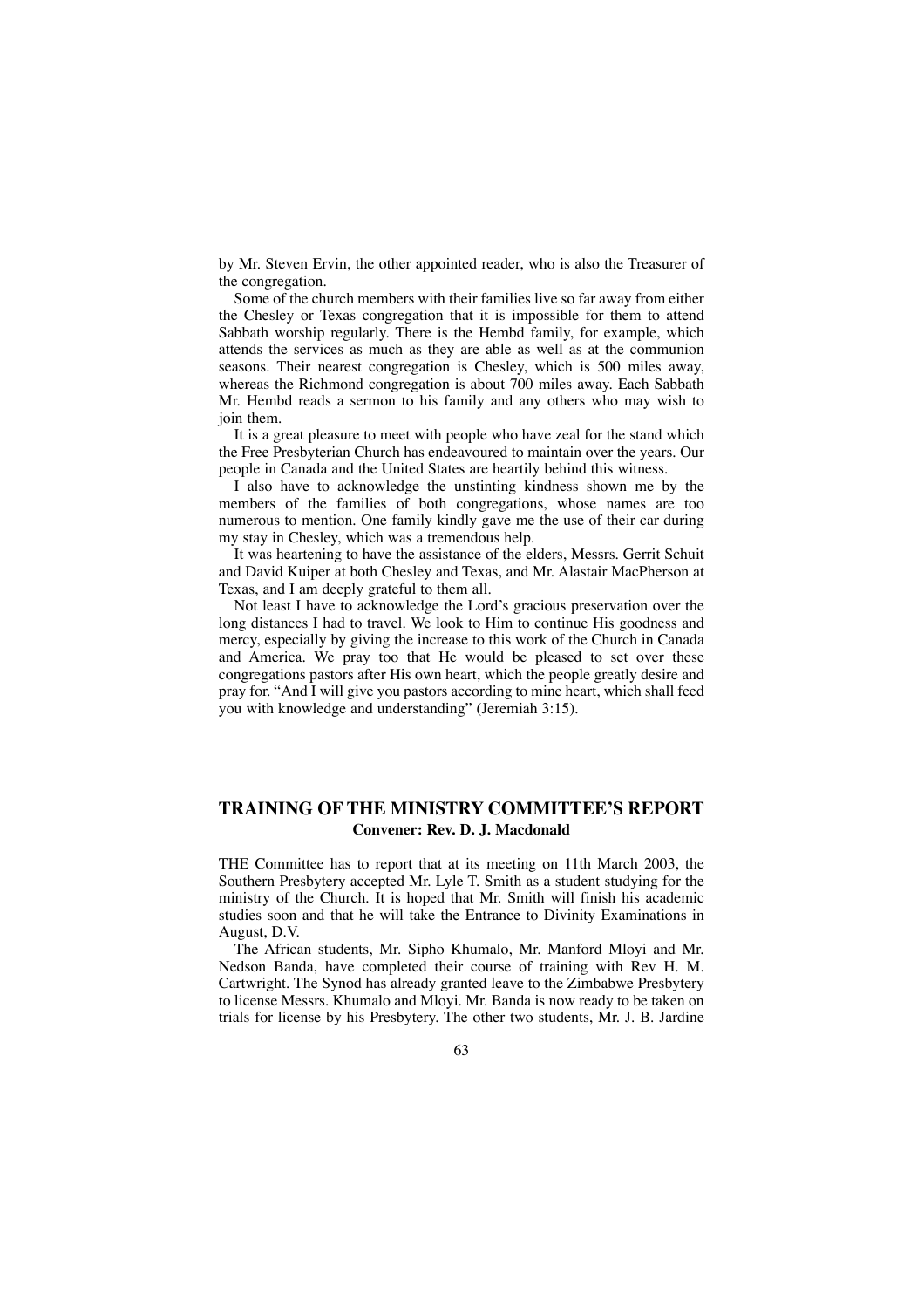and Mr. A. B. MacLean, on completing their studies with Rev. K. D. MacLeod, the Church's Tutor in Old Testament Hebrew and cognate subjects, and, on passing their Exit Examinations, will proceed to Stornoway in September to study with Rev. J. MacLeod, the Church's Tutor in Systematic Theology and Apologetics. We would ask the praying people of the Church to pray for students and tutors and to plead with the Lord to send forth labourers to His harvest.

Last year's Theological Conference was held in Glasgow when the following papers were read:

| (2) The Rev. Donald MacDonald (Shieldaig) Rev. J. Goldby      |               |
|---------------------------------------------------------------|---------------|
| (3) The Influence of Scottish Exiles on the Church in Holland |               |
|                                                               | Dr. R. Dickie |
|                                                               |               |
| (5) Christianity an Exclusive Religion?  Rev. J. MacLeod      |               |
|                                                               |               |

The Committee were heartened by the good attendance and it is hoped to hold the Conference this year in Inverness on Tuesday 2nd and Wednesday 3rd December, God willing.

## **THEOLOGICAL TUTOR'S REPORT Rev. K. D. Macleod**

DURING the past session, Mr. J. Bruce Jardine and Mr. Alasdair B. MacLean attended classes in Scripture, Hebrew, Old Testament Introduction, Pastoral Theology and Church History. The pattern of these classes was very similar to that followed in session 1999-2000.

The main differences were as follows: for Old Testament Introduction we relied much less on R. K. Harrison's volume and used instead the greater part of a new book by Walter C. Kaiser Jnr., *The Old Testament Documents, Are They Reliable and Relevant?* In Church History, for the Reformation in Europe, we substituted the more relevant parts of William R. Estep's *Renaissance and Reformation* for the book on the subject by Owen Chadwick.

This session, the students' History essays dealt with the following subjects: the evangelism of Charles Finney, a comparison between the Reformations in England and Scotland, and the union controversy in the Free Church (1863- 73). These essays give the students the opportunity to explore a few subjects in rather greater depth than is otherwise possible in the course and even, in one case, to go beyond the subject areas covered in the course.

The students worked diligently and I trust they will be successful in their exit exams. I am grateful to them for the help they have given in taking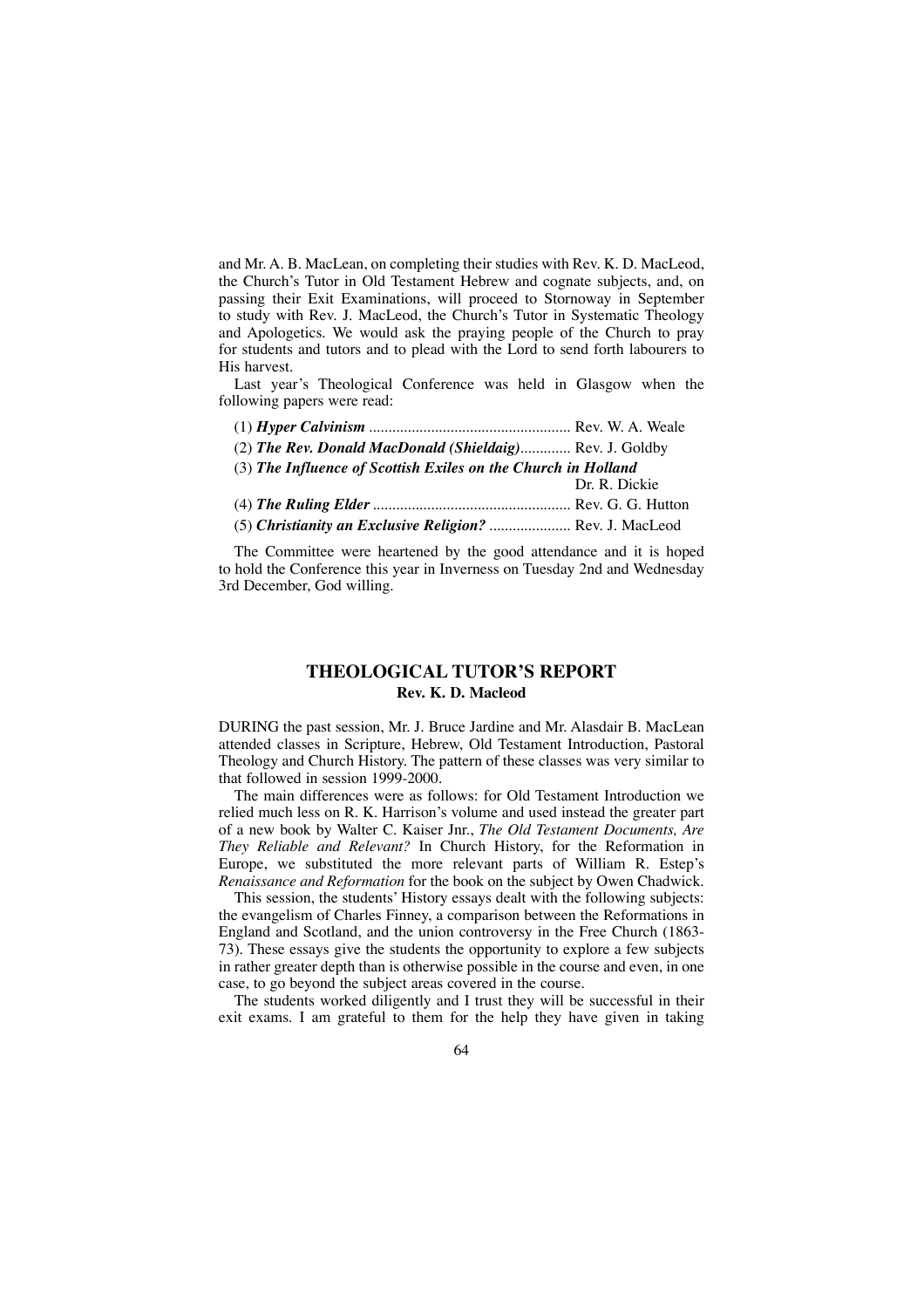services in the South Harris congregation and the congregations for which I am interim-moderator as well as elsewhere. May the Lord bless them in the remainder of their studies and make them useful as labourers in that great harvest which, in our time, so very much needs reapers appointed by Himself.

# **THEOLOGICAL TUTOR'S REPORT Rev. H. M. Cartwright**

MESSRS. N. Banda, S. Khumalo and M. Mloyi studied in Edinburgh for three eight-week terms from July to December 2002 and attended classes for three hours each morning from Tuesday to Friday. They sat Class Examinations at the end of the first two terms and at the end of the third term they passed the Exit Examinations set in the four main areas of their study.

#### *The English New Testament*

We worked our way through each New Testament book. As well as attending to the content of the books we looked a little into their background (with the students consulting Machen's *Introduction to the New Testament*) and endeavoured to enter into their interpretation. The students were given lists of questions and points to notice as they read the prescribed chapters. They prepared notes in their home studies and as the passages were discussed in class they supplemented or modified their notes accordingly.

#### *The Westminster Confession of Faith*

Following the same method as in our New Testament studies, and using Robert Shaw's Commentary on the *Westminster Confession of Faith* for home reading, we considered each chapter of the *Confession* in Class, endeavouring to ensure that the students had a good working knowledge of our chief subordinate standard.

#### *Church Polity and Practice*

We began by giving the students notes on the Church and its characteristics, marks and functions, and on the Headship of Christ and its practical outworking and implications. Coming more particularly to Church Polity we considered the various forms of Church Government and sought to test them by Scripture, following the guidelines given in Witherow's *The Apostolic Church. Which is it?* We then used the *Manual of the Practice of the Free Presbyterian Church of Scotland* as our text book for the study of the procedure of Church Courts, providing notes intended to make it a little more accessible.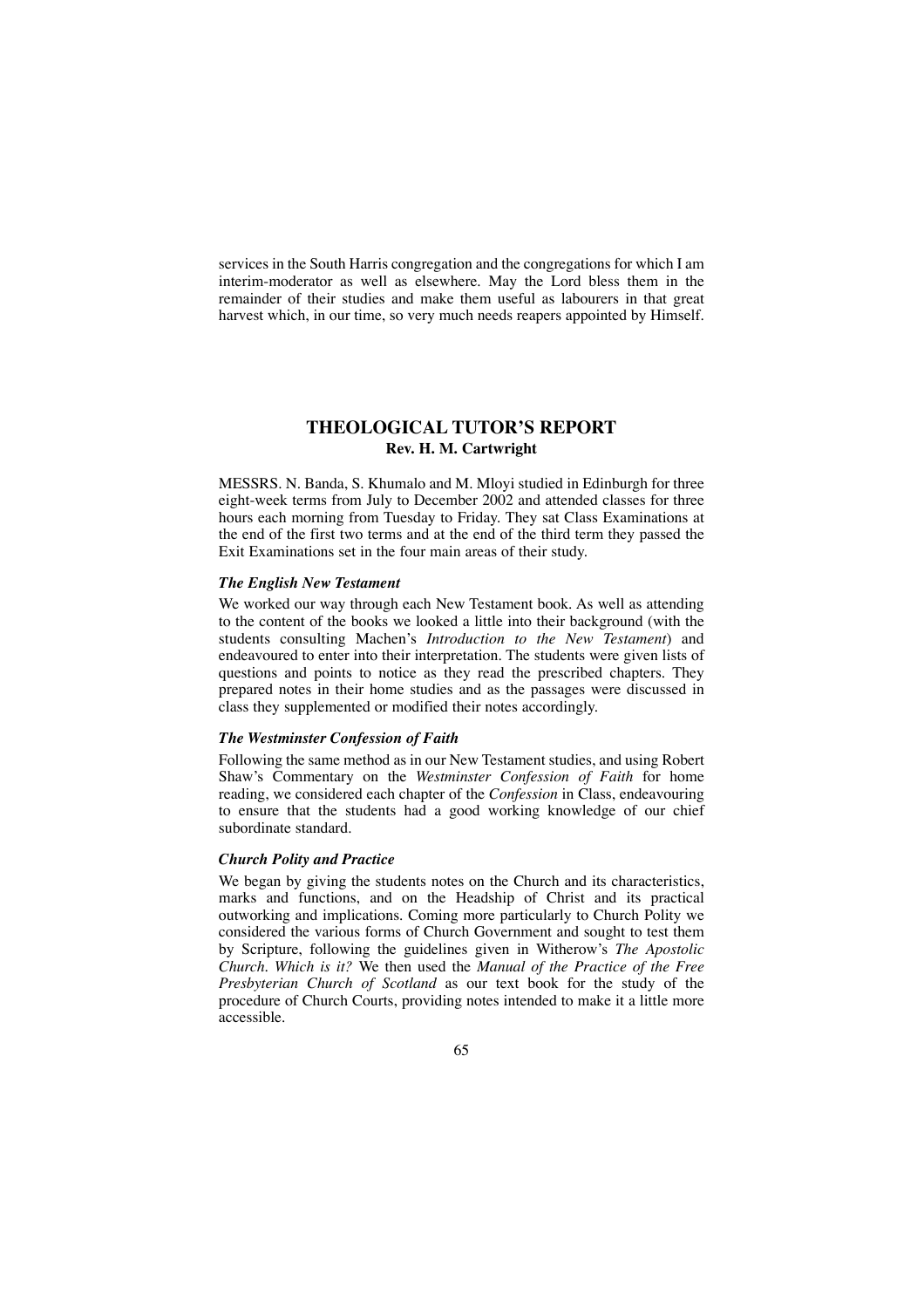#### *Church History*

The students had studied the history of the Free Presbyterian Church of Scotland with Rev. K. D. MacLeod. We interpreted our subject rather widely and began with a brief study of the history of the text of Scripture, going over revelation, inspiration, providential preservation and the translation of the English Bible. We then considered the Greek, Roman and Jewish background to the New Testament. Coming to Church History proper we surveyed in outline, and fairly superficially, the Early Church, the Martyrs, Constantine, some of the "Church Fathers" such as Augustine, Monasticism, the rise and development of the Papacy and the state of the Church before the Reformation and spent some time on Martin Luther and John Calvin, the Reformation in England and the Puritan Movement. After this general background we turned to the Reformation in Scotland and to significant events and persons in the later history of the Scottish Church. Sections of relevant books were referred to and notes were given where that seemed more appropriate.

The time was limited. The students had a tight schedule. They gave supply on a restricted number of Sabbaths, partly so that they could get to know some congregations and the congregations could get to know them and partly to keep them in touch with the reason for their studies. I made a point of hearing each of them, and occasionally prescribed texts for outline notes of sermons and discussed their sermons and outlines with them. They gave themselves with enthusiasm and diligence to their rather intensive course. We trust that the benefit of their studies will appear in the holy ministry to which they now set their hands.

#### **WELFARE OF YOUTH REPORT Rev. D. A. Ross**

WE thankfully acknowledge that there is encouragement in the work of the Committee. Sadly, however, there are things that cause discouragement. For example, over the years we have seen a number of our young people taking an interest in the means of grace but who, at an older age, cease to do so. How unspeakably sad and solemn it is when such people give themselves to the world and become lost eternally. "For what shall it profit a man, if he shall gain the whole world, and lose his own soul?" (Mark 8:36).

On the other hand, it is a happy experience when young people, having attended church and youth conferences, continue to make use of the means of grace and obtain good for their souls. How good too to see some of them, who marry and are blessed with families, endeavouring to lead their children in the good old ways of the Word of God. Some of them, in fact, have become a great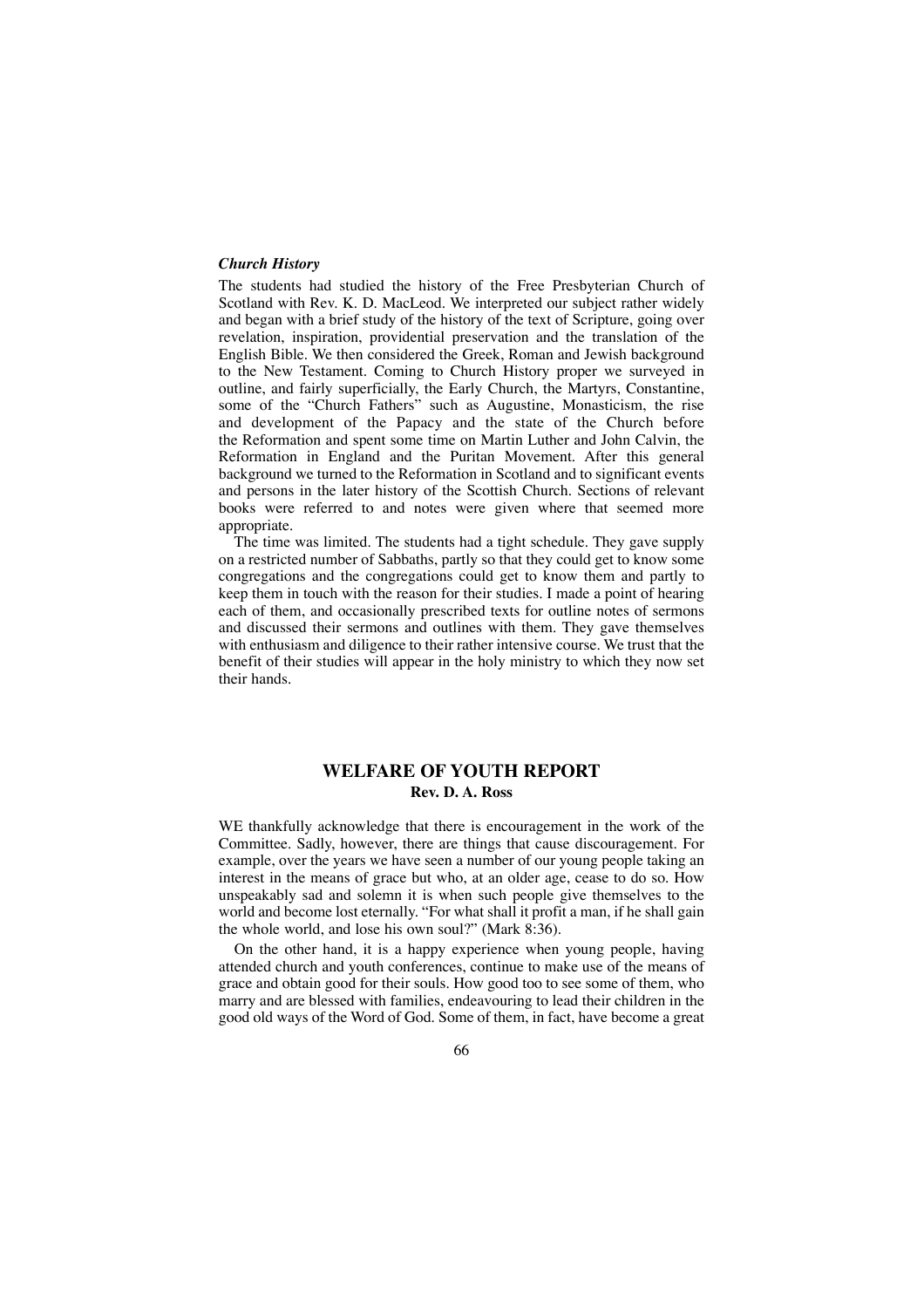help in the life and work of the Church. Truly this rejoices the hearts of all that fear God.

It is our prayer that those who have forgotten their Christian upbringing, when they went to the house of God and, perhaps, Youth Conferences as well, and others who did the Scripture and Catechism Exercises, would come to realise and value the worth of Christian privileges and become followers of Christ. It is with this in view that your committee continues with the work of religious instruction for children and young people.

Yet again we have to acknowledge publicly the valuable work done by a number of dedicated ladies of the Church – Miss S. M. Gillies, Mrs. E. Hymers, Mrs. C. M. Sutherland, Miss C. MacQueen and Mrs. A. Dickie – in preparing and correcting the Scripture and Catechism exercises; by Mrs. G. M. Ross in correcting the exercises from overseas, and by other ladies in correcting batches of exercises from our Mission stations. It is gratifying that the number of children and young people who do the exercises is maintained, and that parents encourage them to continue. May the Lord bring our young people at an early age to take a serious interest in the matters which pertain to their soul's salvation.

At last year's Conference, held in Dumfries, more than sixty young people attended. The committee is deeply indebted to those who prepared lectures on various subjects. We were sorry that due to illness the Rev. J. Goldby was unable to present his paper, *A Man of Rare godliness* – *The Life and Witness of Rev. Donald Macdonald, Sheildaig*. This paper was substituted by, *The Duty of Prayer* – *"Let your requests be made known unto God"*, by Rev. D. A. Ross.

At the time of writing this report, this year's Conference is scheduled to be held at the Scottish Youth Hostel, Inverness. For one period the conference members will attend the Prayer Meeting in the Free Presbyterian Church. The other periods will be given to suitable lectures and a historical tour in the Black Isle area. The appointed lectures and speakers are:

- *1. "In the Beginning" What the Bible Teaches About Creation* Rev. D. Campbell
- *2. "All Have Sinned" What the Bible Teaches About the Fall and its Effects* Rev. A. Smith
- *3. The Apostle of the North The Life of John Macdonald, Ferintosh* Rev. D. W. B. Somerset
- *4. The Religious Past of the Black Isle A Historical Tour* Rev. D. W. B. Somerset
- *5. Prayer Meeting Inverness Free Presbyterian Church* Rev. A. Smith
- *6. Mary the Mother of Our Lord Some Practical Le*ssons Rev. J. R. Tallach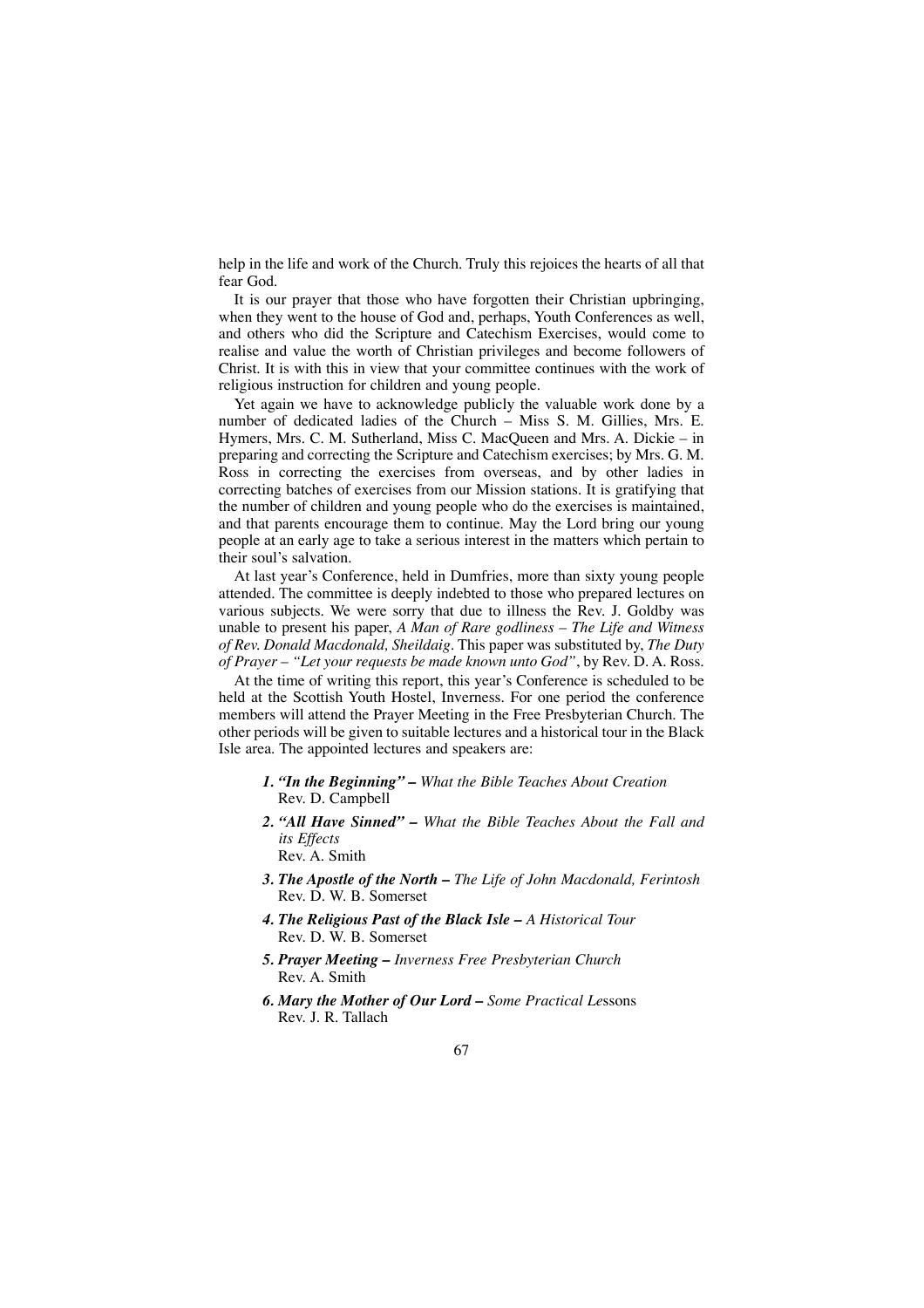We also acknowledge the work of the Conference house-mothers, without whom our Youth Conferences could not possibly be run as smoothly as they are. We are now pleased to have Miss Margaret MacAskill permanently assisting Mrs. C. Ross in this important work. We also mention our appreciation of the help we receive from residence managers and others.

Above all we are indebted to the Most High for the privilege of hearing lectures soundly based on the Word of God and we are thankful that our Church youth, as well as young people from other Churches, show an interest in these important subjects.

May the Lord bless the work of your committee to the spiritual good of all who in any way take part in it.

Finally, we mention that such is the dreadfully low moral and spiritual state of the nation that, for the protection of children, it is now required by law to have Criminal Record Checks for all new volunteers and new employees, including those in Churches, who are to work with children. When the nation will begin to fear God there will be no need for such laws. May the Lord in His kindness hasten such days in the UK and throughout the world.

"The whole earth let His glory fill. Amen, so let it be" (Psalm 72:19).

# **BALLIFEARY CARE HOME REPORT Convener: Rev. J. R. Tallach**

IN the kind providence of the Lord another year has passed concerning which we have to record the goodness of the Lord towards the Home.

It is with sadness that we record the passing away during 2002 of the following residents: Dr. Donald MacRae on 10th February, Miss Flora MacRae on 15th February, Mr. Walter Riach on 17th February, Miss Rhoda MacLeod on 18th February, Mrs. Jessie Ross on 18th February, Miss Catherine Finlayson on 6th October, Miss Margaret MacPherson on 28th October, Miss Mary Fraser on 27th November and Mr. Duncan MacDonald on 16th December.

The planning and building within the Home, which has occupied the past few years, has now borne fruit and all rooms (22 single and 1 double) are now en-suite. The Committee is particularly indebted to Mr. I. MacRae for his expertise and effort in bringing this project to a successful conclusion. Matron and her staff also coped very well with the inevitable difficulties created by having builders on site.

Up until 1st April 2002, homes for the elderly were either Residential or Nursing homes. Since then all homes have been classified as Care Homes and may look after a mix of ambulant residents and those requiring nursing care, provided sufficient qualified staff are employed. Thus far the Home has not taken in any nursing cases.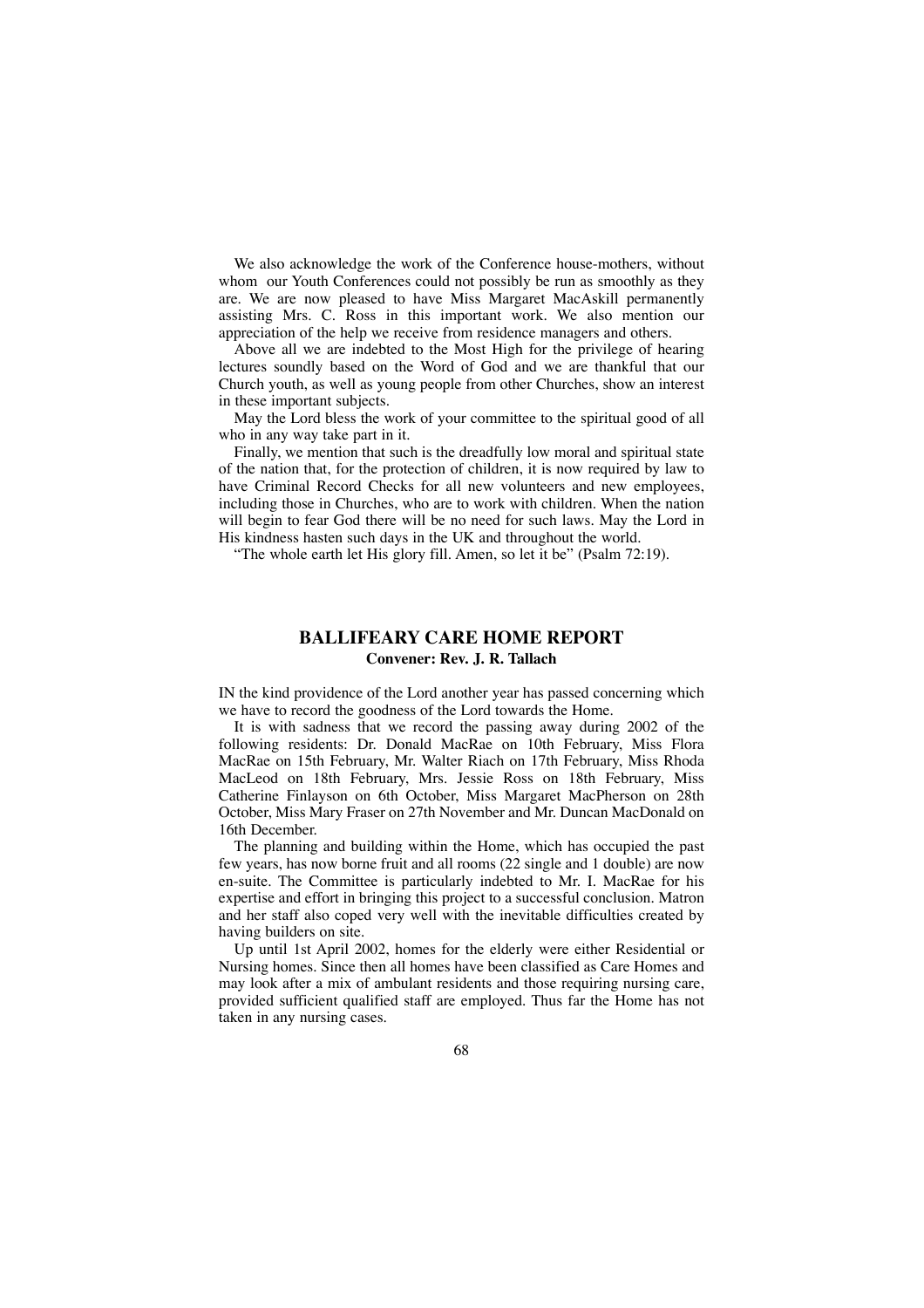Several outings were arranged during the year, taking residents to places in and around Inverness and its surrounding district. This is an aspect of life in the Home which we think important and would like to see developed further.

Although the capacity of the Home was down by two beds during the renovations, the remaining 22 beds were fully occupied and the Home returned to full capacity in October. The Home has remained in a credit balance throughout the year.

While finance and improved buildings are important in their place, it is the quality of the care and, in particular, the place given to the Word which ought to set a Church Home apart. In this connection we are thankful to Matron and her staff and to all who took time and made the effort to visit the Home during the year to read the Word and to pray with our elderly residents. We believe that that Word has had its effect on some and it is our prayer that it would be blessed to all in the Home for eternity.

### **LEVERBURGH CARE HOME COMMITTEE REPORT Convener: Rev. K. D. Macleod**

DURING the past year, the Home has continued to give a high level of care to its residents. We would wish again to express our sincere appreciation to the Officer-in-Charge and her staff for all their hard work and commitment.

Local authorities no longer have responsibility for the inspection of Homes; this responsibility has been taken over by Scottish Care, which operates under the Scottish Executive. The most recent inspection of the Leverburgh Home was undertaken by an inspector from Scottish Care. The resulting report was very satisfactory. One outcome from this inspection was a recommendation that the Home apply for registration for 16 beds, rather than 14. The application has been successful, but it involves using the bedroom of the flat which was set aside for the Officer-in-Charge. If this flat is required by a future Officer-in-Charge, the number of beds available for residents will have to be reduced to 15.

In line with the decision to have a higher number of residents, the Committee decided to increase the size of the sitting/dining area by building a conservatory-type extension with a tiled roof, which will match the existing building. It is hoped that this work will begin before too long, and we expect that this extension will be a welcome addition to the facilities in the Home.

A recent inspection by the Fire Brigade insisted on the replacement of all bedroom doors by fire-resistant ones. Arrangements for this work are in progress, but there is a significant cost involved. We are thankful, however, that the Home continued to show a surplus at the end of 2002.

Last September, the Earl and Countess of Wessex were in Leverburgh and included a visit to the Home in their itinerary. Their visit extended beyond the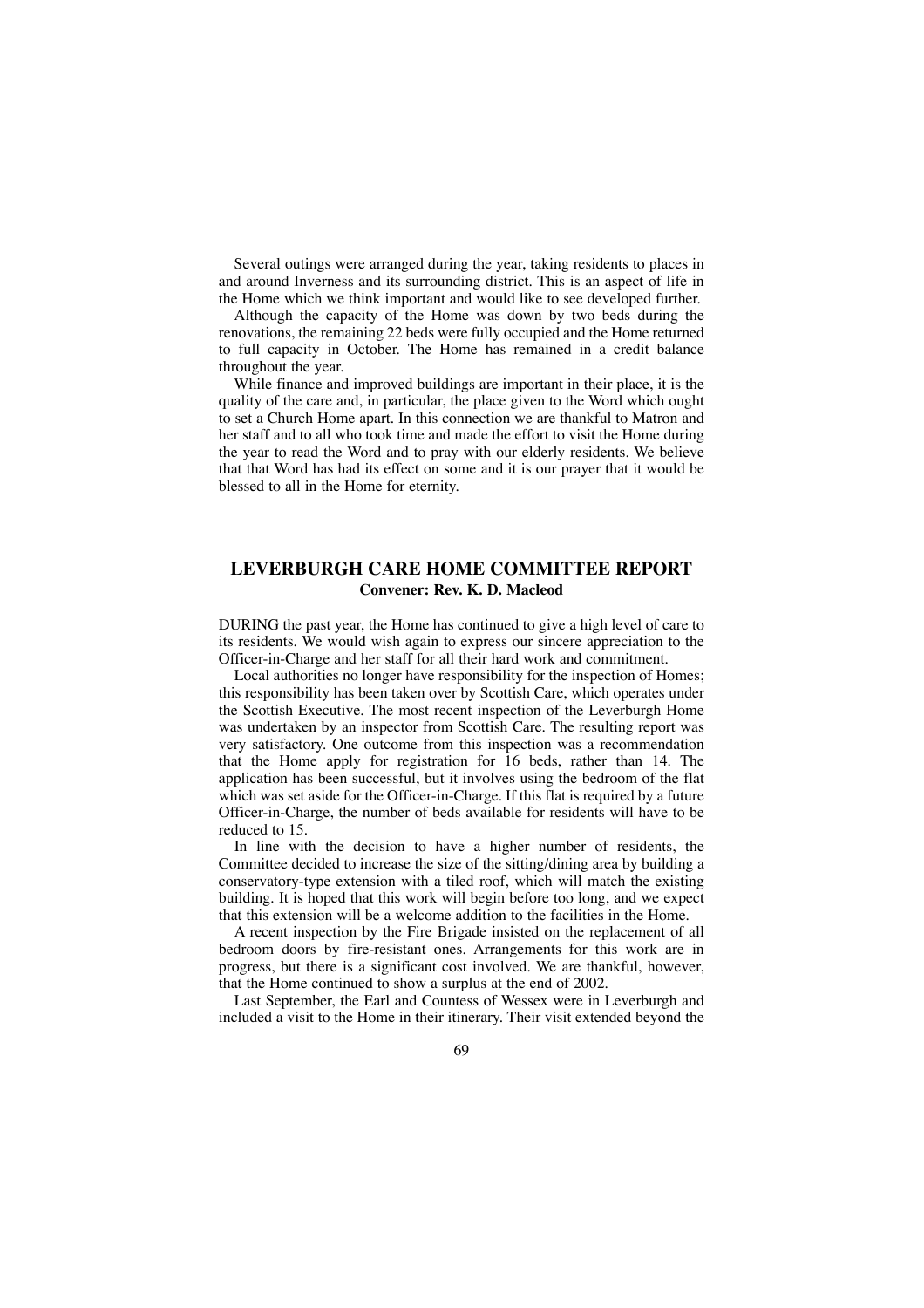scheduled 30 minutes and they spoke in a relaxed way with residents, staff and members of the Committee. Earlier, in May, some residents and staff were invited to meet the Queen during her Royal Jubilee visit to Stornoway.

Over the past few years, there were, thankfully, very few deaths in the Home. These past 12 months, however, it was otherwise; six residents passed into eternity: Mrs. M. MacDonald, Mr. A. MacFarlane, Mrs. M. MacAulay, Mrs. C. MacCuish, Mrs. A. MacLean and Mrs. D. MacDonald. We would extend our sympathy to all the relatives.

# **OUTREACH COMMITTEE REPORT Convener: Rev. G. G. Hutton**

THE committee has for another year maintained its ongoing work of publishing and distributing tracts and pamphlets. It has also maintained the witness of the Church's website. Stage by stage, we have enhanced the format with as much information about each of our congregations as is available. The books stocked in the Bookroom in Glasgow, are now pictorially illustrated in addition to the written description carried on the website. This, we have reason to believe, has increased the contacts with the Bookroom. We are much indebted to Mr. James Macleod for all the effort he has put into this.

Because of the information on the website we have had many new contacts from people interested in the Reformed faith. We are encouraged to learn through the number of visits to our website that our witness as a branch of Christ's Church is greatly appreciated. It is obvious that if we had the means to provide it, there are people in various parts of the world, particularly in the USA, who would welcome our Church's ministry and practice. Some, through email letters, express amazement that a Church with distinctives such as we adhere to, actually exists in the midst of all the compromise and departures from the truth.

In previous years it has been felt by some Synod members that the committee was not concentrating enough on the home-front. Serious consideration was given, therefore, to the idea of having a presence at the Black Isle Agricultural Show last August. Obtaining permission to occupy a stand at this, the largest of its kind in the Highlands, we presented a varied stock of Bibles, books and literature to the public. A considerable number of copies of the *Free Presbyterian Magazine* and the *Young People's Magazine,* in addition to Gospel tracts and other free literature, were taken away by visitors. Sales of Bibles and literature amounted to almost £200. Some scoffed as they passed by, while many others expressed joy at our presence. Our desire is that God will bless our humble effort to present our fellow-sinners with an opportunity to receive the knowledge of the Gospel.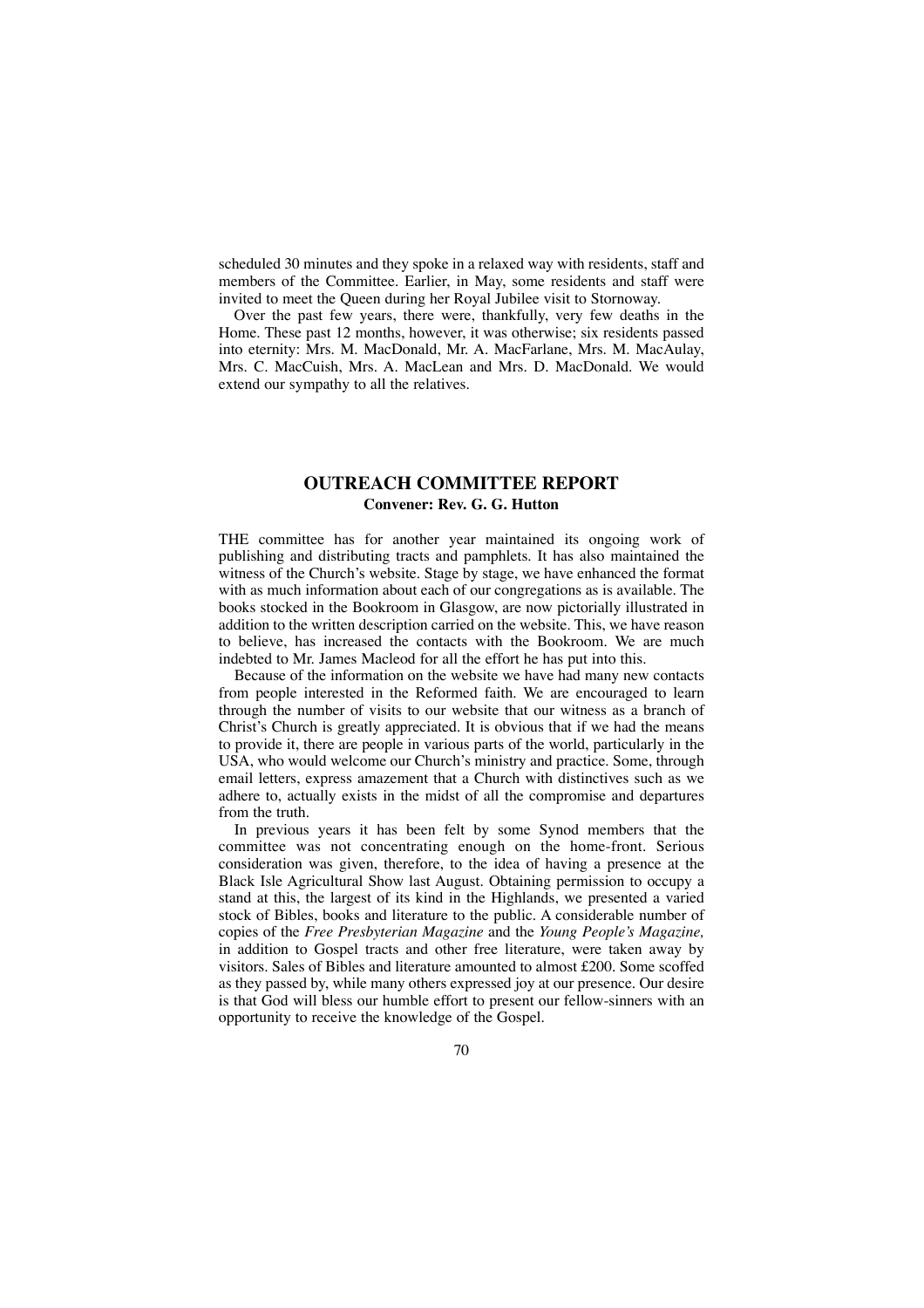The committee once again craves the prayers of the Lord's people, that its members will be given divine guidance, as it strives in a limited way to spread the seed of the Word beyond the boundaries of our own congregations.

# **MAGAZINES REPORT Rev. K. D. Macleod, Editor**

DURING the past year, both Magazines have been issued as previously, as has the *Gaelic Supplement.* The price of the Magazines for 2003 was left unchanged, except for a small increase in the cost of subscriptions for both magazines, to reflect an increase in the cost of postage. Price increases have been announced which will affect the cost of posting out single issues, but, this cannot be reflected in the cost of these subscriptions till the beginning of 2004. However, it is encouraging to note that the need for a grant from the Forsyth Bequest Fund to the *Young People's Magazine* has been reduced in 2002. During the last 12 months, circulation of the *Free Presbyterian Magazine* has improved slightly while that of the *Young People's Magazine* is almost unchanged.

I am grateful also to all who have sent in articles for the Magazines. In particular, I again wish to express my gratitude to members of the Editorial Board of the *Free Presbyterian Magazine* for their consistent help by their contributions. I would also thank a number of others who have helped in various ways in the production of the Magazines, in particular Dr. J. Mitchell, for his continued willing help in checking both magazines at the final stages of editing. Especially, I feel I must express thankfulness to the Most High in this public way for enabling me to carry out my editorial work in a particularly busy year.

The magazines have gone out month by month – somewhat in the way of casting "bread upon the waters" (Ecclesiastes 11:1). May there be fruit found, though it would be after "many days"! Accordingly I would again draw attention to the need for prayer that the magazines would be blessed to those who read them. The fact that both magazines are now available on the internet further increases their reach.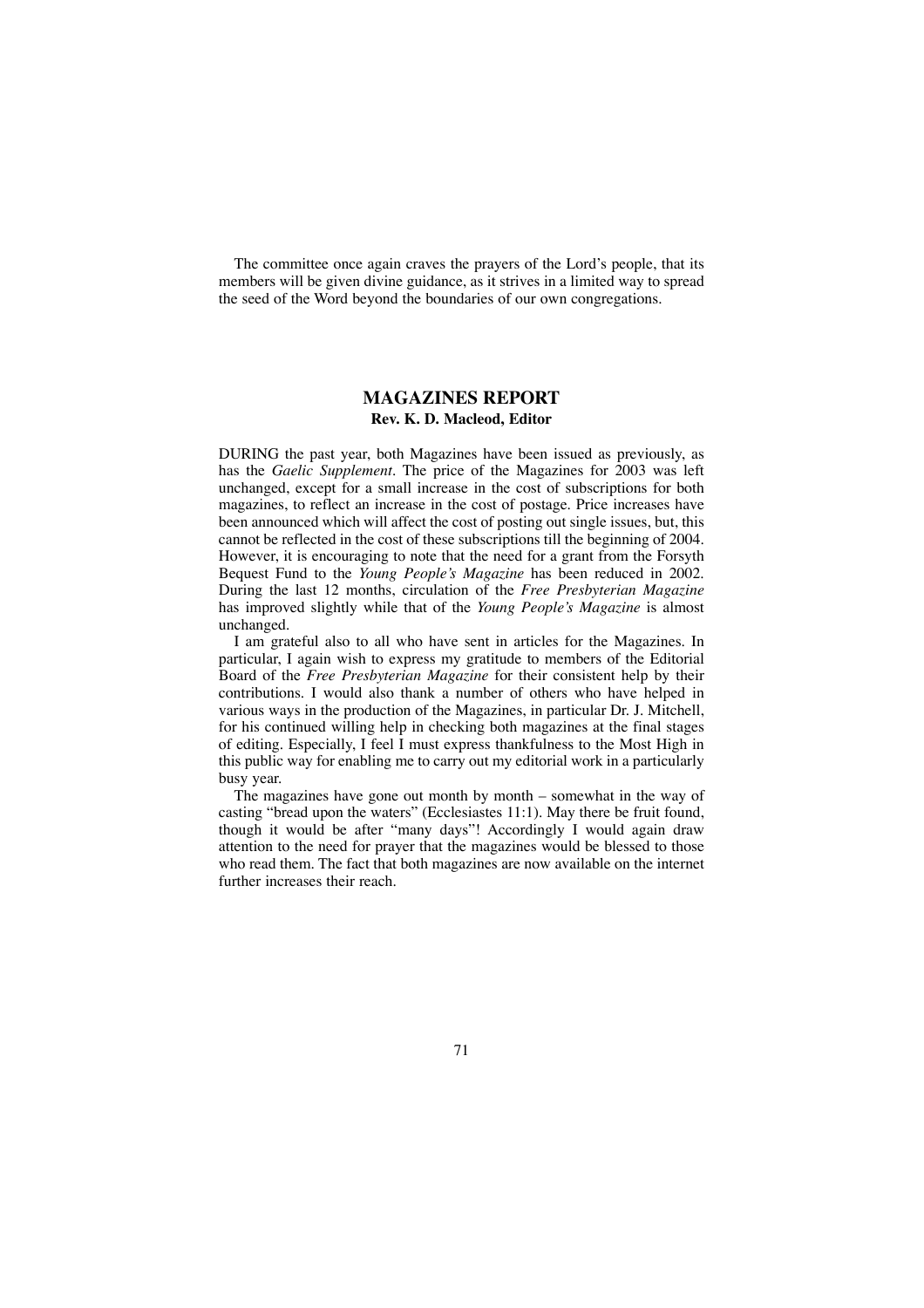## **PUBLICATIONS AND BOOKROOM COMMITTEE'S REPORT Rev. K. D. Macleod, Convener**

#### *Publications*

Last year we reported on the republication of the three-volume set of the *Works of Ebenezer Erskine.* These have now all been sold and a further reprint has been made.

Our major production since the last meeting of Synod was a four-volume set, *Christ in the Old Testament,* by Robert Gordon. This is a work which Rev. Alexander McPherson was very anxious to see in print during his time on the Publications Committee, but it did not prove possible. The Committee has also brought out volume 5 of the *Free Presbyterian Magazine* and hopes to proceed gradually with further volumes. We had hoped to publish volume 6 by now, but the absence of an index has caused a delay. Total sales of books in 2002 were significantly down from the previous year, but a large factor in this is the absence of a major wholesale order for the *Westminster Confession of Faith.* Stocks of the paperback edition are largely exhausted and it is likely that a reprint will be arranged shortly. Stocks of the children's book, *Pages From the Past,* are now exhausted. It is hoped to reprint it with a little more material. We also expect to have to reprint the popular little volume on Presbyterianism by Thomas Witherow, *The Apostolic Church,* and possibly, later on in the year, the *Larger Catechism.* The reprint of the *Mother's Catechism,* mentioned in last year's report, is now available and has a more attractive cover.

#### *Bookroom*

The Bookroom has continued to fulfill a useful function as a source of reliable Christian literature for people within the Free Presbyterian Church and beyond. The Bookroom website (www.fpbookroom.org) has made it possible for some to contact the Bookroom who have had no previous contact with the Church or its activities. Mr. Kenneth Hutton, who was appointed Manager a year ago, has now established himself in that position.

Total sales for 2002 were significantly down on the previous year. But when allowance is made for the decrease, as indicated above, in sales of Free Presbyterian publications, and a very significant reduction in sales of secondhand books, the level of other sales was slightly higher than during 2001. With the help of the congregational collection for the Bookroom Fund, there was a surplus over the year.

We are again grateful to the men who have kept the Bookroom open on a Saturday morning and to others also who have given help in various ways. We would once more request the prayers of the Lord's people for His rich blessing on the work of the Church in trying to put good literature into the hands of readers in various parts of the world.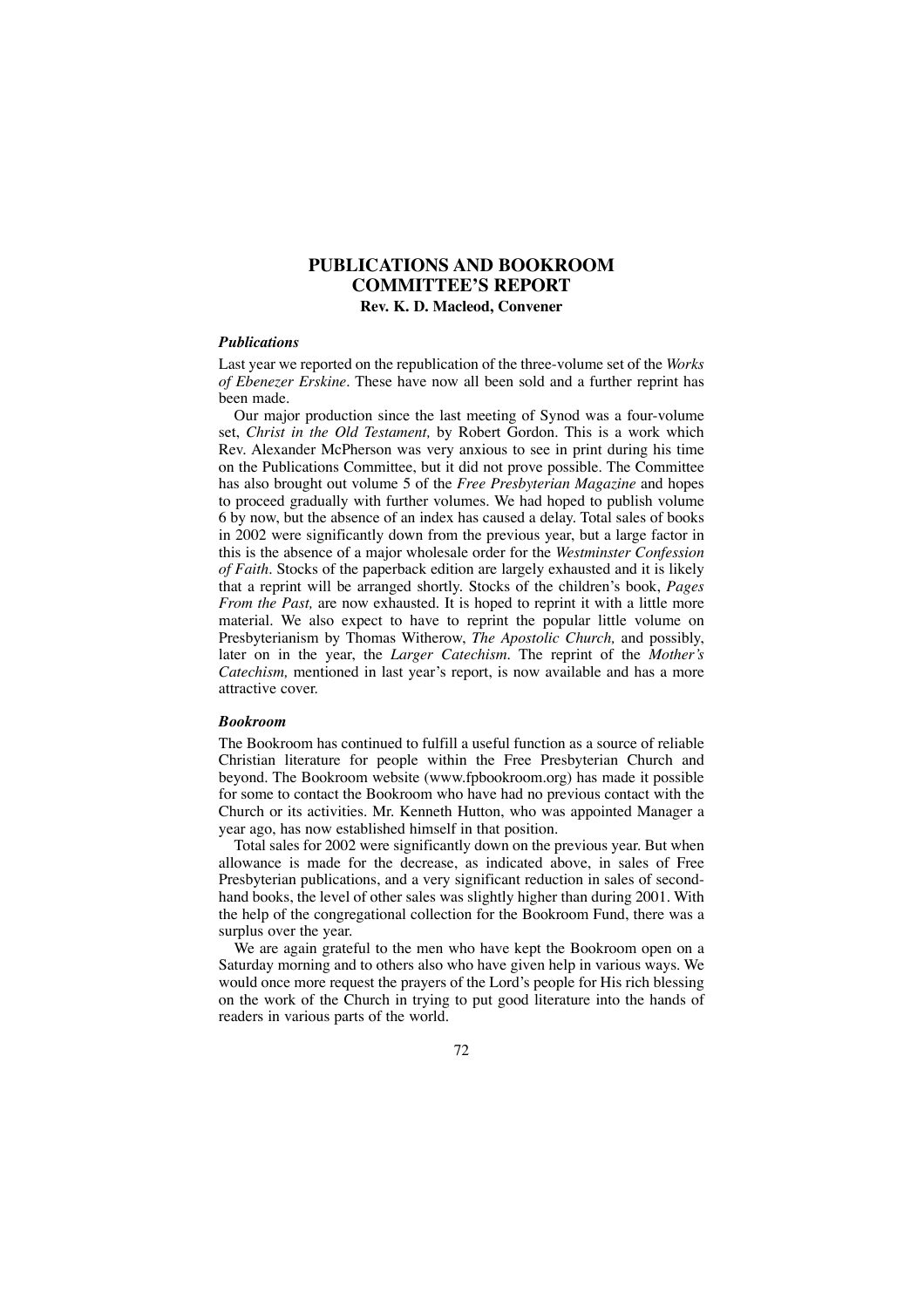# **REPORT OF AN AD HOC COMMITTEE ON PROTECTION OF CHILDREN**

## **Convener: Rev. J. R. Tallach**

THIS Committee was set up by the Synod of 2002 "to look into the implications of the legislation on Child Protection and Vulnerable Adults and to formulate policies conformable to Church practice". The legislation was drawn up after the tragic shooting of schoolchildren at Dunblane and with a view to preventing a recurrence. To this end, appointees to any position involving the supervision of children or vulnerable adults must have police records checked before taking up the appointment.

In pursuance of Synod instructions, the Committee drew up policy documents which had to be approved by the official registering bodies.

In addition, a Collator must be nominated through whom all requests for disclosures from the Criminal Records Office must pass. In the case of the Church these disclosures will relate to any applicant for the ministry or appointee for the eldership or to Sabbath Schools, Care Homes or under the Welfare of Youth Committee. The Committee consider that Mr. R. A. Campbell would be a suitable Church Collator.

Local Co-ordinators would have to be appointed and each would have to be registered in the same way as the Church Collator. Care Home Committees, the Welfare of Youth Committee and each Kirk Session would have to appoint a Local Co-ordinator.

This frame-work having been set up, any appointee by the local congregation or Care Home could only be confirmed in their position subject to a satisfactory criminal records check. The Local Co-ordinator would verify the identity of the applicant and having checked the application, forward it to the Collator. The Collator would then request disclosure from the appointed body in the country in which the application was being made. Any past offence discovered would only be disclosed to the Collator and a copy sent to the applicant. The Collator would then simply report back to the Local Coordinator as to whether the applicant was "suitable" or "unsuitable".

An appeals procedure must be set up and the Committee suggest the following:

- 1. *Care Homes.* The Convener of the Care Home would liaise with the Clerk of the adjacent Presbytery to form a three-man appeals committee from its membership.
- 2. *Welfare of Youth.* The Appeals committee would comprise the Moderator and Clerk of Synod and one other member of Synod to be chosen by the Moderator.
- 3. All other appointments would be appealed in accordance with Church law.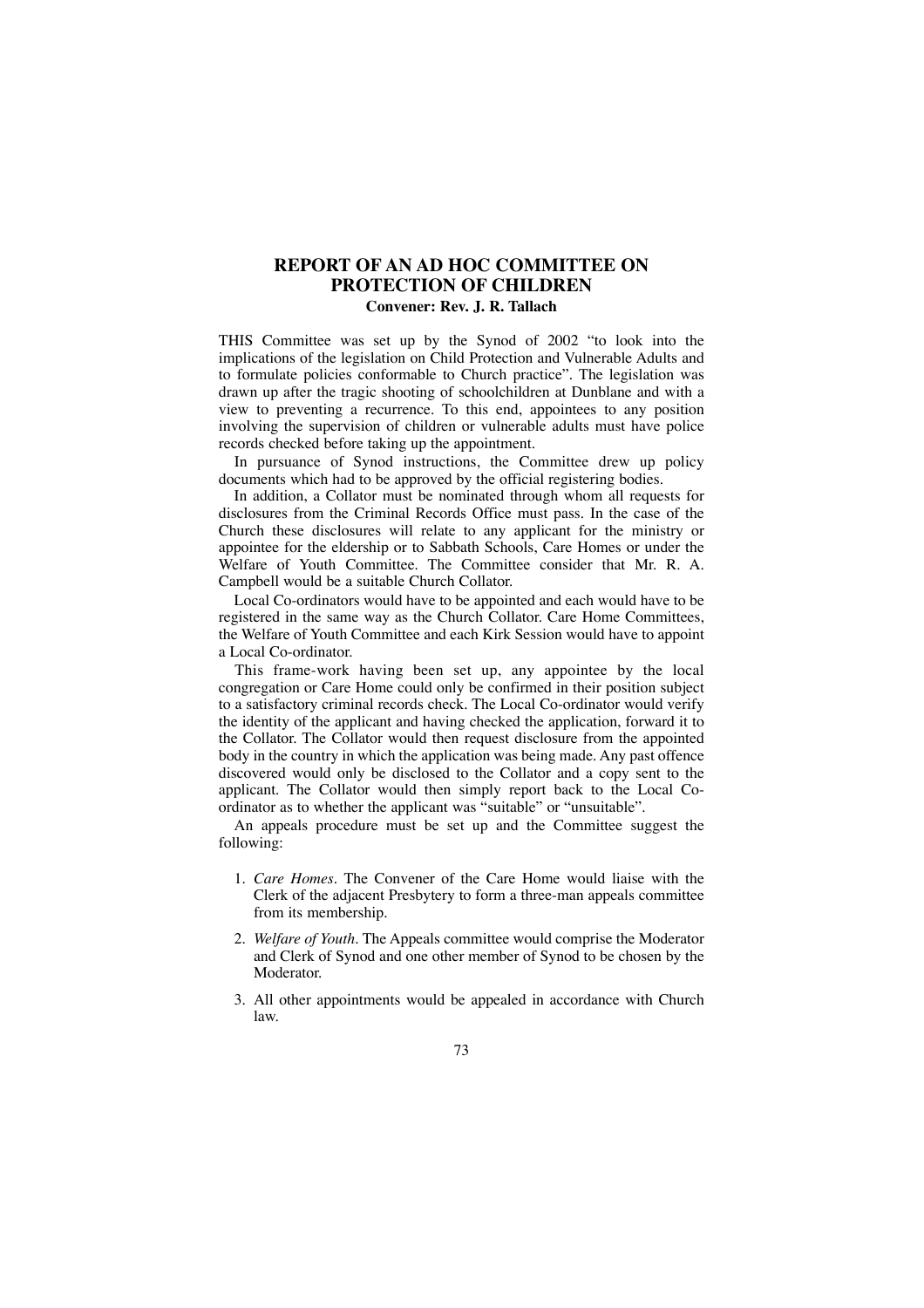By law, training must be given to all involved in recruitment and the Committee propose that this be provided by Mr. Calum Gunn.

The Clerk and Mr. R. A. Campbell have been attending meetings of the Scottish Churches Committee through the year and the Committee has benefited greatly by this.

All the necessary policies have not yet been approved at the time of writing and this means the Collator has yet to be registered. In any event, these arrangements have to be passed by the Synod before further action can be taken. The Committee, therefore, request re-appointment for a further year.

## **JOHN TALLACH SECONDARY SCHOOL REPORT Miss N. B. MacLean, Deputy Headmistress**

"IN all places where I record my name, I will come unto thee, and I will bless thee" . . . this promise of the Most High is an encouragement to us in the work at Ingwenya where we are privileged to have so many children under the influence of the Word of God. The Gospel has been at Ingwenya now for many years and we are thankful that there is still freedom to present it as in the past. There are almost 600 children attending the school, approximately 500 of whom are boarding with us for 4 years, which gives us a precious opportunity to expose them to the teaching of the Scriptures. The children are required to attend all church services while they are at school and the prayer meeting on Thursday mornings is also compulsory for all teachers and workers: all our staff are co-operative about attending this service. In addition, the school children have Sabbath School from 9 to 10 a.m., during which time they learn Psalms, passages from Scripture and the Catechism – the aim being that by the end of Form 4 they should have memorised the entire Catechism. On Sabbath evenings there is a special service in English for the boarding children: in the absence of a resident minister we very much appreciated the efforts of Mr. Zikhali and Mr. Nxusani who came regularly to assist us. Our interim Moderator, Rev. Z. Mazvabo, was very mindful of us and the supply was well organised throughout the year. The children are also exposed to the Word of God in the daily school routine: the Boarding Master, Mr. Sibanda, has worship with his large "family" of boarders at breakfast and suppertime every day; school assembly always begins with singing a few verses of a psalm and prayer and all classes are timetabled for Bible Knowledge. In Form 1 the children study Genesis and Exodus for four periods per week and in Form 2 the Gospel of Mark is studied. In Forms 3 and 4 we follow the national syllabus for O Level Religious Studies which is a very good course on Luke and Acts – this is a compulsory O Level for all of our Form 4 students.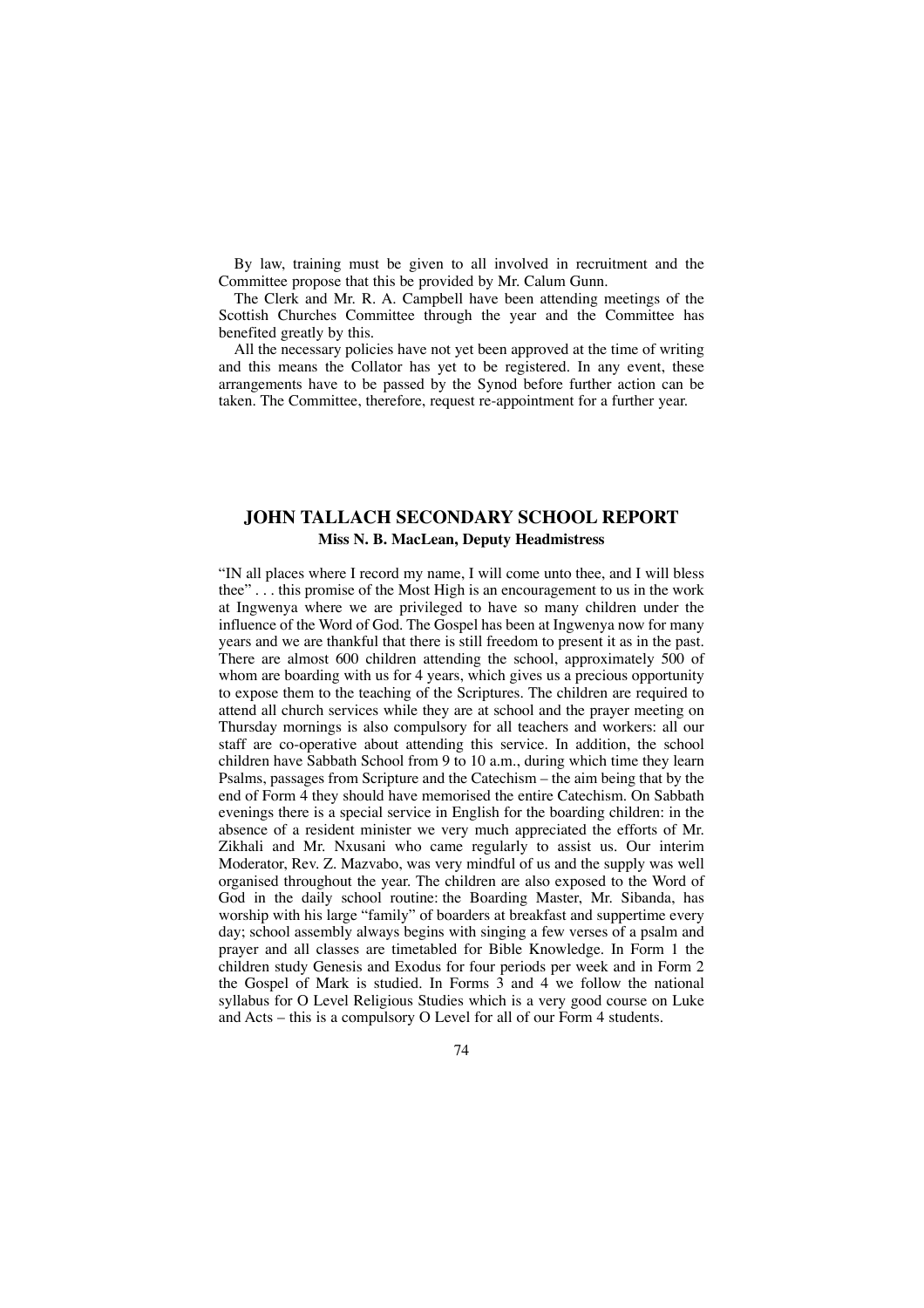### **Staffing**

We are still awaiting Mr. Bonakele Ncube's official appointment as Headmaster by the Ministry of Education but we expect that this will be confirmed during 2003, DV. In the meantime, Mr. Ncube is the officially recognised acting Headmaster and he has, throughout 2002, continued to carry out his duties competently and efficiently. The Ministry of Education supplied and paid for 24 teachers – we have, in addition, two missionary teachers, bringing the total number of teaching staff to 26. Miss N. Dube and Mrs. T. P. Moyo (previously Miss Ncube) are still with us and have continued to assist in teaching Bible Knowledge. We were very thankful to have Miss Rhoda MacKay join the staff in January 2002 – she has made a very significant contribution to the Bible Knowledge department so that we were able to cover all the Bible Knowledge classes with church personnel. The number of staff is larger than in 2001 because the Ministry of Education introduced lower teaching/pupil ratios in practical classes.

Mrs. Sibanda, our Resource Room assistant, who left us during the year, was replaced by Miss Zanele Moyo, who belongs to the Ingwenya congregation. Miss Moyo underwent training in Braille at the Council for the Blind in Bulawayo where she was very successful. She joined Mrs. Muzanargwo in the Resource Room in January 2003.

During the year we were happy to have voluntary help from Miss Eleanor Wylie and Mr. James MacLeod who were with us for a few months. Their help in the Bible Knowledge Department was very much appreciated and Mr. MacLeod gave very valuable assistance in setting up our new computer laboratory.

References to staff would not be complete without a special reference to Mr. D. Sibanda, the Boarding Master. Mr. Sibanda has many roles to play at the school: not only is he in charge of the care and security of the boys who are boarding with us, but he also controls the school food stores, supervises the grinding mill, slaughters beasts for meat and makes the twice weekly trip to Bulawayo for food and other purchases for the school.

#### **Pupil Enrolment**

In 2002 our enrolment over Forms 1 to 4 was 584 pupils, including approximately 100 children from the local community who attend on a daily basis – the remainder are boarders. We had 9 children with varying degrees of visual impairment who are benefiting from our Resource Room facilities.

Pupils continue to leave us because of inability to pay fees, although we are still one of the cheapest boarding schools. A new development is that several pupils have left us to move overseas, usually to join parents who are already working over there.

### **O Level examination results**

We were delighted with the results for the examinations in November 2002: 131 out of 142 candidates passed 5 or more subjects, i.e. 92%. Twelve pupils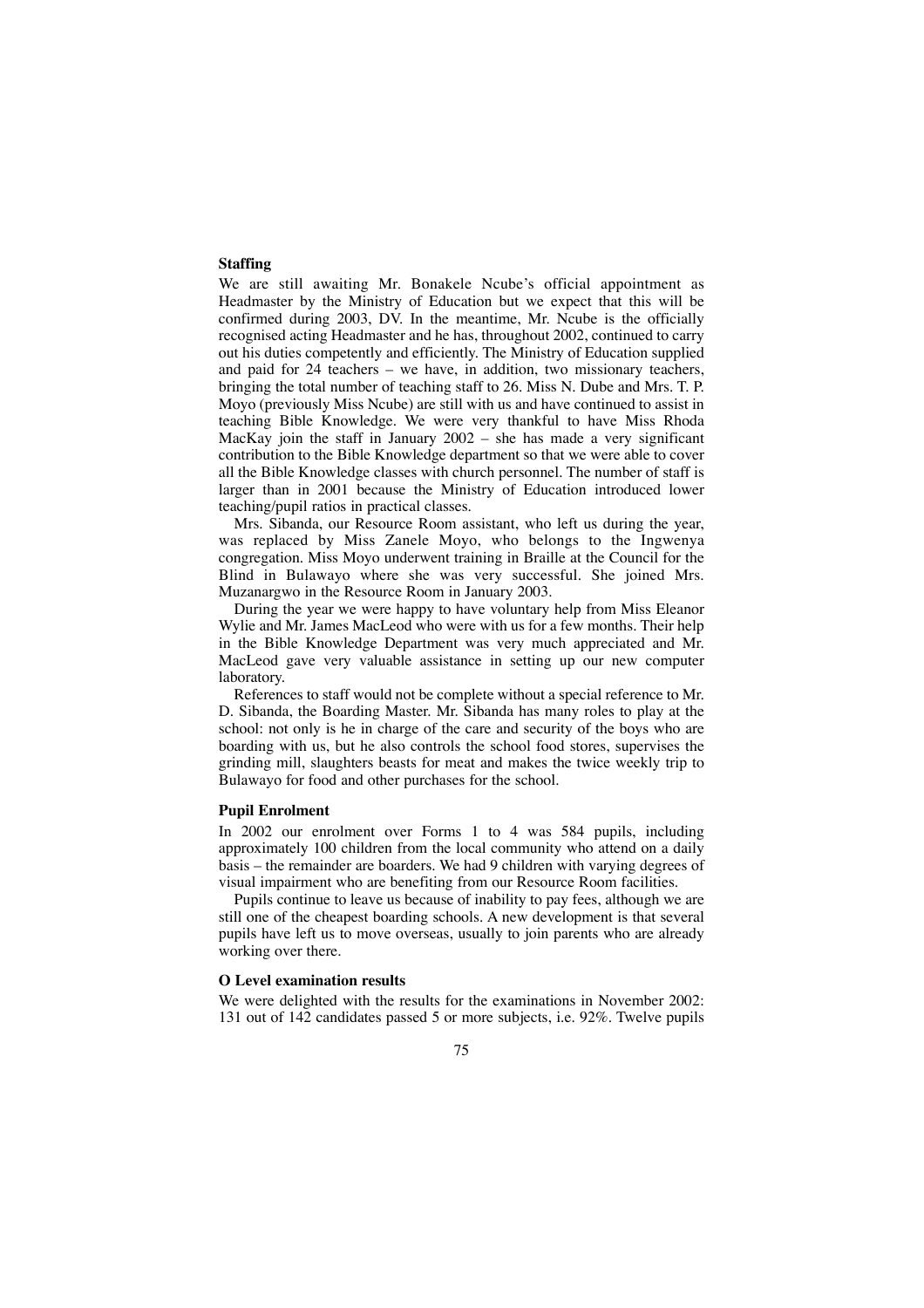managed to achieve 8 A passes, there were 5 with 7 A passes, 5 with 6 A passes and 19 with 5 A passes.

In August 2002 an Awards Ceremony was hosted in Bulawayo by the Ministry of Education to recognise achievement in the 2001 O Level results among all Matabeleland North schools. We had the second highest pass rate in the whole of Matabeleland North and were delighted to be presented with trophies for:

1st in Bible Knowledge; 1st in Biology; 1st in Geography; 1st for Junior Public Speaking.

During the year there has been a great deal of pressure from parents, the community, the local council and the Ministry of Education for the introduction of Form 6 classes – there is a serious shortage of Form 6 places throughout the country and with our excellent O Level results the school appears to be well suited to Form 6 development. It is difficult for us to consider such development at the moment as we have still not completed the improvement of our present facilities and any expansion to Form 6 would involve us in massive capital expenditure as we are presently working at maximum capacity. It is, however, very clear that it would not be easy for us to resist this pressure in the longer term.

#### **Finance**

Due to spiralling inflation it was impossible to complete the year within budget so each pupil was surcharged \$3,000 to cover the shortfall. The subsidy provided by the Foreign Mission Committee for each local child was a great relief to local families, especially at this time of famine. When there are good harvests, many local families pay for their fees by selling their surplus maize to the school: during a drought not only do they not have enough food to eat but they do not have maize to sell to provide for their other needs – it can become almost impossible to meet school fees' commitments at such times.

In 2002 the Minister for Education introduced new regulations to govern increases in school fees. It is now compulsory to consult with and gain the approval of parents before implementing any fees increases. This involves us in a lot of extra administration as we have to call a meeting of all parents, all discussions have to be carefully documented, and ballot papers must be produced. Our parents have been very reasonable and realistic about the necessary increases, so our meetings were amicable.

### **Vehicles and buildings**

The vehicles are essential to the smooth running of the school so we are thankful that they remained in reasonable condition, although it has again become very difficult to find spare parts. The greatest hindrance as far as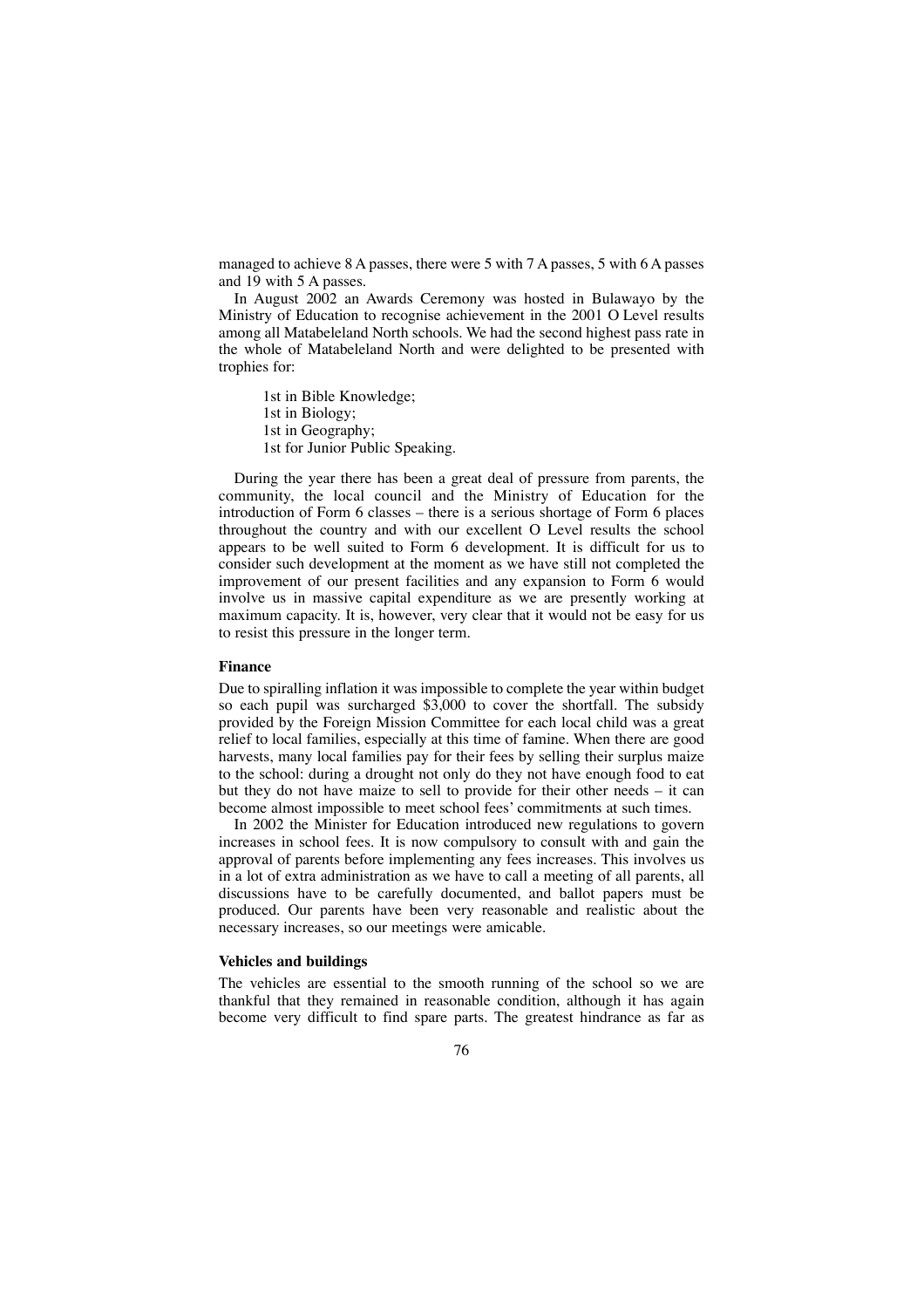vehicles were concerned was the erratic supply of fuel, which from time to time meant that we were reduced to a "strictly essential trips only" policy.

The parents' committee had been working very hard for two years to source and supply a large 76-seater bus for the school – the reconditioned bus was handed over to the school in June 2002. This bus has been used to carry children back and forth to school at beginning and end of terms and also to take some groups on trips. This was a very ambitious project for the parents and it is a valuable contribution to life at school. The parents also presented the school with a bandsaw for cutting meat: this is a much appreciated gift, as previously the carcase would have to be driven over 40km for cutting, with the risk of contamination. Now all butchering can be done at school, which is much more satisfactory as far as hygiene is concerned.

The very old Form 1 girls' dormitory, which was in poor condition, was demolished in April so that building of a more comfortable and modern replacement dormitory could begin on the same site. It was hoped that this building would be ready for occupation at the beginning of 2003. Progress on the building was disappointing, but it is expected to be ready for occupation by the end of the second term of 2003. Once this dormitory is completed the overcrowding problem in the girls' dormitories will have been resolved and all the girls will be comfortably housed. It will then be necessary to upgrade the boys' accommodation.

In 2002 a lovely new shower/toilet and changing room block was added to the Dining Hall premises for the convenience of the Kitchen staff. Previously staff only had the use of an outside toilet with simply a tap for handwashing: it is to their credit that with such limited facilities good hygiene was maintained. The staff are delighted with the new facilities which make it easier to maintain high standards of hygiene.

A very exciting development was the completion of our computer laboratory: all the extra security was installed and the equipment was in place in time for classes to begin limited access in Term 3. We are very grateful to the Oikonomos Foundation for donating the top-of-the-range equipment, complete with internet access for this laboratory, and particularly to Mr. Wilfred van de Kooij, who spent so much of his time smoothing out all the problems for us. One group of students joined a *Global Teenager Programme,* run by an organisation in Holland. In this programme several schools from different parts of the world are linked together to combine studies on an agreed topic. Our topic was the "Environment" and it was very exciting for our students to be able to research for completely up-to-date information on the internet and to be able to communicate with students in Latvia and South Africa! It is intended that in 2003 all classes will have some training in computing and that an O Level course will be introduced.

### **Conclusion**

The economic difficulties we face in Zimbabwe are well documented and it is no easy task in the present economic climate to run an institution with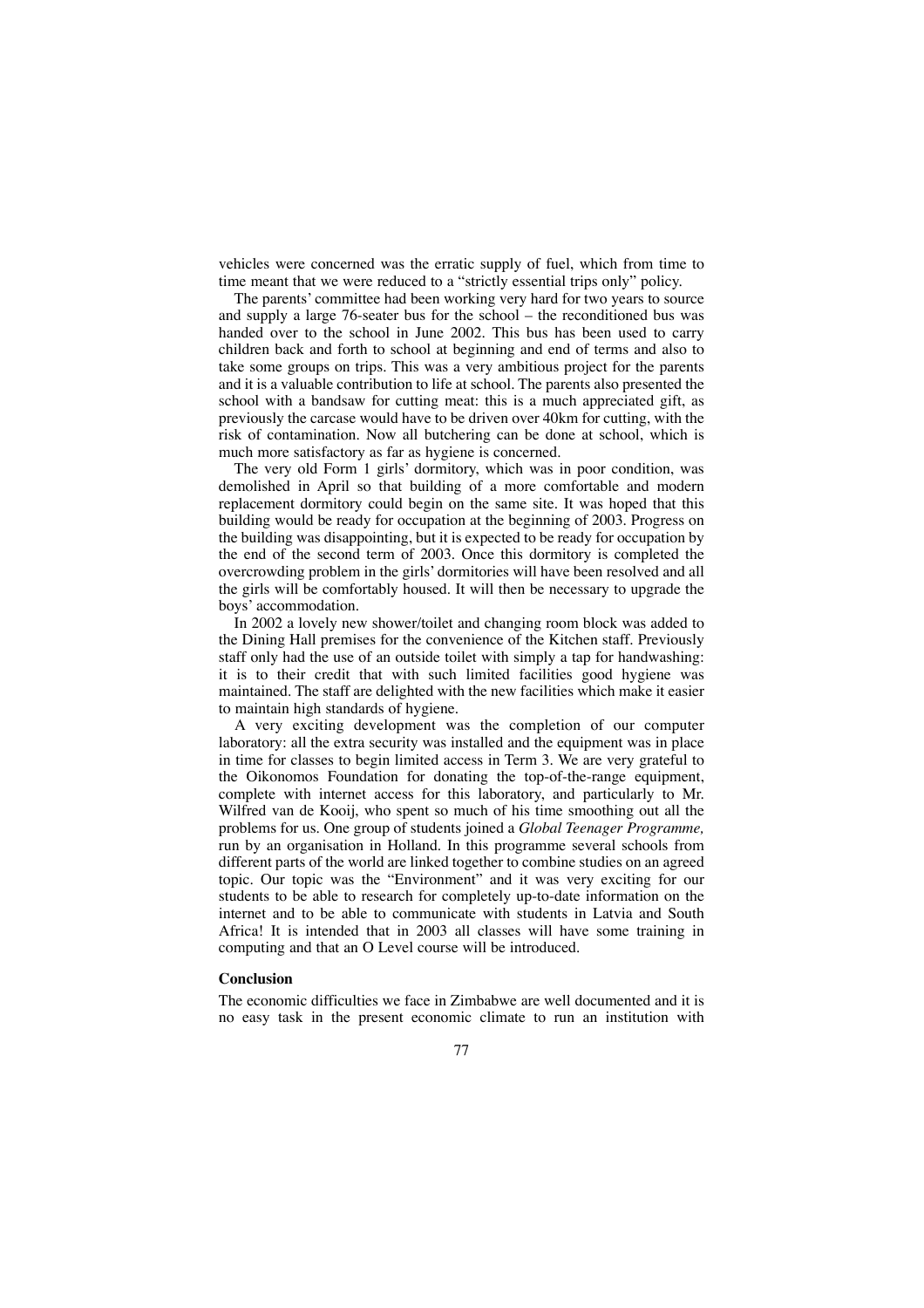approximately 500 resident children: food and other school supplies are difficult to source – the boarding master and the headmaster regularly have to queue for hours to bring back the bread for the morning tea and the lorry driver usually has to spend two days sleeping overnight in his truck at the Grain Marketing Board to collect the school's maize allocation. Rapidly rising inflation means that our budgets quickly become meaningless and we face a constant battle struggling to meet our costs.

We had serious difficulties in communication at the end of the year when all our telephone lines were out of order for almost three months – this, with the travel restrictions necessary to conserve limited fuel supplies, left us feeling very cut off at times. In the Lord's kind Providence, however, our difficulties were overcome and we were able to continue with normal operations. The 2001 School Report concluded with an acknowledgement of the kindness of the Most High in His Providential provisions for us during what was also a difficult year: during 2002 we would have to say that, in our experience, He has again proved Himself to be the One who changes not.

# **ZIMBABWE MISSION ADMINISTRATOR'S REPORT Mr. E. B. Zikhali**

WE have every reason to be thankful for having been spared to see another year when some of the people we knew very well have passed away. The Lord has not treated us according to our iniquities (Psalm 103:10).

The year 2002 has been very difficult in many ways. There was virtually shortage of everything in the country – the foreign currency, food, fuel, basic commodities, just to name a few. Almost all the Mission projects came to a halt because of the shortages of cement. Some people starved to death. However, we are thankful that none of our people in our congregations starved to death. Zimbabwe had very little rainfall this year and some of the drought-striken areas like Matabeleland never experienced any rain this year.

The Mission finances remained stable throughout, in spite of the difficult economic situation in the country. Car repairs drained a lot of money from the Mission because of the rise in spare parts, cost and labour charges in garages in order to make up for the employees' salaries/wages.

Car Insurance premiums too rose by 50% per year, which will increase our expenditures in the year. Building materials also rose three times in the year. The Mission employees were given 20% cost of living adjustment, back-dated to the 1st of July 2002.

The food situation for the Boarding School is also very critical. Beef is hard to get and very expensive. Budgeting is impossible. This has caused inflation to raise to 208.5% by the time this report is written. Food shortages for both the Hospital and Mission employees is critical too. The Mission experienced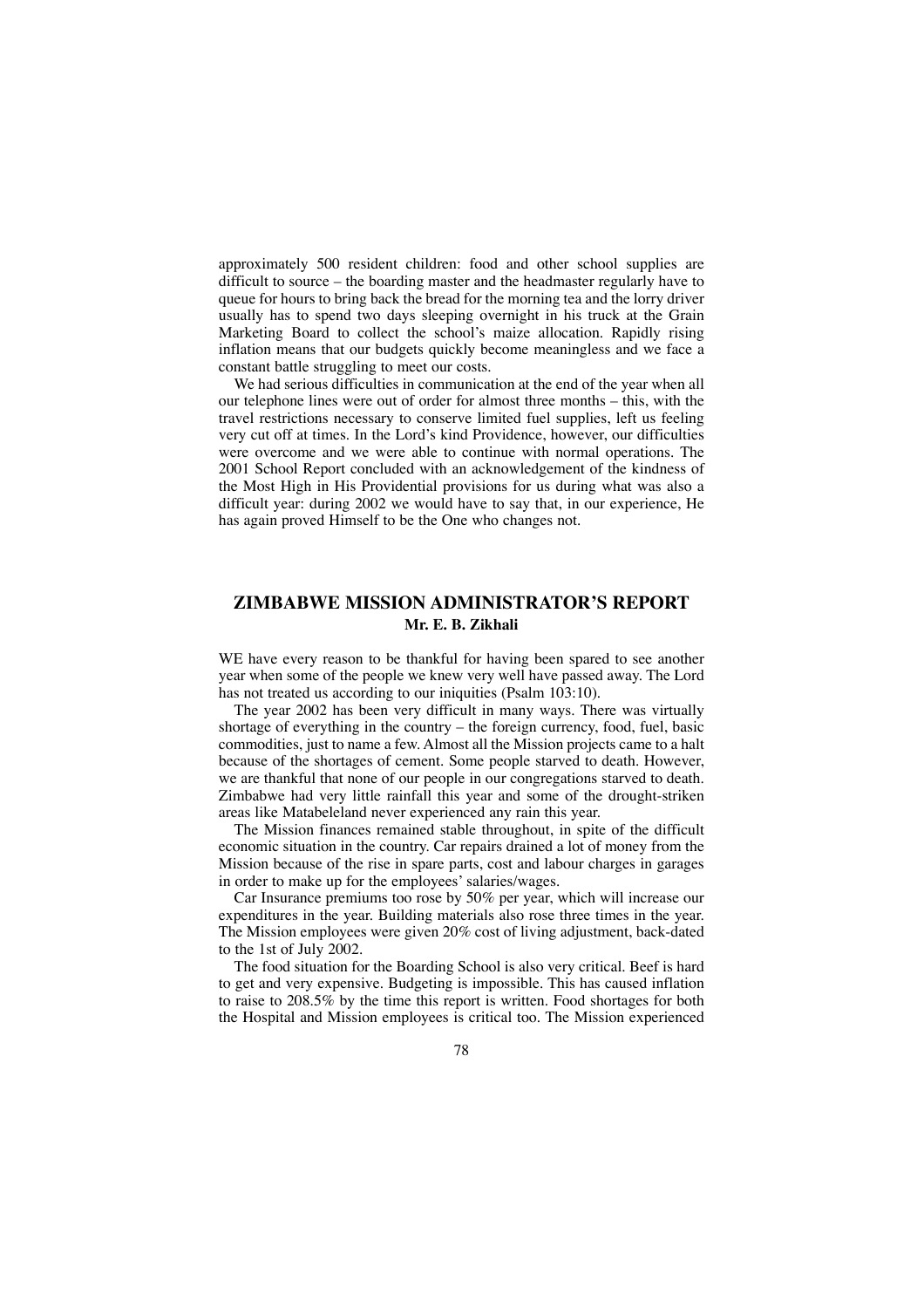its highest number of thefts this year. The water engine at Ingwenya Mission was stolen, but it has since been replaced. All four wheels of the donated School Bus were stolen from Lobengula church, where it was kept. We had to improve our security by housing all our water engines at all Mission stations and door locks were provided.

### **Visitors**

The overseas visitors declined this year. Maybe it was due to the political climate in the country. However, we had the visit of the former headmistress of John Tallach Secondary School, Miss Graham. It was very exciting to witness the return of Messrs. M. Mloyi and S. Khumalo after successfully completing their divinity course in Scotland in December 2002.

More labourers have been added to the vineyard, although more are still needed. We have to be very thankful to the Almighty God for this provision. Oikonomos Foundation continued to monitor its projects at Mbuma, Zenka and at John Tallach Secondary School. The snag is now lack of cement in the country. The two Oikonomos Foundation workers have now moved into the city of Bulawayo for more accessibility. We are very thankful to have had them at our Mission stations.

We are thankful that we are still having the maximum services of Miss K. Macaulay in translation, Miss Rhodah MacKay in school, and Sister Jessie Coote in the hospital. These ladies, though aging, are doing wonderful service for the Mission in Zimbabwe and we pray that the Lord would spare them for a further period of time.

Dr. Benschop Hak returned home to Holland earlier than was expected because of health reasons. However, we hope for her return as soon as she recovers. Meanwhile the hospital is without its doctor.

We are very thankful that church services continued to be conducted without disturbance in all the stations. We had in some cases the services of Rev. K. Watkins whenever he came down for the Presbytery meetings.

The Field Committee continued to meet this year to discuss matters pertaining to the financial aspect of the Mission. The workforce continued to give invaluable service to the Mission, some of whom were very devoted, although others could not be trusted.

The Main Office is always plagued with staff turnover problems. However, we hope the present two older ladies are more devoted than younger ones – these are Mrs. S. C. Mpofu and Mrs. N. Mahlangu.

The political situation in the country remains gloomy as I write this letter but we have to put all our trust in the Lord.

Holland continued to send in parcels, although there are restrictions on all secondhand clothing which have to be fumigated at source and a certificate provided to prove their treatment.

We are thankful that the churches in Scotland continued to pour in money to the famine relief, which went a long way to alleviate hunger in our congregations.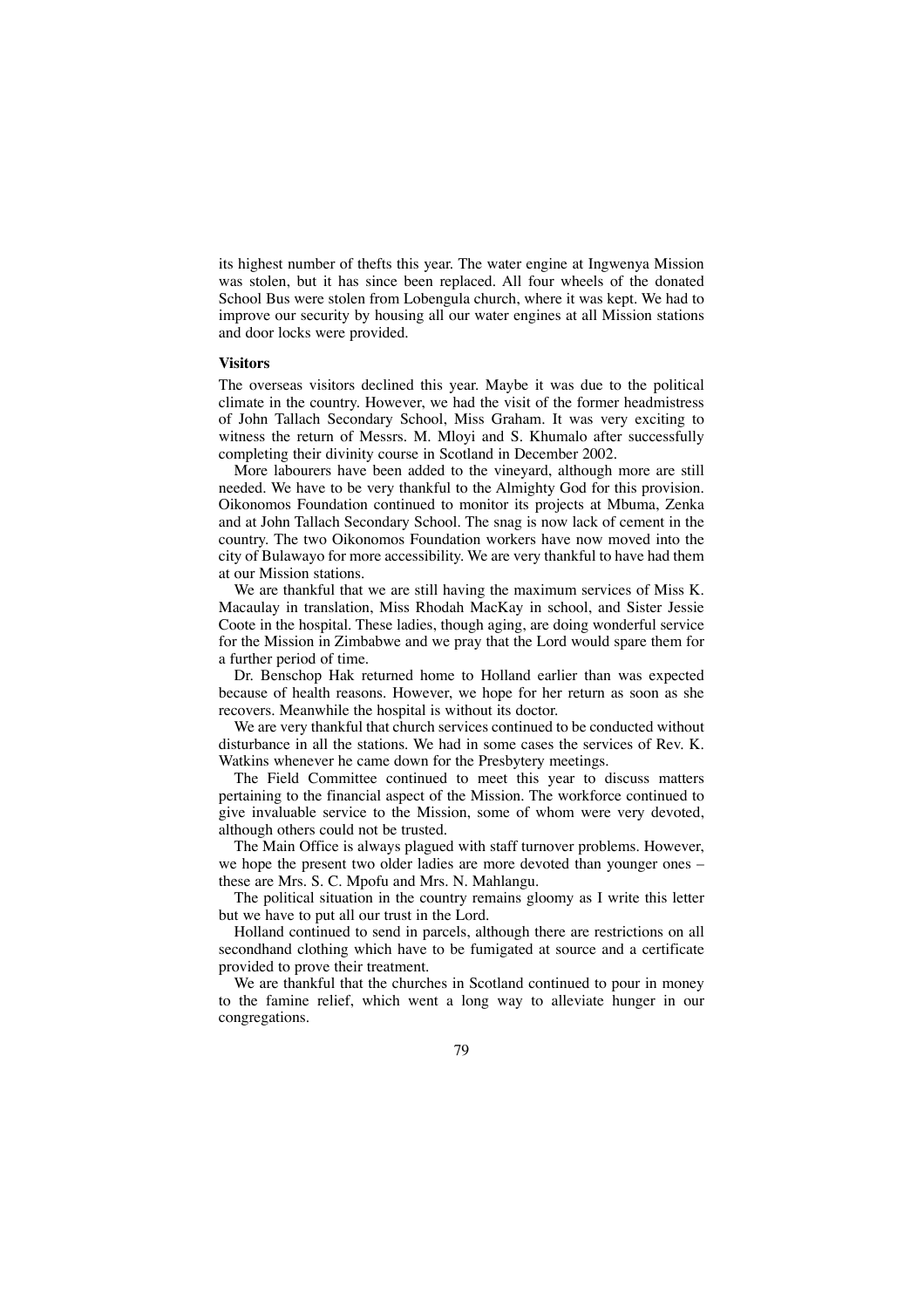# **EBENEZER SCRIPTURE MISSION REPORT Mr. S. B. Mpofu, Superintendent**

IT is with much thanks to the Most High that we are still alive. Many of us lost dear ones during the year 2002 but God has spared us to give us more opportunities of turning to Him.

### **Thembiso Children's Home**

The home was sometimes overloaded due to unprocessed court orders. The cause was shortage of welfare officers. Our enrolment is now 66, though it was previously 54. It is pleasing to note that we have more relatives who visit our occupants and the number taken for school holidays increase. Our youngest child is  $1^{1/2}$  years old and recently lost his mother.

Food shortages are hitting us and though we sometimes go for weeks without bread we have to be thankful that the Almighty has spared us during such days. We have managed to make a good number of repairs to the home. We bought new curtains for the whole complex at about \$1,900,000, fitted floor tiles at \$2,000,000, painted walls that have face bricks, bought furniture for the dining hall and some stools for the library where family worship is conducted. Benches were ordered for the school hall and of late we have purchased a three-plate stove to replace the one in our main kitchen and a two-plate stove for our baby unit.

### **Donations**

These came in better than last year, despite the harsh economic conditions. Miss B. MacLean, Miss K. Macaulay and Miss R. MacKay donated £60 for the children's New Year party. A friend in America donated \$140,000 which we plan to use in buying children's shoes. Government institutional grants and committal grants came in good time and a donation from the President's Cheer Fund was also received. These helped to boost or financial status.

Our three pre-school classes have continued as these help our pupils to associate with people outside. We had a trained pre-school teacher who replaced the late Miss K. Ndlovu but we had to part with her as we discovered she was opposed to our Mission regulations.

Classes continued at Mabutweni and Thembiso. The elderly lady tutors are very keen with their students who continue to receive Bible lessons on top of their normal lessons.

#### **Bookroom**

The manager at the Bookroom was on sick-leave for some months and the till attendant moved to the Robertson Office – this greatly affected both the Bookroom and the Home as I had to pull staff here and there to fill up the gaps. The Bookroom sales improved towards the end of last year and the beginning of this, when it was necessary for reinforcing the staff. Thanks are due to Miss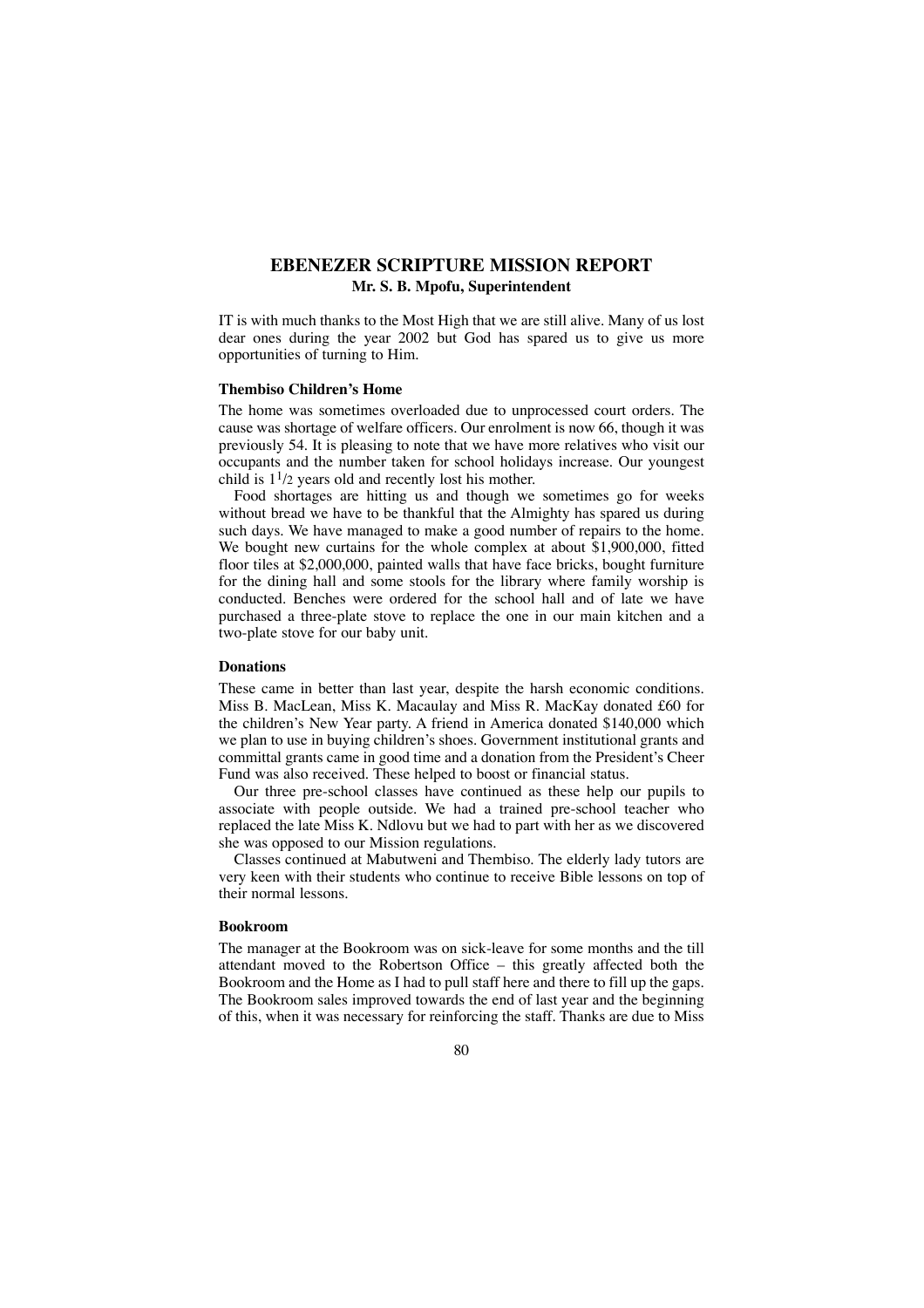K. Macaulay who helps in ordering religious books. Increased rental charges rose to such an extent that we have had to constantly raise our prices.

The departure of Mrs. N. Mahlangu from the Home to Robertson Street affected our stock controls but I am glad to report that we seem to be catching up, though the new clerk sometimes finds it difficult to cope with typing and stock control. Though the times are difficult, through the Lord's help I hope we shall continue to serve our occupants. We hold on to the psalmist's prayers very often in these trying times.

# **REPORT OF DEPUTY TO SINGAPORE Rev. J. MacLeod**

THIS visit to Singapore was for a period of three weeks. It began on the afternoon of Wednesday, 3rd July 2002, when, accompanied by my wife, I arrived at Changi Airport. Mr. Bernard Yong was waiting to welcome us at the terminal. That evening I presided at the prayer meeting which is held weekly in the Bible House and in the room which is also available to the congregation for the Sabbath evening services. There were ten souls present, including a ship's Master – Ian Maclean – whose home is in Skye, and whose ship was docked in Singapore at the time. It was encouraging to see him there and to note the fact that it was known outside our own circles that services were being held under the auspices of the Free Presbyterian Church of Scotland in this vast city with its teeming millions of souls.

The usual pattern of services was followed over the days ahead. The Sabbath morning services are still held within the precincts of the same centrally situated hotel and in the room where I, in 1999, held the first ever Free Presbyterian Church of Scotland service in Singapore. The number of worshippers gathered on Sabbath morning and evening was between sixteen and twenty. One or two strangers appeared at some of the services and when we think of the number of souls in Singapore who need to hear the true Gospel of Christ, we hope and pray that the "one or two" will eventually become a multitude! The Sabbath evening services, as already noted, were held in the Bible House, a three-storey building with several rooms being used contemporaneously by several congregations and fellowships. As a result of this my path crossed that of several young people who were persuaded to leave our congregation to join one which had an "ordained" minister settled over it and was meeting in a room upstairs from us. This ordination was carried out by an "ordination council" of which one member was a prominent minister of the Free Church (Continuing). It was gratifying to find that two of the young men who had left were now attending our Sabbath morning services on a regular basis and another one or two were persuaded to attend some of the services which I took. We hope that more of them will in time return.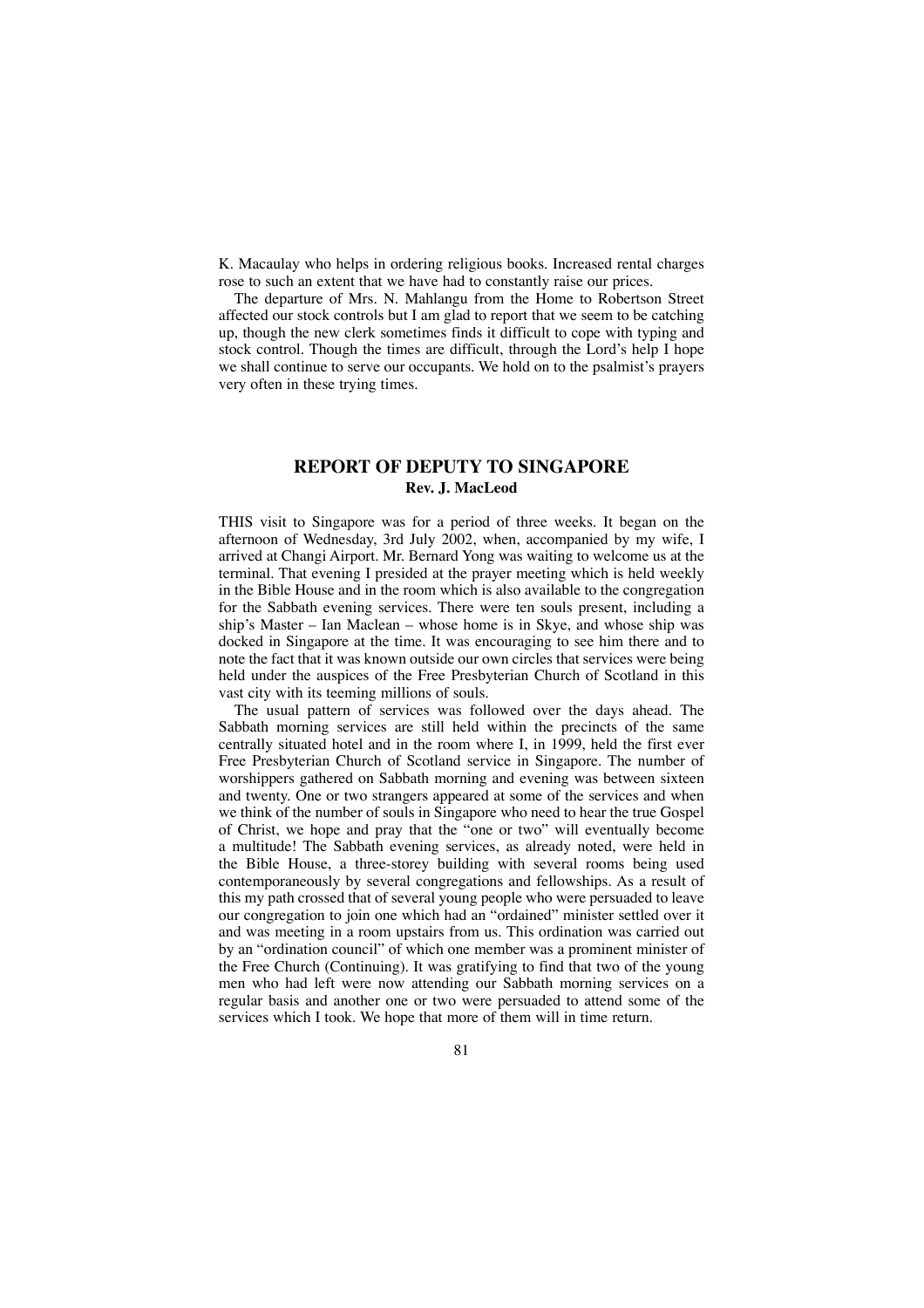The Reverend E. A. Rayner, Grafton, had taken the services on the Sabbath previous to my arrival and had read the edict relative to the ordination of Bernard Yong and Wing Keong as ruling elders. Neither of these men need commendation from us, but it has to be said that were it not for their faithfulness and diligence, we would not have a congregation in Singapore. They are both fully employed throughout the week and then on Sabbath and weekday they willingly and self-denyingly attend to the duties connected with the conducting of the public worship of God. Wing Keong drives the congregational bus and has to drive many miles to collect members of the congregation living at widely separated addresses throughout the city. There is thus little time for rest. Both men are staunchly supported by their families and especially their like-minded wives. We believe that the men and women who regularly attend are increasingly appreciative of the fact that our Church is distinctive in that it seeks to conform closely to the New Testament, apostolic pattern of worship and practice. The congregation in Singapore in its isolated situation ought to be remembered in the prayers of the Lord's people among us.

We have to say that we were made to feel "at home" among them and we have to thank them for all the kindness and consideration shown to us. We bade them a fond farewell at the Airport on the evening of 29th July and, in the Lord's kindness arrived safely back in this country the following day. "And I say unto you, That many shall come from the east and west, and shall sit down with Abraham, and Isaac, and Jacob, in the kingdom of heaven."

## **REPORT OF DEPUTY TO SINGAPORE, AUSTRALIA AND NEW ZEALAND Rev. N. M. Ross**

FIRST and foremost I wish to acknowledge the Lord's great goodness and mercy in carrying me through my many duties and over many miles in visiting our congregations in Singapore, New Zealand and Australia. I found the prospect of extensive travel and a heavy workload, as a Church deputy sent out by the Dominions and Overseas Committee, to be a daunting one, but the Lord was faithful concerning His promise, "My grace is sufficient for thee, my strength is made perfect in weakness". It was my great pleasure and privilege to have fellowship in the Gospel with many of the Lord's people in those parts.

I arrived in Singapore on Tuesday, 25th March, accompanied by my wife. We were warmly welcomed by Mr. Bernard Yong, his wife Lai Yee, Mr. Tam Wing Keong and members of their respective families, who then took us to our comfortable accommodation at the Rendezvous Hotel in the city. Mr. Yong and Mr. Tam Wing Keong, as the elders of the congregation, have the weighty responsibility of conducting the church services every week. Next evening I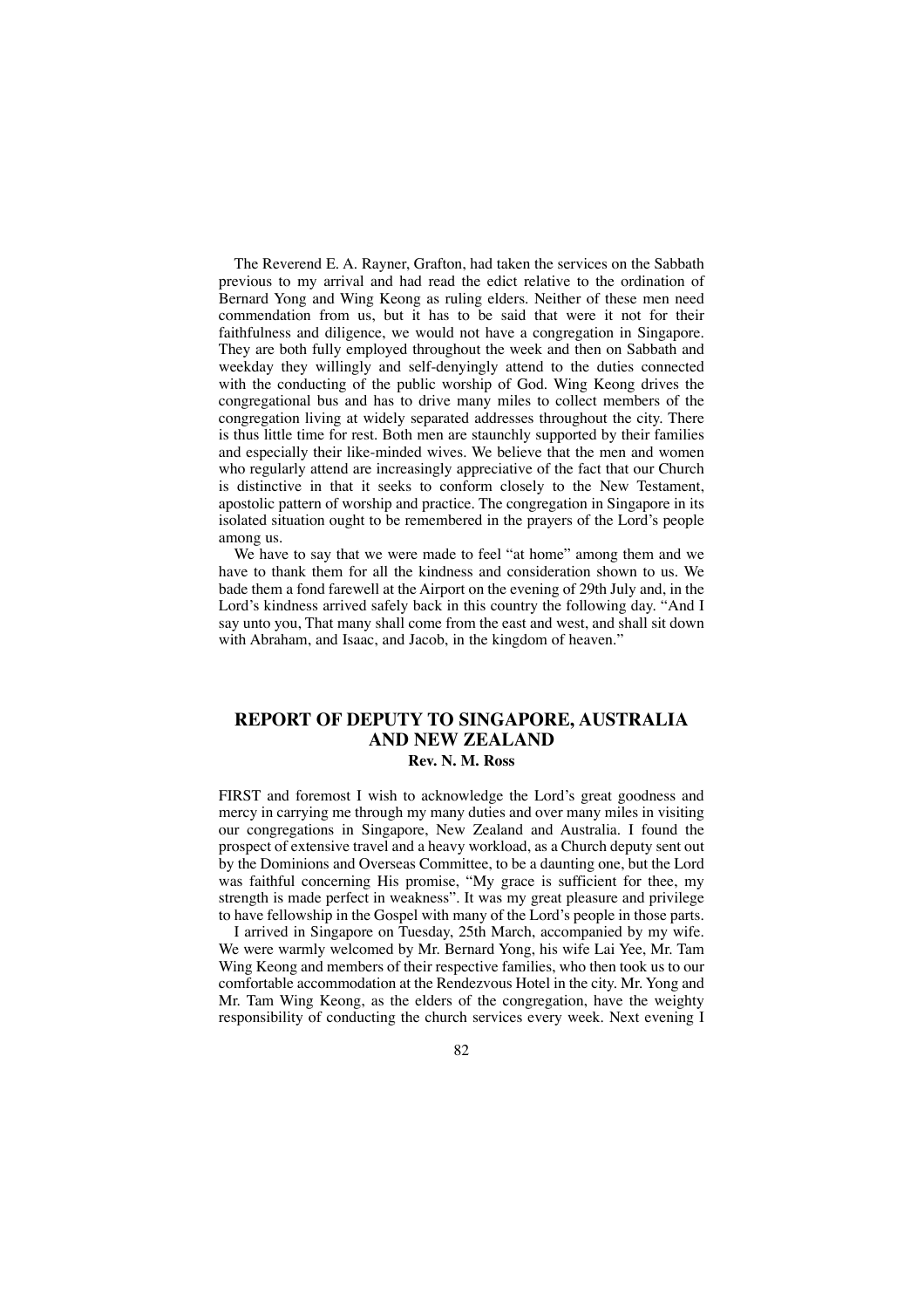met the people of the congregation at their midweek service in the Morrison Room of Bible House and was not only warmly welcomed by them, but also felt very much at home with them in our worshipping together. On Sabbath, almost 20 of us gathered for the morning and afternoon services in the nearby City Bayview Hotel. Our friends in Singapore repeatedly expressed their appreciation to the Church for sending out a deputy, and if we take the kindness of the elders and their like-minded wives as a measure of their gratitude we would have to say that they are exceedingly grateful.

My next flight was to New Zealand, and to Auckland in particular, where we received a cordial welcome from Mr. Ken van Kralingen, an elder of the congregation there, and Mrs. Flora Campbell. Mr. Van Kralingen, having driven us to our motel, which is conveniently located for the church, also handed over the congregational car for my use, which proved very useful. The next evening at the prayer meeting I met the congregation, plus a family from my own congregation who were on holiday in the country. I saw many changes since I was last there 17 years ago, and while I was sadly conscious of many blanks due to death and other reasons, I was glad to see that a new generation has arisen, and that even another generation is rising up. At the Sabbath services we had an average of 46 people present, which included some visitors. I was glad to be able to visit several families in the congregation, who showed me much kindness. It was with regret that I parted with the people after the midweek prayer meeting.

Tauranga was my next stop. The small congregation there is made up of people who were formerly in our Auckland congregation, so I was delighted to meet them again. We had a midweek service when I preached on "the precious blood of Christ". The weekly services there are held in a very suitable rented hall and are ordinarily conducted by Mr. Dick Vermeulen, the elder who lives in Tauranga. Mr. Vermeulen not only kindly drove us in his car from Auckland to Tauranga but also to Wellington and then back north to Gisborne. We were thus given a fine opportunity for viewing the beautiful scenery of New Zealand's North Island. We are much indebted to Mr. Vermeulen for not only driving us around, but also for accommodating us in the welcoming home of himself and his wife.

In Wellington, my next port of call, I conducted Sabbath worship in our attractive church which is located in the Tawa district of the city. We had an average of 32 people at the services but this included some friends from other Churches. The Wellington congregation is in the happy position of having two elders, Mr. Neil Hicklin and Mr. Hank Optland (who actually lives a considerable distance away at Carterton), and they are responsible for conducting the services week by week. The Hicklin family not only showed kind hospitality but also loaned me a car for travelling between my motel and the church. It was striking that the larger proportion of the congregation consists of young people and children, most of whom belong to the Hicklin family. When I was there, the congregation was much saddened by the tragic death from a car accident of one of Mr. Patrick Cassidy's daughters.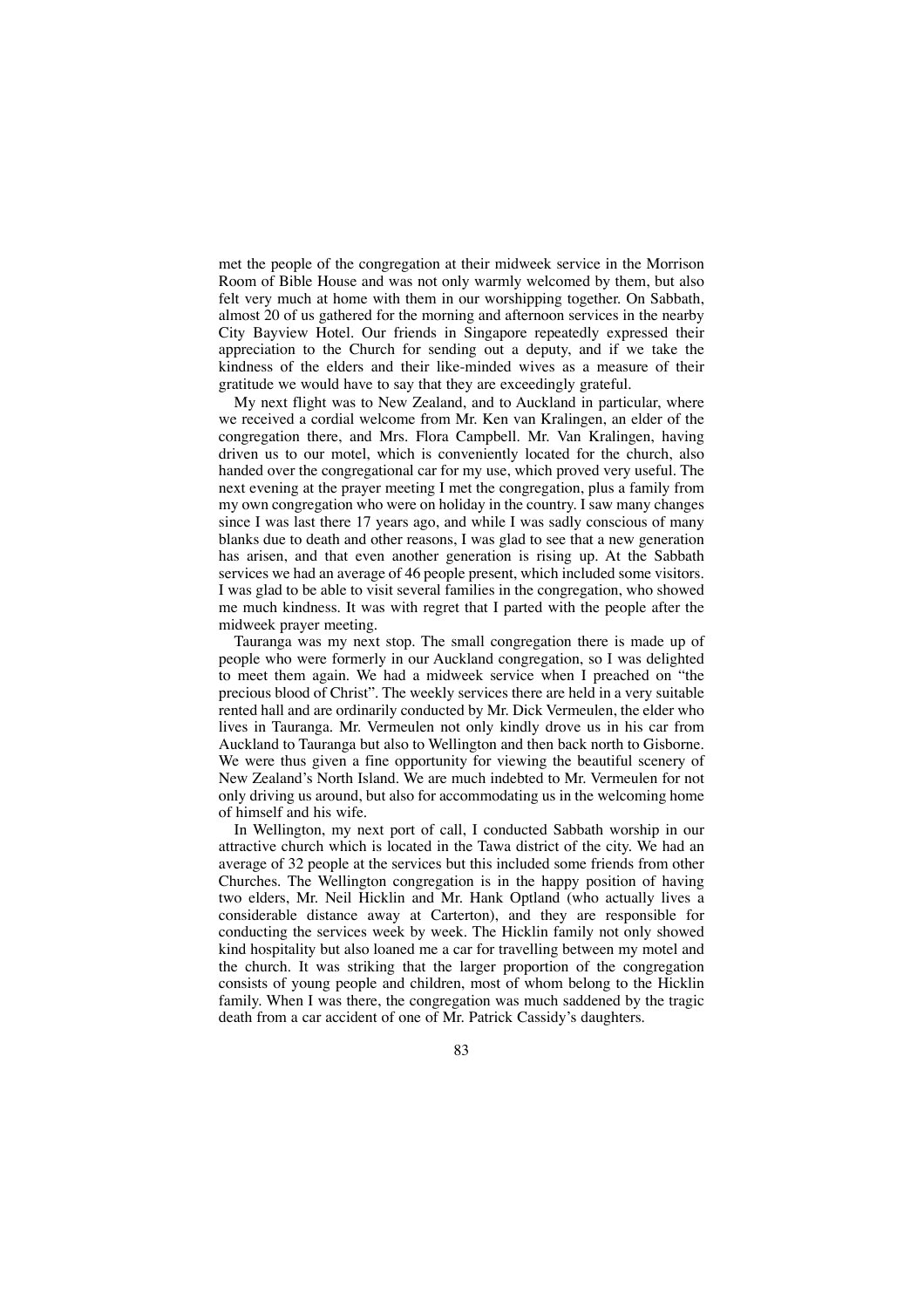On Tuesday we headed north to Gisborne, breaking our journey at the hospitable home of Miss Jocelyn Cox. In Gisborne it was my great pleasure to again meet and stay with the Van Dorps in their Gisborne manse, and to be the recipient of their warm hospitality. In meeting the congregation at the Wednesday evening prayer meeting, it was again evident that although there were a number of sad blanks since my previous visit, another generation has arisen. I was pleasantly surprised to see so many children in the church. During the days of the communion season which followed, we had good attendances (an average of 60 at each service, including visitors from Auckland, Wellington, Tauranga, Eketahuna and Havelock North), but more importantly we had a measure of the Lord's gracious presence, I believe, in the courts of His house.

Rev. Johannes Van Dorp bade us good bye at Gisborne airport early on Tuesday morning. By the late afternoon we were in Sydney, where we were kindly met at the airport by Mrs. Nella Van Praag, who drove us to the hospitable home of herself and her husband Jacob. The Sydney congregation has diminished to about 20, but it continues in the path of duty under the guidance of the two elders there, Mr. Jacob Van Praag and Mr. Calvin MacKenzie, who conduct the services each week. I received much kindness from the families of the congregation when I visited them, and it was not easy to part from them after the service at the church on Monday evening. The congregation has acquired a manse, and it is their fervent and prayerful hope that the Lord will one day set a pastor over them.

By Tuesday evening we were settled in the homely Grafton manse, after having been warmly greeted at Coff's Harbour Airport by Rev. Edward Rayner and his wife. I preached at the pre-communion season prayer meeting on Wednesday evening, when I had the opportunity to meet old friends and make acquaintance with new ones. I am very grateful for the kindness they showed me as I went among them in their homes. The congregation there has grown since my last visit – so much so that the church building has had to be extended. There was a good gathering of people during the communion season, including two families from Sydney, and all the services were well attended. It was gratifying to see that the two elderly elders, Mr. Ritchie Kidd and Mr. Ron Kidd, have younger men serving alongside them in office – Mr. Murray MacAlpine, Mr. Geoff Kidd and Mr. Richard van Dorp. It was also encouraging that Mr. Ritchie Kidd was able to attend the services on Saturday, Sabbath and Monday despite his frailty after being ill in hospital. For myself, I felt it indeed good to be there.

We flew from Grafton on Wednesday forenoon to be with our daughter and her husband and family near Melbourne for a few days. This was a welcome opportunity for us to not only see our family but also for me to recover from an attack of bronchitis and to relax before returning to home duties.

As I review my visit to those distant but very loyal congregations of our Church I think of how our people there deeply appreciate, and are encouraged by, the visits of ministerial deputies from the Church. Several people have